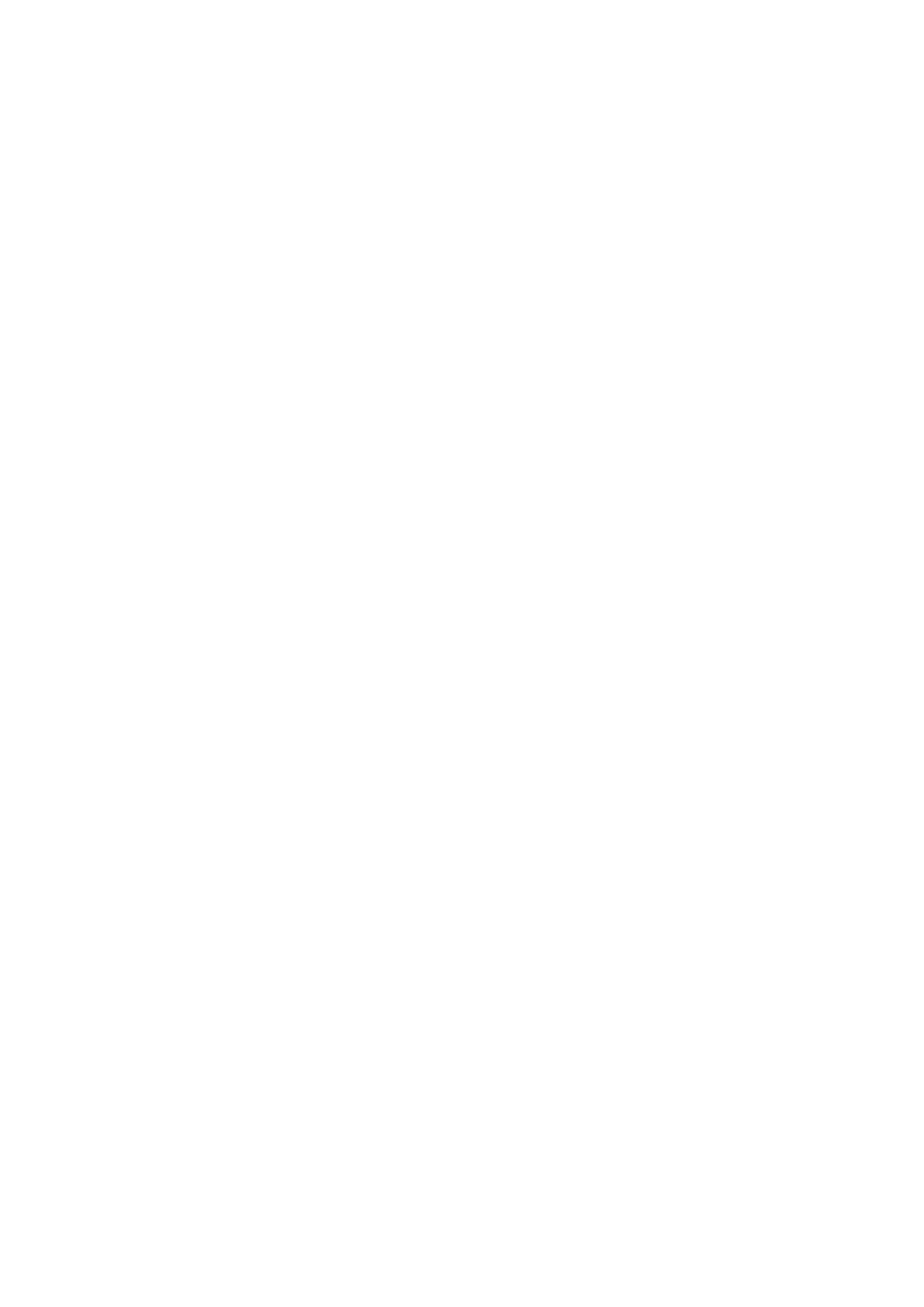Western Australia

# **Bail Act 1982**

**An Act to make better provision for bail in criminal proceedings.** 

Compare 29 Mar 2018 [09-e0-02] / 05 Jul 2019 [09-f0-03] page 1 Extract from www.slp.wa.gov.au, see that website for further information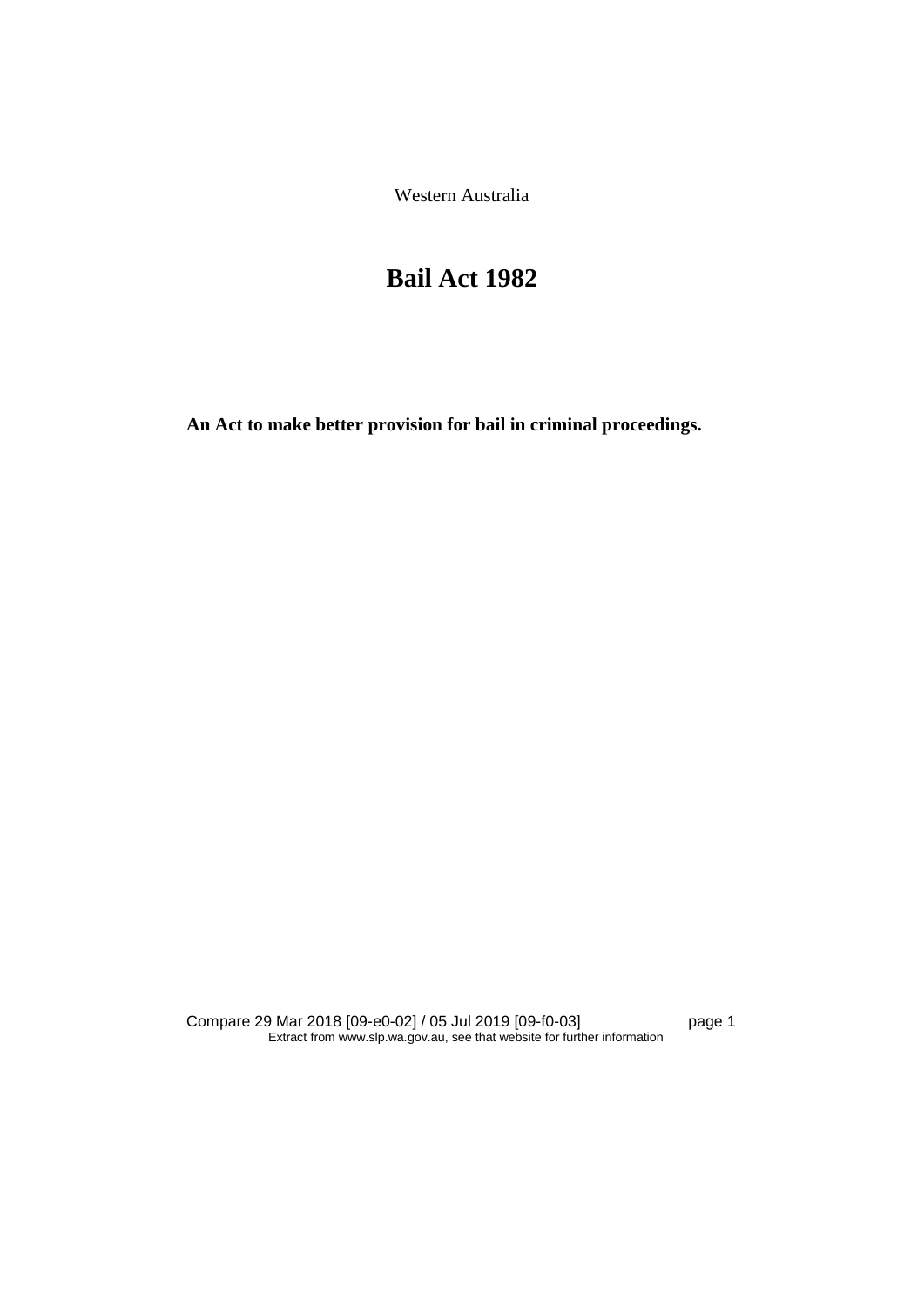## **Part I — Preliminary**

## **1. Short title**

This Act may be cited as the *Bail Act* 1982<sup>1</sup>.

## **2. Commencement**

This Act shall come into operation on a day to be fixed by proclamation<sup>1</sup>.

## **3. Terms used**

(1) In this Act, unless a contrary intention appears —

*accused* includes —

- (a) a person charged with, convicted of, or found guilty of an offence;
- (b) a person whose conviction for an offence is stayed;
- (c) a person in respect of whom an appeal relating to an offence is pending;
- (d) a person in respect of whom a new trial for an offence has been ordered;

## *adjournment* —

- (a) means any order of a court by which proceedings for an offence are postponed or interrupted or are to be held at a different time or place before the same court; and
- (b) is deemed to include any order of a court, other than a committal to the Supreme Court or District Court, by which the venue of any proceedings for an offence is changed to another court or a court at another place whether by way of a remand, referral, or recommittal of the accused or otherwise;

*appeal* includes an application for leave to appeal;

## *appropriate judicial officer* means —

(a) subject to paragraphs (b), (c) and (d), a judicial officer who is empowered to exercise jurisdiction in the court

page 2 Compare 29 Mar 2018 [09-e0-02] / 05 Jul 2019 [09-f0-03] Extract from www.slp.wa.gov.au, see that website for further information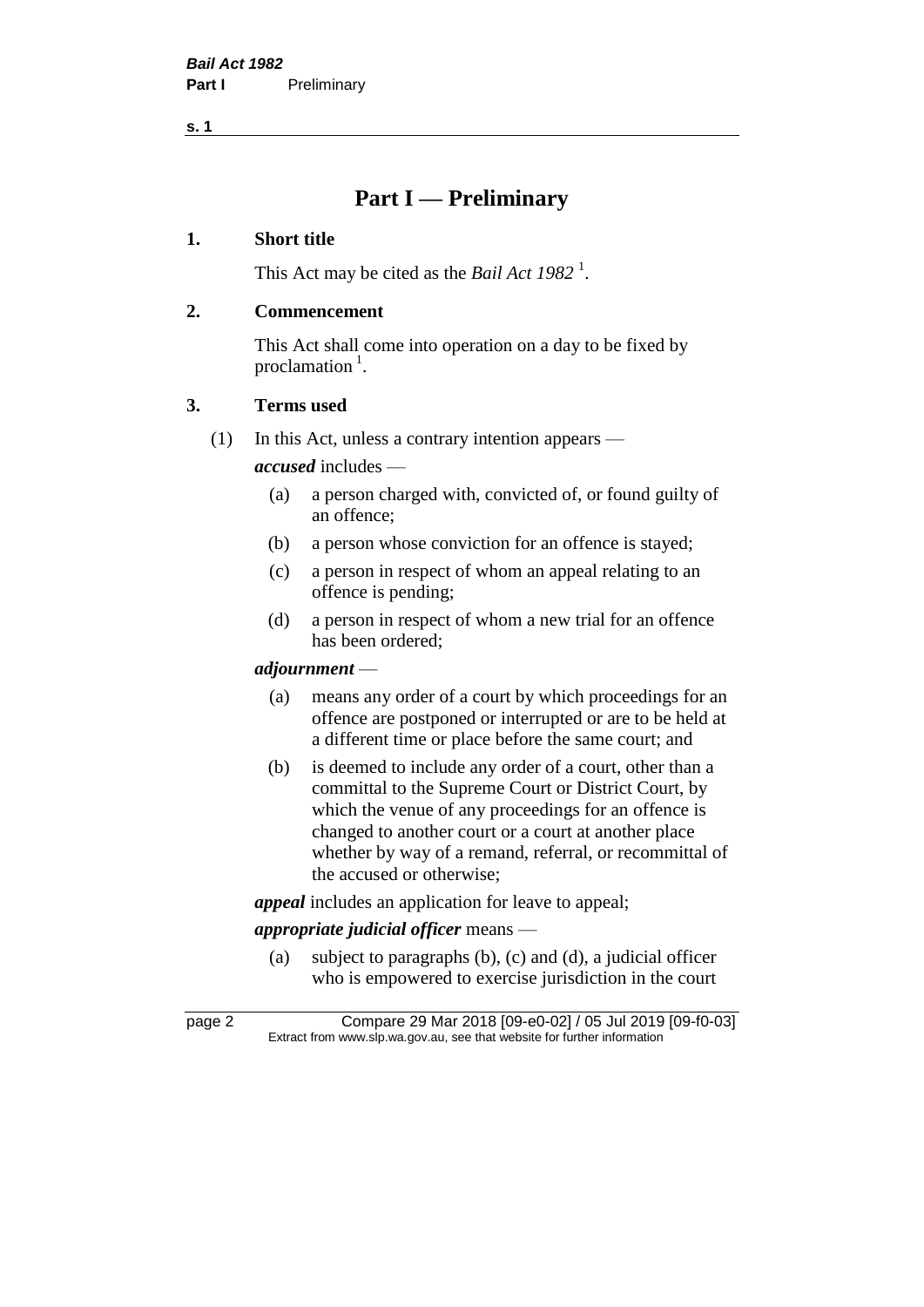before which the accused is required to appear pursuant to his bail undertaking; or

- (b) if the court is the Court of Appeal, a judge of appeal; or
- (c) except in section 49, a judge of the Supreme Court or of the Children's Court, as the case may require, in any case where —
	- (i) under section 15 only a judge of the Supreme Court or of the Children's Court has power to grant bail; or
	- (ii) a judicial officer has exercised the power contained in section 31(2)(d),

for the appearance in question; or

(d) except in section 49, a judge of the Supreme Court, of the District Court, or of the Children's Court, as the case may require, in any case where such a judge has granted bail under section 14 for the appearance in question;

*approved*, in relation to a form, means approved by the chief executive officer of the department of the Public Service principally assisting in the administration of this Act;

*as soon as is practicable* means as soon as is reasonably practicable;

*authorised community services officer* means any of the following persons —

- (a) the CEO (corrections) or a delegate of the CEO (corrections) under subsection (5);
- (b) a registrar of the Children's Court;
- (c) a superintendent of a detention centre under the *Young Offenders Act 1994*;
- (d) the officer for the time being in charge of any detention centre under the *Young Offenders Act 1994*;

*authorised officer* means an authorised police officer or an authorised community services officer;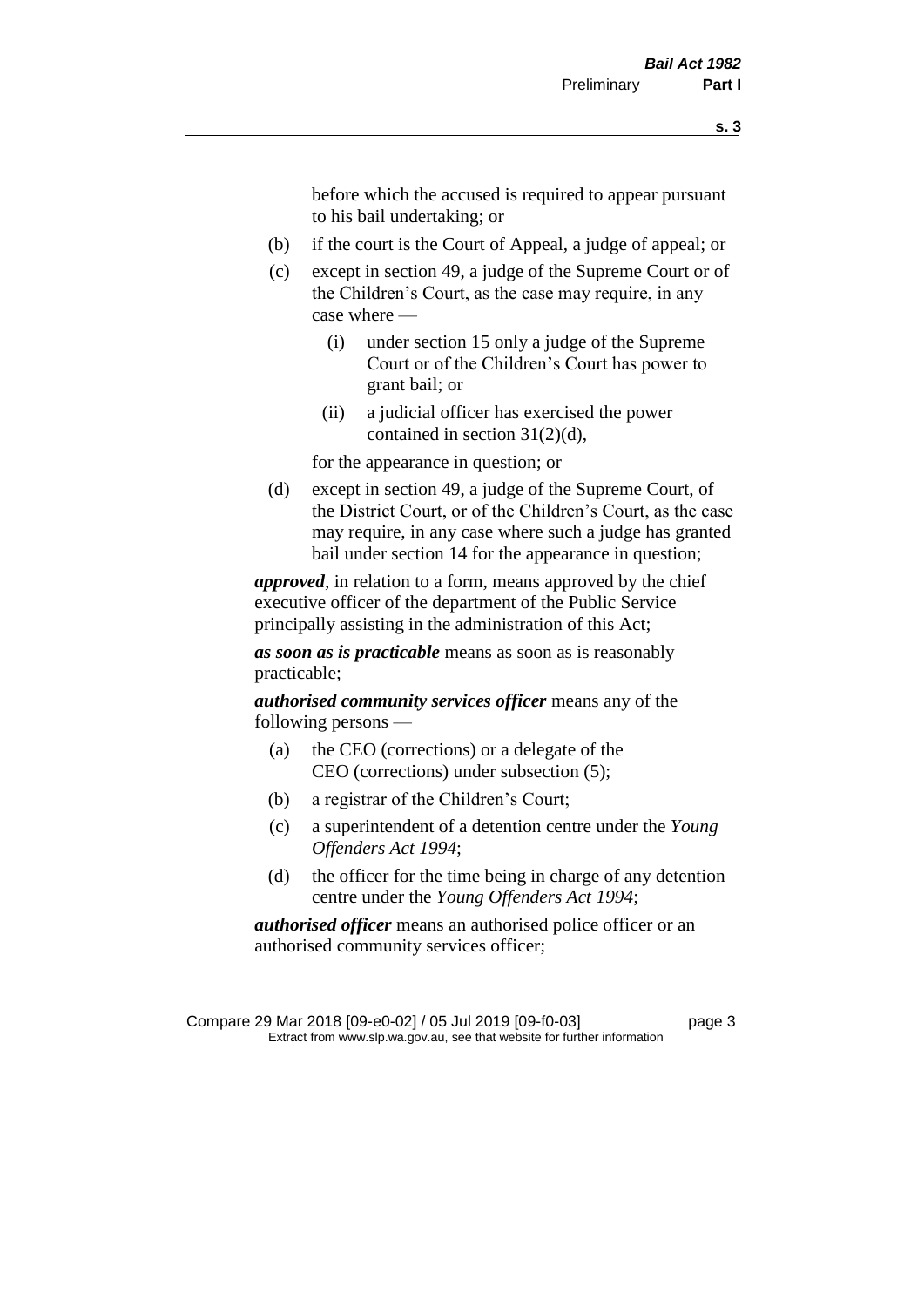*authorised police officer* means —

- (a) a police officer who holds the rank of sergeant, or a higher rank;
- (b) the police officer who is for the time being in charge of a police station;
- (c) whichever of these officers is for the time being in charge of a lock-up —
	- (i) a police officer;
	- (ii) a special constable appointed under the *Police Act 1892* Part III whose powers, duties and obligations are or include those of an authorised police officer under this Act;
	- (iii) a police auxiliary officer appointed under the *Police Act 1892* Part IIIB whose powers, duties and obligations are or include those of an authorised police officer under this Act;

*bail undertaking* means an undertaking described in section 28(2);

*CEO (corrections)* means the chief executive officer of the Public Sector agency principally assisting the Minister administering Part 8 of the *Sentence Administration Act 2003* in its administration;

*Chief Judge* means the Chief Judge of the District Court;

*Chief Justice* means the Chief Justice of Western Australia;

*child* has the same meaning as *young person* has in the *Young Offenders Act 1994*;

*community corrections officer* has the same meaning as in the *Sentence Administration Act 2003*;

*court* means each of the following —

- (a) the Magistrates Court;
- (b) the Children's Court;

page 4 Compare 29 Mar 2018 [09-e0-02] / 05 Jul 2019 [09-f0-03] Extract from www.slp.wa.gov.au, see that website for further information

**s. 3**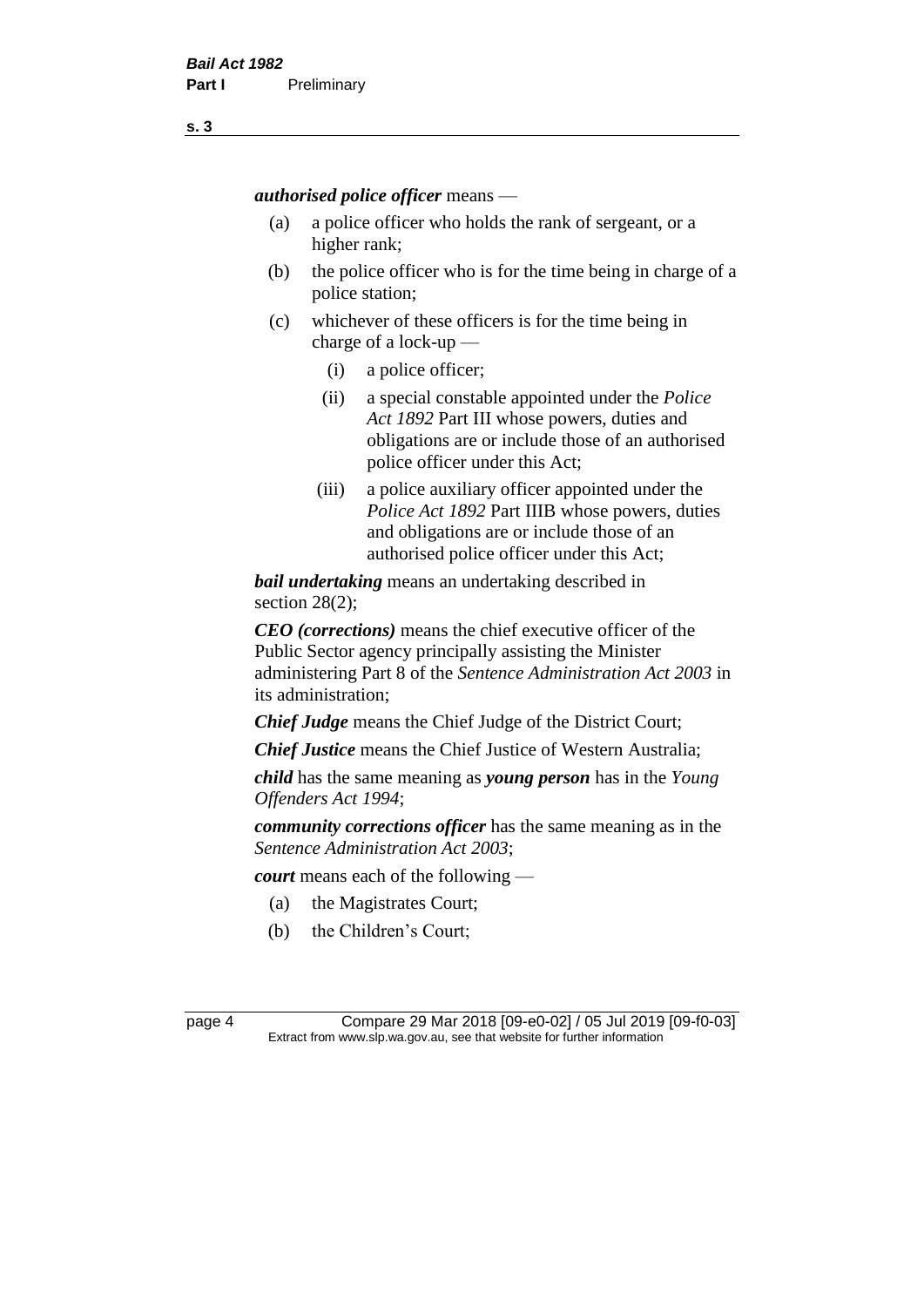- (c) the Coroner's Court of Western Australia;
- (d) the District Court;
- (e) the Supreme Court;
- (f) the Court of Appeal;

*court custody centre* has the meaning given in the *Court Security and Custodial Services Act 1999* section 3;

*Director of Public Prosecutions* means —

- (a) the Director of Public Prosecutions for the State; or
- (b) the officer in charge in the State of the Commonwealth Office of the Director of Public Prosecutions,

as the case requires;

*early release order* means an early release order made under the *Sentence Administration Act 1995* <sup>2</sup> or *Sentence Administration Act 2003*;

*home detention condition* means a home detention condition imposed under clause 3 of Part D of Schedule 1;

*judge of appeal* has the meaning given in the *Supreme Court Act 1935* section 4(1);

*judicial officer* means any person empowered to exercise jurisdiction in a court whether or not he is sitting as a court, and includes a single justice and, where the context so requires, the Court of Appeal exercising jurisdiction under this Act;

*lock-up* includes a place prescribed as a lock-up for the purposes of the *Court Security and Custodial Services Act 1999*;

*offence* means any act, omission or conduct which renders the person doing the act, making the omission or engaging in the conduct liable to any punishment, and includes an alleged offence; but nothing in this definition shall limit the operation of subsection (4);

*prosecutor* includes —

(a) in the case of an offence charged in a prosecution notice, the prosecutor;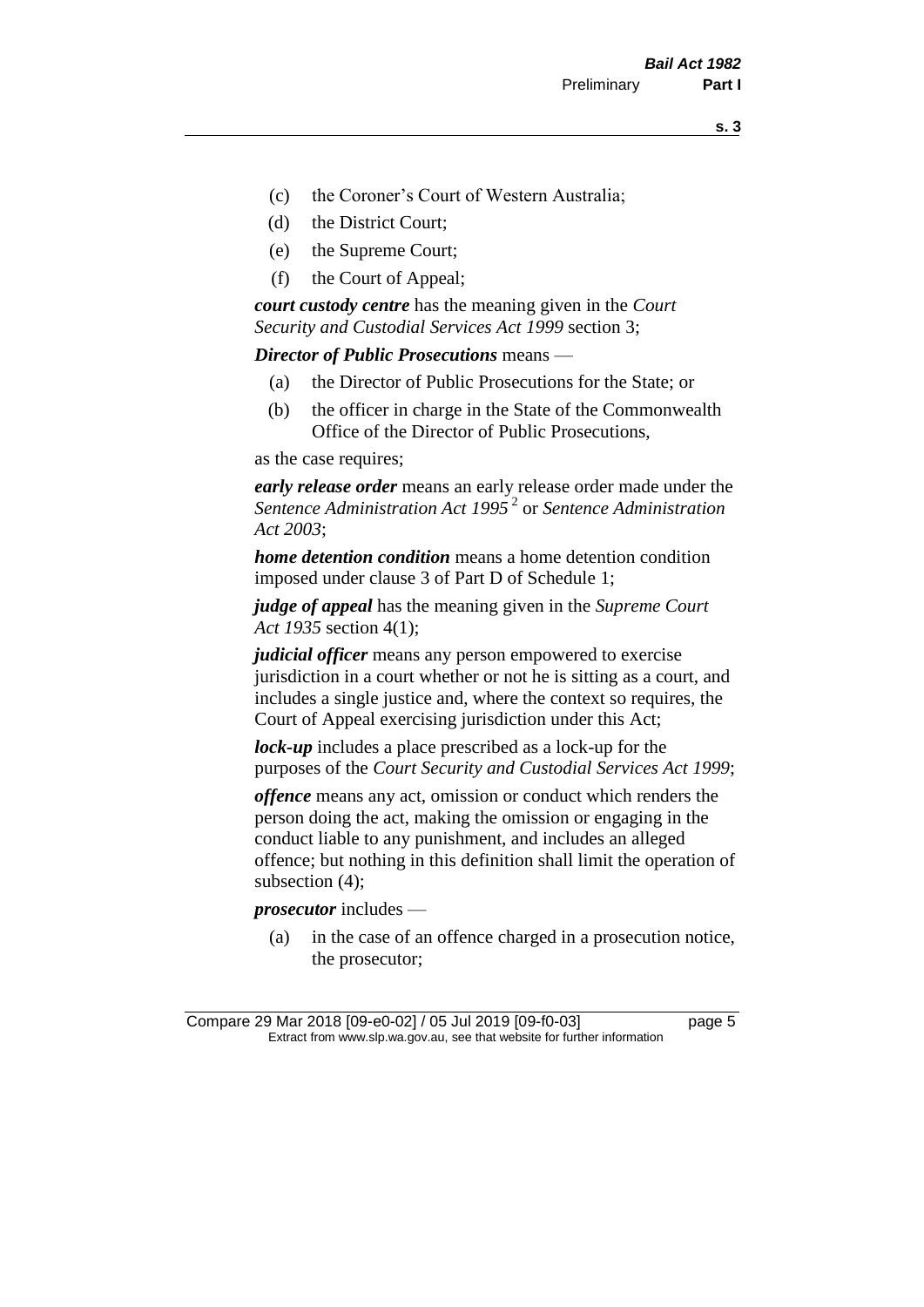(b) in the case of an offence charged in an indictment, the State or the Commonwealth, as the case may be;

*registrar* of a court means —

- (a) for a court other than the Coroner's Court of Western Australia, the principal registrar, a registrar or a deputy registrar of the court; or
- (b) for the Coroner's Court of Western Australia, a coroner's registrar as defined in the *Coroners Act 1996* section 3;

*serious offence* means —

- (a) an offence against section 51(2a); and
- (b) an offence described in Schedule 2;

*surety* and *surety undertaking* have the meanings assigned to them by section 35;

*surety approval officer* means a person who is authorised by section 36 to decide whether an applicant should be approved as a surety;

*trial* means all proceedings for an offence between —

- (a) the time when the accused is called upon to plead to the prosecution notice or the indictment; and
- (b) the time when the accused is found not guilty or is sentenced.
- (2) A reference in this Act
	- (a) to a power to grant bail includes a reference to a power to refuse bail;
	- (b) to a grant of bail includes a reference to a grant of bail by the exercise of a power in section 31(2).
- (3) Where in this Act there is a reference to a requirement that an accused appear in court, the reference is to a requirement, unless a contrary intention appears, that the accused —
	- (a) surrender himself into the custody of the court or, in the case of a bail undertaking, of the court specified therein,

**s. 3**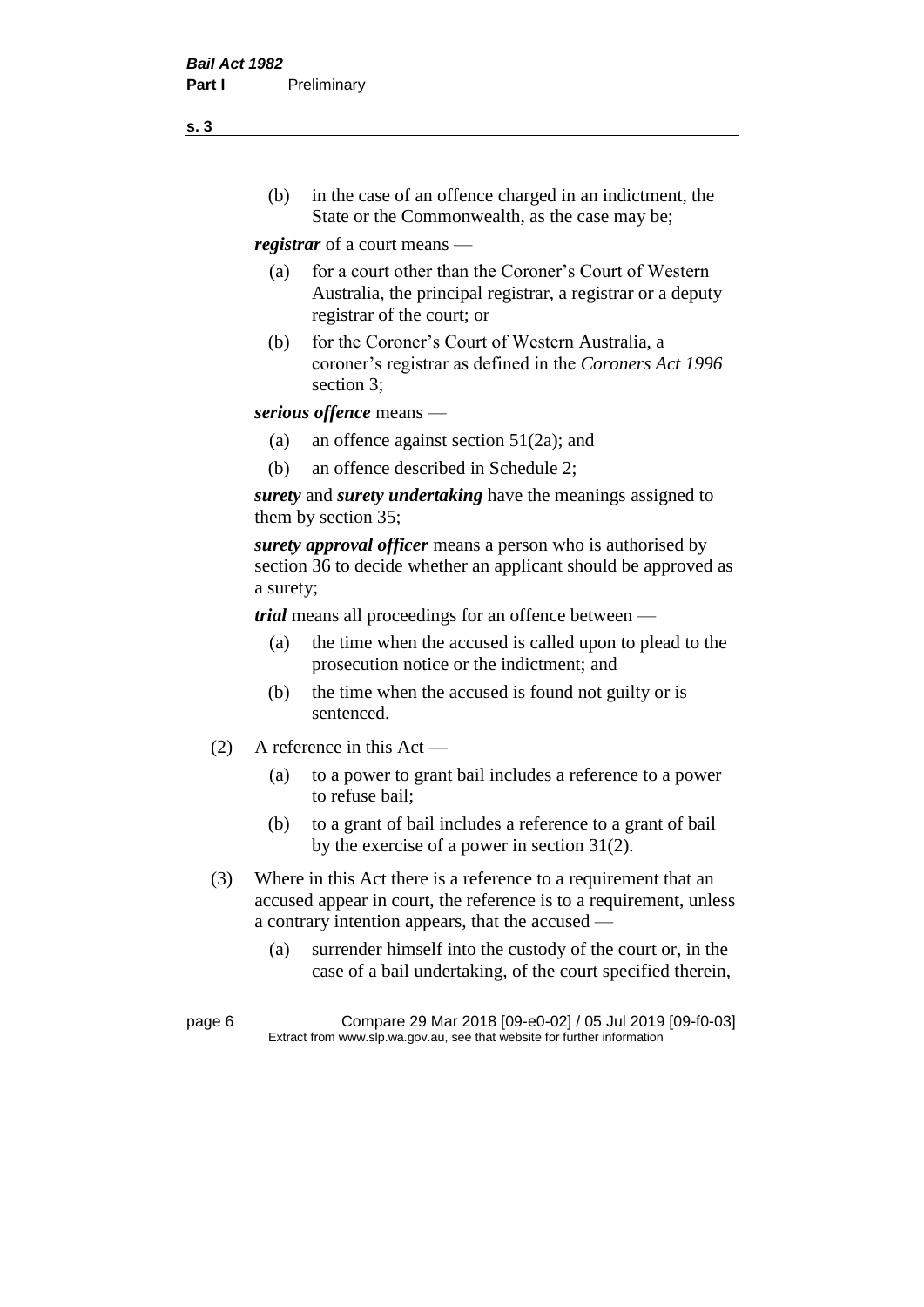or of such person as the court may direct, to be dealt with according to law; and

- (b) submit himself to a search of his person and any property then in his possession (which is hereby authorised) and allow to be taken from him, to be dealt with according to the relevant law and procedures, anything so found; and
- (c) remain in custody until authorised to be released therefrom.
- (4) If a person is arrested under a warrant issued
	- (a) under section 50, 79, 84E or 129 of the *Sentencing Act 1995* in connection with a possible breach of a conditional release order, a sentence of suspended imprisonment or conditional suspended imprisonment, or a community order imposed under that Act; or
	- (b) under section 43 of the *Young Offenders Act 1994* in respect of an alleged breach of a youth community based order, an intensive youth supervision order or a conditional release order made under that Act,
	- then
		- (c) the person is to be taken as having been arrested and to be in custody awaiting an appearance in court for the offence for which the sentence was imposed; and
		- (d) the first appearance in court after the arrest is to be taken, for the purposes of sections  $5(1)$  and  $8(1)$  and clause 1 of Part A and clause 7 of Part C of Schedule 1, to be the initial appearance for that offence; and
		- (e) the proceedings following the arrest are to be taken to be proceedings for that offence and to be a trial for the purpose of the definition in subsection (1) of *trial*.
- (5) The CEO (corrections) may by writing signed by him delegate to any officer of the department of which he is the chief

Compare 29 Mar 2018 [09-e0-02] / 05 Jul 2019 [09-f0-03] page 7 Extract from www.slp.wa.gov.au, see that website for further information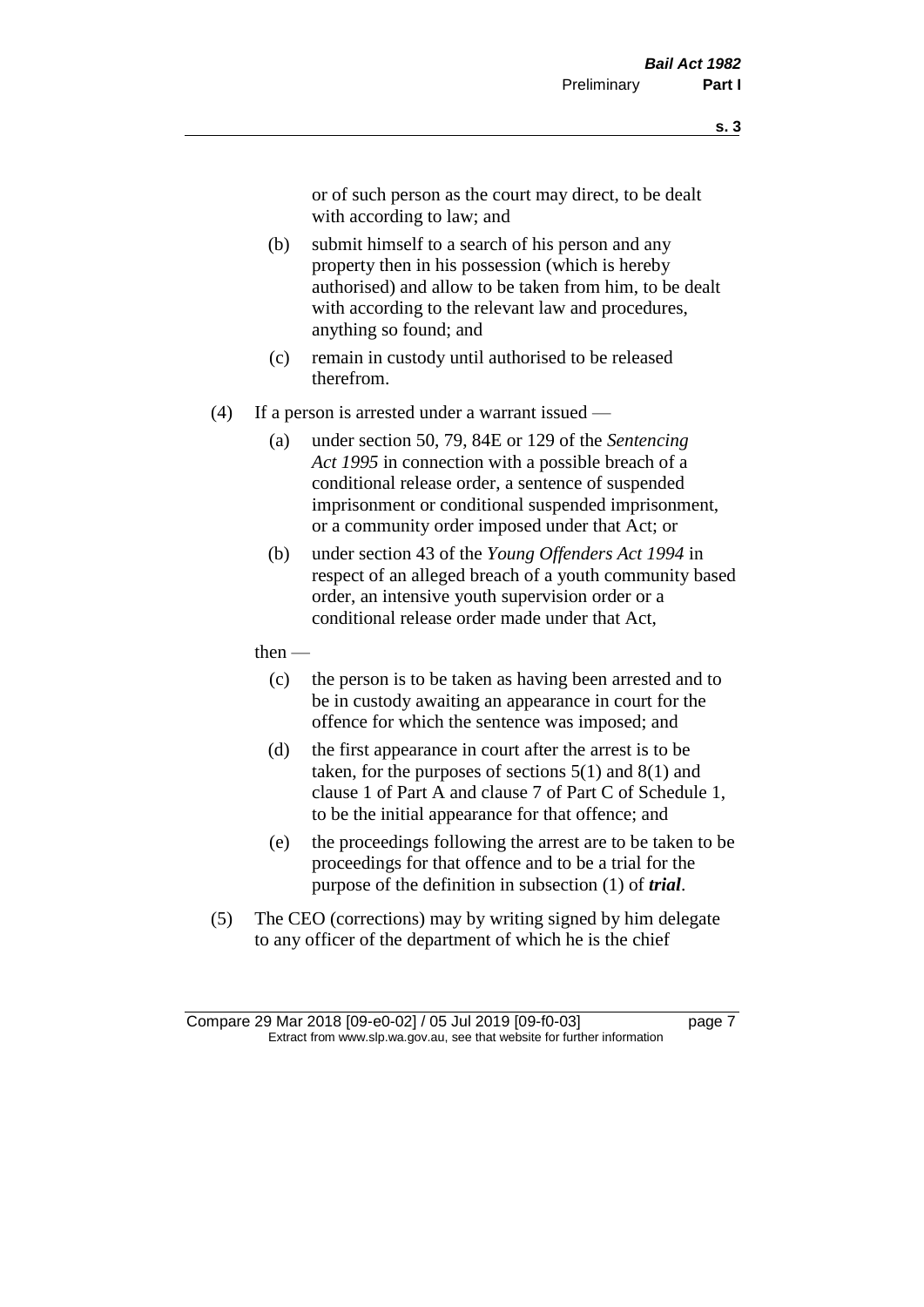executive officer any function he has under this Act as an authorised community services officer.

*[Section 3 amended: No. 74 of 1984 s. 3; No. 15 of 1988 s. 4; No. 49 of 1988 s. 78; No. 61 of 1990 s. 4; No. 31 of 1993 s. 6; No. 45 of 1993 s. 4 and 12; No. 78 of 1995 s. 7; No. 57 of 1997 s. 21(1); No. 54 of 1998 s. 4 and 14; No. 47 of 1999 s. 7; No. 50 of 2003 s. 29(3); No. 65 of 2003 s. 121(2); No. 27 of 2004 s. 13(2); No. 34 of 2004 Sch. 2 cl. 3(2); No. 45 of 2004 s. 28(4); No. 59 of 2004 s. 141; No. 84 of 2004 s. 11, 82 and 83(2); No. 65 of 2006 s. 51 and 53; No. 6 of 2008 s. 4 and 24(2); No. 46 of 2011 s. 25; No. 20 of 2013 s. 22.]* 

*[Section 3. Modifications to be applied in order to give effect to Cross-border Justice Act 2008: section altered 1 Nov 2009. See endnote 1M; amended: No. 42 of 2009 s. 12.]*

*[3A. Deleted: No. 20 of 2013 s. 23.]*

## **4. Application of this Act**

The operation of this Act extends to any appearance in a court for an offence —

- (a) except to the extent that in this Act, or in the law creating the offence or applicable thereto, express provision is made excluding or limiting the operation of this Act in respect of that appearance; and
- (b) whether or not that law contains a reference to the granting of bail; and
- (c) however any reference in that law to the granting of bail may be expressed; and
- (d) as if any reference therein to the taking of a recognizance were to a requirement that, except where bail is dispensed with under this Act, the accused enter into a bail undertaking.

*[Section 4 amended: No. 84 of 2004 s. 82.]*

page 8 Compare 29 Mar 2018 [09-e0-02] / 05 Jul 2019 [09-f0-03] Extract from www.slp.wa.gov.au, see that website for further information

**s. 4**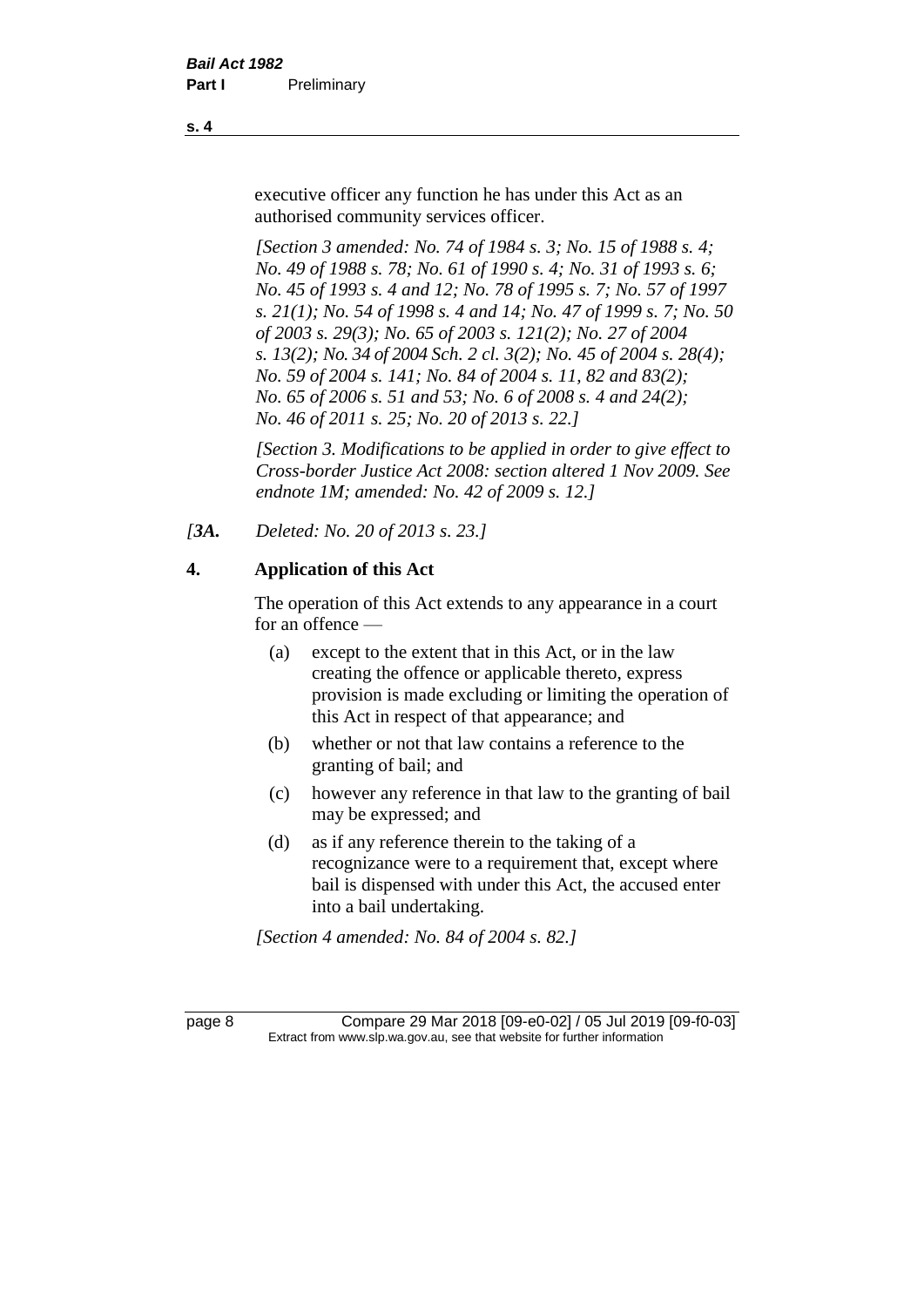*[4AA.* 1M *Modifications to be applied in order to give effect to Cross-border Justice Act 2008: section inserted 1 Nov 2009. See endnote 1M.]*

## **4AB.** *Courts and Tribunals (Electronic Processes Facilitation) Act 2013* **Part 2 applies**

The *Courts and Tribunals (Electronic Processes Facilitation) Act 2013* Part 2 applies to this Act.

*[Section 4AB inserted: No. 20 of 2013 s. 24.]*

## **4A. Accused appearing on summons or court hearing notice, detention and bail of**

- $(1)$  Where
	- (a) an accused has appeared in court for an offence pursuant to a summons or court hearing notice issued under the *Criminal Procedure Act 2004*; and
	- (b) a judicial officer adjourns the proceedings,

the accused is not to be detained in custody to further appear before the court for that offence unless the judicial officer so orders.

- (2) If an order is made under subsection (1), the duty described in section 7(1) applies.
- (3) On any appearance in court by the accused a judicial officer to whom section 7(1) applies may revoke an order made under subsection  $(1)$ .

*[Section 4A inserted: No. 6 of 2008 s. 6(1).]*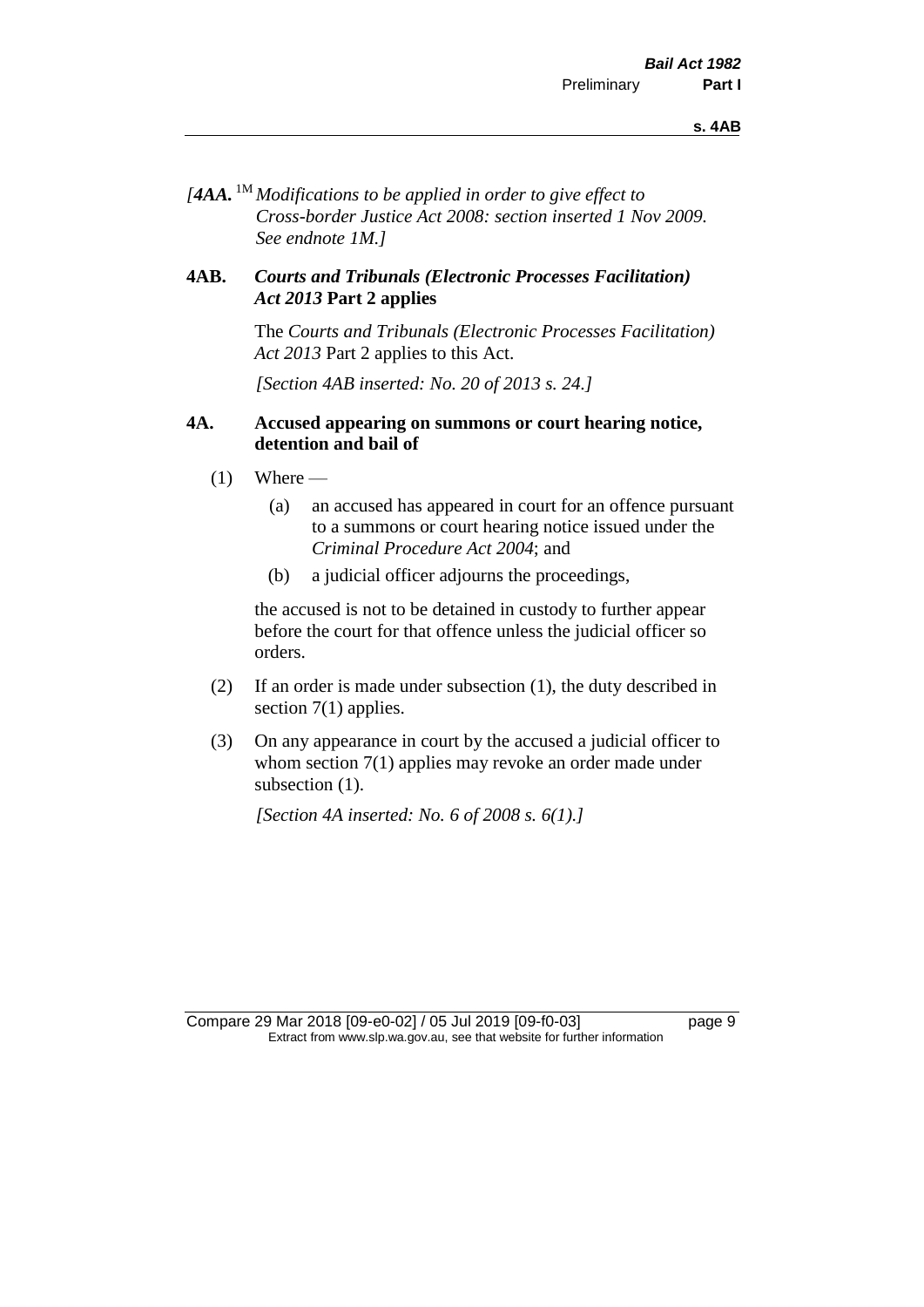# **Part II — Rights of accused in relation to bail**

*[Heading amended: No. 84 of 2004 s. 82.]* 

## **5. Accused's rights to have bail considered**

- (1) An accused who is in custody for an offence awaiting his initial appearance in court therefor is entitled —
	- (a) subject to sections 9, 10, 12 and 16(2), to have his case for bail for that appearance considered under and in accordance with this Act as soon as is practicable;
	- (b) if his case is not so considered, or if he is refused bail or is not released on bail, to be brought before a court as soon as is practicable.
- (2) An accused who is in custody awaiting any appearance in court for an offence, other than an initial appearance, is entitled, subject to sections 7B, 7C, 7E, 9 and 10, to have his case for bail for that appearance considered under and in accordance with this Act.

*[Section 5 amended: No. 74 of 1984 s. 4; No. 84 of 2004 s. 82; No. 6 of 2008 s. 7.]* 

## **6. Arresting officer's duty to consider bail**

- (1) This section applies to a police officer or other person (the *arrester*) who —
	- (a) charges a person who is under arrest (the *accused*) with an offence; and
	- (b) does not release the accused unconditionally under section 142 of the *Criminal Investigation Act 2006*,

or who arrests a person under a warrant.

- (2) This section is subject to  $-$ 
	- (a) the exercise of the power conferred by section 9; and
	- (b) sections 10, 12 and 16 and Schedule 1 Part C clauses 3A and 3D.

page 10 Compare 29 Mar 2018 [09-e0-02] / 05 Jul 2019 [09-f0-03] Extract from www.slp.wa.gov.au, see that website for further information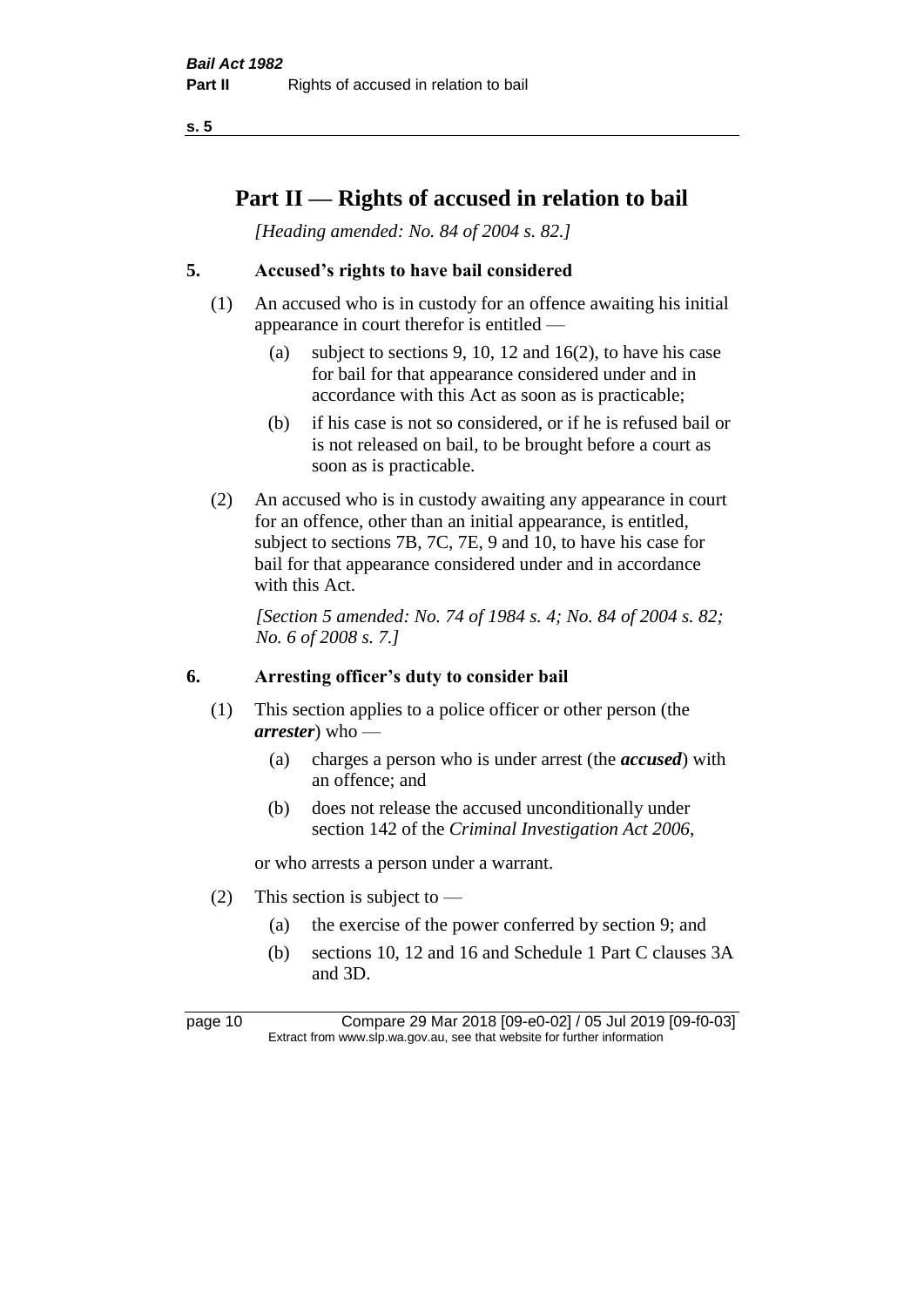- (3) The duties in this section shall be performed whether or not an application for bail is made by or on behalf of the accused.
- (4) As soon as is practicable after the accused is charged, or arrested under a warrant, as the case may be, the arrester shall either —
	- (a) bring the accused or cause the accused to be brought before a court; or
	- (b) perform the other duties of the arrester under this section.
- (5) If the arrester has power to grant the accused bail, the arrester shall consider the accused's case for bail.
- (6) If the arrester does not have power to grant the accused bail, the arrester shall, unless subsection (8), (9) or (10) applies, bring or cause the accused to be brought before an authorised police officer or a justice or, in the case of a child, any authorised officer or a justice, who shall consider the accused's case for bail as soon as is practicable.
- (7) Even if the arrester has power to grant the accused bail, the arrester may, instead of complying with subsection (5), comply with subsection  $(6)$  as if the arrester did not.
- (8) If under section 15 only a judge of the Supreme Court or a judge of the Children's Court has power to grant the accused bail, the arrester shall bring the accused or cause the accused to be brought before a judge of the Supreme Court or a judge of the Children's Court, as the case requires, who shall consider the accused's case for bail as soon as is practicable.
- (9) If under section 16 only a justice has power to grant the accused bail, the arrester shall bring the accused or cause the accused to be brought before a justice, who shall consider the accused's case for bail as soon as is practicable.
- (10) If section 16A applies, the arrester shall bring the accused or cause the accused to be brought before a court or judge referred

Compare 29 Mar 2018 [09-e0-02] / 05 Jul 2019 [09-f0-03] page 11 Extract from www.slp.wa.gov.au, see that website for further information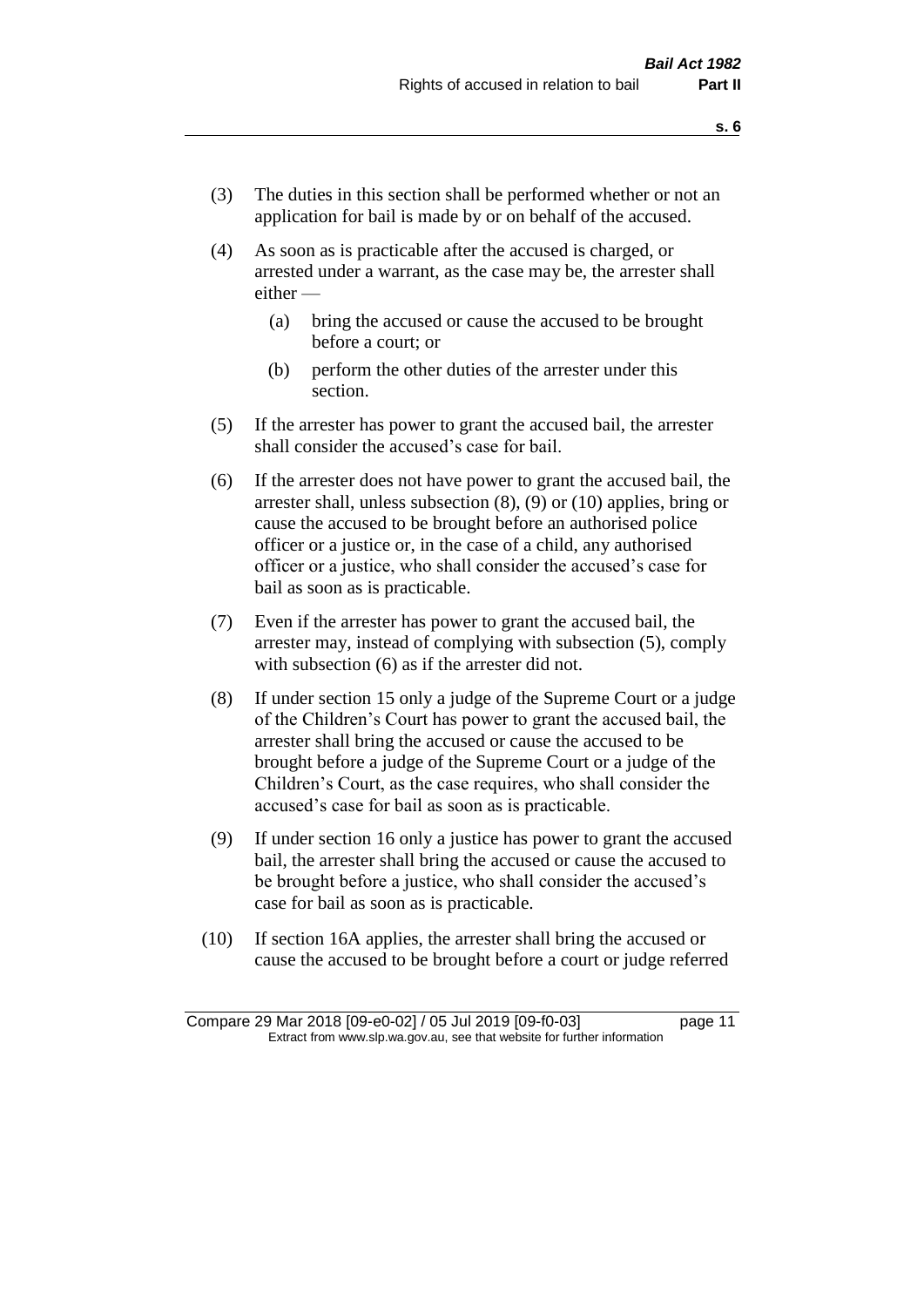#### **s. 6A**

to in section 16A(1), who shall consider the accused's case for bail as soon as is practicable.

*[Section 6 inserted: No. 59 of 2006 s. 4(1); amended: No. 21 of 2017 s. 4.]* 

### **6A. Officials considering bail may order release without bail**

(1) In this section —

*accused* means an accused who is under arrest, other than pursuant to a warrant;

*released* means released from custody without being required to enter into, or without having entered into, a bail undertaking;

*serious offence* means an indictable offence the penalty specified by a written law for which is or includes imprisonment for 5 years or more or life;

*summary court* means the Magistrates Court or the Children's Court.

- (2) An authorised officer or justice who is considering an accused's case for bail for an initial appearance in a summary court on a charge of an indictable offence that is not a serious offence may order that the accused be served with a summons under the *Criminal Procedure Act 2004*, and released, in respect of the charge unless satisfied —
	- (a) that there are reasonable grounds to suspect the accused would not obey the summons if served with it; or
	- (b) that not releasing the accused is justified under subsection (4) or for any other reason.
- (3) An authorised officer or justice who is considering an accused's case for bail for an initial appearance in a summary court on a charge of a simple offence must order that the accused be served with a court hearing notice under the *Criminal Procedure Act 2004*, and released, in respect of the charge unless satisfied —

page 12 Compare 29 Mar 2018 [09-e0-02] / 05 Jul 2019 [09-f0-03] Extract from www.slp.wa.gov.au, see that website for further information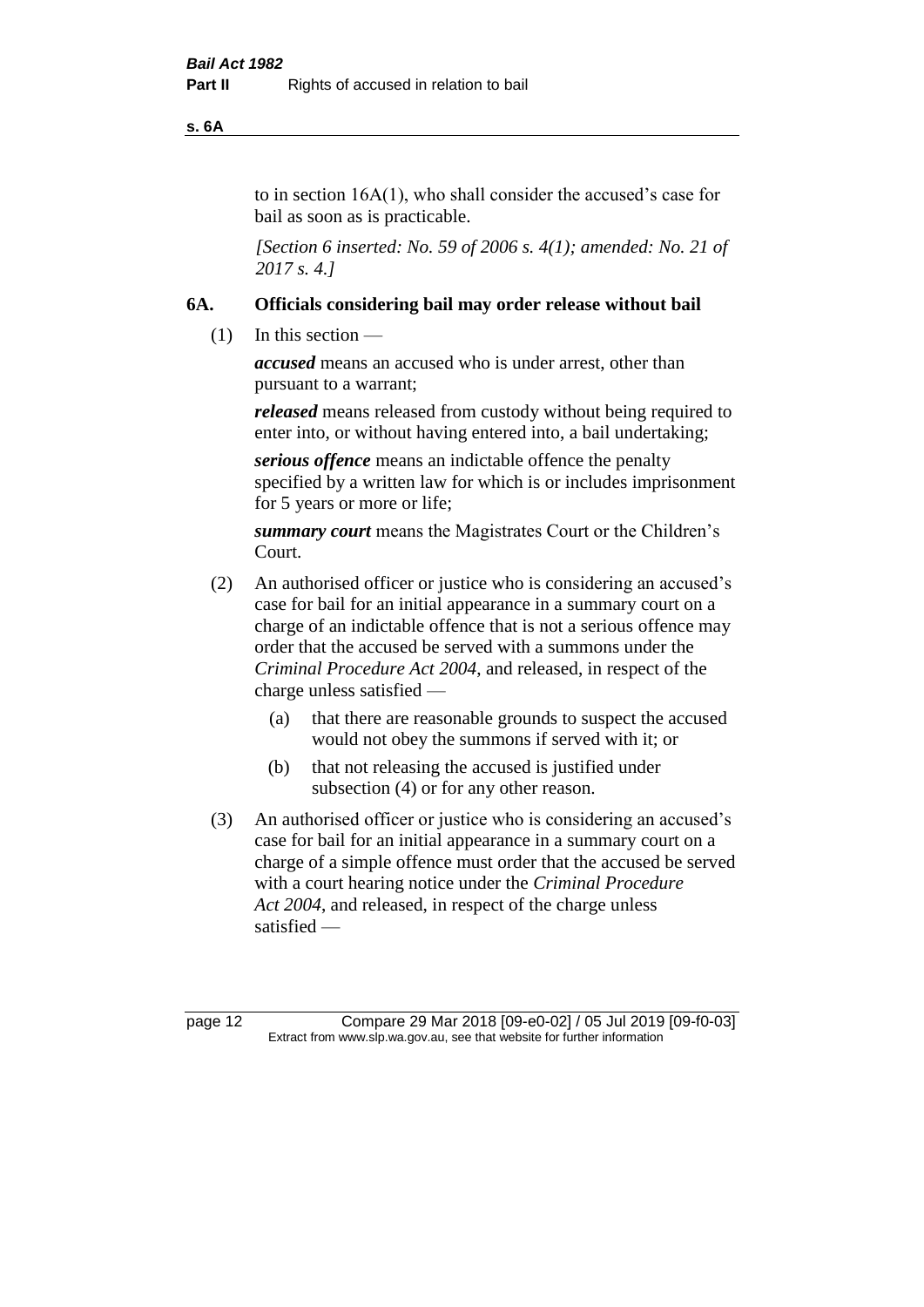- (a) that the presence of the accused when the charge is dealt with is likely to be necessary for any reason or for sentencing purposes; or
- (b) that not releasing the accused is justified under subsection (4) or for any other reason.
- (4) Not releasing an accused is justified if there are reasonable grounds to suspect that if the accused were released —
	- (a) the accused
		- (i) would commit an offence; or
		- (ii) would continue or repeat an offence with which he or she is charged; or
		- (iii) would endanger another person's safety or property; or
		- (iv) would interfere with witnesses or otherwise obstruct the course of justice, whether in relation to the accused or any other person;
		- or
	- (b) the accused's safety would be endangered.
- (5) This section does not affect the operation of section 28 or 30 of the *Criminal Procedure Act 2004*.

*[Section 6A inserted: No. 59 of 2006 s. 5.]* 

## **7. Unconvicted accused, court to consider bail for**

- (1) Upon and following an accused's initial appearance in court for an offence every judicial officer who may thereafter order his detention or continued detention in custody before conviction for the offence is under a duty, unless section 7B, 7C or 7E applies, to consider the accused's case for bail, whether or not an application for bail is made by the accused or on his behalf.
- *[(2)-(4) deleted]*
	- (5) The operation of this section is subject to the exercise of the powers conferred by sections 7A and 9 and to the provisions of

**s. 7**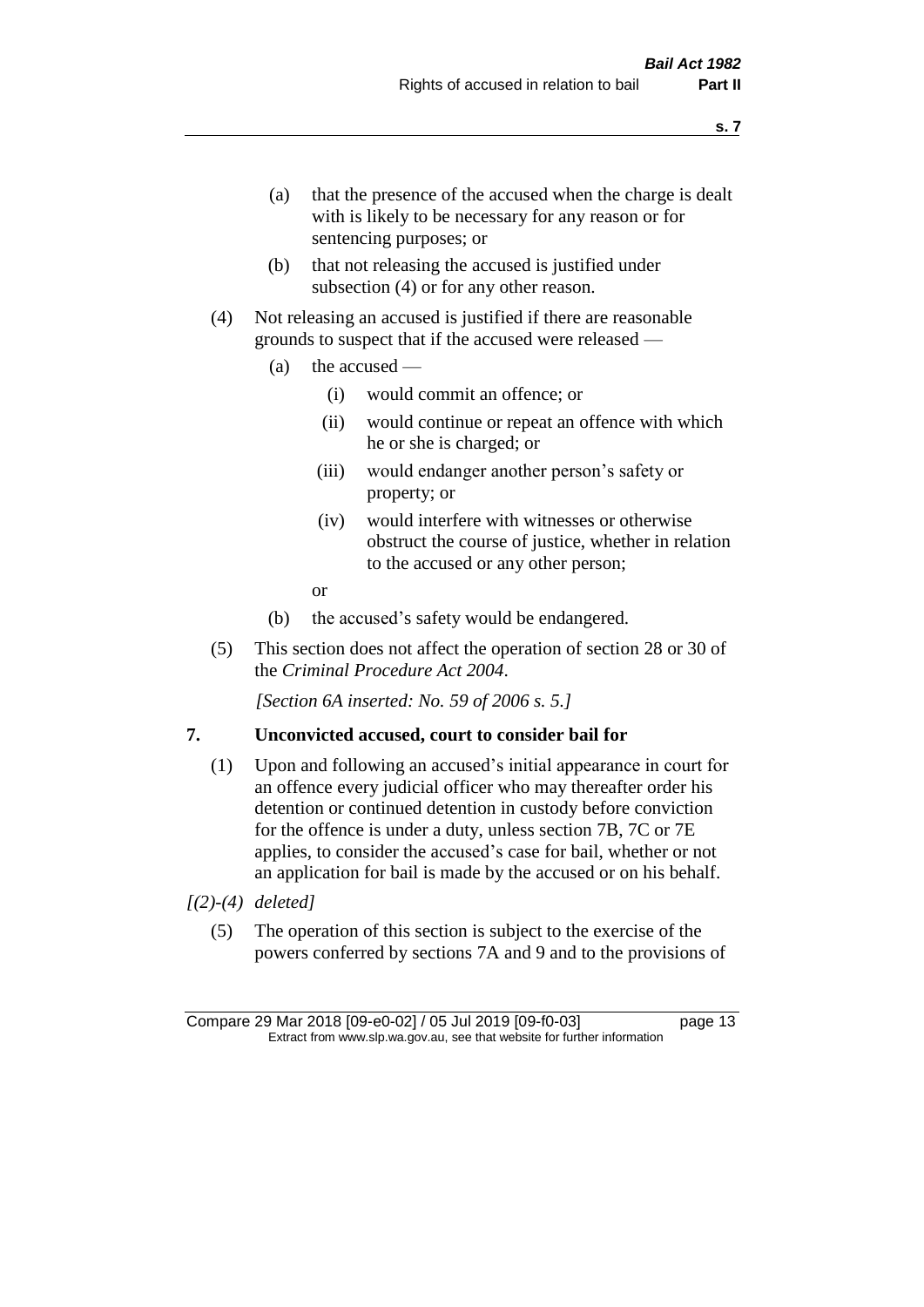**s. 7A**

sections 10, 12 and 16(2) and Schedule 1 Part C clauses 3A and 3D.

*[Section 7 amended: No. 74 of 1984 s. 5; No. 49 of 1988 s. 80; No. 45 of 1993 s. 6; No. 84 of 2004 s. 82; No. 59 of 2006 s. 4(2); No. 6 of 2008 s. 8; No. 21 of 2017 s. 5.]* 

## **7A. Bail may be dispensed with by court**

- (1) A judicial officer referred to in section 7(1) may, instead of discharging the duty imposed by that subsection, dispense with the requirement for bail for an appearance in court for an offence by an accused if the judicial officer —
	- (a) has jurisdiction to do so under section 13A(1); and
	- (b) may properly do so under section 13A(2).
- (2) Where the requirement for bail is dispensed with under this section, the accused has a right to be at liberty until the accused is required to appear before a court for the offence, but subject  $to -$ 
	- (a) section 59A; and
	- (b) any requirement that the accused be in custody for some other offence or reason.

*[Section 7A inserted: No. 6 of 2008 s. 9(1).]*

## **7B. Adult accused of murder**

 $(1)$  In this section —

*judge* means a judge of the Supreme Court.

- (2) This section applies where
	- (a) an accused is in custody for an offence of murder so that under section 15 only a judge has power to grant bail; and
	- (b) the accused is not a child.

page 14 Compare 29 Mar 2018 [09-e0-02] / 05 Jul 2019 [09-f0-03] Extract from www.slp.wa.gov.au, see that website for further information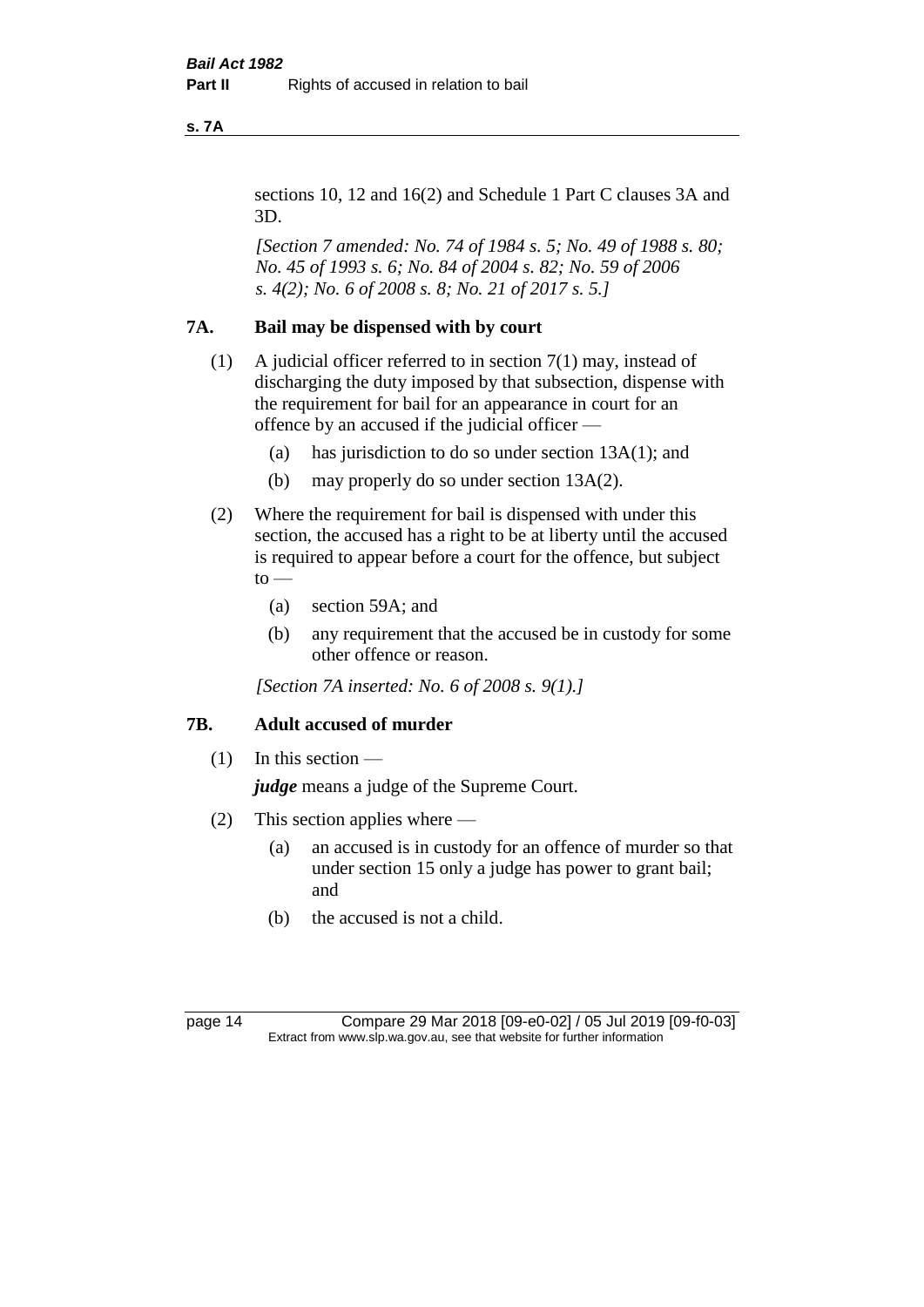- (3) Where this section applies the accused, or a person on the accused's behalf, may make an application to a judge for bail at any time before conviction for the offence.
- (4) Upon an accused's initial appearance in court for an offence of murder, the judicial officer who may order the accused's detention in custody is under a duty to inform the accused of the right conferred by subsection (3).
- $(5)$  Where
	- (a) an accused's case for bail has been considered by a judge on an application under subsection (3); and
	- (b) bail has been refused,

the accused's case for bail shall not be considered on any subsequent occasion in the same case when the accused's continued detention may be ordered unless subsection (6) applies.

- (6) The accused's case for bail shall again be considered by a judge if the accused, or a person on the accused's behalf, applies to a judge and satisfies the judge that —
	- (a) new facts have been discovered, new circumstances have arisen or the circumstances have changed since bail was refused; or
	- (b) the accused failed to adequately present the accused's case for bail on the previous occasion.
- $(7)$  Where
	- (a) an accused's case for bail has been considered by a judge on an application under subsection (3); and
	- (b) bail has been granted,

on any subsequent appearance in the same case a judicial officer may order, notwithstanding section 15, that bail is to continue on the same terms and conditions.

Compare 29 Mar 2018 [09-e0-02] / 05 Jul 2019 [09-f0-03] page 15 Extract from www.slp.wa.gov.au, see that website for further information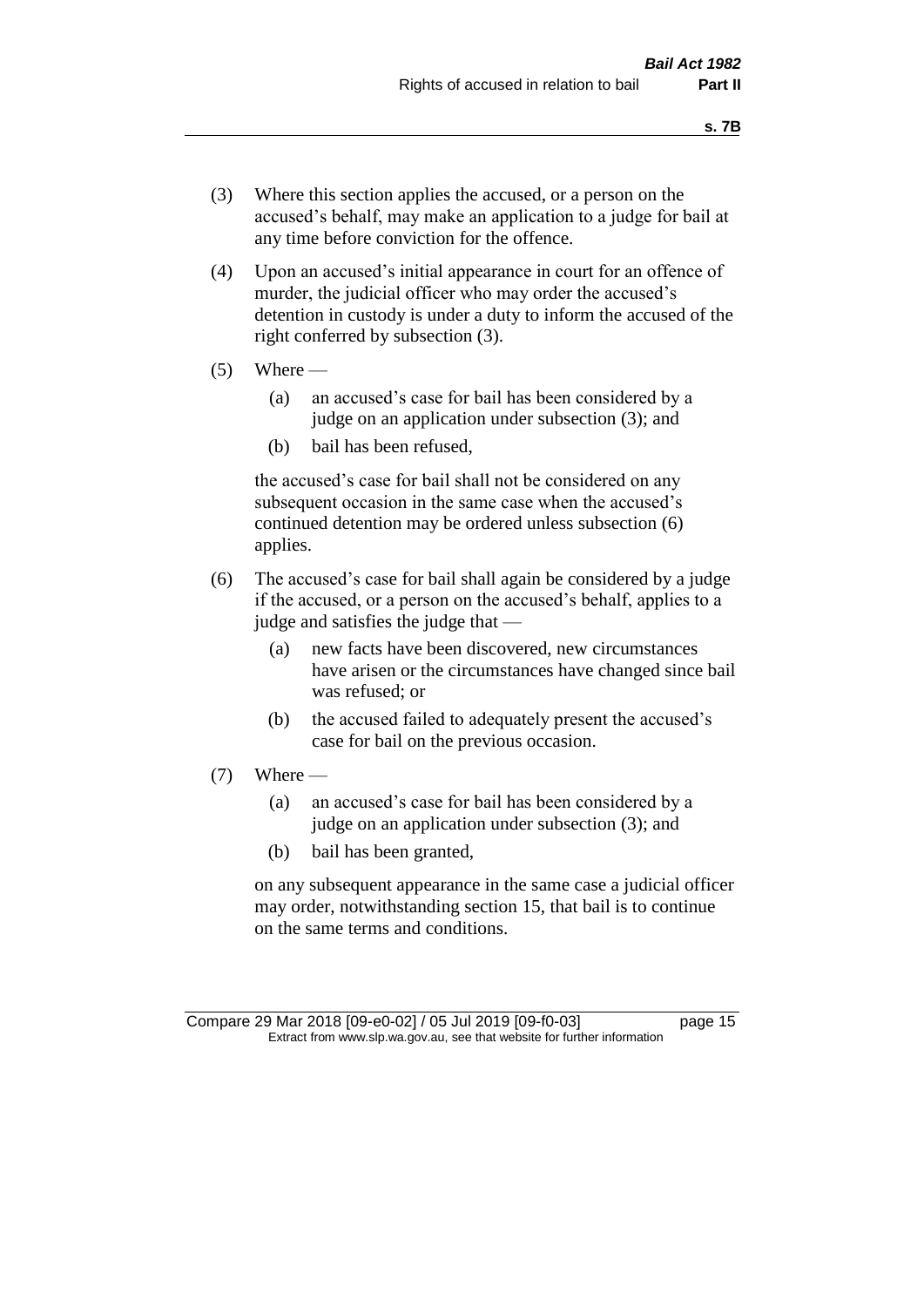#### **s. 7C**

(8) The accused is to be taken before a judge for the purposes of an application under this section only if the judge so orders.

*[Section 7B inserted: No. 6 of 2008 s. 9(1); amended: No. 29 of 2008 s. 24(2) and (3).]*

## **7C. Child accused of murder**

- (1) This section applies where a child accused is in custody for an offence of murder so that under section 15 only a judge of the Children's Court has power to grant bail.
- (2) Where this section applies, the judicial officer referred to in section 7(1) other than a judge of the Children's Court, shall, whether or not an application for bail is made by the accused or on the accused's behalf, cause the accused to be taken as soon as is practicable before a judge of the Children's Court for the purpose of having the accused's case for bail considered by the judge.
- (3) Notwithstanding subsection (2), where
	- (a) the duty described in that subsection has been discharged once in relation to a child accused's case for bail; and
	- (b) bail has on that occasion been refused by a judge of the Children's Court,

the accused's case for bail need not be considered on any subsequent occasion in the same case when the accused's continued detention may be ordered unless subsection (4) applies.

- (4) On a subsequent occasion the accused may apply to the judicial officer who may order the accused's continued detention for a reconsideration of the accused's case for bail on the ground that —
	- (a) new facts have been discovered, new circumstances have arisen or the circumstances have changed since bail was refused on the occasion mentioned in subsection (3); or

page 16 Compare 29 Mar 2018 [09-e0-02] / 05 Jul 2019 [09-f0-03] Extract from www.slp.wa.gov.au, see that website for further information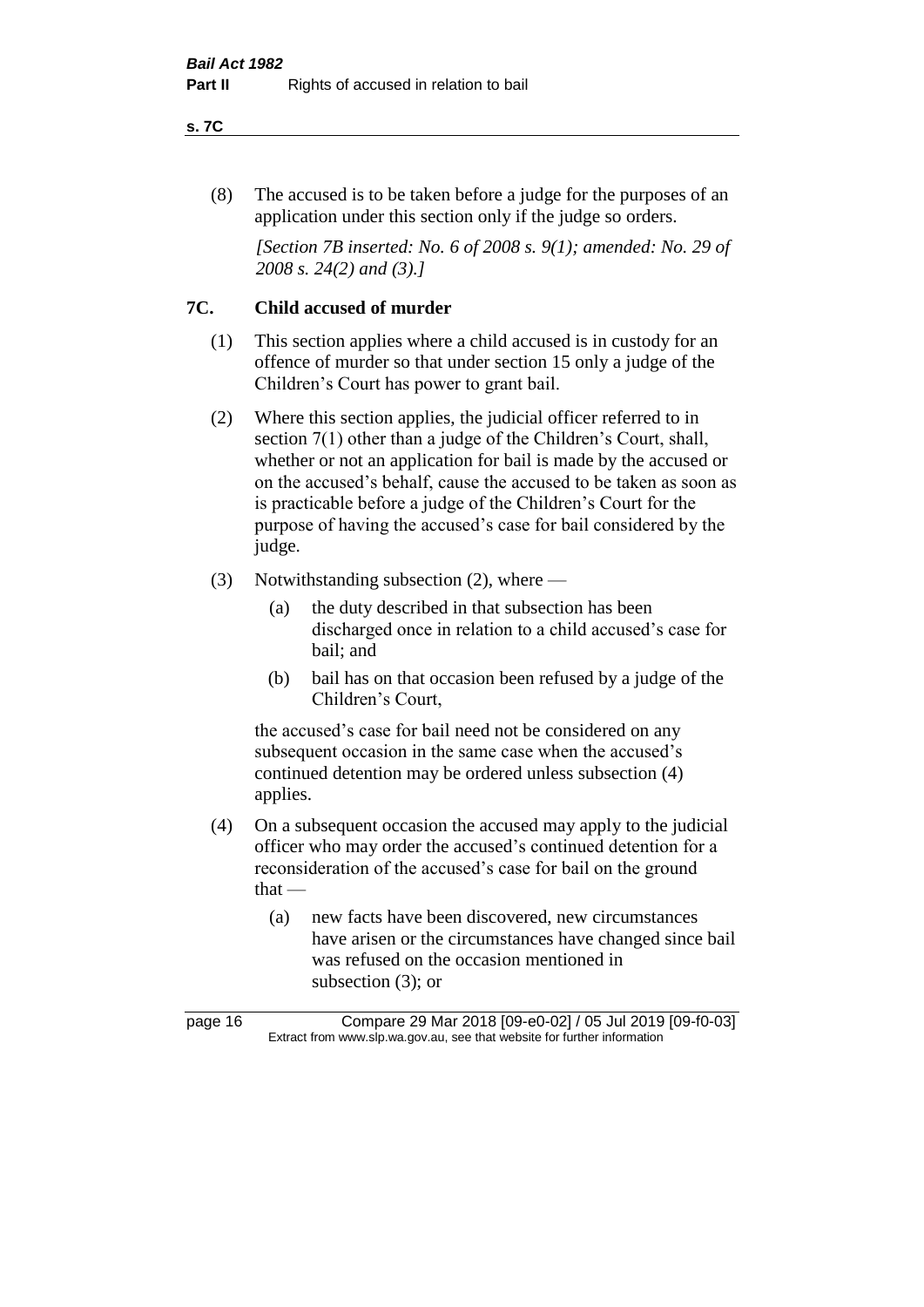- (b) the accused failed to adequately present the accused's case for bail on that occasion.
- (5) If the judicial officer is satisfied as to one or more of those grounds the judicial officer shall cause the accused to be taken as soon as is practicable before a judge of the Children's Court for the purpose of having the accused's case for bail considered by the judge.

*[Section 7C inserted: No. 6 of 2008 s. 9(1); amended: No. 29 of 2008 s. 24(4).]*

### **7D. Bail after initial decision by court, court's duty as to**

- (1) Notwithstanding section 7(1), after
	- (a) the duty described in that subsection has been discharged once in relation to an accused's case for bail; or
	- (b) a judge of the Children's Court has considered the case under section 15,

it is sufficient on any subsequent consideration of bail in the same case for a judicial officer, including a judge of the Children's Court acting under section 15, to make inquiry of the accused in terms of subsection (2).

- (2) The inquiry to be so made is
	- (a) whether any new fact has been discovered or new circumstance has arisen, or whether the circumstances have changed, since bail was previously granted or refused; and
	- (b) whether the accused considers that the accused failed to adequately present the accused's case for bail on a previous occasion.
- (3) Unless the judicial officer is satisfied that there is any reason of the kind mentioned in subsection (2) for not doing so, the judicial officer may adopt the decision previously made in the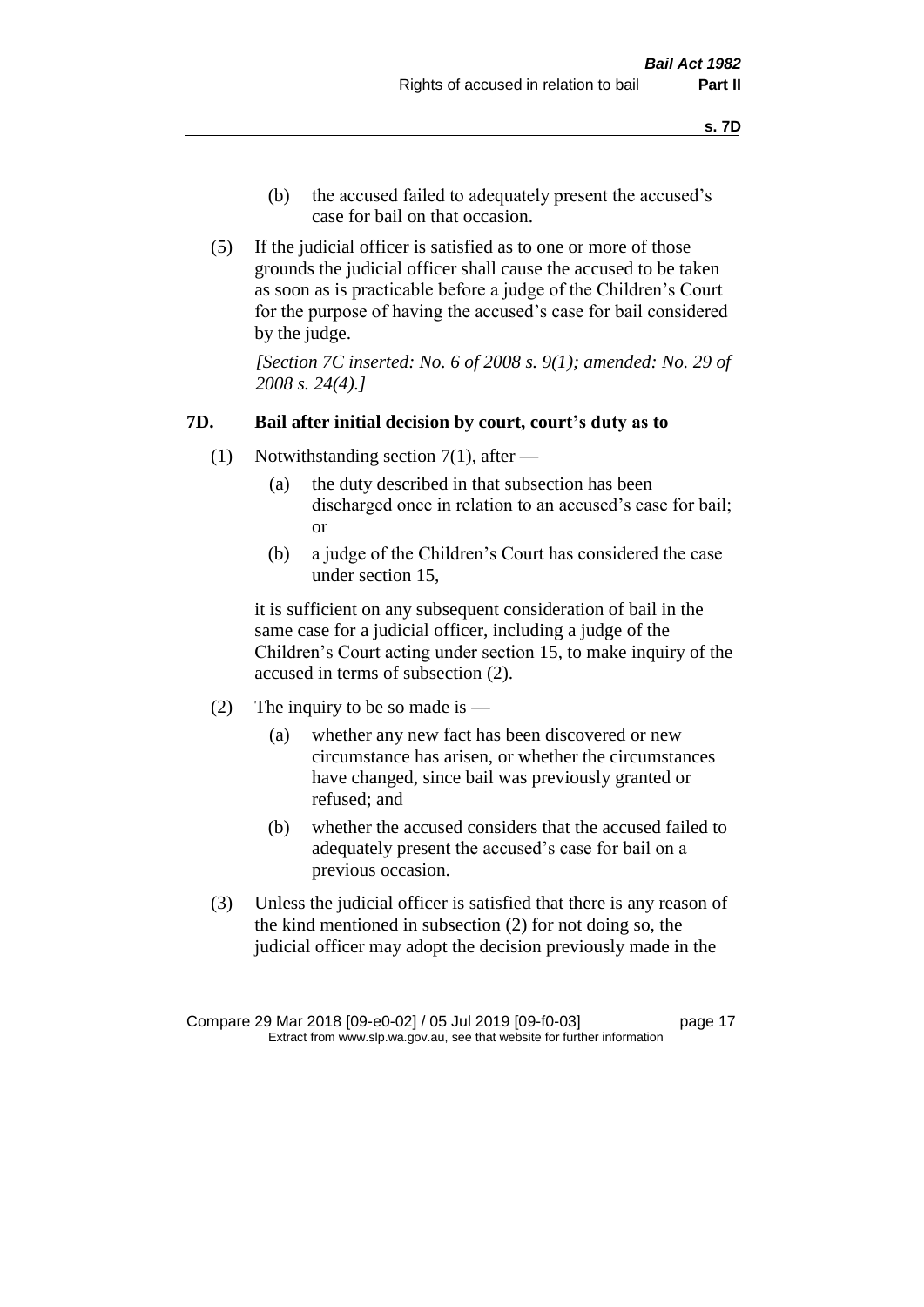## **s. 7E**

case, but with power to make such variations of the terms and conditions of bail as the judicial officer thinks fit.

*[Section 7D inserted: No. 6 of 2008 s. 9(1).]*

## **7E. Bail refused for trial, court's duty during trial**

- $(1)$  Where
	- (a) an accused has been refused bail for the accused's appearance for trial for an offence; and
	- (b) the trial extends beyond one day,

a judicial officer referred to in section 7(1) need not comply with that subsection unless the accused, or a person on the accused's behalf, applies for bail.

(2) In subsection  $(1)$  —

*trial* means that part of proceedings for an offence when evidence is being received by the court in respect of the offence and also extends to any time when —

- (a) legal argument is being heard; or
- (b) a judicial officer or a jury is deliberating.

*[Section 7E inserted: No. 6 of 2008 s. 9(1).]*

## **7F. Appeal from court of summary jurisdiction, bail in case of**

- (1) If a person is in custody and an appeal has been commenced under the *Criminal Appeals Act 2004* Part 2 in connection with the decision by virtue of which the person is in custody, the person may apply for bail —
	- (a) if the appeal is to be heard and determined by the Court of Appeal or if an application has been made to the Court of Appeal for leave to appeal to the Court of Appeal — to a judge of appeal; or
	- (b) in any other case to a judge of the Supreme Court.

page 18 Compare 29 Mar 2018 [09-e0-02] / 05 Jul 2019 [09-f0-03] Extract from www.slp.wa.gov.au, see that website for further information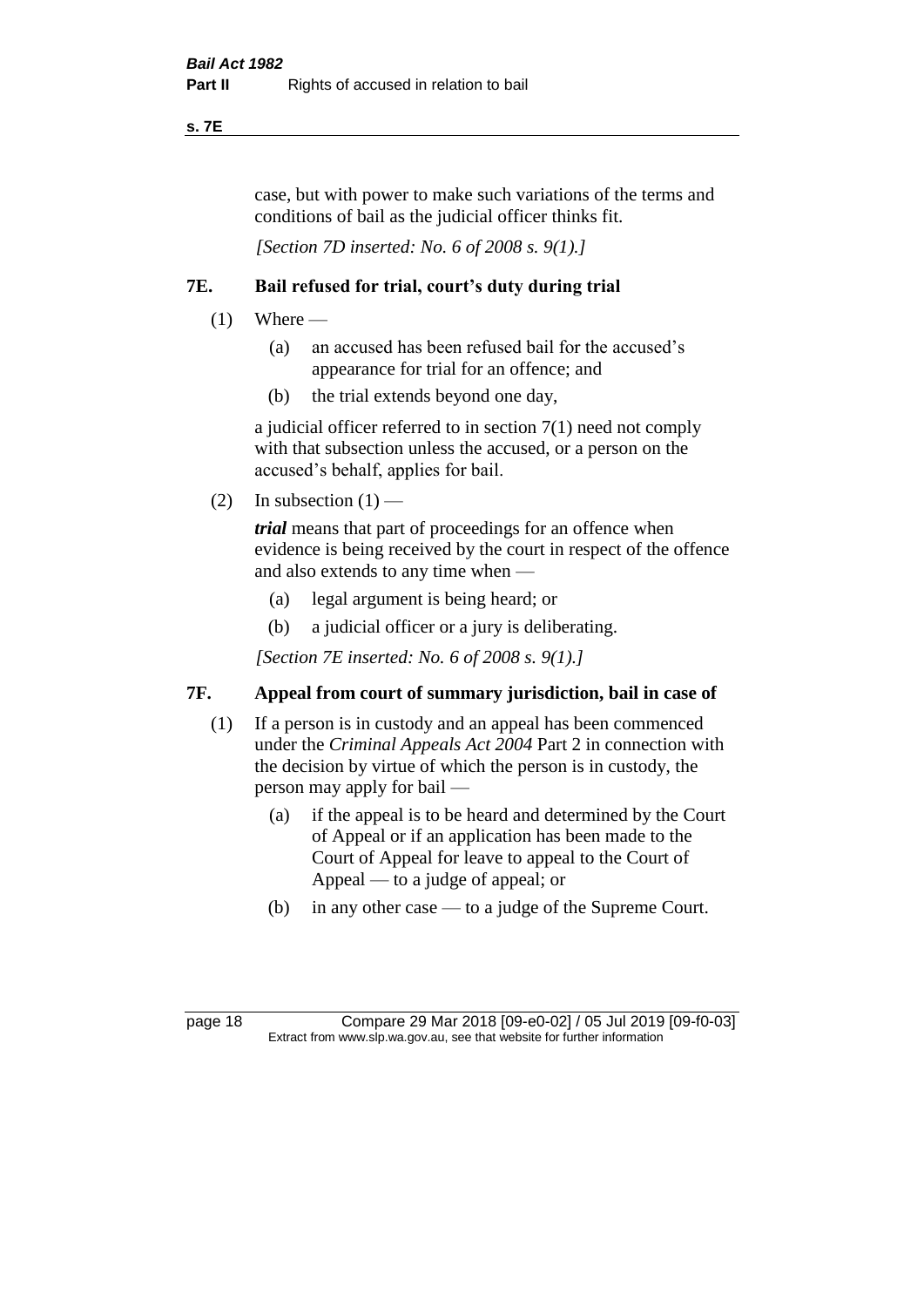- (2) Bail shall not be granted to an applicant for bail under subsection (1) unless —
	- (a) the applicant has given notice of the application for bail  $to -$ 
		- (i) the Director of Public Prosecutions; or
		- (ii) the State Solicitor,
		- as the case may require; and
	- (b) that official has been given an opportunity to be heard on the application.

*[Section 7F inserted: No. 6 of 2008 s. 9(1).]*

## **8. Accused to be given information, approved forms etc.**

- (1) Subject to subsection (4), a judicial officer or authorised officer who is called upon to consider an accused's case for bail, on the first occasion when it arises in relation to an offence or group of offences for which an accused is required to appear, shall ensure that the accused is, or has been, given —
	- (a) such information in writing as to the effect of this Act as is prescribed for the purposes of this paragraph; and
	- (b) an approved form for completion, designed to disclose to the judicial officer or authorised officer all information relevant to the decision; and
	- (c) where the accused is unable or insufficiently able, to read, speak or write English, such assistance as he may reasonably require in order to have communicated to him the information mentioned in paragraph (a) and complete the form referred to in paragraph (b).
- (2) After an accused case for bail has been considered once, a judicial officer or authorised officer on any subsequent consideration of bail in the same case shall —
	- (a) comply with subsection  $(1)(a)$ ; and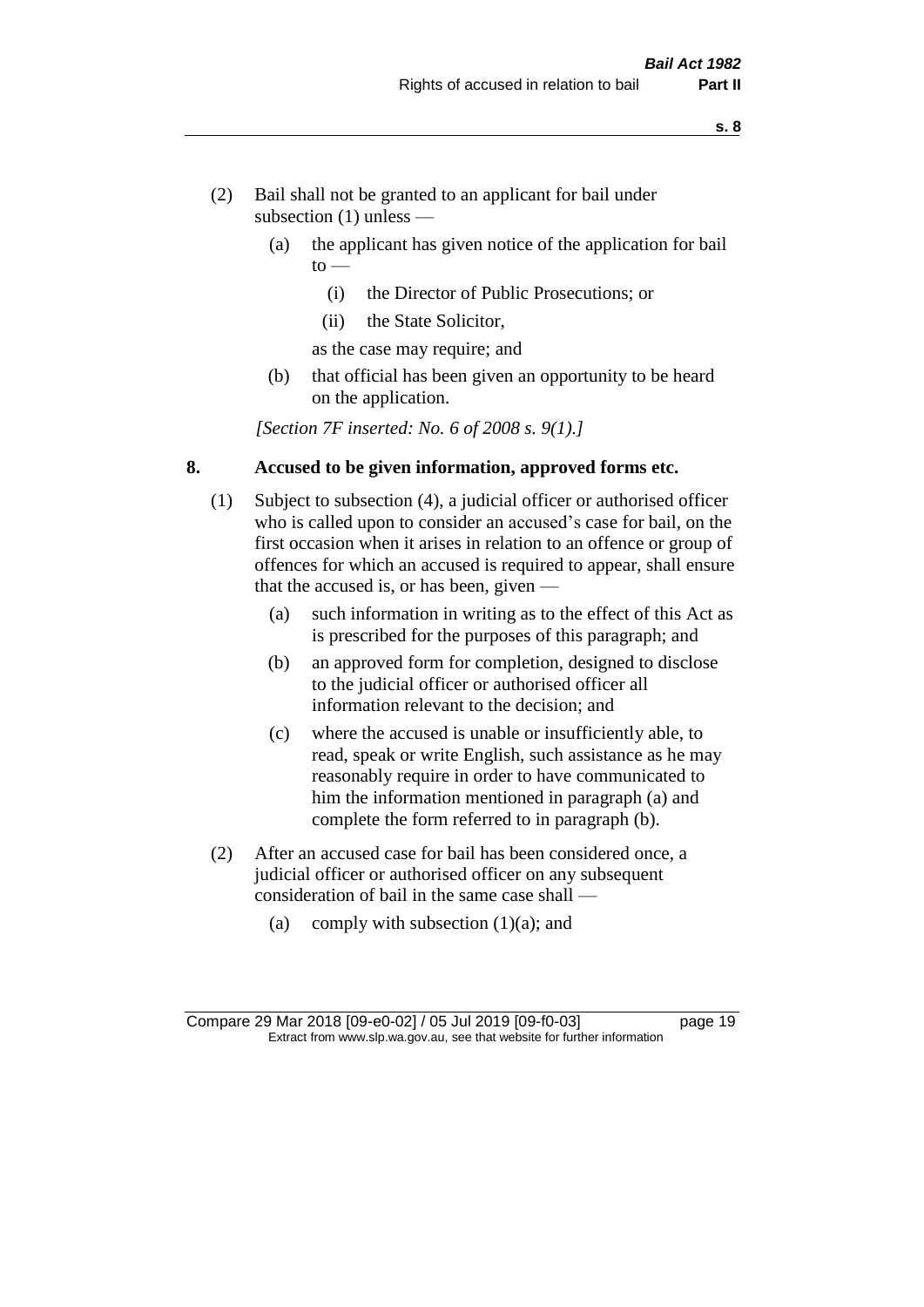(b) either comply with subsection  $(1)(b)$  or obtain the form previously completed for the purposes of that paragraph, if any, and ensure that —

- (i) the form is revised in order to show any changes which he is informed have occurred since it was completed; and
- (ii) any assistance, of the kind referred to in subsection  $(1)(c)$  is given to the accused for the purpose of completing or revising the form, as the case may be.
- (3) Nothing in this section shall be read as limiting section 23.
- (3a) Notwithstanding subsection  $(1)(a)$  or  $(2)(a)$  a judicial officer or authorised officer need not comply with that paragraph if it appears to him that the accused's case for bail is such that bail is likely to be granted to him in accordance with this Act; but if it subsequently appears to him that bail will not be granted or that the accused is dissatisfied with any condition imposed on the grant of bail he shall then comply with that paragraph.
- (4) Notwithstanding subsection (1)(b) or (2)(b), a judicial officer or an authorised officer may dispense with completion or revision of the form referred to in those paragraphs if it appears to him  $that -$ 
	- (a) the accused's case for bail is such that bail is likely to be granted to him in accordance with this Act; and
	- (b) the information in the possession of the judicial officer or authorised officer is sufficient for his consideration of the case.
- (5) Where a person has applied for bail for an appeal as mentioned in section 7F(1), this section applies as if the consideration of bail for the appeal were a first consideration of bail for an offence.

page 20 Compare 29 Mar 2018 [09-e0-02] / 05 Jul 2019 [09-f0-03] Extract from www.slp.wa.gov.au, see that website for further information

**s. 8**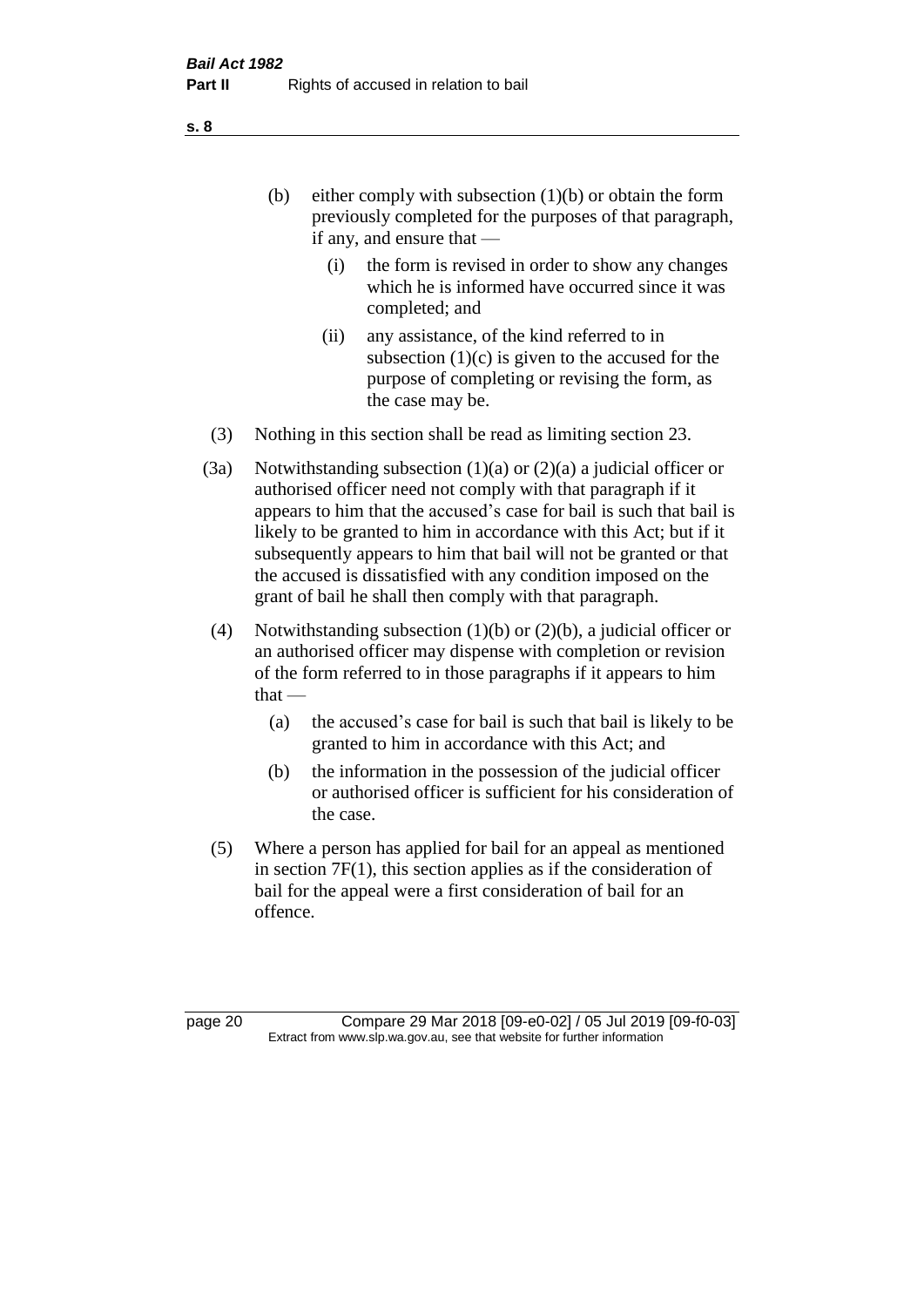*[Section 8 amended: No. 74 of 1984 s. 6; No. 15 of 1988 s. 6; No. 33 of 1989 s. 18; No. 84 of 2004 s. 82; No. 6 of 2008 s. 9(2) and 43(1).]* 

## **9. Bail decision may be deferred until more information obtained**

- (1) Subject to section 26(2) of the *Young Offenders Act 1994*, a judicial officer or authorised officer who is called upon to consider a case for bail may defer consideration of the case for a period not exceeding 30 days if he thinks it is necessary —
	- (a) to obtain more information for the purpose of making a decision in accordance with this Act; or
	- (b) to take any step authorised by section  $24(1)$  or  $24A(1)$ or (2).
- (2) Nothing in this section shall be taken to limit the right of an accused to be brought before a court as soon as is practicable if he is not released on bail.

*[Section 9 amended: No. 57 of 1997 s. 21(2); No. 84 of 2004 s. 82; No. 6 of 2008 s. 10(1).]*

## **10. Sections 5, 6 and 7 do not apply if accused imprisoned for other cause**

Notwithstanding sections 5, 6 and 7, the rights conferred on an accused and the duties imposed on police officers, authorised officers and judicial officers by those sections in respect of an appearance in court for an offence do not arise where —

- (a) the accused is in custody for some other offence or reason (including the non-payment of a sum of money); and
- (b) the police officer, authorised officer or judicial officer is satisfied that the accused is likely to remain in custody for that other offence or reason until or beyond the time for the appearance for the first-mentioned offence.

*[Section 10 amended: No. 84 of 2004 s. 82.]*

Compare 29 Mar 2018 [09-e0-02] / 05 Jul 2019 [09-f0-03] page 21 Extract from www.slp.wa.gov.au, see that website for further information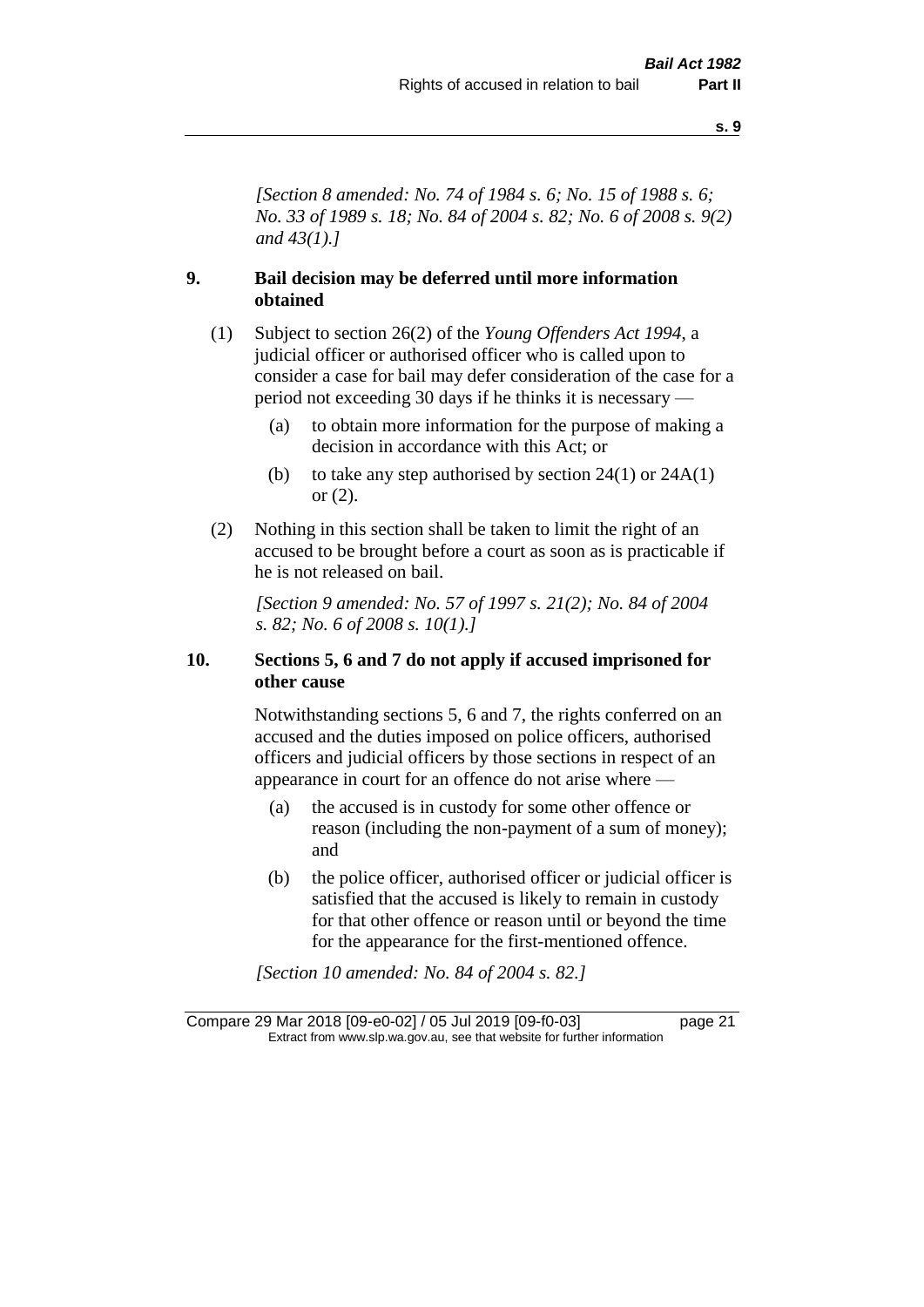#### **11. Accused's rights following grant of bail**

- $(1)$  When
	- (a) bail has been granted to an accused for an appearance in court; and
	- (b) all conditions which are to be complied with before the release of the accused have been complied with; and
	- (c) he has entered into a bail undertaking for that appearance or his bail undertaking is deemed to be amended under section 31(3),

the accused has a right to be at liberty until he is required to appear, or to next appear, before a court, but subject to —

- (d) any requirement that he be in custody for some other reason; and
- (e) the exercise of the powers in sections 14(3), 17A, 46, 50F, 54 and 55; and
- (f) the limitation mentioned in section 12.
- (2) Where the accused is in custody in a lock-up, court custody centre or prison, the right conferred by subsection (1) is also subject to the person in charge of the lock-up, court custody centre or prison either —
	- (a) signing a certificate under subsection (3); or
	- (b) receiving notice that a certificate has been signed by another person under that subsection.
- (3) After an accused becomes entitled to be at liberty as provided in subsection (1), a person referred to in section 29 may sign a certificate to that effect in the prescribed form.
- (4) The person in charge of a lock-up, court custody centre or prison in which the accused is in custody shall release the accused from custody as soon as is practicable after —
	- (a) the person in charge signs the certificate; or

page 22 Compare 29 Mar 2018 [09-e0-02] / 05 Jul 2019 [09-f0-03] Extract from www.slp.wa.gov.au, see that website for further information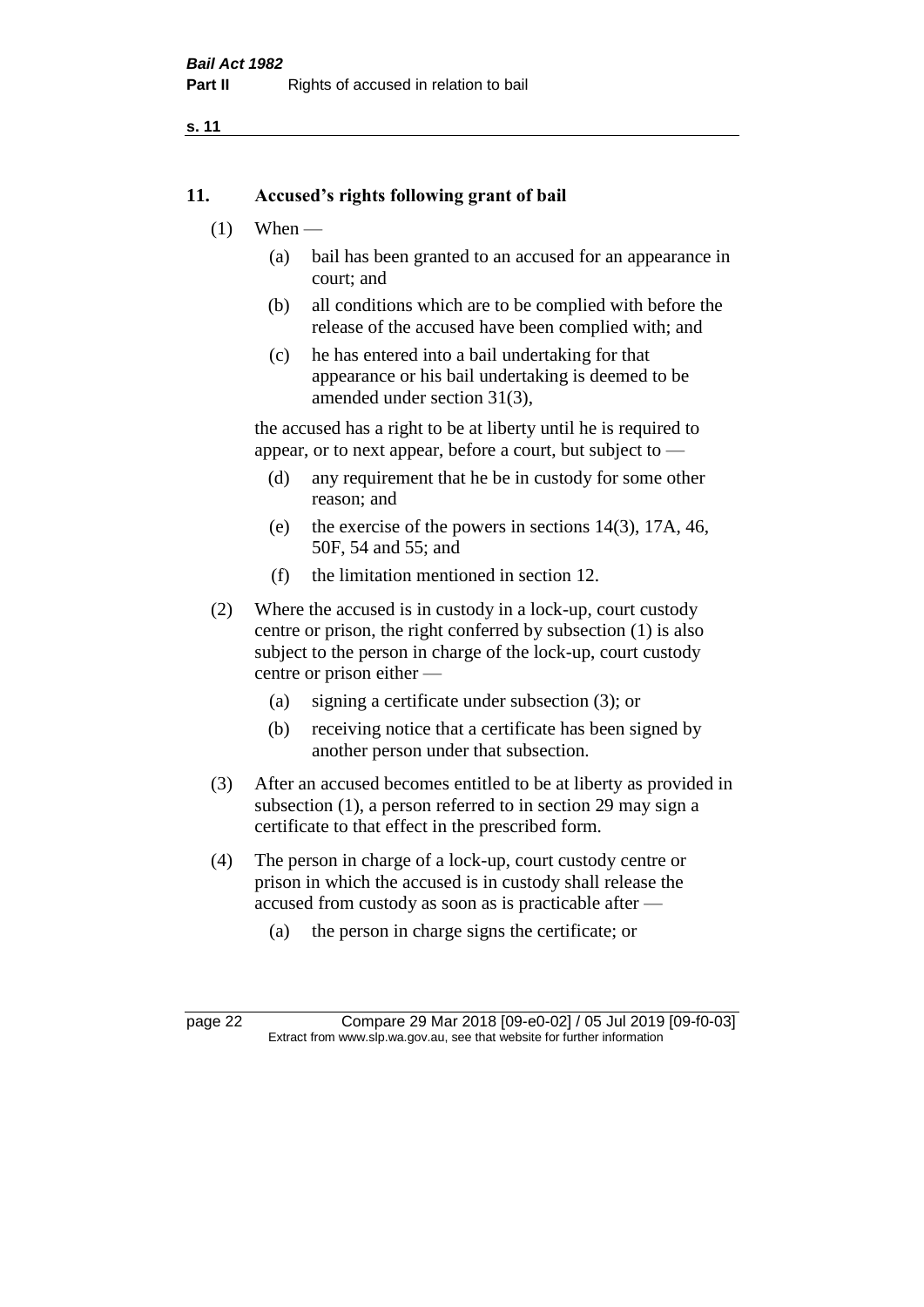(b) if the certificate is signed by a person other than the person in charge, the person in charge receives notice as described in subsection (2)(b).

*[Section 11 amended: No. 74 of 1984 s. 7; No. 15 of 1988 s. 7; No. 49 of 1988 s. 81; No. 45 of 1993 s. 7; No. 47 of 1999 s. 8; No. 59 of 2004 s. 141; No. 84 of 2004 s. 82; No. 6 of 2008 s. 11(1) and (2).]* 

#### **12. Rights in s. 7A(2) and 11, limitations on**

The right of an accused to have his case for bail considered as soon as is practicable, his right to be at liberty as mentioned in sections 7A(2) and 11(1), and the corresponding duties created by this Part, are limited so far as is reasonably necessary for the exercise or performance by a person of any statutory power or function vested in him which requires or permits the continued custody of the accused, including the exercise of the powers set out in Part 12 of the *Criminal Investigation Act 2006* and Parts 6 and 7 of the *Criminal Investigation (Identifying People) Act 2002*.

*[Section 12 amended: No. 6 of 2002 Sch. 2 cl. 1; No. 84 of 2004 s. 82; No. 59 of 2006 s. 6; No. 6 of 2008 s. 12.]*

Compare 29 Mar 2018 [09-e0-02] / 05 Jul 2019 [09-f0-03] page 23 Extract from www.slp.wa.gov.au, see that website for further information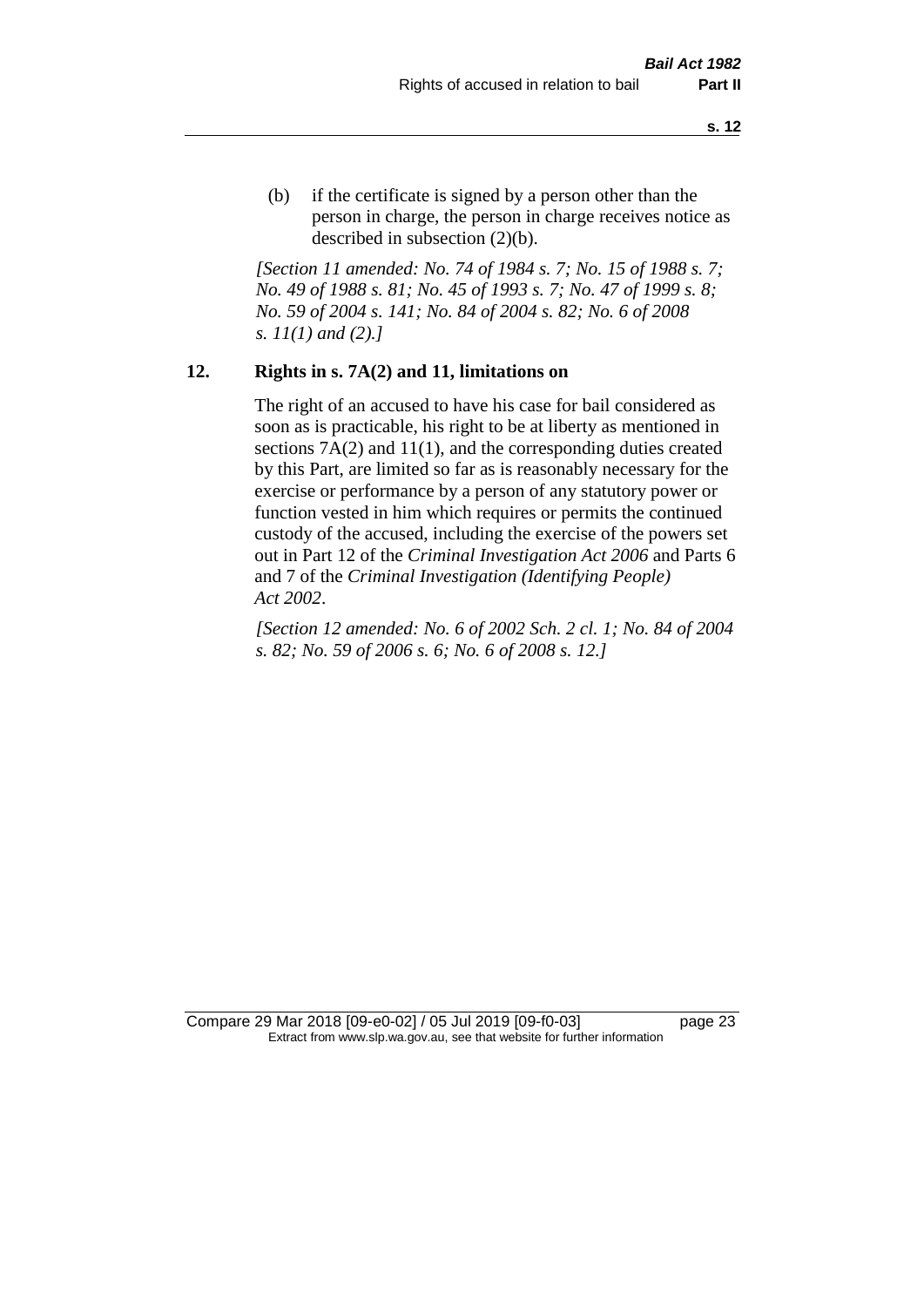# **Part III — Jurisdiction relating to bail**

*[Heading inserted: No. 6 of 2008 s. 13.]*

## **13. Jurisdiction to grant bail, who has and exercise of (Sch. 1)**

- (1) Jurisdiction to grant bail for any appearance described in the first column of Part A of Schedule 1 is vested in the judicial officer or authorised officer specified in the second column of that Part opposite thereto and shall be exercised subject to and in accordance with this Part and the further provisions in Parts B, C and D of Schedule 1.
- (2) A home detention condition shall not be imposed as a condition of bail except by a judicial officer.

*[Section 13 amended: No. 61 of 1990 s. 5; No. 45 of 1993 s. 12.]* 

## **13A. Jurisdiction in s. 7A to dispense with bail, who has and exercise of**

- (1) Jurisdiction to dispense with the requirement for bail under section 7A for any appearance described in the first column of Schedule 1 Part A clause 2 or 3 is vested, subject to Schedule 1 Part B, in the judicial officer specified in the second column of that clause opposite that description, but Schedule 1 Part A clause 7 does not apply for the purposes of this subsection.
- (2) The jurisdiction referred to in subsection (1) is exercisable  $only$ —
	- (a) in respect of an appearance in court before conviction for an offence; and
	- (b) if it appears to the judicial officer that bail would be granted in accordance with Schedule 1 Part C clause 1 or 2 but that in the circumstances the completion of bail papers is an unnecessary imposition.
- (3) Where a judicial officer dispenses with the requirement for bail for an appearance by an accused the registrar of the court shall,

page 24 Compare 29 Mar 2018 [09-e0-02] / 05 Jul 2019 [09-f0-03] Extract from www.slp.wa.gov.au, see that website for further information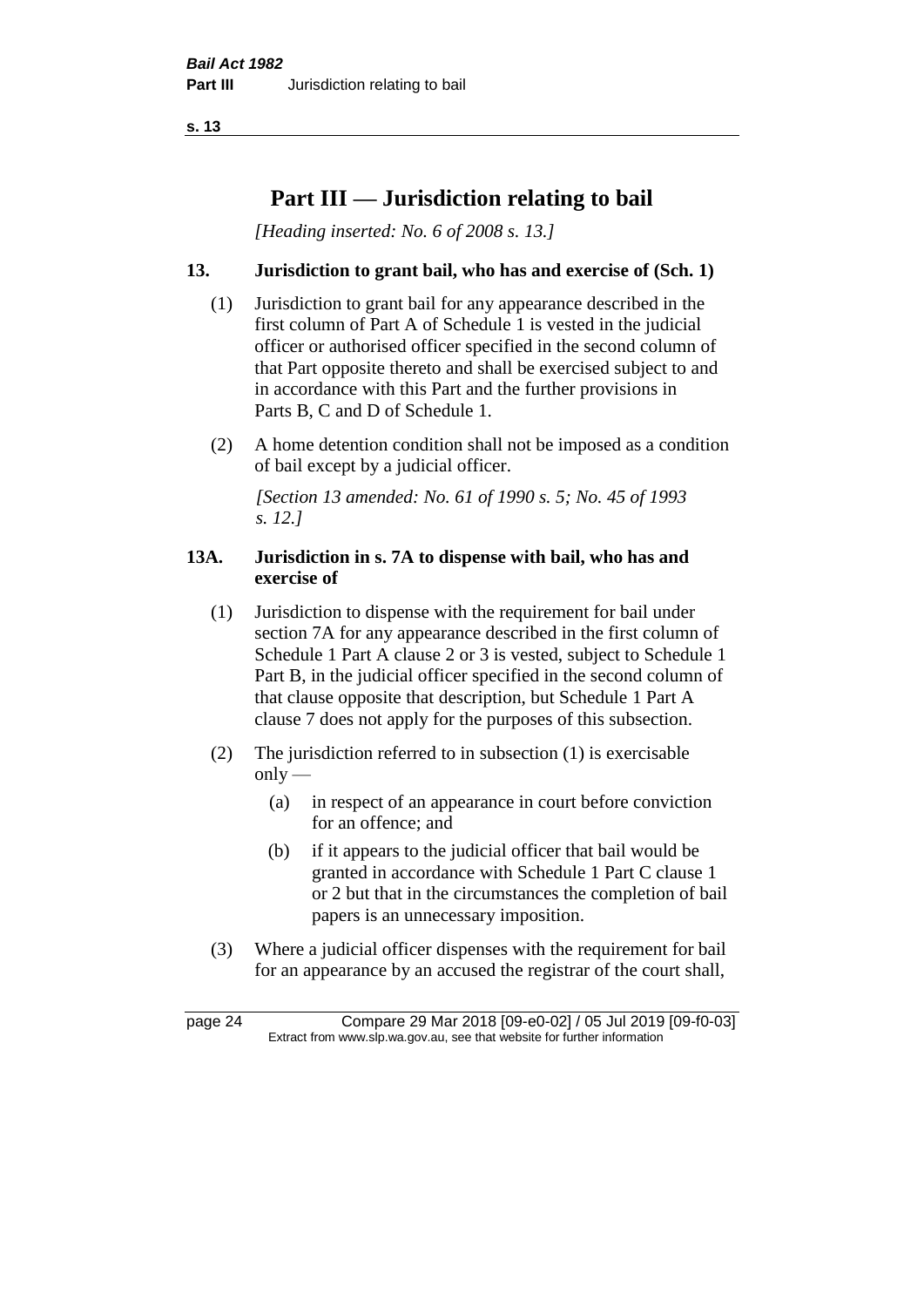in accordance with section 13B, give written notice to the accused of the time and place for the appearance.

*[Section 13A inserted: No. 6 of 2008 s. 14.]*

## **13B. Notices under s. 13A(3), service and proof of**

- (1) A written notice to an accused under section  $13A(3)$  shall be
	- (a) given to the accused personally; or
	- (b) sent to the accused by post to the accused's address appearing in the records of the court; or
	- (c) in urgent cases or with the accused's consent, provided to the accused by electronic means in accordance with the regulations.
- (2) A person who gives, sends or provides a notice in accordance with subsection (1) shall endorse on a file copy of the notice a certificate showing —
	- (a) that the person has done so; and
	- (b) the time of doing so.
- (3) If a notice is sent by post under subsection  $(1)(b)$ , the notice is to be presumed, unless the contrary is shown, to have been received at the time when, in the ordinary course of events, it would have been delivered.
- (4) In any proceedings
	- (a) a document purporting to be a copy of a notice referred to in subsection (1) is evidence of the terms of the notice; and
	- (b) an endorsement on a copy of a notice referred to in subsection (2) purporting to be a certificate referred to in that subsection is evidence of the matters appearing in the certificate without proof of the signature of the person who made the endorsement.

*[Section 13B inserted: No. 6 of 2008 s. 14; amended: No. 20 of 2013 s. 25.]*

Compare 29 Mar 2018 [09-e0-02] / 05 Jul 2019 [09-f0-03] page 25 Extract from www.slp.wa.gov.au, see that website for further information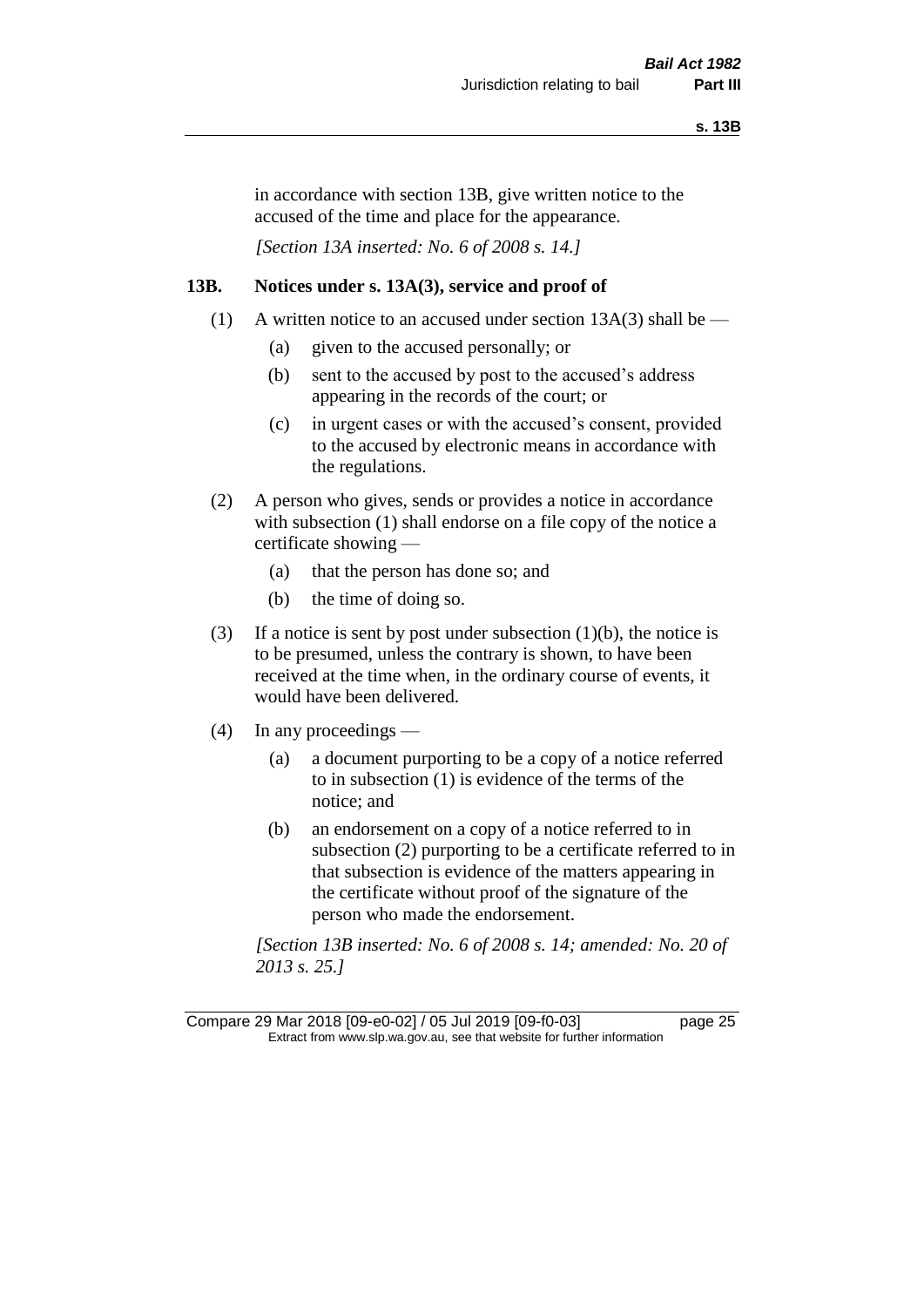## **14. Judges, jurisdiction of**

- (1) A judge may, in accordance with this Act
	- (a) exercise a power to grant bail which is conferred upon any other judicial officer or any authorised officer by this Act; and
	- (b) revoke or vary any bail previously granted by any other such officer; and
	- (c) under section 7A dispense with the requirement for bail or revoke an existing dispensation.
- (2) Subject to subsection (2a), the jurisdiction of a judge under subsection (1) in respect of an appearance by an accused may be invoked by application made by either the prosecutor or the accused, and whether or not any other judicial officer has —
	- (a) previously granted, refused or dispensed with bail; or
	- (b) exercised any power conferred on him by section 55,

in respect of that appearance.

- (2a) After the jurisdiction under subsection (1) has been invoked once by an accused in relation to an offence or group of offences for which he is required to appear, it may not be further invoked by that accused in relation to that offence or group of offences unless the accused satisfies a judge that —
	- (a) new facts have been discovered, new circumstances have arisen or the circumstances have changed since the occasion when the jurisdiction was invoked; or
	- (b) he failed to adequately present his case for bail on that occasion.
- (3) Where under subsection (1) a judge
	- (a) revokes the bail of an accused who is at liberty, he may order that the accused be returned to custody to await the appearance for which the bail was granted;

page 26 Compare 29 Mar 2018 [09-e0-02] / 05 Jul 2019 [09-f0-03] Extract from www.slp.wa.gov.au, see that website for further information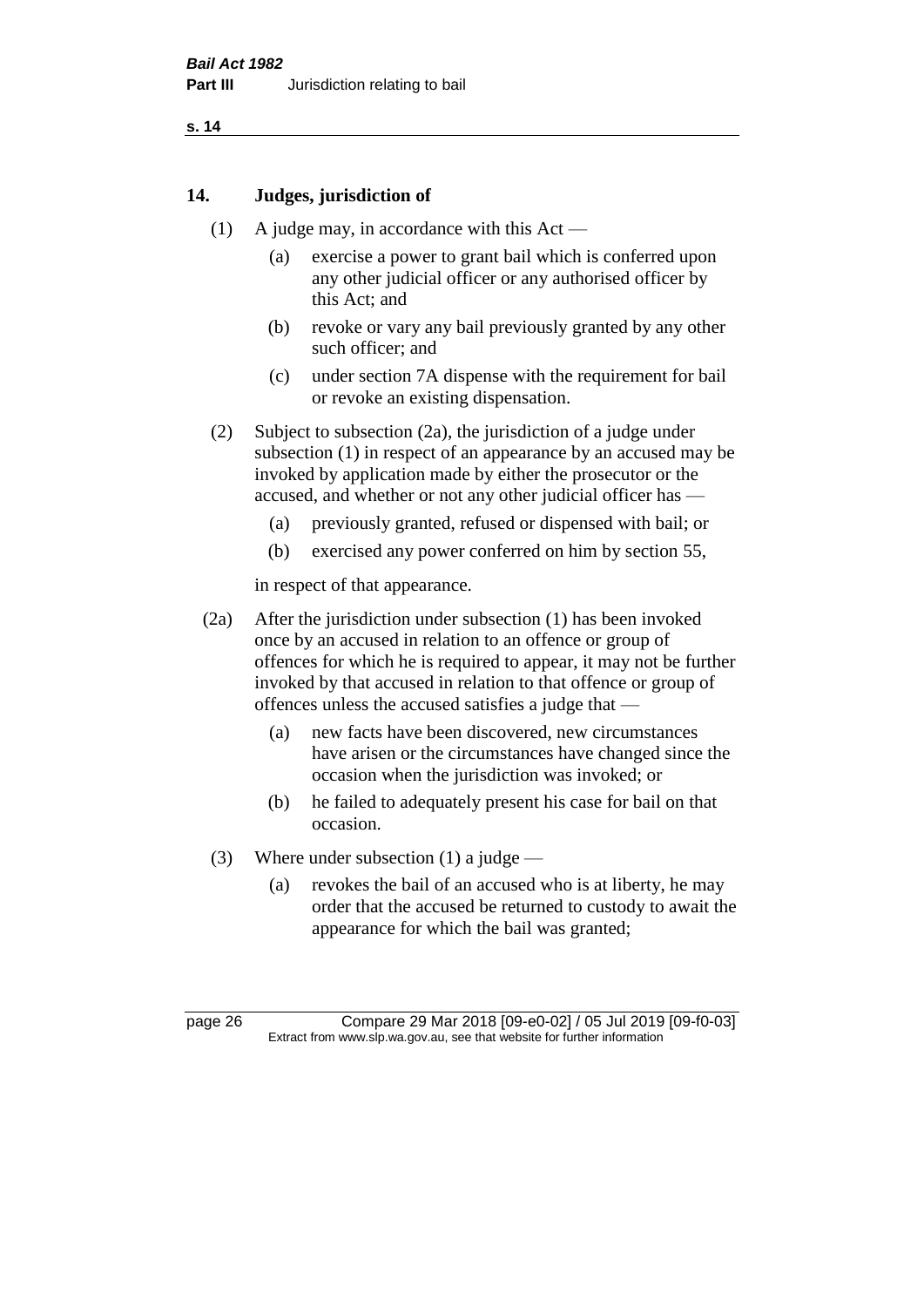and the judge may issue any warrant which may be necessary to carry such an order into effect.

- (4) In this section
	- (a) references to a judge are references
		- (i) in the case of a child charged with an offence before the Children's Court, to a judge of that Court; and
		- (ii) in the case of an accused committed for trial or sentence to the District Court, to a judge of that Court; and
		- (iii) in any other case, to a judge of the Supreme Court;
		- and
	- (b) references to any other judicial officer
		- (i) in relation to the exercise of powers under this section by a judge, are references to any judicial officer whose jurisdiction is inferior to that of the judge; but
		- (ii) in relation to the exercise of powers under this section by a judge of the Supreme Court, do not include a judge of the Children's Court or a judge of the District Court.

*[Section 14 amended: No. 74 of 1984 s. 8; No. 49 of 1988 s. 82; No. 84 of 2004 s. 82; No. 6 of 2008 s. 15(1)-(4).]* 

## **15. Accused charged with murder, jurisdiction as to bail for**

- (1) Where an accused is in custody for murder, the power to grant bail shall be exercised only by a judge of the Supreme Court, or in the case of an accused who is a child by a judge of the Children's Court, except —
	- (a) where section  $31(2)(d)$  applies; or

Compare 29 Mar 2018 [09-e0-02] / 05 Jul 2019 [09-f0-03] page 27 Extract from www.slp.wa.gov.au, see that website for further information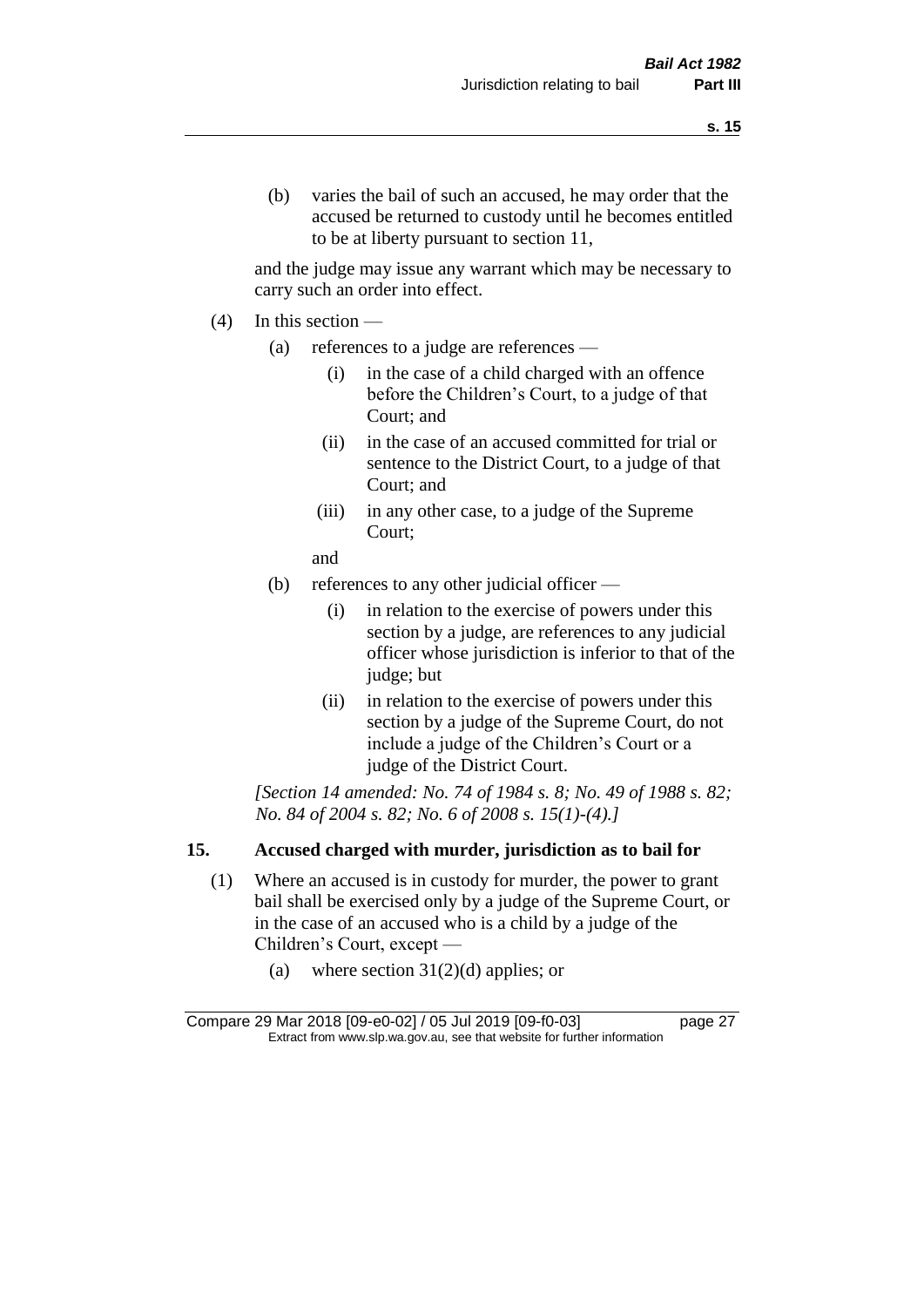**s. 15A**

- (b) to the extent that the Court of Appeal exercises its powers under Part A of Schedule 1.
- *[(2) deleted]*

*[Section 15 amended: No. 52 of 1984 s. 35; No. 74 of 1984 s. 9; No. 49 of 1988 s. 83; No. 70 of 1988 s. 45; No. 45 of 1993 s. 12; No. 45 of 2004 s. 28(4); No. 84 of 2004 s. 82; No. 29 of 2008 s. 24(5).]* 

## **15A. Appeal against judge's decision on bail, commencmentcommencement and conduct**

 $(1)$  In this section —

*bail decision* means a decision —

- (a) to grant or refuse bail; or
- (b) to vary or revoke bail; or
- (c) to dispense with the requirement for bail; or
- (d) to impose any condition on a grant of bail,

and includes a decision under section 55 or 59A(4).

- (2) The prosecutor or the accused may appeal to the Court of Appeal against a bail decision of —
	- (a) a judge of the Children's Court; or
	- (b) a judge of the District Court; or
	- (c) a judge of the Supreme Court.
- (3) The leave of the Court of Appeal is required for each ground of appeal in an appeal under this section.
- (4) The *Criminal Appeals Act 2004* section 27(2), (3) and (4) apply, with necessary modifications, as if an appeal under this section were an appeal under Part 3 of that Act.
- (5) An appeal under this section shall be commenced and conducted in accordance with this section, section 15B and rules of court made by the Supreme Court.

page 28 Compare 29 Mar 2018 [09-e0-02] / 05 Jul 2019 [09-f0-03] Extract from www.slp.wa.gov.au, see that website for further information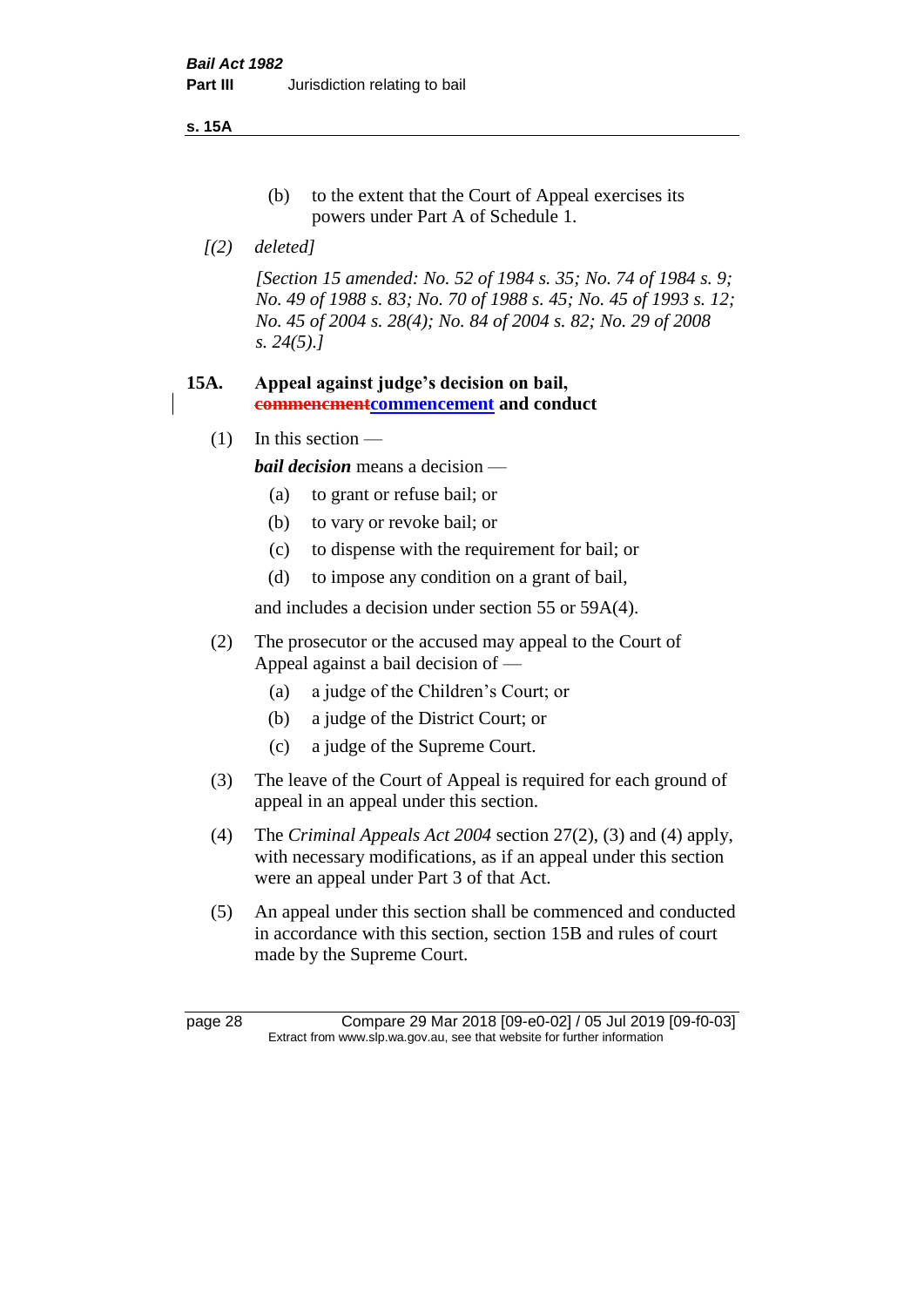- (6) An appeal under this section shall be commenced by lodging with the Court of Appeal an application for leave to appeal that sets out the grounds of the appeal.
- (7) An appeal under this section cannot be commenced later than 21 days after the date of the bail decision unless the Court of Appeal orders otherwise.
- (8) An accused who is a party to an appeal under this section and who is in custody is entitled to be present at the hearing of the appeal if the accused so requests, and any official responsible for that custody who is informed of such a request shall do what is necessary to give effect to it.
- (9) For the purposes of giving effect to a request referred to in subsection (8), arrangements may be made for the accused to appear before the Court of Appeal by means of a video link or an audio link in accordance with section 66B, unless the Court of Appeal has ordered that the accused appear before it in person.

*[Section 15A inserted: No. 6 of 2008 s. 16(1).]*

#### **15B. Appeal under s. 15A, determination**

- (1) The Court of Appeal has jurisdiction to hear and determine an appeal under section 15A.
- (2) The Court of Appeal shall determine an appeal on the material and evidence that was before the judge whose decision is the subject of the appeal.
- (3) Any decision of the Court of Appeal in relation to bail shall be made in accordance with the relevant provisions of sections 13A and 17 and Schedule 1.
- (4) Where in determining an appeal the Court of Appeal revokes the bail of an accused who is at liberty, it may order that the accused be returned to custody to await the appearance for which the bail was granted.

Compare 29 Mar 2018 [09-e0-02] / 05 Jul 2019 [09-f0-03] page 29 Extract from www.slp.wa.gov.au, see that website for further information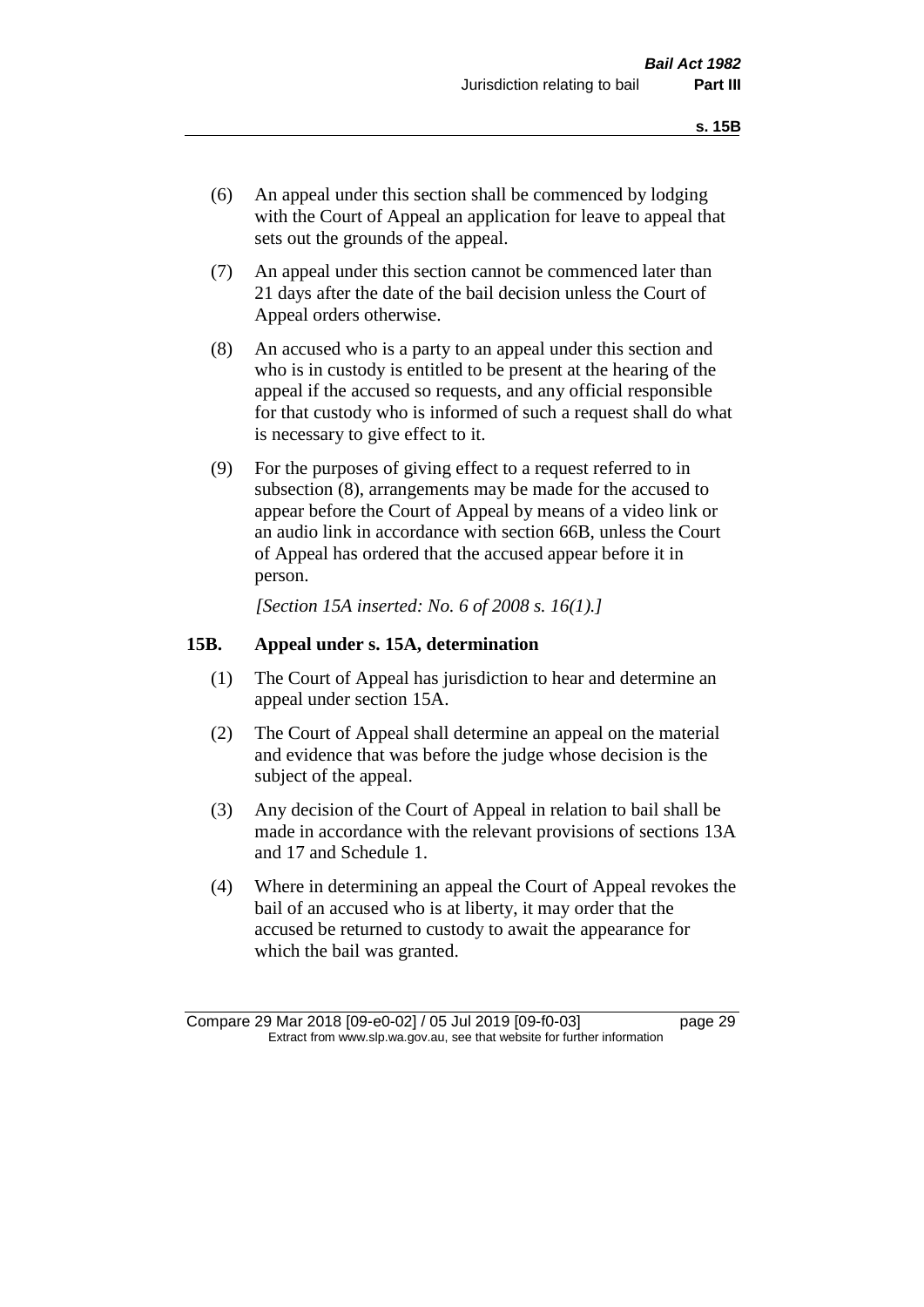- (5) Where in determining an appeal the Court of Appeal varies the bail of an accused who is at liberty, it may order that the accused be returned to custody until the accused becomes entitled to be again at liberty pursuant to section 11.
- (6) A judge of appeal may issue any warrant that may be necessary to carry into effect an order under subsection (4) or (5).

*[Section 15B inserted: No. 6 of 2008 s. 16(1).]*

## **16. Person arrested on warrant, bail of**

- (1) Subject to sections 14 and 15 where the arrest of an accused for an offence is made pursuant to a warrant he shall not be granted bail before he is brought before a court or judicial officer as commanded by the warrant, except by a justice acting in terms of section 6(9).
- (2) Notwithstanding subsection (1) or any other provision of this Act, an accused who has been arrested pursuant to a warrant —
	- (a) issued under section 59B; or
	- (b) issued under the *Criminal Procedure Act 2004* for an offence against section 51(1) or (2),

shall not have a right to have his case for bail considered, and shall not be granted bail, before he is brought before the court as commanded by the warrant.

*[Section 16 amended: No. 59 of 2004 s. 141; No. 84 of 2004 s. 11 and 82; No. 59 of 2006 s. 4(3); No. 6 of 2008 s. 36(2).]*

## **16A. Person arrested in urban area, restrictions on who can grant bail for in some cases**

- (1) Where this section applies to a person who has been arrested for an offence jurisdiction does not arise under section 13 until the person is brought before —
	- (a) a court constituted by or so as to include a magistrate; or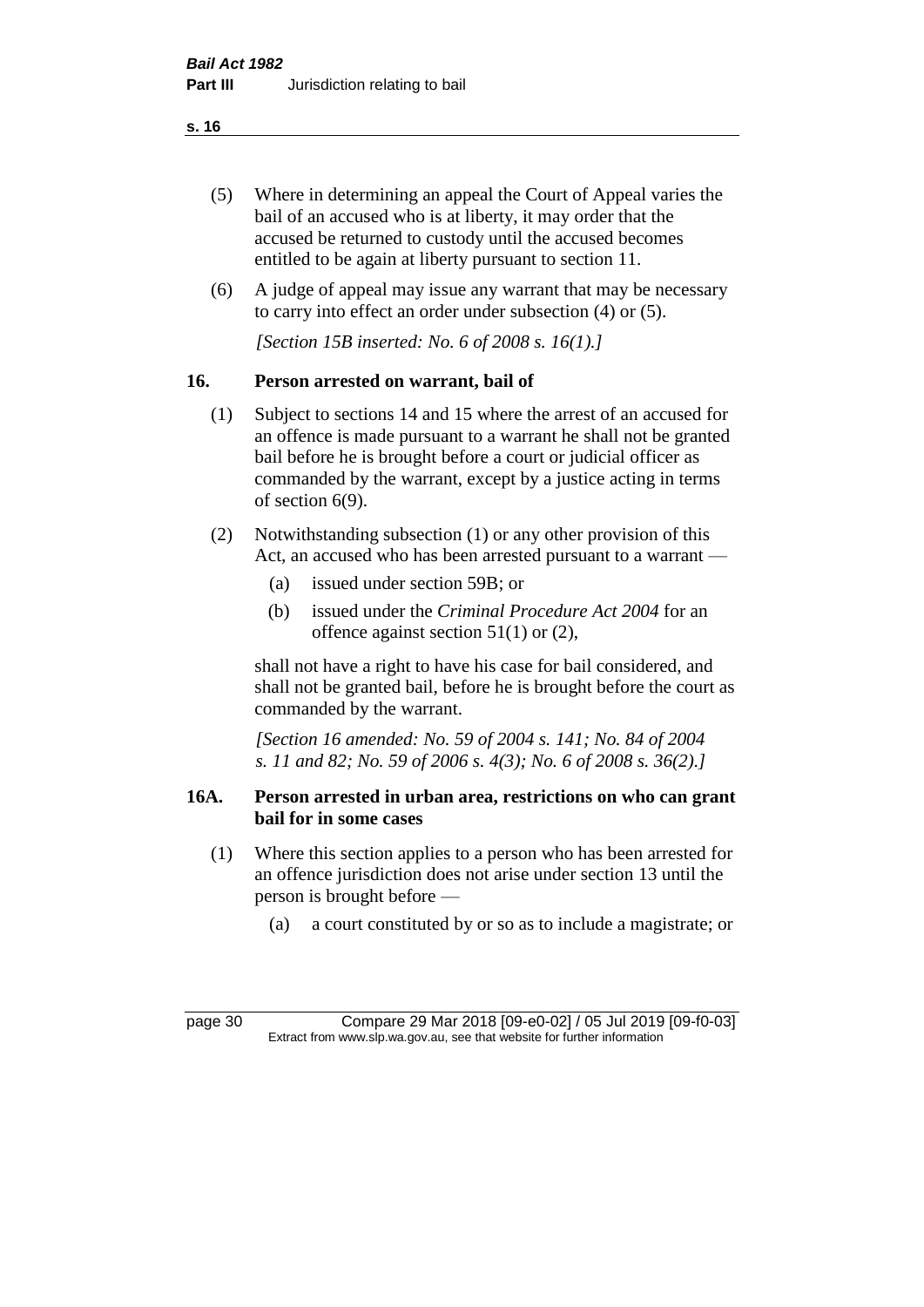- (b) where section 15 applies, a judge of the Supreme Court or a judge of the Children's Court as the case may require.
- (2) This section applies where
	- (a) a person has been arrested in an urban area for a serious offence; and
	- (b) the serious offence is alleged to have been committed while the accused was —
		- (i) on bail for; or
		- (ii) at liberty under an early release order made in respect of,

another serious offence.

- (3) This section also applies where a person has been arrested in an urban area for an offence against section 61(1) of the *Restraining Orders Act 1997* (which creates offences for breaches of family violence restraining orders or violence restraining orders).
- $(4)$  In this section —

*urban area* means —

- (a) the metropolitan region as defined in the *Planning and Development Act 2005* and any prescribed area that adjoins that region; and
- (b) any other prescribed area of the State, being the whole or part of, or an area adjoining, a local government district under the *Local Government Act 1995* that is designated under that Act as a city or a town.

*[Section 16A inserted: No. 54 of 1998 s. 6(1); amended: No. 38 of 2004 s. 59; No. 84 of 2004 s. 82; No. 38 of 2005 s. 15; No. 49 of 2016 s. 88.]*

Compare 29 Mar 2018 [09-e0-02] / 05 Jul 2019 [09-f0-03] page 31 Extract from www.slp.wa.gov.au, see that website for further information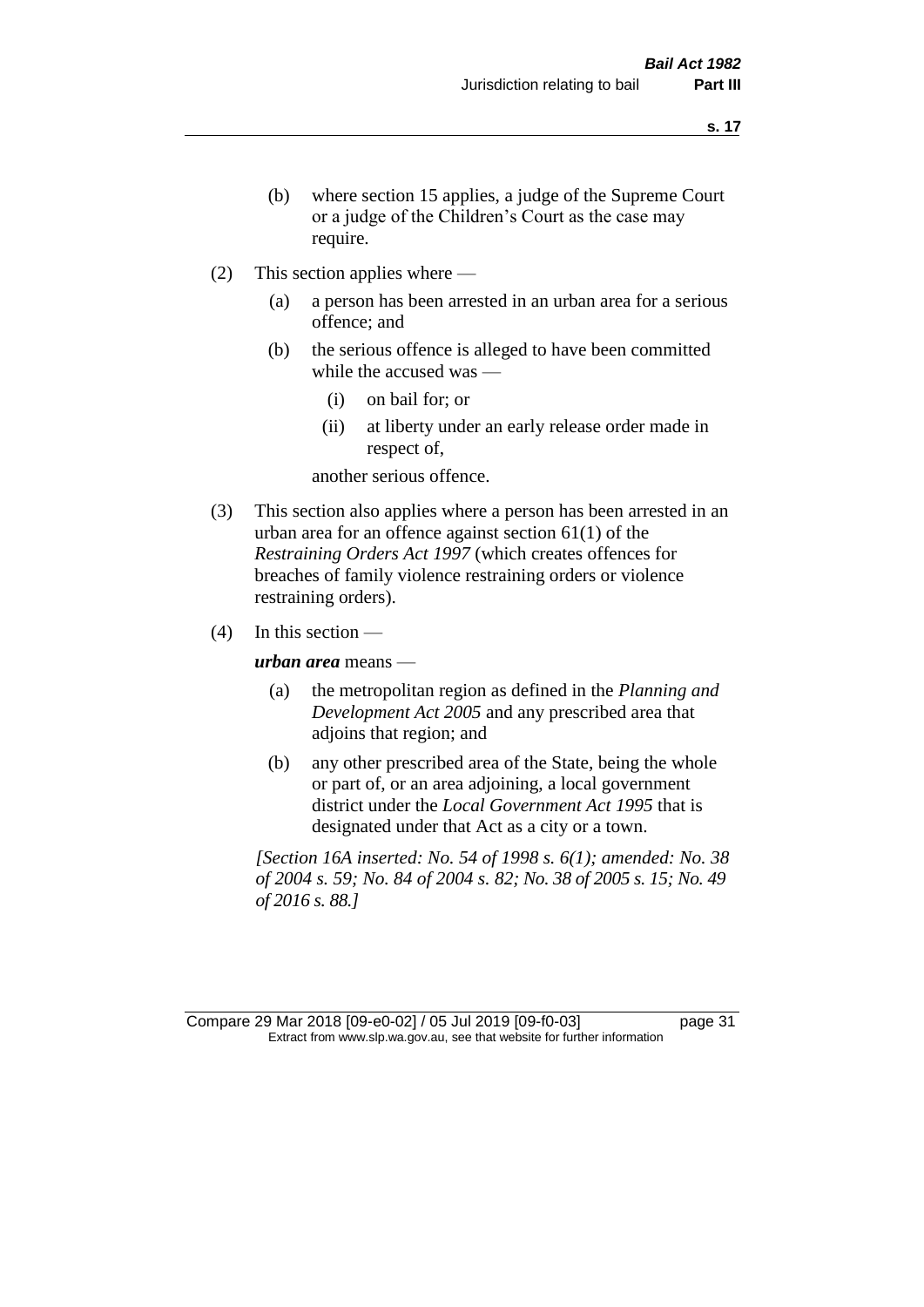## **17. Conditions on bail which may be imposed**

- (1) A judicial officer or authorised officer may impose conditions on a grant of bail only to the extent that he is authorised to do so by clause 2(3)(c) of Part C and Part D of Schedule 1.
- (2) Conditions imposed on a grant of bail shall not be any more onerous on the accused than the judicial officer or authorised officer considers is required in the public interest having regard to the nature of the offence for which the accused is in custody and the circumstances of the accused.

*[Section 17 amended: No. 45 of 1993 s. 8 and 12; No. 84 of 2004 s. 82.]* 

## **17A. Child on bail, changing responsible person for (Sch. 1 Pt. C cl. 2)**

- (1) Where this section applies, an authorised police officer may
	- (a) cancel an undertaking of the kind described in clause 2(3)(c) of Part C of Schedule 1; and
	- (b) approve of another person as a responsible person within the meaning in that clause; and
	- (c) detain the accused or order his detention until the person so approved enters into an undertaking of the kind mentioned in paragraph (a).
- (2) Subsection (1) applies where
	- (a) a person has entered into an undertaking referred to in paragraph (a) of that subsection; and
	- (b) a judicial officer when granting bail ordered that the person may under this section be released from the undertaking by an authorised police officer; and
	- (c) the person wishes to be so released.
- (3) A police officer may, for the purpose of the exercise of the powers in subsection (1), take into custody a child accused who has been released on bail.

page 32 Compare 29 Mar 2018 [09-e0-02] / 05 Jul 2019 [09-f0-03] Extract from www.slp.wa.gov.au, see that website for further information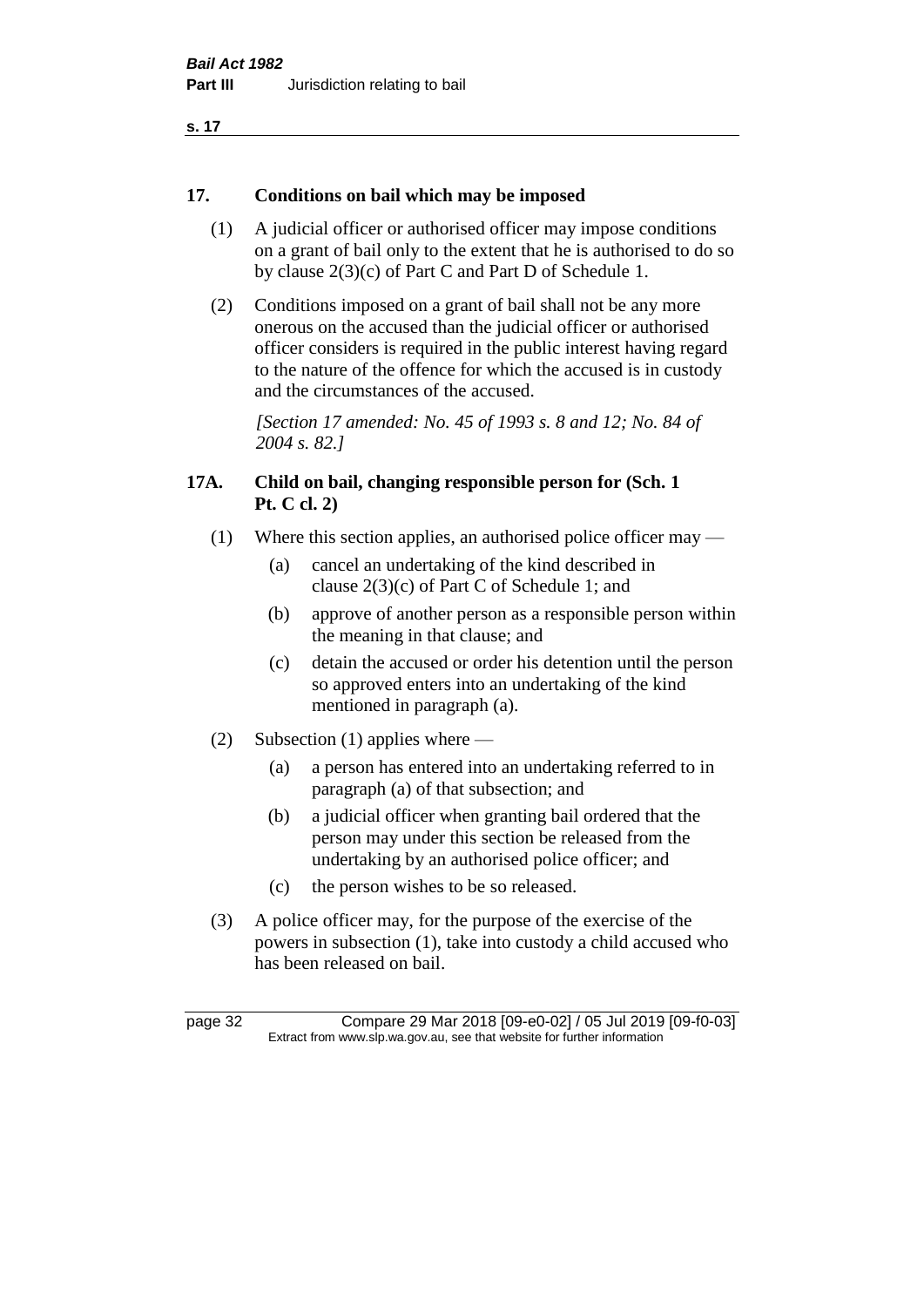- (4) If the police officer is not an authorised police officer he shall, as soon as is practicable, bring the accused before an authorised police officer for the purpose referred to in subsection (3).
- (5) After an undertaking has been entered into as mentioned in subsection  $(1)(c)$ , the accused, subject to this Act, has a right to be at liberty until he is required to appear before a court.

*[Section 17A inserted: No. 45 of 1993 s. 9; amended: No. 84 of 2004 s. 82.]* 

*[18-19. Deleted: No. 59 of 2006 s. 7(1).]*

Compare 29 Mar 2018 [09-e0-02] / 05 Jul 2019 [09-f0-03] page 33 Extract from www.slp.wa.gov.au, see that website for further information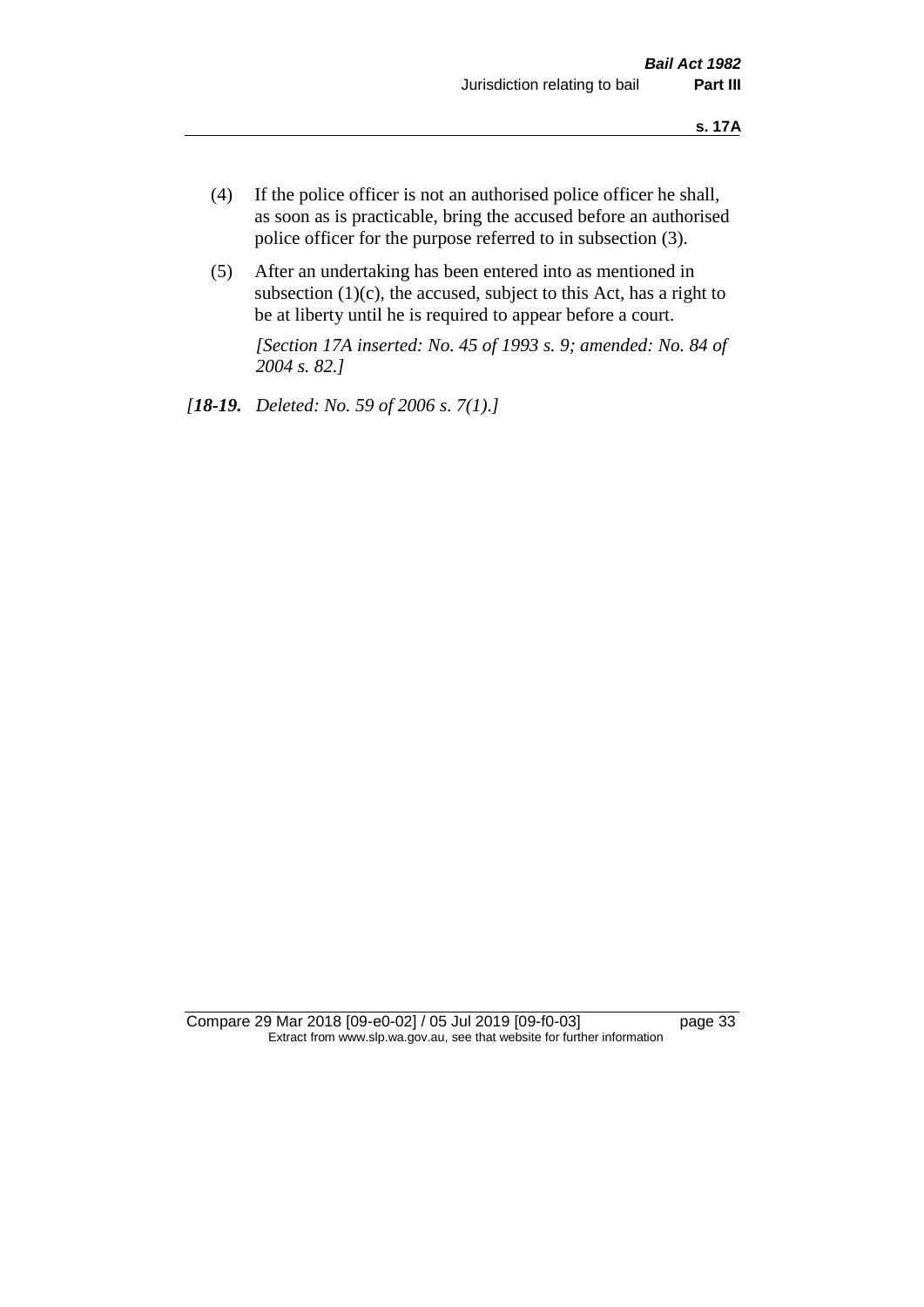# **Part IV — Hearing of case for bail, parties, and evidence**

## **20. Bail hearing for indictable offence, court may restrict publication or hold in private**

- (1) On the consideration by a judicial officer of a case for bail of an accused who is charged with an offence triable by jury, the judicial officer may, to avoid prejudice to either party, exercise the powers described in subsection (2), but shall only exercise the power in paragraph (b) thereof if he considers that the exercise of the power in paragraph (a) is not, on its own, likely to be sufficient to avoid prejudice.
- (2) The powers referred to in subsection (1) are to order
	- (a) that no report, or summary, of any statement, or of any specified statement, made or furnished at the hearing shall be published by any means;
	- (b) that the bail application be heard *in camera*.
- (3) Where an order is made under subsection (2)(a), no report, or summary, of any statement referred to in that paragraph shall be published by any means —
	- (a) if the offence is one that may be tried on indictment, before a court decides that it is to be tried on indictment; or
	- (b) if the accused is discharged from further proceedings upon the prosecution notice or indictment brought against him for the offence, before he is so discharged; or
	- (c) if the accused is tried on indictment for the offence, before the trial is ended.
- (4) A person who, except with lawful excuse, fails to comply with an order made under this section commits an offence.

Penalty: \$1 000.

*[Section 20 amended: No. 50 of 2003 s. 37(2); No. 4 of 2004 s. 58; No. 84 of 2004 s. 11 and 82.]*

page 34 Compare 29 Mar 2018 [09-e0-02] / 05 Jul 2019 [09-f0-03] Extract from www.slp.wa.gov.au, see that website for further information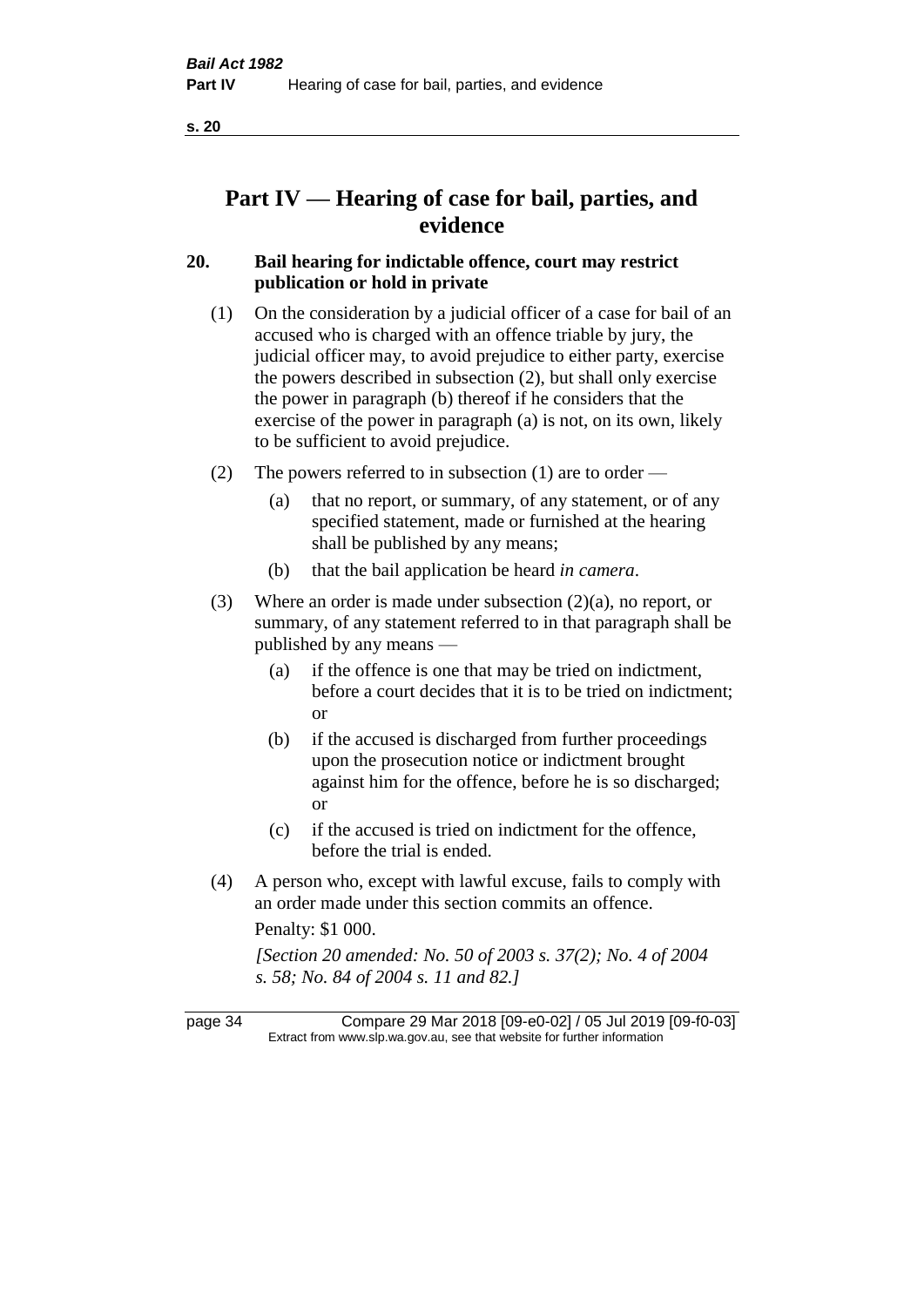# **21. Parties to bail proceedings**

- (1) The parties to proceedings on a case for bail are the prosecutor and the accused and, subject to subsection (2), no other person shall be a party to, or be represented at, the proceedings.
- (2) Nothing in subsection (1) affects the right of
	- (a) the Attorney General to apply for leave, or be an appellant, under Part 2 of the *Criminal Appeals Act 2004*; or
	- (b) the Director of Public Prosecutions or the State Solicitor to receive notice and be heard under section 7F(2); or
	- (c) an officer referred to in section 33 of the *Children's Court of Western Australia Act 1988* to be present at and participate in proceedings concerning a child under that section.

*[Section 21 amended: No. 15 of 1988 s. 9; No. 49 of 1988 s. 84; No. 33 of 1989 s. 18; No. 31 of 1993 s. 7; No. 65 of 2003 s. 88(3); No. 59 of 2004 s. 141; No. 84 of 2004 s. 11 and 82; No. 6 of 2008 s. 9(3).]* 

#### **22. Evidence at bail hearings**

A judicial officer or authorised person may in considering any case for bail receive and take into account such information as he thinks fit whether or not the same would normally be admissible in a court of law.

#### **23. Accused not bound to supply information**

An accused is not obliged to complete, or furnish information for, the form referred to in section  $8(1)(b)$ , or for any revision thereof, or to furnish any information, whether on oath or otherwise, for the purpose of having his case for bail considered.

*[Section 23 amended: No. 84 of 2004 s. 82; No. 6 of 2008 s. 43(2).]* 

Compare 29 Mar 2018 [09-e0-02] / 05 Jul 2019 [09-f0-03] page 35 Extract from www.slp.wa.gov.au, see that website for further information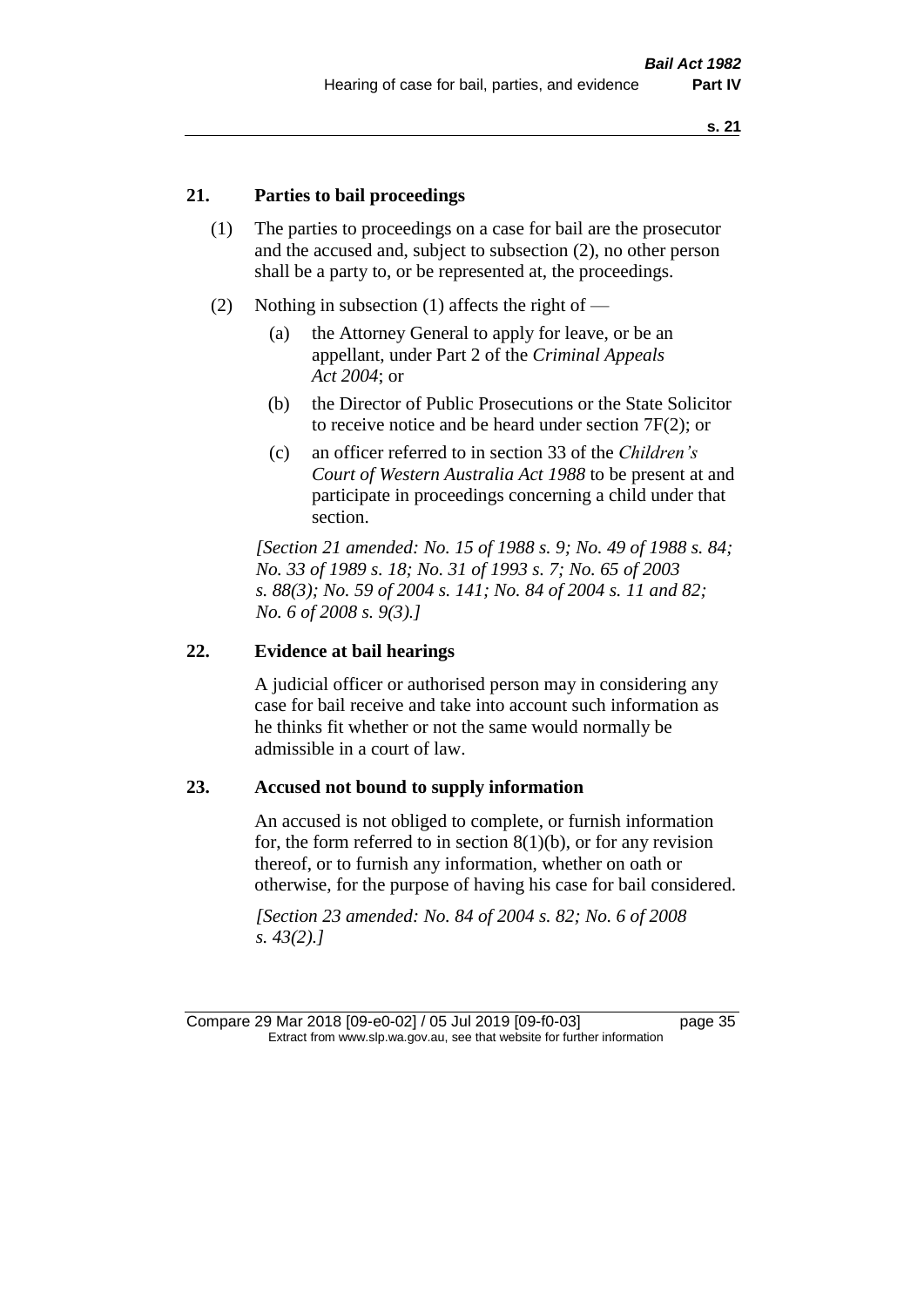# **24. Court or authorised officer may ask police to verify accused's information or make report**

- (1) A judicial officer or authorised officer who is called upon to consider a case for bail may —
	- (a) request that any information placed before the judicial officer or authorised officer by the accused for the purposes of the case be verified by a police officer, and to that end may refer to a police officer the form mentioned in section 8(1)(b), after it has been completed or revised;
	- (b) request that a report on any matter mentioned in Part C of Schedule 1, so far as it applies to an accused whose case is being or to be considered, be made by a police officer.
- (2) Where a reference or request is made under subsection (1) a police officer shall, as soon as is practicable —
	- (a) make a report to the judicial officer or the authorised officer accordingly; and
	- (b) furnish a copy of the report to the accused or his solicitor or counsel.

*[Section 24 inserted: No. 61 of 1990 s. 6; amended: No. 45 of 1993 s. 12; No. 84 of 2004 s. 82; No. 6 of 2008 s. 43(2).]* 

# **24A. Court may ask community corrections officer to verify accused's information or make report**

- (1) A judicial officer who is called upon to consider a case for bail may refer to a community corrections officer any matter referred to in section 24(1) and may request a community corrections officer to do any matter referred to in that section.
- (2) A judicial officer who is called upon to consider a case for bail and who desires to impose a home detention condition as a condition on a grant of bail, shall request that a report be made by a community corrections officer about the suitability of the accused to be subject to a home detention condition.

| page 36 | Compare 29 Mar 2018 [09-e0-02] / 05 Jul 2019 [09-f0-03]                  |
|---------|--------------------------------------------------------------------------|
|         | Extract from www.slp.wa.gov.au, see that website for further information |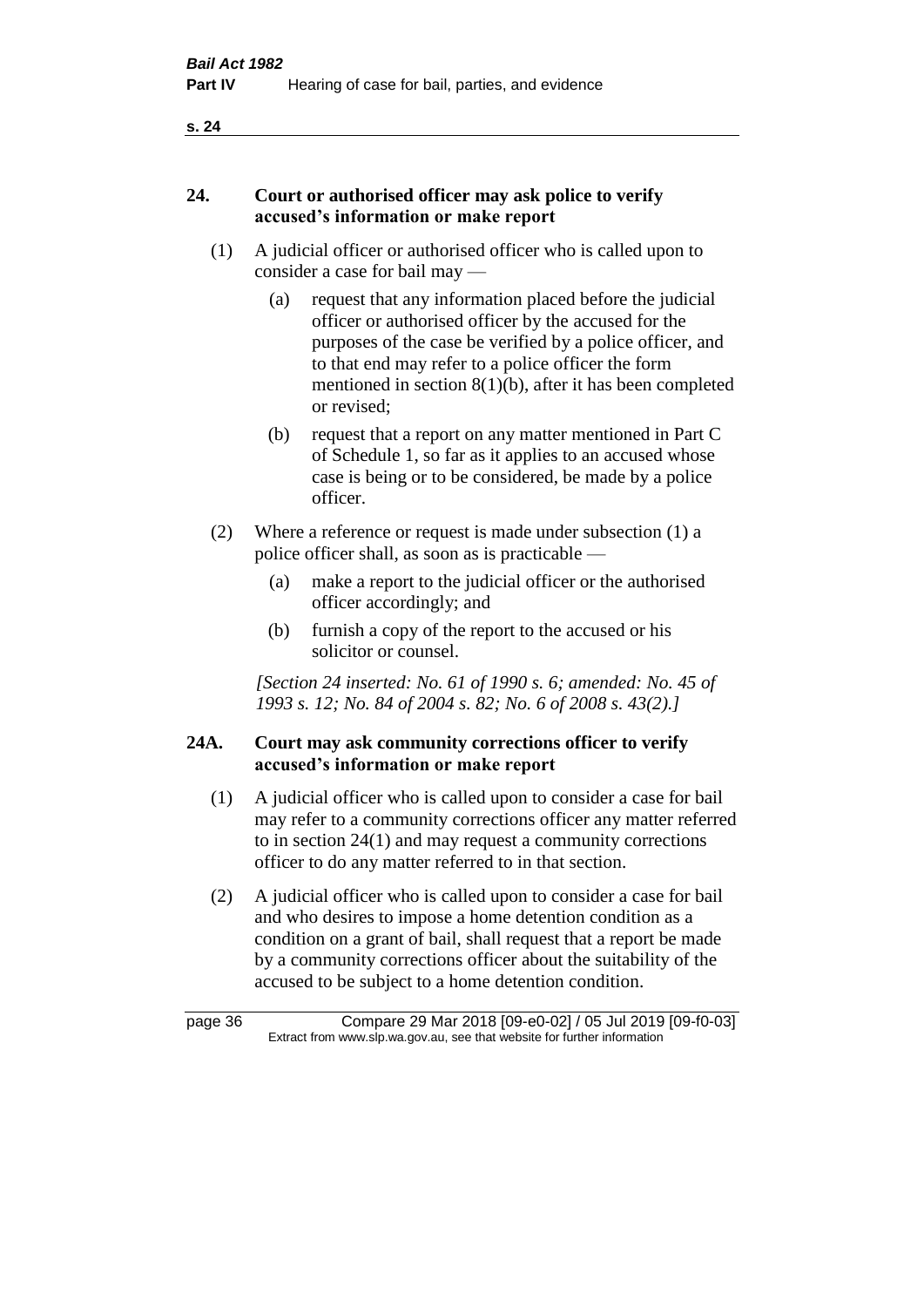- (3) Where a reference or a request is made under subsection (1) or a report is requested under subsection (2) a community corrections officer shall, as soon as is practicable, make a report to the judicial officer and, at the discretion of the judicial officer, copies may be made available to the prosecution or to the accused or his solicitor or counsel.
- (4) Where a community corrections officer makes a report that an accused is suitable to be subject to a home detention condition, the officer shall annex to the report and provide to the accused or his solicitor or counsel, a list of those conditions in rules made under section 50L that may be applied to the accused by the CEO (corrections) while the accused is subject to the home detention condition.

*[Section 24A inserted: No. 61 of 1990 s. 7; amended: No. 31 of 1993 s. 9; No. 84 of 2004 s. 82; No. 65 of 2006 s. 53.]* 

## **25. Information given by accused for bail purposes not admissible at trial**

A statement made by an accused to a judicial officer or authorised officer for the purpose of a decision whether bail should be granted to him for any appearance in court for an offence shall not be admissible in evidence against him at his trial for that offence.

*[Section 25 amended: No. 84 of 2004 s. 82.]* 

### **26. Record of bail decision and reasons**

- (1) A bail record form shall be completed by an authorised officer or a justice if he —
	- (a) refuses to grant bail to an accused; or
	- (b) grants bail to an accused in the circumstances referred to in clause 3 of Part B of Schedule 1; or
	- (ba) grants bail to an accused for an offence to which Schedule 1 Part C clause 3A or 3D applies; or

Compare 29 Mar 2018 [09-e0-02] / 05 Jul 2019 [09-f0-03] page 37 Extract from www.slp.wa.gov.au, see that website for further information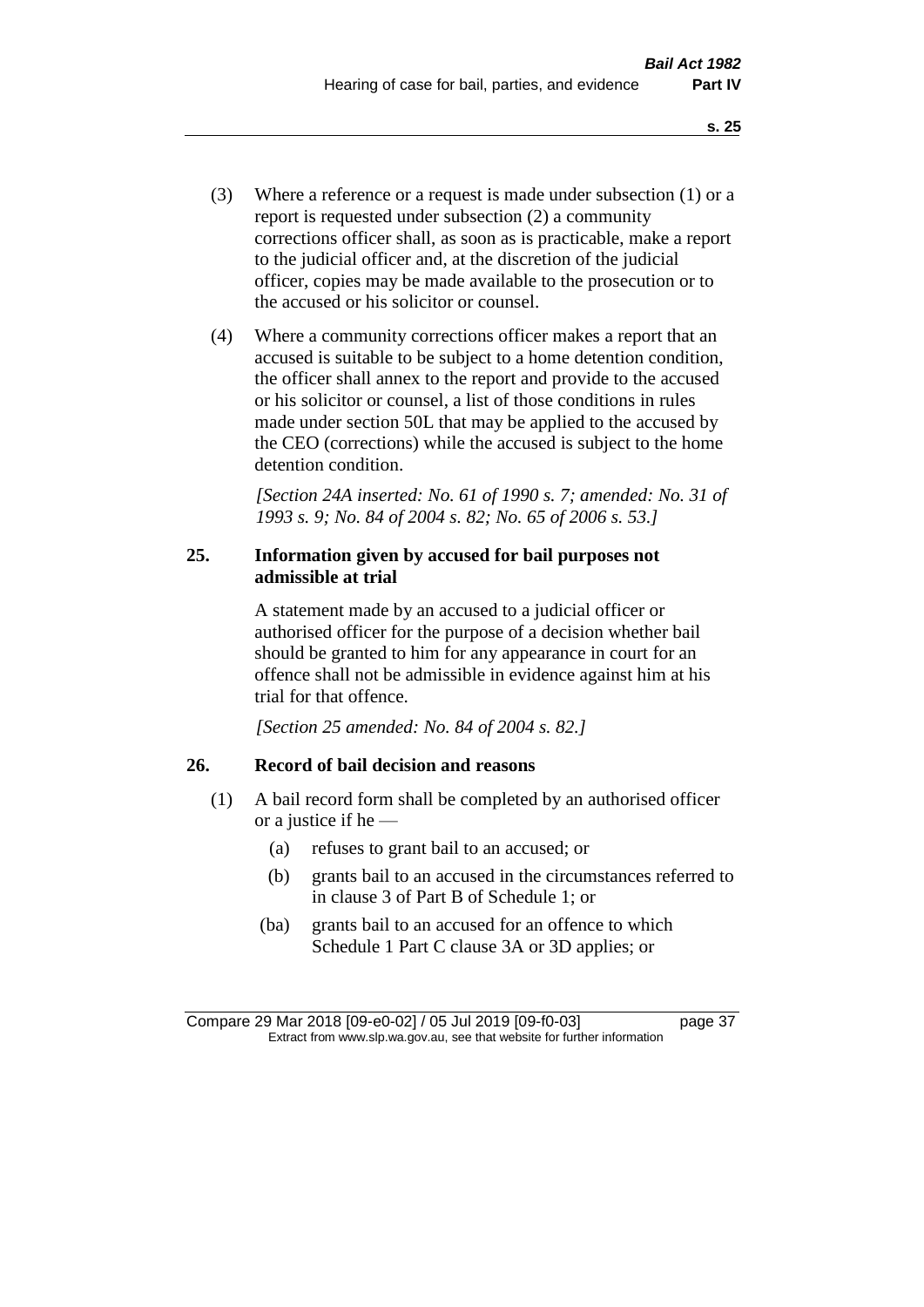- (c) imposes any condition on a grant of bail and it appears to him that the accused is dissatisfied with the condition.
- (2) Where a judicial officer, other than a justice
	- (a) refuses to grant bail to an accused; or
	- (aa) grants bail to an accused for an offence to which Schedule 1 Part C clause 3A or 3D applies; or
	- (b) imposes any condition on a grant of bail and it appears to him that the accused is dissatisfied with the condition,

a record of the decision and of the reasons therefor shall be made.

- (3) The accused, the prosecutor or an intending prosecutor shall be entitled, upon request, to be furnished with a copy of the bail record form or, where subsection (2) applies, of the record made.
- (4) For the purposes of this section
	- (a) references to a justice do not include a magistrate or a judge of the District Court or the Supreme Court or the Children's Court who is a justice; and
	- (b) a bail record form is an approved form designed to contain a summary of the matters relevant to the decision as to the bail of an accused, including those matters set out in Part C of Schedule 1, the decision made, and the reasons for the decision.

*[Section 26 inserted: No. 15 of 1988 s. 10; amended: No. 49 of 1988 s. 85; No. 45 of 1993 s. 12; No. 59 of 2004 s. 141; No. 84 of 2004 s. 82; No. 6 of 2008 s. 17 and 43(1); No. 21 of 2017 s. 6.]* 

# **27. Relevant papers to be made available to court where accused to appear**

(1) An authorised officer and a judicial officer who consider an accused's case for bail for an appearance for an offence and a person before whom a bail undertaking or a surety undertaking

page 38 Compare 29 Mar 2018 [09-e0-02] / 05 Jul 2019 [09-f0-03] Extract from www.slp.wa.gov.au, see that website for further information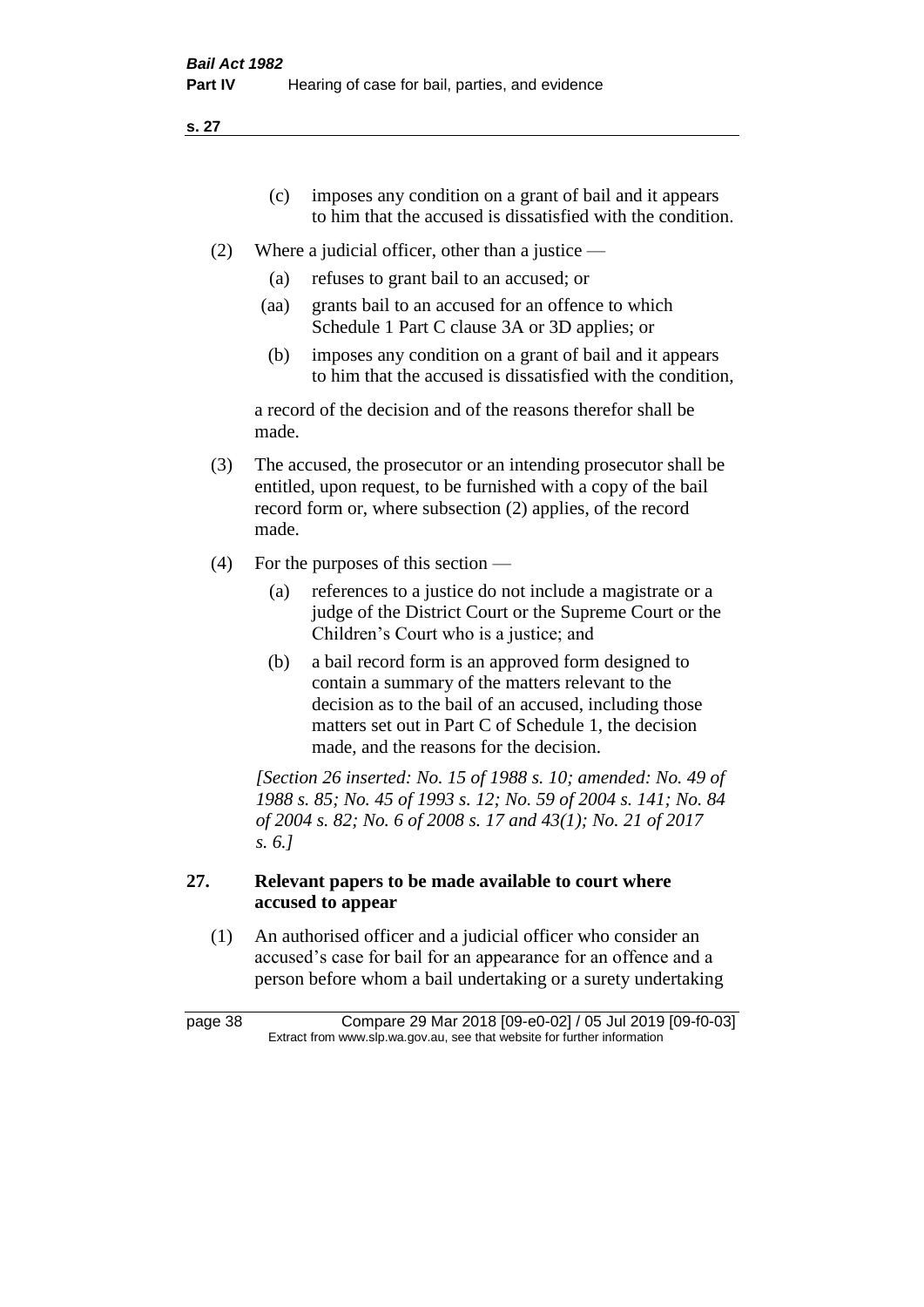is entered into shall ensure that the relevant papers are made available as soon as is practicable, to the court before which the accused is required to appear.

(2) In subsection (1) the *relevant papers* in relation to any particular officer or person means such papers as are prescribed to be made available by that officer or person.

*[Section 27 amended: No. 84 of 2004 s. 82; No. 59 of 2006 s. 7(2); No. 20 of 2013 s. 26.]* 

### **27A. Bail with home detention, papers to be sent to CEO (corrections)**

A judicial officer who grants bail subject to a home detention condition shall ensure that a copy of the bail record form and of the bail undertaking are sent as soon as is practicable to the CEO (corrections).

*[Section 27A inserted: No. 61 of 1990 s. 8; amended: No. 31 of 1993 s. 9; No. 65 of 2006 s. 53.]* 

Compare 29 Mar 2018 [09-e0-02] / 05 Jul 2019 [09-f0-03] page 39 Extract from www.slp.wa.gov.au, see that website for further information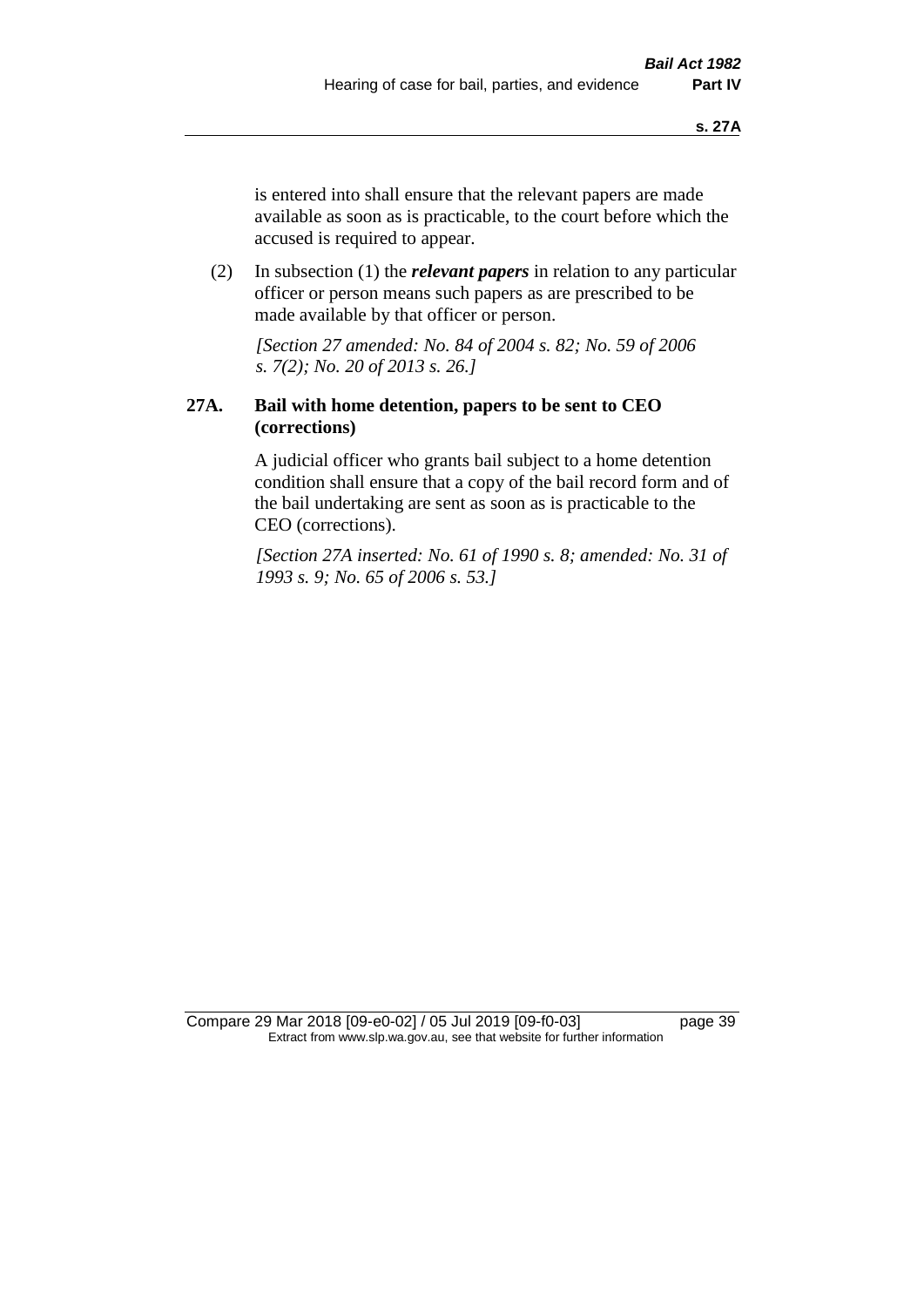# **Part V — Bail undertakings**

#### **28. Bail undertaking, when required and nature of**

- (1) A person shall not be released on bail for an appearance in court unless he has entered into a bail undertaking for that appearance or is deemed to have done so under section 31(3).
- (2) A bail undertaking is an undertaking in writing by an accused in the prescribed form —
	- (a) that he will appear at a time and place specified, or deemed by section 31(3) to be specified, in the undertaking; and
	- (b) that if the accused fails to appear at that time and place the accused will, as soon as is practicable, appear at the court at which the accused was required to appear, when that court is sitting; and
	- (c) that he will comply with such conditions as may be imposed on him under clause 2 of Part D of Schedule 1; and
	- (d) that he will comply with any home detention condition which may be imposed as a condition on a grant of bail to him pursuant to clause 3 of Part D of Schedule 1,

and containing any agreement as to forfeiture of money by the accused which may be required pursuant to clause 1 of that Part.

- (3) A bail undertaking for any appearance may be entered into in respect of more than one offence.
- (4) The undertakings mentioned in subsection (2)(a) and (b) are, subject to section 34, enforceable under sections 51, 57 and 58.

*[Section 28 amended: No. 61 of 1990 s. 9; No. 45 of 1993 s. 12; No. 59 of 2004 s. 141; No. 84 of 2004 s. 82; No. 6 of 2008 s. 18(1).]* 

page 40 Compare 29 Mar 2018 [09-e0-02] / 05 Jul 2019 [09-f0-03] Extract from www.slp.wa.gov.au, see that website for further information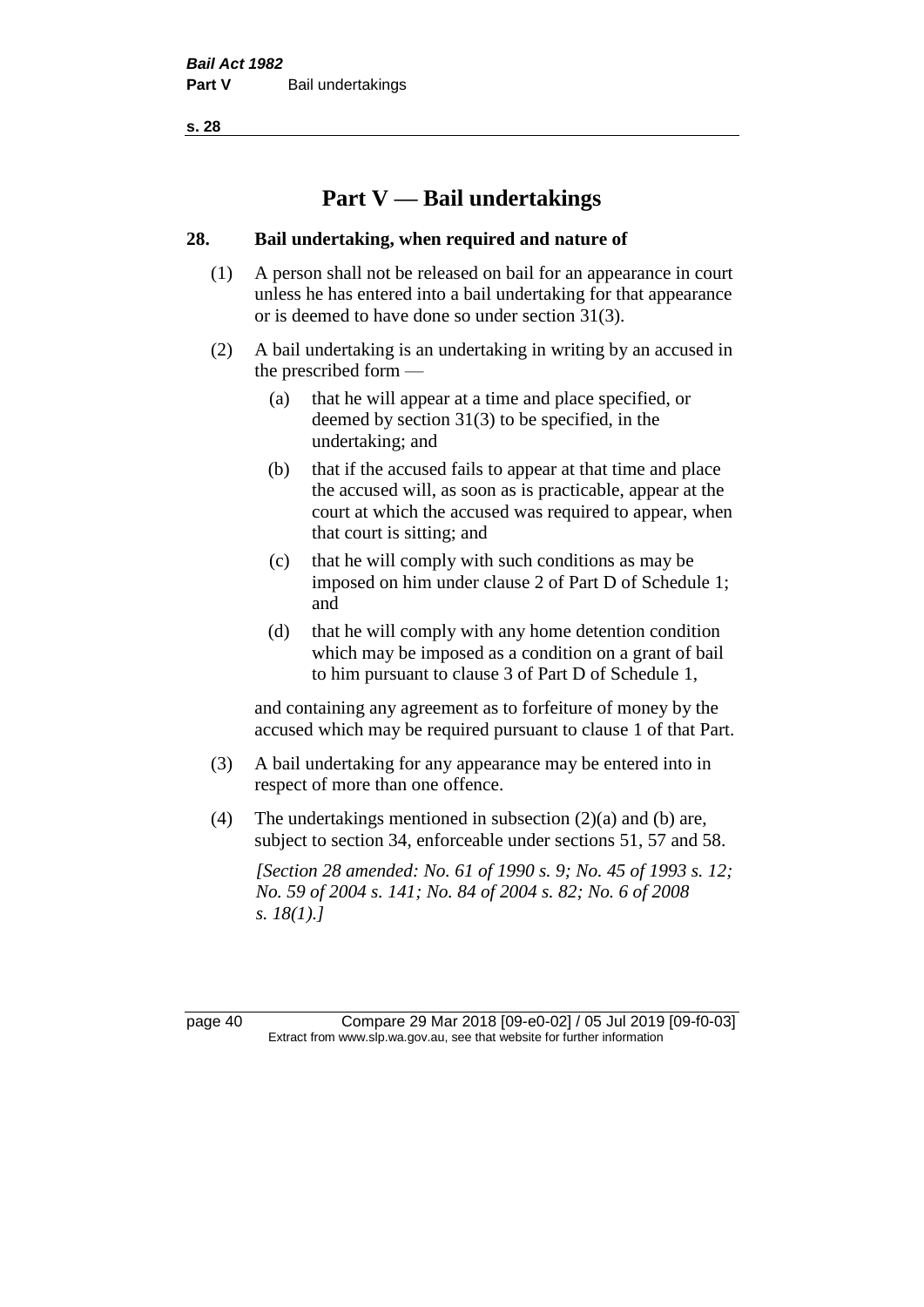#### **29. Before whom bail undertaking may be entered into**

A bail undertaking need not be entered into before the judicial officer or authorised officer who granted bail but may be entered into before any of the following persons —

- (a) a judicial officer;
- (b) a registrar of a court, other than a deputy registrar of the Magistrates Court or the Children's Court;
- (c) an authorised police officer;
- (d) an associate of a judge of the Supreme Court, the District Court or the Children's Court;
- (e) where the accused is in a lock-up or prison, any person for the time being in charge of the lock-up or prison;
- (f) where the accused is in a court custody centre, any person for the time being in charge of the centre who is approved for the purposes of this paragraph by the chief executive officer of the department of the Public Service principally assisting in the administration of the *Court Security and Custodial Services Act 1999*;
- (g) where the accused is a child, any authorised community services officer.

*[Section 29 amended: No. 15 of 1988 s. 11; No. 49 of 1988 s. 86; No. 2 of 1996 s. 61; No. 59 of 2004 s. 141; No. 84 of 2004 s. 82; No. 6 of 2008 s. 19.]* 

#### **30. Duties of person before whom bail undertaking is entered into**

- (1) The person before whom a bail undertaking is to be entered into by an accused shall before it is entered into —
	- $(a)$  either
		- (i) read it to the accused; or
		- (ii) be informed by the accused that the accused has read it; or
		- (iii) if necessary, have it translated to the accused; and

Compare 29 Mar 2018 [09-e0-02] / 05 Jul 2019 [09-f0-03] page 41 Extract from www.slp.wa.gov.au, see that website for further information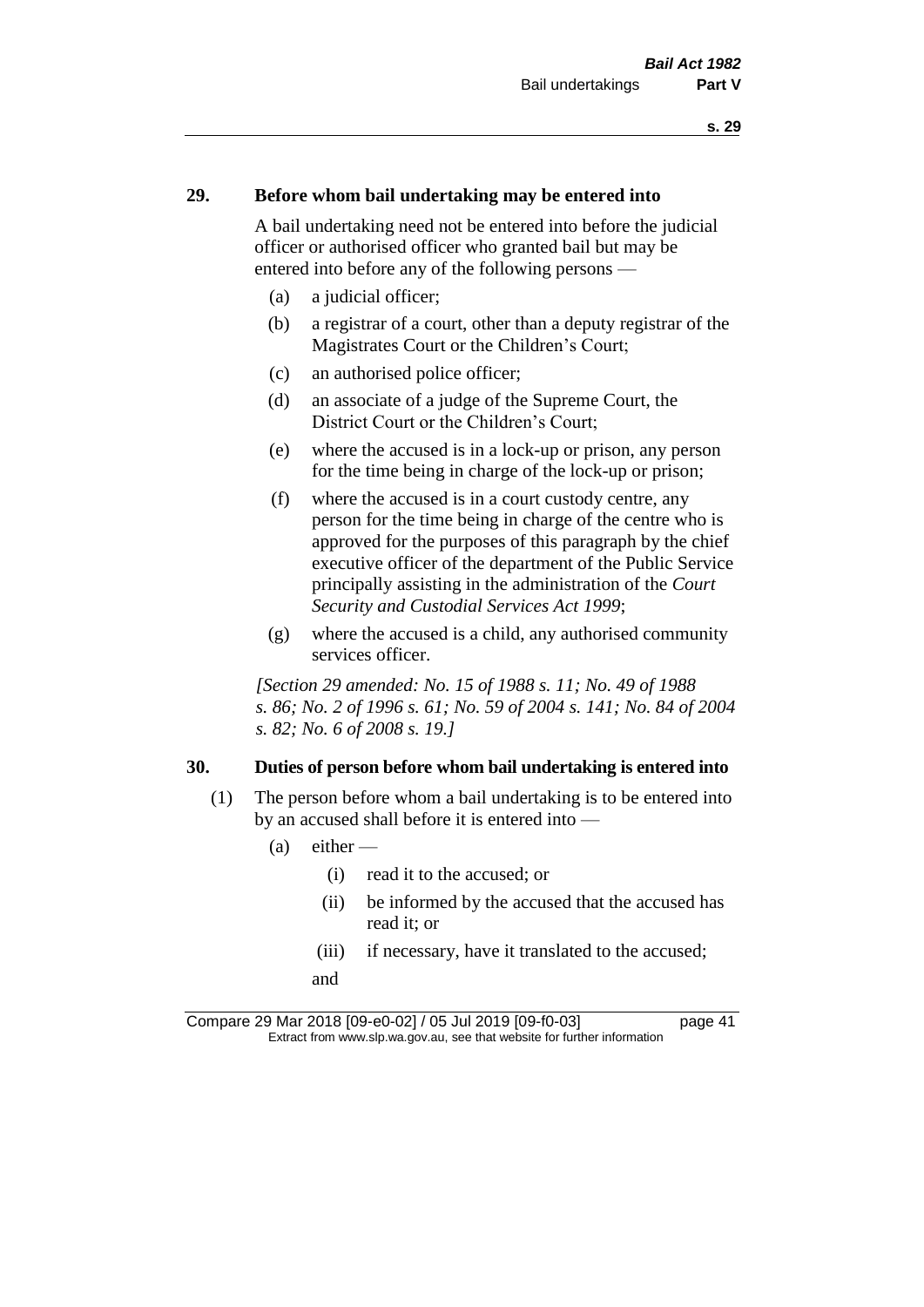(b) ensure that all conditions which are to be complied with before the release of the accused have been complied with.

- (2) The person before whom a bail undertaking is entered into by an accused shall give to him, or cause to be given to him —
	- (a) a copy of the bail undertaking as duly completed; and
	- (b) a notice in writing in the approved form showing
		- (i) his obligations pursuant to the undertaking; and
		- (ii) the consequences of his failure to comply with them.
- (3) The person before whom a bail undertaking is entered into by an accused shall enquire of the accused whether he requires the notice referred to in subsection (2)(b) to be read or translated to him and shall take such steps as are necessary to comply with any such requirement of the accused.

*[Section 30 inserted: No. 15 of 1988 s. 12; amended: No. 84 of 2004 s. 82; No. 6 of 2008 s. 20 and 43(3).]* 

# **31. Different time and place for appearance, substituting**

- (1) A different time or a different time and place may be substituted in accordance with this section for the time and place for appearance specified, or deemed by this section to be specified, in a bail undertaking.
- (2) A different time, or a different time and place, for the appearance by the accused may be substituted as mentioned in subsection  $(1)$  —
	- (a) upon an adjournment of proceedings at which the accused is present, by the judicial officer, if he has power to grant bail for that appearance, fixing a time and place for the resumed proceedings and notifying the accused orally thereof;
	- (b) upon an adjournment of proceedings from which the accused is absent for reasonable cause, by the judicial

**s. 31**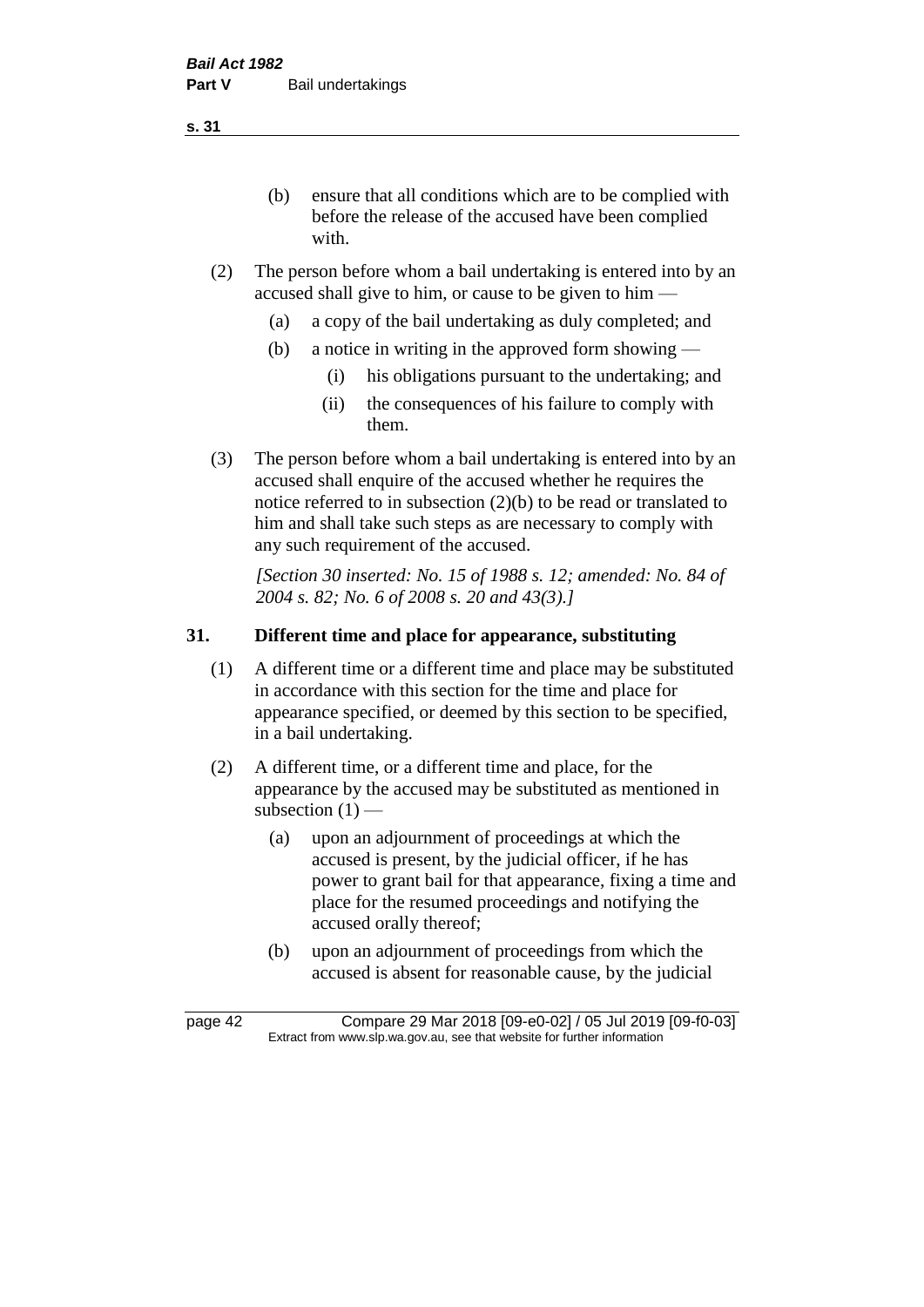officer, if he has power to grant bail for that appearance, fixing a time and place for the resumed proceedings and directing the registrar of the court to cause written notice of the time and place to be given to the accused;

- $(c)$  where
	- (i) a judge of the Supreme Court or a judge of the Children's Court has granted bail to an accused under section 15; and
	- (ii) a judicial officer, other than such a judge, has committed the accused to the Supreme Court,

by a judge of the Supreme Court or a judge of the Children's Court, as the case may require, notifying the accused orally, or directing the registrar of the court to cause written notice to be given to the accused of the time or time and place for the proceedings;

- (d) where  $-$ 
	- (i) a judge of the Supreme Court or a judge of the Children's Court has granted bail to an accused under section 15;
	- *[(ii) deleted]*
	- (iii) the judicial officer is satisfied that there has been no material change in the facts or circumstances which applied on the grant of bail,

by the judicial officer notifying the accused orally, or directing the registrar of the court to cause written notice to be given to the accused, of the time or time and place for the resumed proceedings;

(e) upon a committal to the Supreme Court or District Court, by a judicial officer, if he has power to grant bail for that appearance, fixing a specified day in a specified sitting or session of that court and directing the registrar of the court to cause written notice of the day to be given to the accused;

Compare 29 Mar 2018 [09-e0-02] / 05 Jul 2019 [09-f0-03] page 43 Extract from www.slp.wa.gov.au, see that website for further information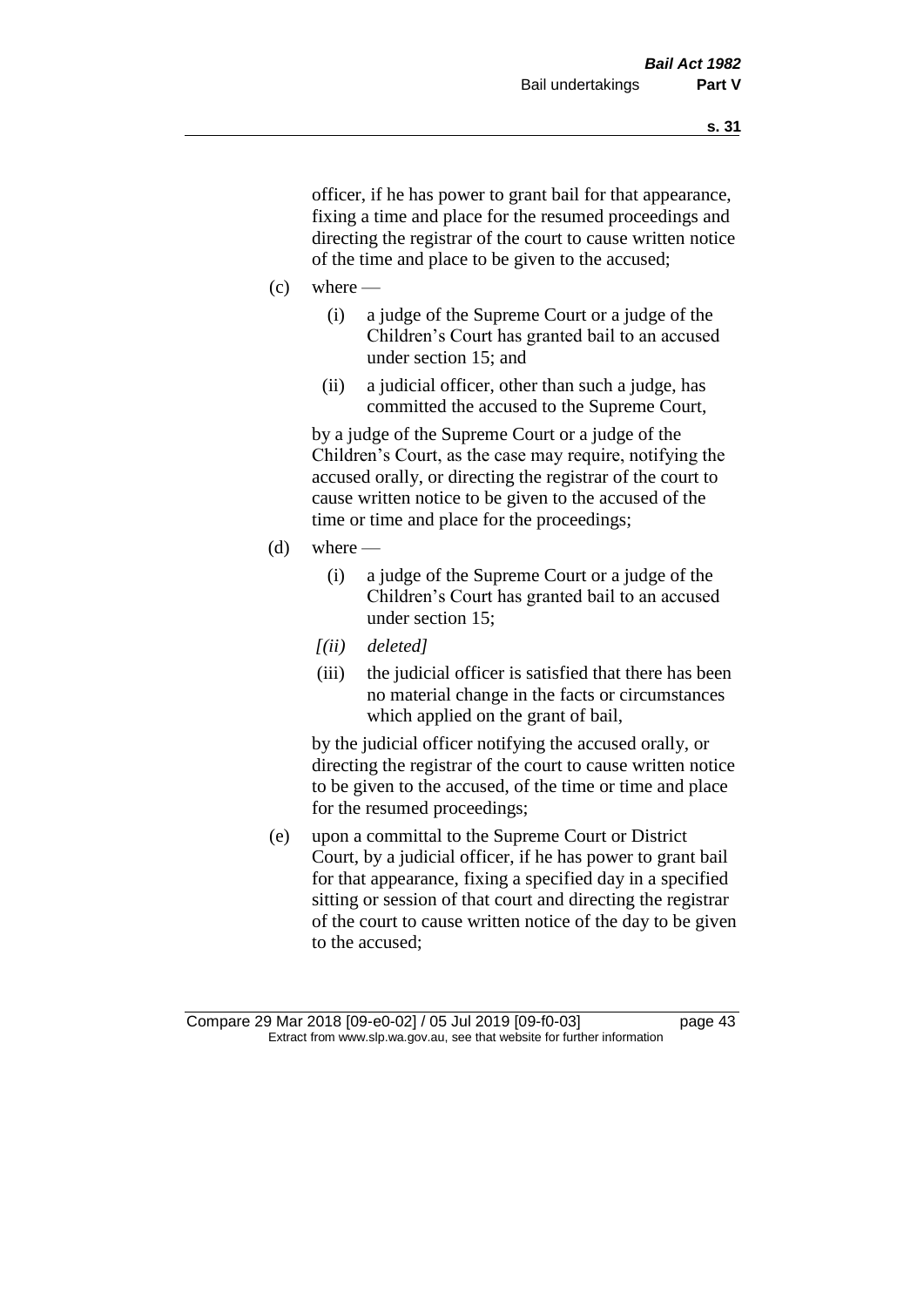(f) where an accused has been committed for trial in the Supreme Court or the District Court in a specified sitting or session thereof or on a specified day in a specified sitting or session thereof, by an officer of the court, or a person authorised under subsection (5), fixing a time for the trial in that sitting or session and causing written notice of the time to be given to the accused;

- (g) if the parties agree to a different time or a different time and place for the proceedings, by an officer of the court giving written notice thereof to the accused.
- (3) Where a different time or a different time and place is notified to an accused pursuant to subsection (2) the bail undertaking shall be deemed to be amended to specify that time or that time and place for appearance, and the terms and conditions thereof shall continue to apply as so amended as if the accused had entered into the bail undertaking in that form.
- (4) Where the power in subsection (2)(b) is exercised upon an adjournment of proceedings the right of the accused to be at liberty under section 11(1) does not lapse by reason only that there is an interval between the adjournment of the proceedings and the time when he is notified of the time and place for the resumed proceedings.
- (5) The Chief Justice, in respect of committals to the Supreme Court, and the Chief Judge, in respect of committals to the District Court, may authorise a person or persons, by name or office, to perform the functions referred to in subsection (2)(f).

*[Section 31 amended: No. 15 of 1988 s. 13; No. 49 of 1988 s. 87; No. 27 of 2002 s. 21; No. 59 of 2004 s. 141; No. 84 of 2004 s. 82; No. 6 of 2008 s. 21(1) and (2).]* 

### **31A. Conditions on bail, amending during trial**

 $(1)$  In this section —

*amendment* means an addition, variation or cancellation under subsection (2);

page 44 Compare 29 Mar 2018 [09-e0-02] / 05 Jul 2019 [09-f0-03] Extract from www.slp.wa.gov.au, see that website for further information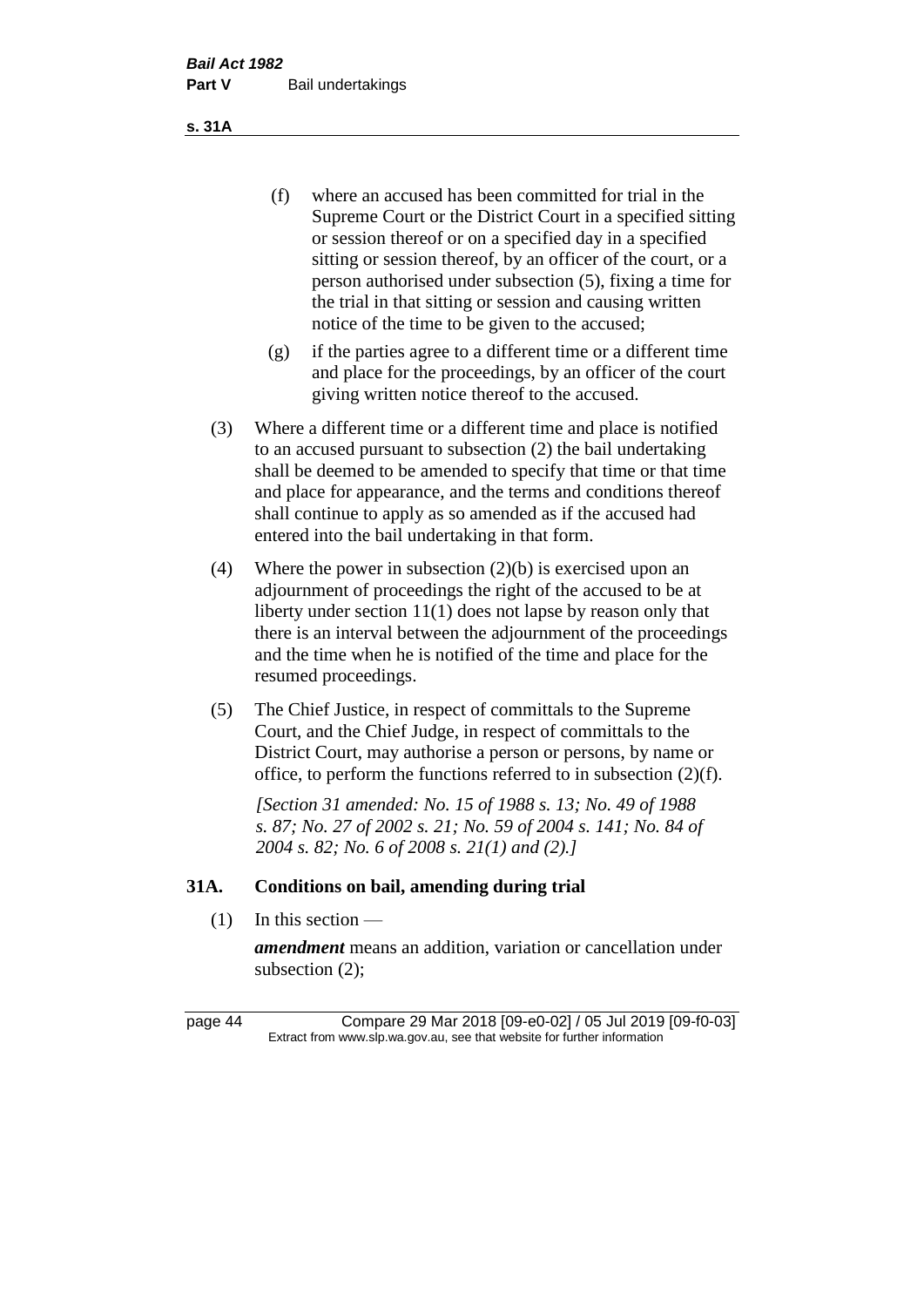*trial* means that part of proceedings for an offence when evidence is being received by the court in respect of the offence and also extends to any time when —

- (a) legal argument is being heard; or
- (b) a judicial officer or a jury is deliberating.

#### $(2)$  Where —

- (a) an accused has been granted bail for the accused's appearance for trial for an offence; and
- (b) the trial extends beyond one day,

a judicial officer who grants bail for the next appearance by exercising the power in section  $31(2)(a)$  may also do one or more of the following —

- (c) add any condition to the extent that is authorised by clause 2 or 3 of Part D of Schedule 1;
- (d) vary a condition to that extent;
- (e) cancel a condition.
- (3) A judicial officer who adds, varies or cancels a condition under subsection (2) shall cause an officer of the court —
	- (a) to endorse the amendment on the accused's copy of the bail undertaking or, if that copy is not available for endorsement, to give written notice of the amendment to the accused; and
	- (b) to endorse on a file copy of the undertaking a certificate as to the amendment and the action taken under paragraph (a).
- (4) If the judicial officer considers that the amendment is of a minor nature, the judicial officer may, for the purposes of section 44(4), cause the officer of the court to include a statement to that effect in the endorsement or notice under subsection (3)(a) and the certificate under subsection (3)(b).

Compare 29 Mar 2018 [09-e0-02] / 05 Jul 2019 [09-f0-03] page 45 Extract from www.slp.wa.gov.au, see that website for further information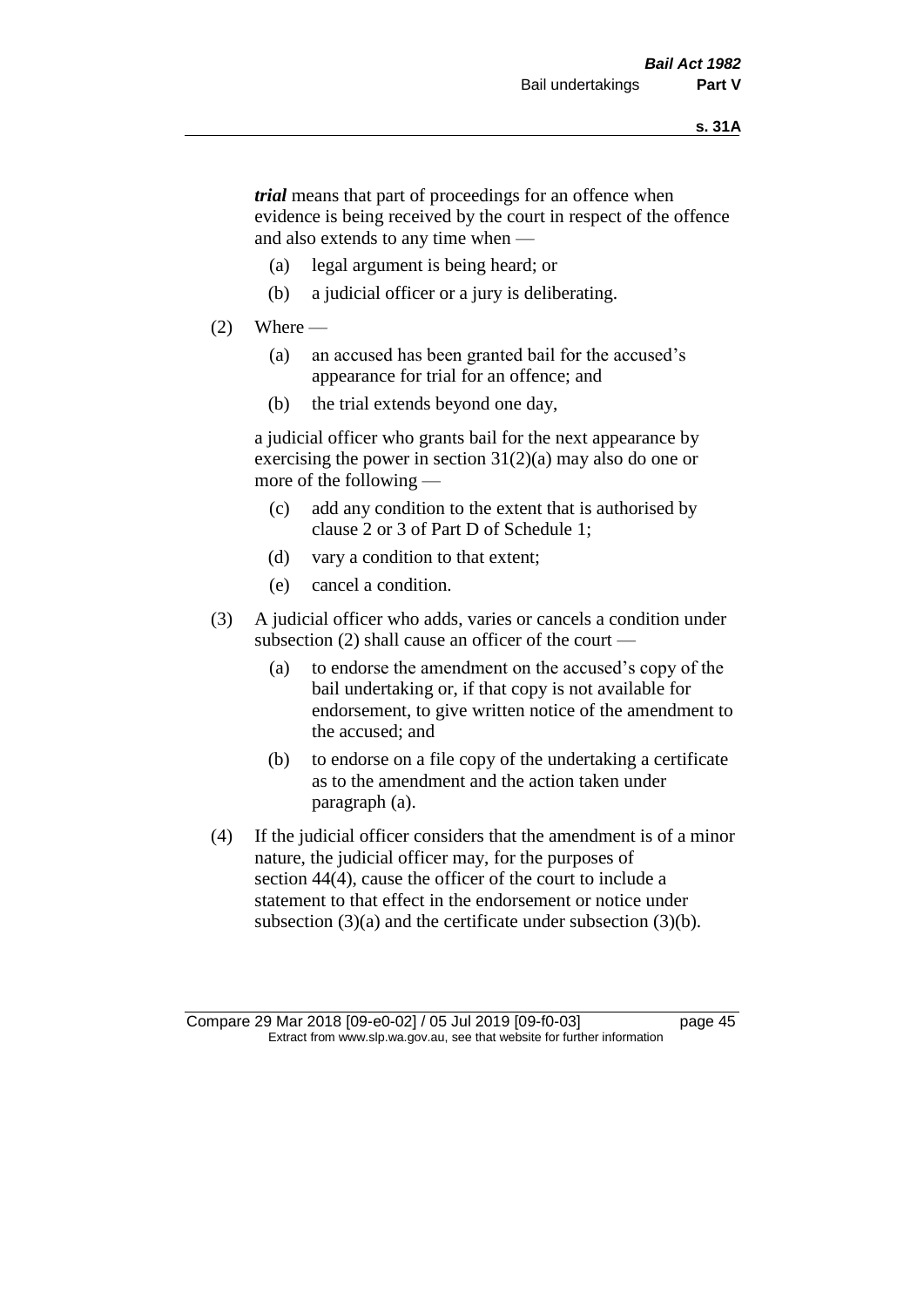- (5) When action is taken under subsection  $(3)(a)$ 
	- (a) the bail undertaking is to be regarded as having been amended as provided in the endorsement or notice, as the case requires; and
	- (b) the terms and conditions of the bail undertaking continue to apply as so amended as if the accused had entered into the bail undertaking in that form.
- (6) In any proceedings an endorsement on a copy of a bail undertaking referred to in subsection (3)(b) purporting to be a certificate referred to in that paragraph is evidence of the matters appearing in it without proof of the signature of the person who made the endorsement.

*[Section 31A inserted: No. 6 of 2008 s. 22(1).]*

# **32. Notices under s. 31, service and proof of**

- (1) A written notice to an accused under section  $31(2)$ 
	- (a) shall be given to the accused personally; or
	- (b) shall be sent to the accused by post to the accused's address appearing in the records of the court; or
	- (c) in urgent cases or with the accused's consent, shall be provided to the accused by electronic means in accordance with the regulations.
- (2) A person who gives, sends or provides a notice in accordance with subsection (1) shall endorse on a file copy of the notice a certificate showing —
	- (a) that the person has done so; and
	- (b) the time of doing so.
- (3) If a notice is sent by post under subsection  $(1)(b)$ , the notice is to be presumed, unless the contrary is shown, to have been received at the time when, in the ordinary course of events, it would have been delivered.

page 46 Compare 29 Mar 2018 [09-e0-02] / 05 Jul 2019 [09-f0-03] Extract from www.slp.wa.gov.au, see that website for further information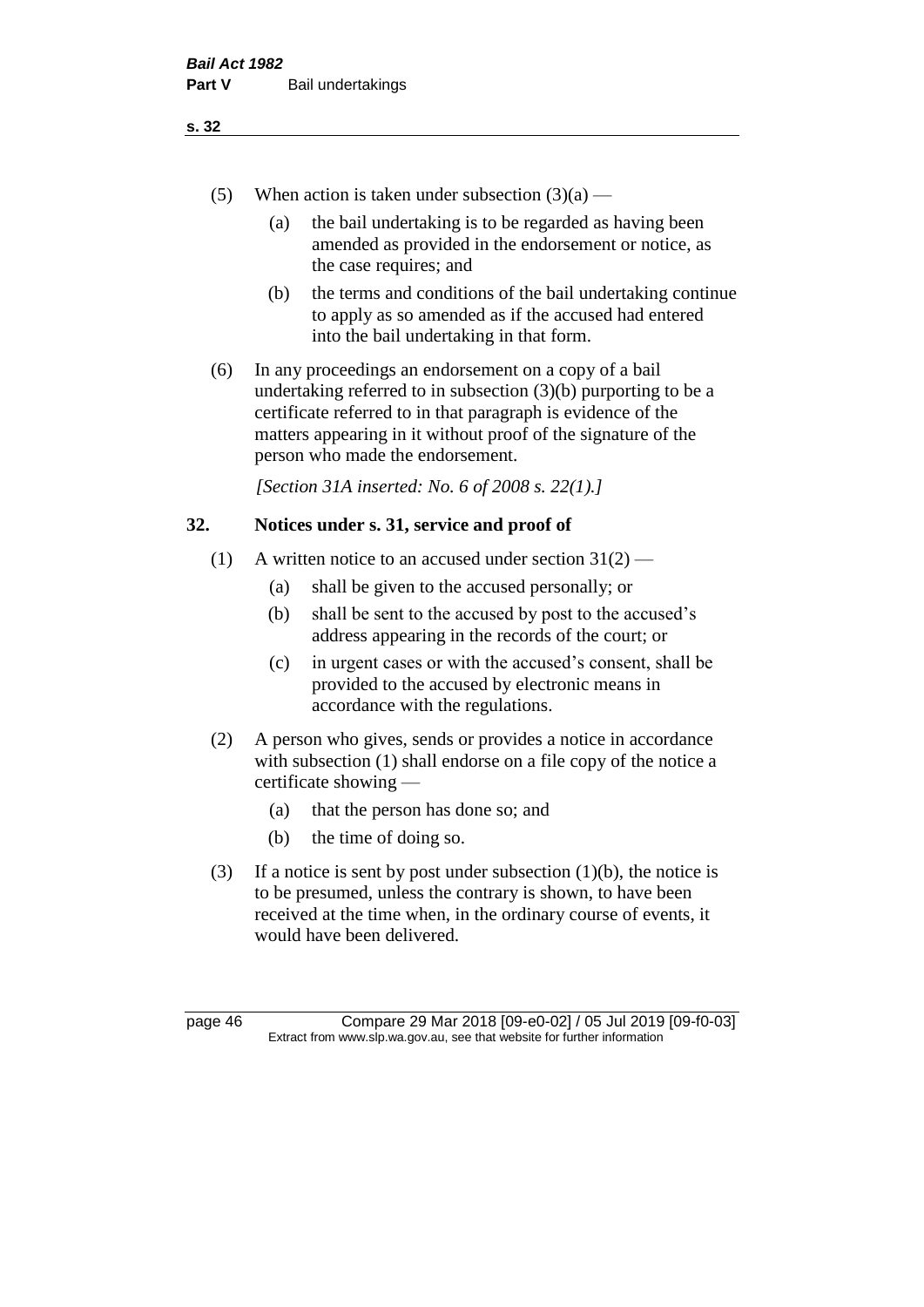- (4) The judicial officer who under section  $31(2)(a)$  notifies an accused of the time and place for resumed proceedings shall cause to be endorsed on the accused's bail undertaking a certificate showing details of such time and place and that the accused has been notified of them.
- (5) In any proceedings
	- (a) a document purporting to be a copy of a notice referred to in subsection (1) shall be evidence of the terms of the notice; and
	- (b) an endorsement
		- (i) on a copy of a notice referred to in subsection (2); or
		- (ii) on a bail undertaking,

purporting to be a certificate referred to in subsection (2) or (4) is evidence of the matters appearing in it without proof of the signature of the person who made the endorsement.

*[Section 32 amended: No. 74 of 1984 s. 12; No. 84 of 2004 s. 82; No. 6 of 2008 s. 23(1)-(3); No. 20 of 2013 s. 27.]* 

# **33. Judicial officer may order accused to enter into bail undertaking**

- (1) Where bail is granted to an accused by a judicial officer, whether with or without any condition being attached thereto, and the accused fails or refuses to enter into a bail undertaking in terms of the grant, the judicial officer who granted bail may, subject to subsection (3), order that the accused enter into the bail undertaking within such time as he may specify.
- (2) If an accused does not comply with an order under subsection (1), the judicial officer may, subject to subsection (3), further order that a bail undertaking, in such form as the judicial officer may approve, shall be deemed to have been entered into by the accused on the date of such further order, and thereupon that undertaking shall be treated as

Compare 29 Mar 2018 [09-e0-02] / 05 Jul 2019 [09-f0-03] page 47 Extract from www.slp.wa.gov.au, see that website for further information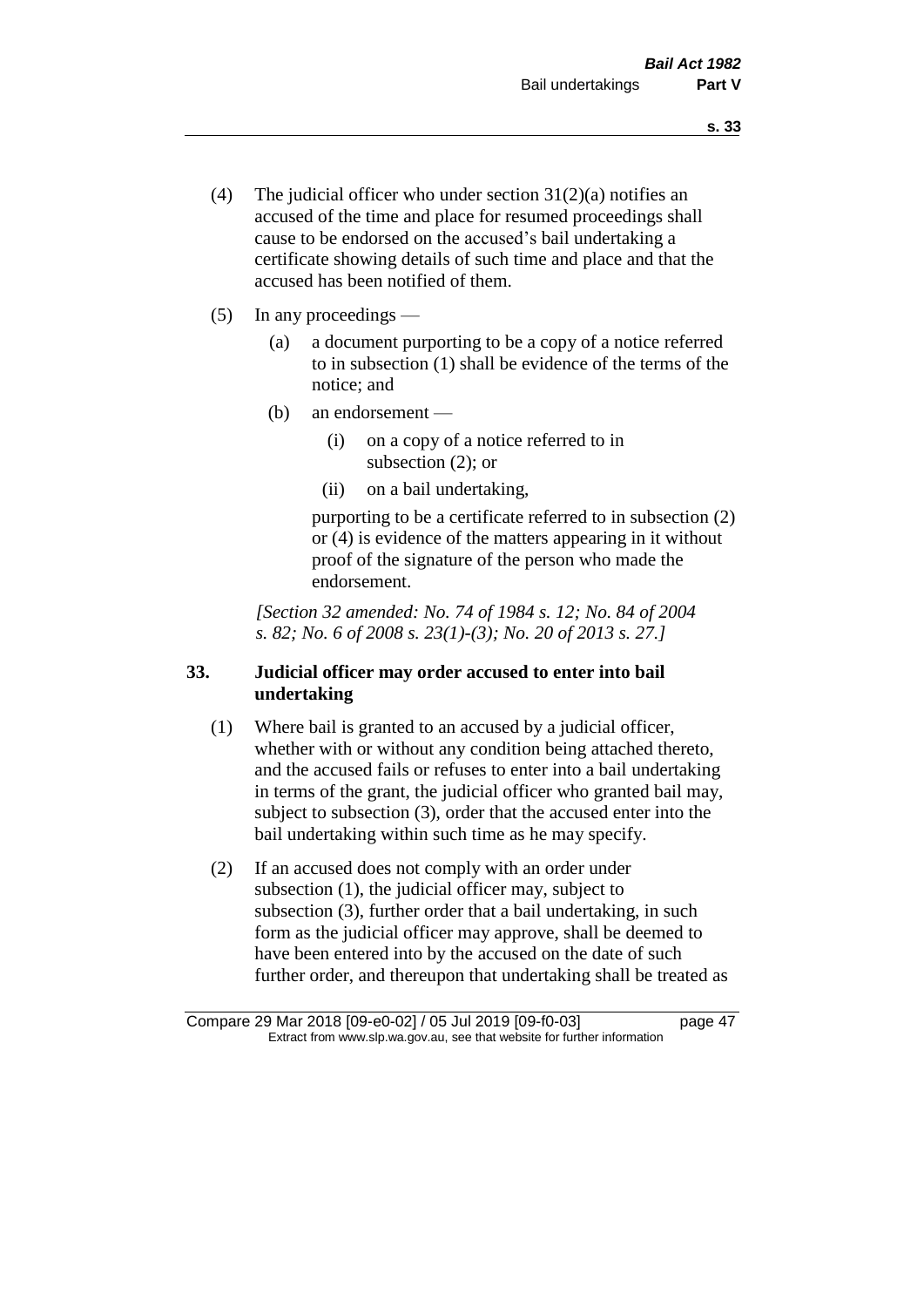if it had been duly entered into by the accused for the purposes of this Act.

- (3) A judicial officer shall not
	- (a) make an order under subsection (2) unless he has personally informed the accused of the terms and effect of the order made under subsection (1);
	- (b) exercise any of the powers conferred on him by this section unless he is satisfied that the accused has the capacity to enter into and comply with the undertaking.

*[Section 33 amended: No. 84 of 2004 s. 82.]* 

## **34. When bail undertaking ceases to have effect**

A bail undertaking ceases to have effect —

- (a) upon the revocation of bail under section 55;
- (b) upon the death of the accused, but only if no order has been made under section 57;
- (c) subject to section 31, upon the appearance in court by the accused as required by his bail undertaking;
- (d) upon the discharge of the accused according to law from any further proceedings for the offence, or all of the offences, to which the bail undertaking relates;
- (e) during any period before the time at which the accused is required to appear in court when he is in custody for any other offence or reason.

*[Section 34 amended: No. 84 of 2004 s. 82.]* 

page 48 Compare 29 Mar 2018 [09-e0-02] / 05 Jul 2019 [09-f0-03] Extract from www.slp.wa.gov.au, see that website for further information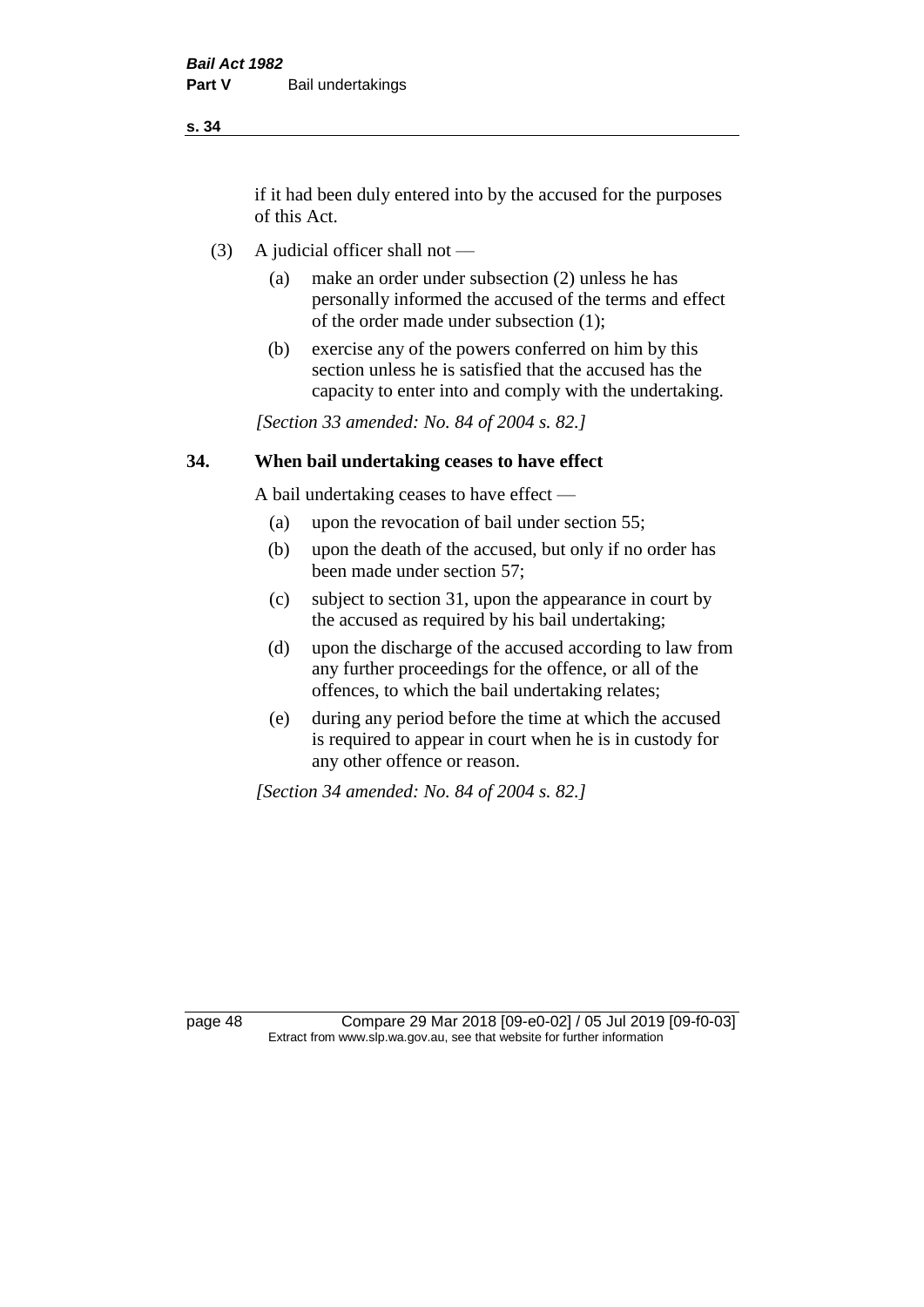# **Part VI — Sureties and surety undertakings**

### **35. Surety and surety undertaking**

- (1) A surety is a person who, as a condition of the grant of bail to an accused, enters into a surety undertaking, that is to say, undertakes in writing that he will, subject to this Act, forfeit a specified amount of money if the accused fails to comply with any requirement of his bail undertaking mentioned in section  $28(2)(a)$  and (b).
- (2) A surety is required to be approved under section 40.
- (3) A forfeiture of money by a surety as mentioned in subsection (1) is enforceable as provided in section 49 but not otherwise.

*[Section 35 amended: No. 84 of 2004 s. 82; No. 6 of 2008 s. 18(3).]* 

## **36. Sureties, who may approve**

- (1) The decision whether an applicant should be approved as a surety in any case is to be made —
	- (a) by a person referred to in section 29(a) to (d); or
	- (b) where the accused to whom bail has been granted is in prison, by a person for the time being in charge of the prison; or
	- (c) where the accused to whom bail has been granted is a child, by an authorised community services officer.
- (2) A judicial officer when granting bail to an accused subject to a requirement for a surety or sureties may make an order as to -
	- (a) the giving of notice to the prosecutor of an application for approval of any surety; or
	- (b) the person or persons who are to, or may, approve any surety,

and subsection (1) has effect subject to any such order. *[Section 36 inserted: No. 6 of 2008 s. 24(1).]*

Compare 29 Mar 2018 [09-e0-02] / 05 Jul 2019 [09-f0-03] page 49 Extract from www.slp.wa.gov.au, see that website for further information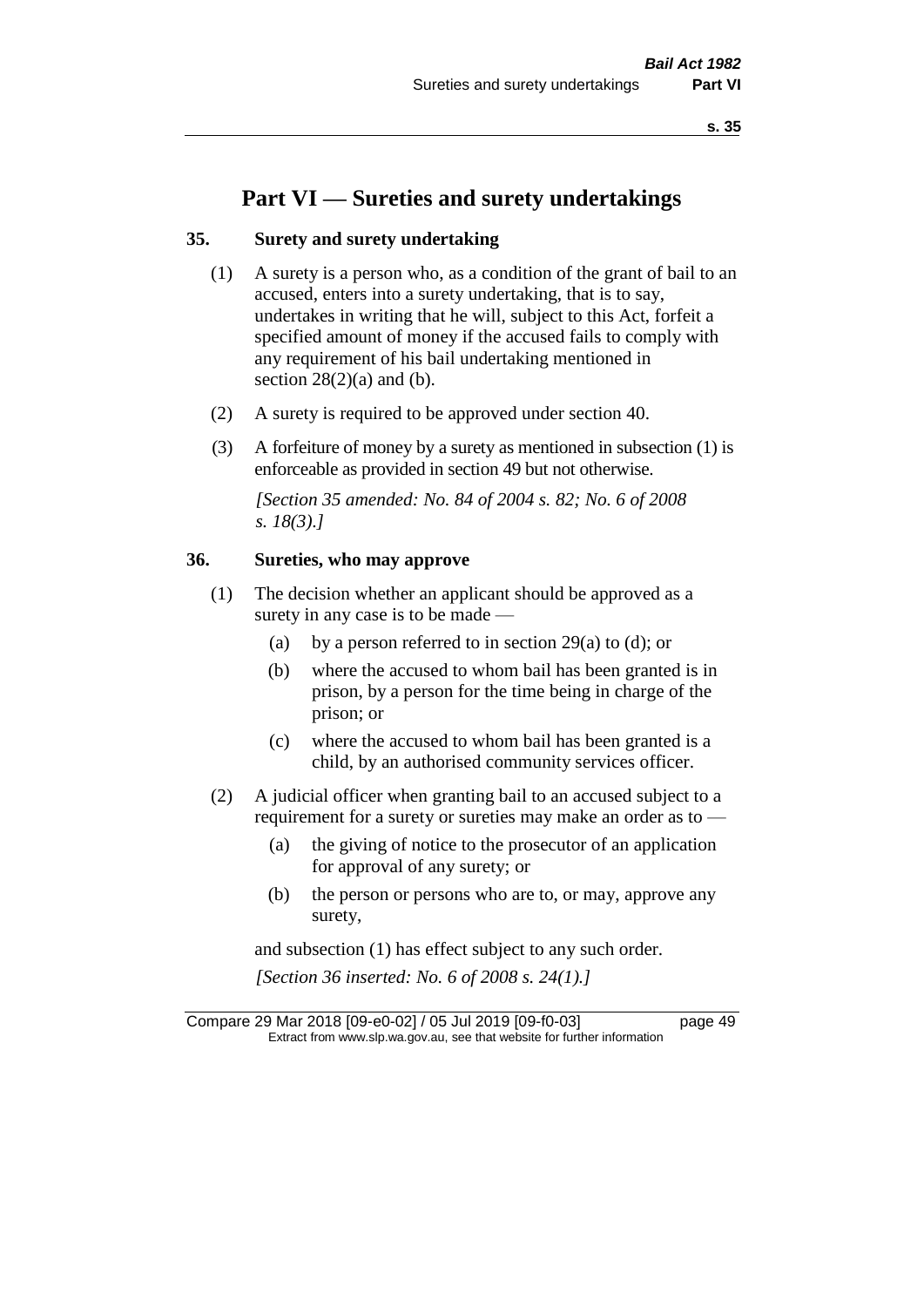#### **37. Proposed surety to receive certain information and form**

- (1) Whenever a surety approval officer is called upon to decide whether an applicant should be approved as a surety, he shall ensure that the applicant is, or has been, given —
	- (a) a duly completed notice in the prescribed form showing details of the terms and conditions on which bail has been granted to the accused in whose case the surety is required; and
	- (b) such information in writing as to the effect of this Act in relation to the rights, obligations and liabilities of sureties as is prescribed for the purposes of this paragraph; and
	- (c) a prescribed form of declaration for completion designed to disclose to the surety approval officer all information relevant to the decision.
- (2) Before he makes his decision, the surety approval officer shall ensure that the applicant furnishes to him the declaration referred to in subsection (1)(c) duly completed.

*[Section 37 amended: No. 84 of 2004 s. 82; No. 6 of 2008 s. 24(4), (5) and 25; No. 20 of 2013 s. 28.]* 

# **38. Persons disqualified from being sureties**

- (1) A person is not qualified to be approved as a surety if  $-$ 
	- (a) he is under 18 years of age; or
	- (b) subject to subsection (2), the value of his assets, after provision is made for his debts and liabilities, is less than the amount which he might become liable to forfeit under his proposed surety undertaking; or
	- (c) there are reasonable grounds for believing that he has been, or will be, indemnified by any person against any forfeiture referred to in paragraph (b).

page 50 Compare 29 Mar 2018 [09-e0-02] / 05 Jul 2019 [09-f0-03] Extract from www.slp.wa.gov.au, see that website for further information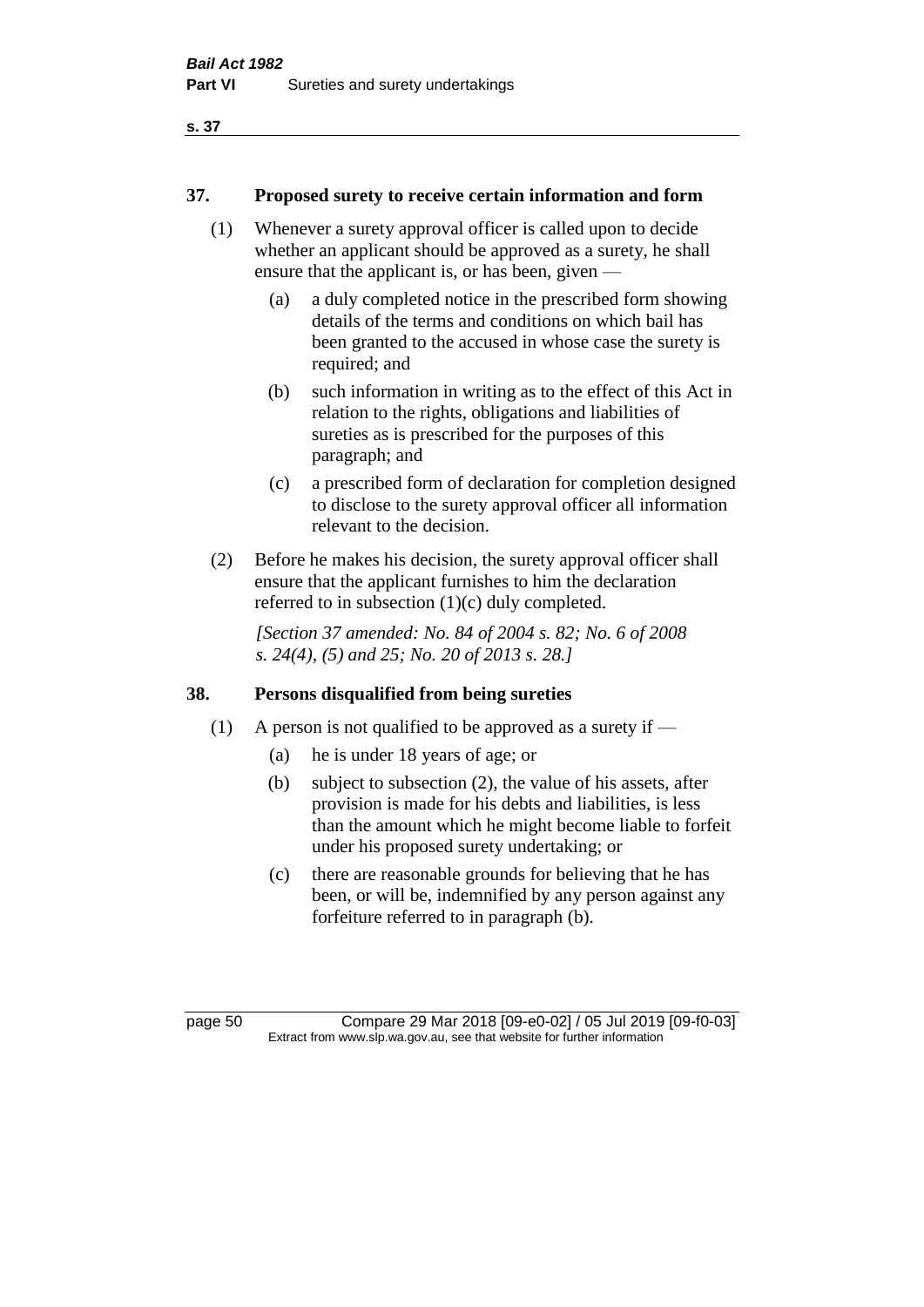(2) Subsection (1)(b) does not apply where the applicant for approval is required to give security sufficient to cover the amount which he might become liable to forfeit.

# **39. Matters to be regarded when approving sureties**

In determining whether an applicant is suitable to be a surety a surety approval officer shall have regard to all matters which appear to him to be relevant including, as well as any others, the following —

- (a) the character and antecedents of the applicant; and
- (b) his proximity to or connection with the accused, whether by kinship, place of residence or otherwise; and
- (c) his ability to pay, or give security for, the amount which he might become liable to forfeit under his proposed surety undertaking, without excessive hardship to himself or his dependants.

*[Section 39 amended: No. 84 of 2004 s. 82; No. 6 of 2008 s. 24(4).]* 

#### **40. Decision on application by proposed surety**

- (1) Upon receipt of the duly completed declaration referred to in section  $37(1)(c)$ , the surety approval officer shall, after making any enquiries which he thinks desirable, make a decision, as soon as is practicable, either to approve or not to approve of the applicant as a surety in that case.
- (2) If the surety approval officer does not approve of the applicant as a surety he shall record the reasons for his doing so and inform the applicant and the accused thereof, or cause them to be so informed.

*[Section 40 amended: No. 15 of 1988 s. 15; No. 84 of 2004 s. 82; No. 6 of 2008 s. 24(5).]* 

Compare 29 Mar 2018 [09-e0-02] / 05 Jul 2019 [09-f0-03] page 51 Extract from www.slp.wa.gov.au, see that website for further information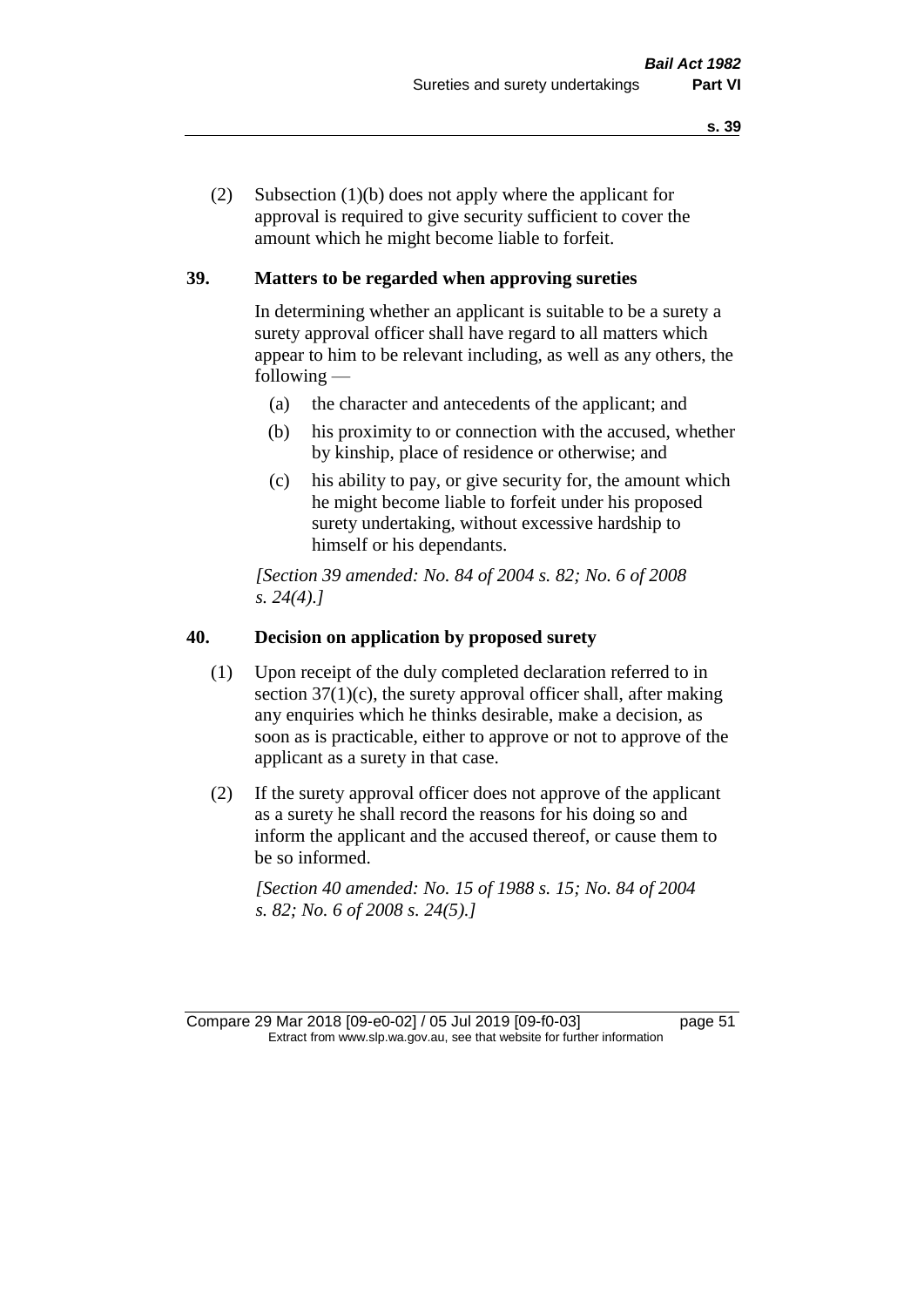#### **41. Finality of decision to refuse approval of surety**

- (1) A decision by a surety approval officer not to approve of the applicant as a surety is final unless the applicant becomes entitled to re-apply under subsection (2).
- (2) An applicant who is refused approval as a surety may re-apply for approval to the surety approval officer who made that decision, or if that officer is absent or unavailable to another surety approval officer, on the ground that —
	- (a) new facts have been discovered, new circumstances have arisen or the circumstances have changed since he was refused approval; or
	- (b) he failed to adequately present his case for approval on his previous application,

and the provisions of this Act, except section 37, shall, with necessary modifications, apply to any such further application and the decision thereon.

*[Section 41 amended: No. 6 of 2008 s. 24(3) and (4).]*

# **42. Before whom surety undertaking may be entered into**

A surety undertaking need not be entered into before the surety approval officer who approved the surety but may be entered into before any person before whom the accused for whose appearance the surety is approved might enter into his bail undertaking under section 29.

*[Section 42 amended: No. 84 of 2004 s. 82; No. 6 of 2008 s. 24(5).]* 

#### **43. Duties of person before whom surety undertaking is entered into**

A person before whom a surety undertaking is to be entered into —

- $(a)$  shall
	- (i) read to the surety; or

page 52 Compare 29 Mar 2018 [09-e0-02] / 05 Jul 2019 [09-f0-03] Extract from www.slp.wa.gov.au, see that website for further information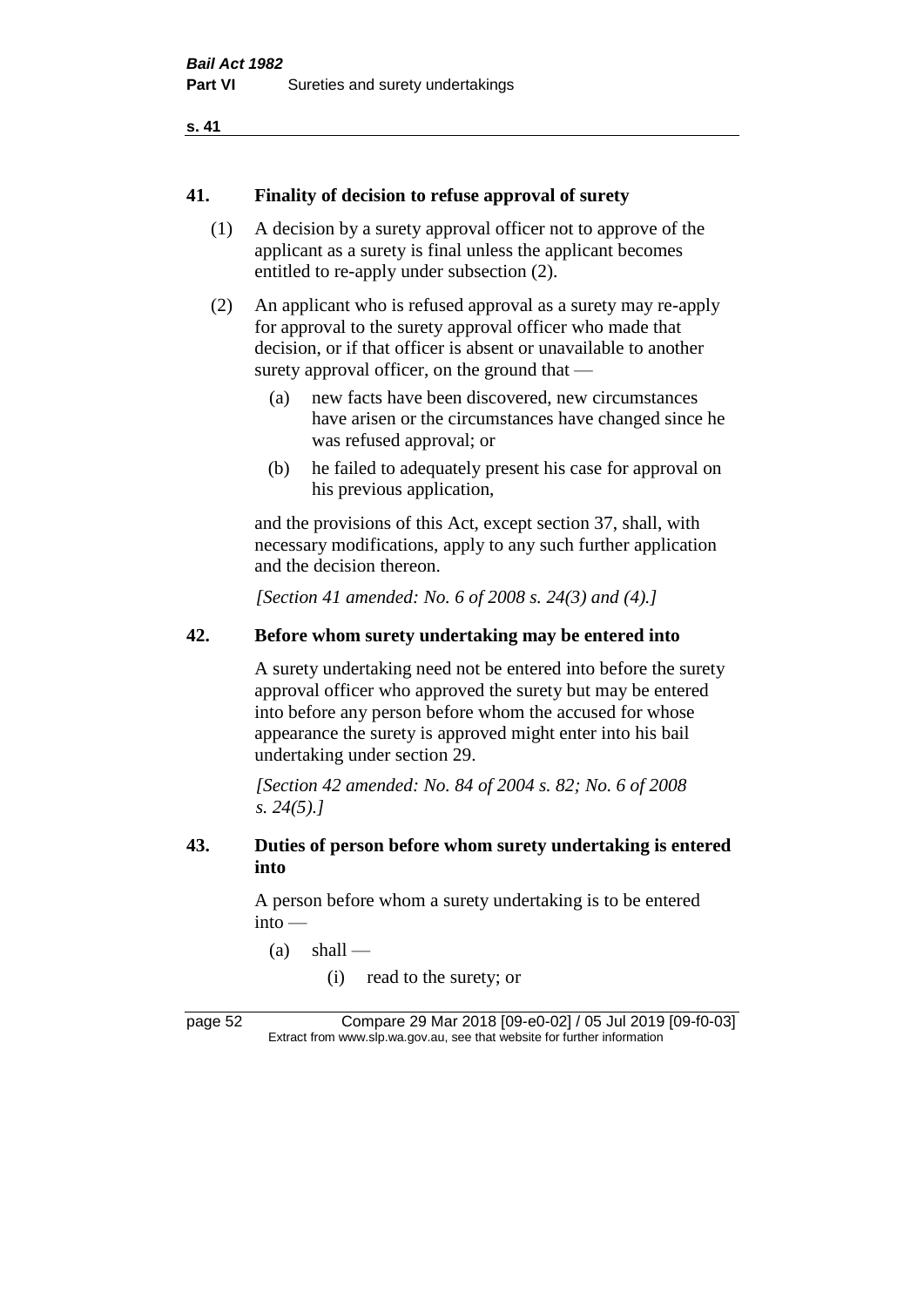- (ii) be informed by the surety that he has read; or
- (iii) if necessary, have translated to the surety,

the documents described in section  $37(1)(a)$  and (b), and the surety undertaking, before the surety enters into the undertaking; and

- (b) shall ensure that all conditions which are to be complied with by the surety have been complied with before the surety enters into his undertaking; and
- (c) shall give to the surety a copy of his surety undertaking as duly completed.

*[Section 43 amended: No. 74 of 1984 s. 13.]* 

#### **43A. Entering into surety undertaking where proposed surety interstate**

 $(1)$  In this section —

*proposed surety* means a person who is to enter into a surety undertaking;

*relevant official* means the person before whom the surety undertaking is to be entered into or was entered into, as the case requires;

*video link* means facilities (including closed circuit television) that enable, at the same time —

- (a) the relevant official to see and hear the proposed surety; and
- (b) the proposed surety to see and hear the relevant official.
- (2) This section applies if a proposed surety is in another State or a Territory.
- (3) The relevant official may comply with section 43(a) and (b) by means of a video link.
- (4) The relevant official may provide the surety undertaking to the proposed surety for completion by providing it by electronic means in accordance with the regulations.

Compare 29 Mar 2018 [09-e0-02] / 05 Jul 2019 [09-f0-03] page 53 Extract from www.slp.wa.gov.au, see that website for further information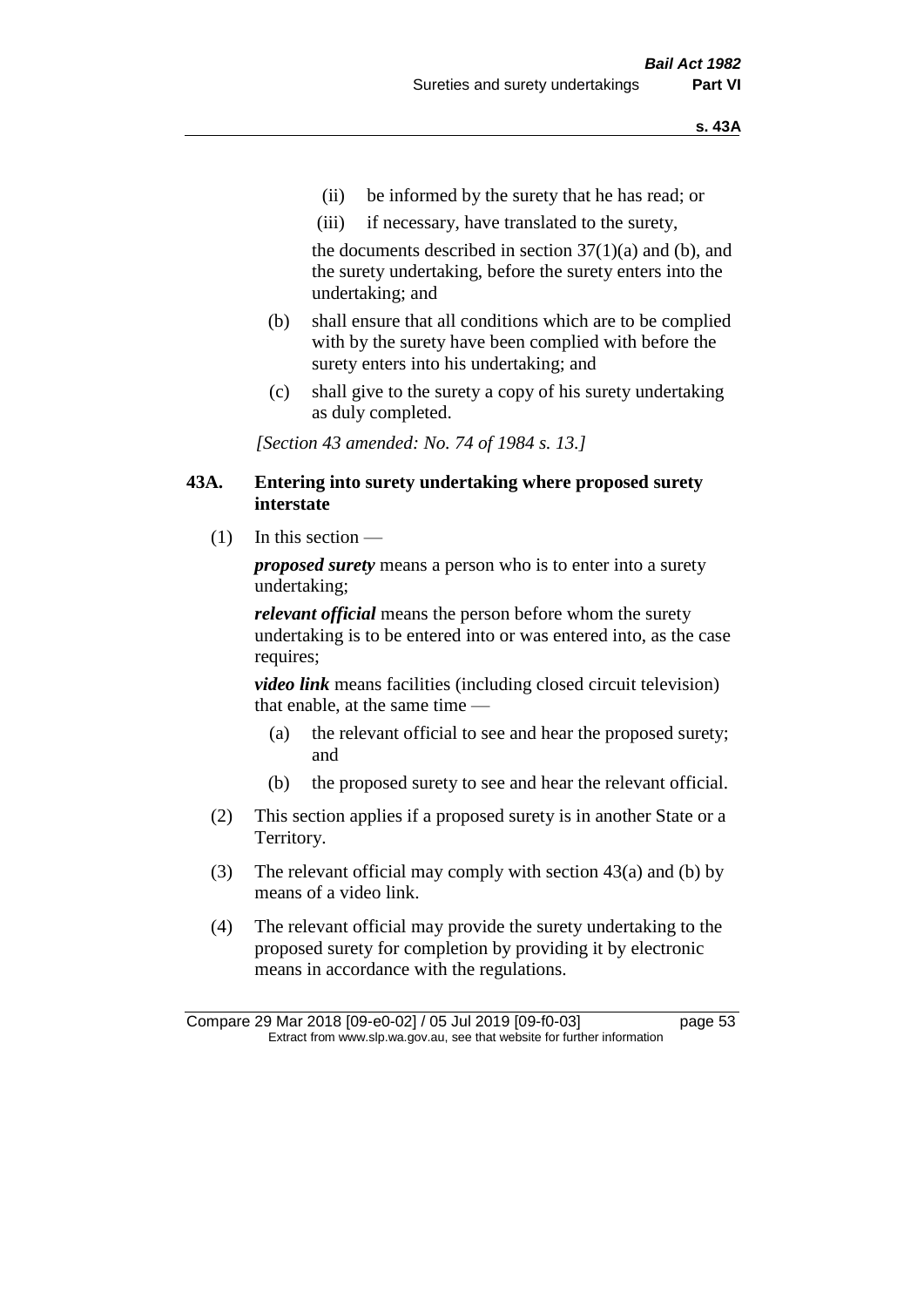- (5) The proposed surety may enter into the surety undertaking by providing the completed surety undertaking to the relevant official by electronic means in accordance with the regulations.
- (6) If the surety undertaking is provided by electronic means under subsection (4) or (5), any requirement for the proposed surety or the relevant official to sign it is to be taken to have been complied with if the full name of the proposed surety or the relevant official, as the case requires, appears in the appropriate place in the undertaking.
- (7) The relevant official may comply with section 43(c) by providing a copy of the surety undertaking (as duly completed) to the surety by electronic means in accordance with the regulations.
- (8) A surety undertaking that is entered into in accordance with this section is to be taken to have been entered into before the relevant official.
- (9) In any proceedings a document purporting to be a copy of a surety undertaking and purporting to be certified by the relevant official to be a copy of a surety undertaking entered into in accordance with this section is evidence of the surety undertaking without proof of the signature of the relevant official.

*[Section 43A inserted: No. 6 of 2008 s. 26; amended: No. 20 of 2013 s. 29.]*

# **44. When surety undertaking extends to different time or different time and place substituted under s. 31**

- (1) A surety undertaking does not extend to the failure by the accused to appear at a different time or a different time and place substituted pursuant to section 31 unless —
	- (a) the surety undertaking contains a provision stating that it does so extend and, where applicable under subsection (5), the surety has received notice as mentioned in that subsection; or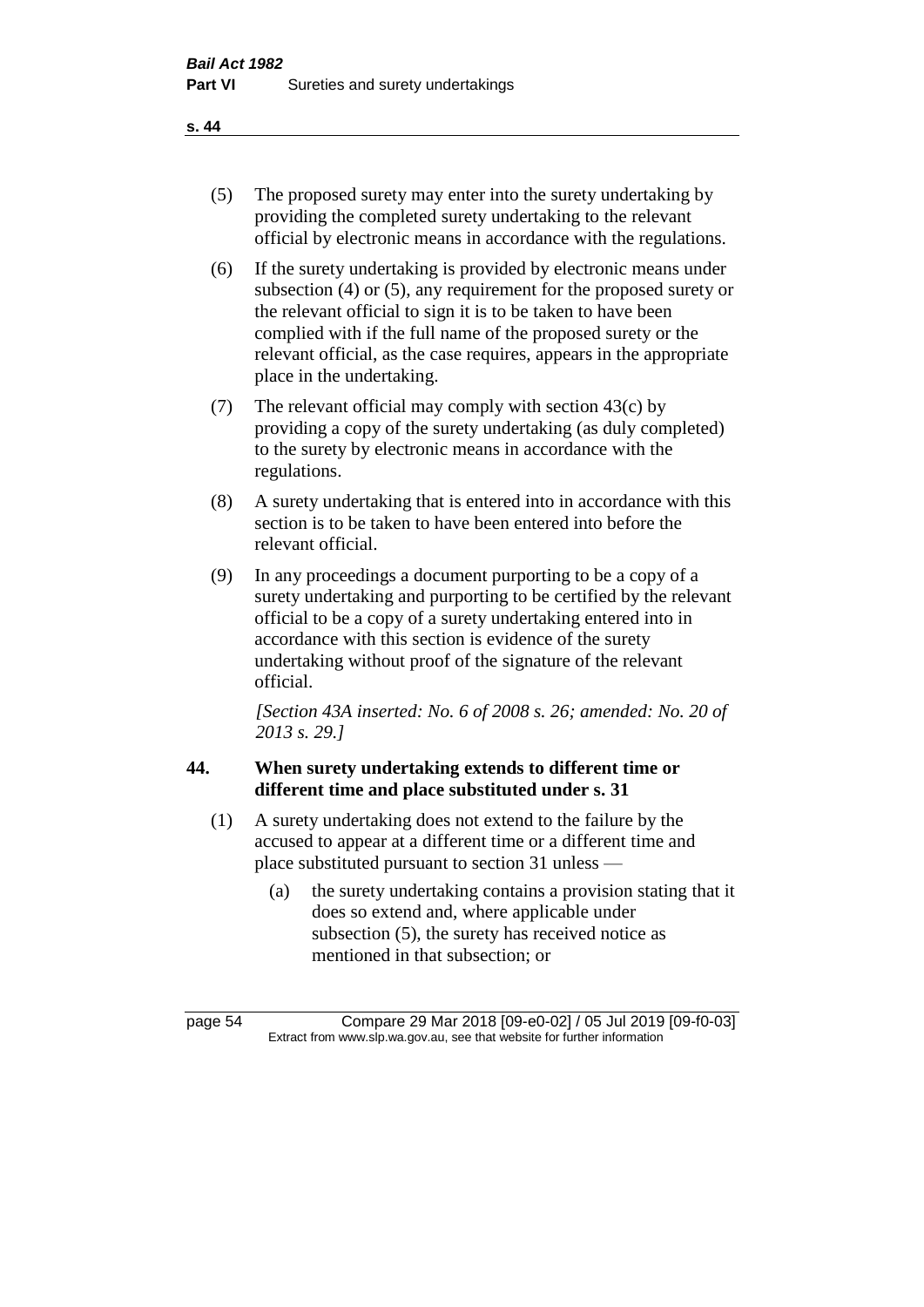- (b) subsection (2) applies.
- (2) A surety undertaking extends to the failure by the accused to appear at a different time substituted pursuant to section 31 during a trial if, at the option of the surety, the undertaking contains a provision stating —
	- (a) that it does so extend; and
	- (b) the effect of subsection (4).
- (3) In subsection  $(2)$  —

*trial* means that part of proceedings for an offence when evidence is being received by the court in respect of the offence and also extends to any time when —

- (a) legal argument is being heard; or
- (b) a judicial officer or a jury is deliberating.
- (4) Subsection (2) applies despite any amendment as defined in section 31A(1) if the endorsement or notice under section 31A(3)(a) in respect of the amendment includes a statement referred to in section 31A(4).
- (5) A surety undertaking may, at the option of the surety, also contain a provision stating that where —
	- (a) a different time or a different time and place for the accused's appearance is substituted pursuant to section 31; and
	- (b) subsection (2) does not apply,

the surety's liability only arises if the surety is given notice, as soon as is practicable, of the different time or the different time and place.

(6) Where, by operation of this section, a surety undertaking would extend to the failure by the accused to appear at a different time or a different time and place substituted pursuant to section 31, that extension is not affected by a reduction in the number of offences to which the accused's bail undertaking relates.

*[Section 44 inserted: No. 6 of 2008 s. 27(1).]*

Compare 29 Mar 2018 [09-e0-02] / 05 Jul 2019 [09-f0-03] page 55 Extract from www.slp.wa.gov.au, see that website for further information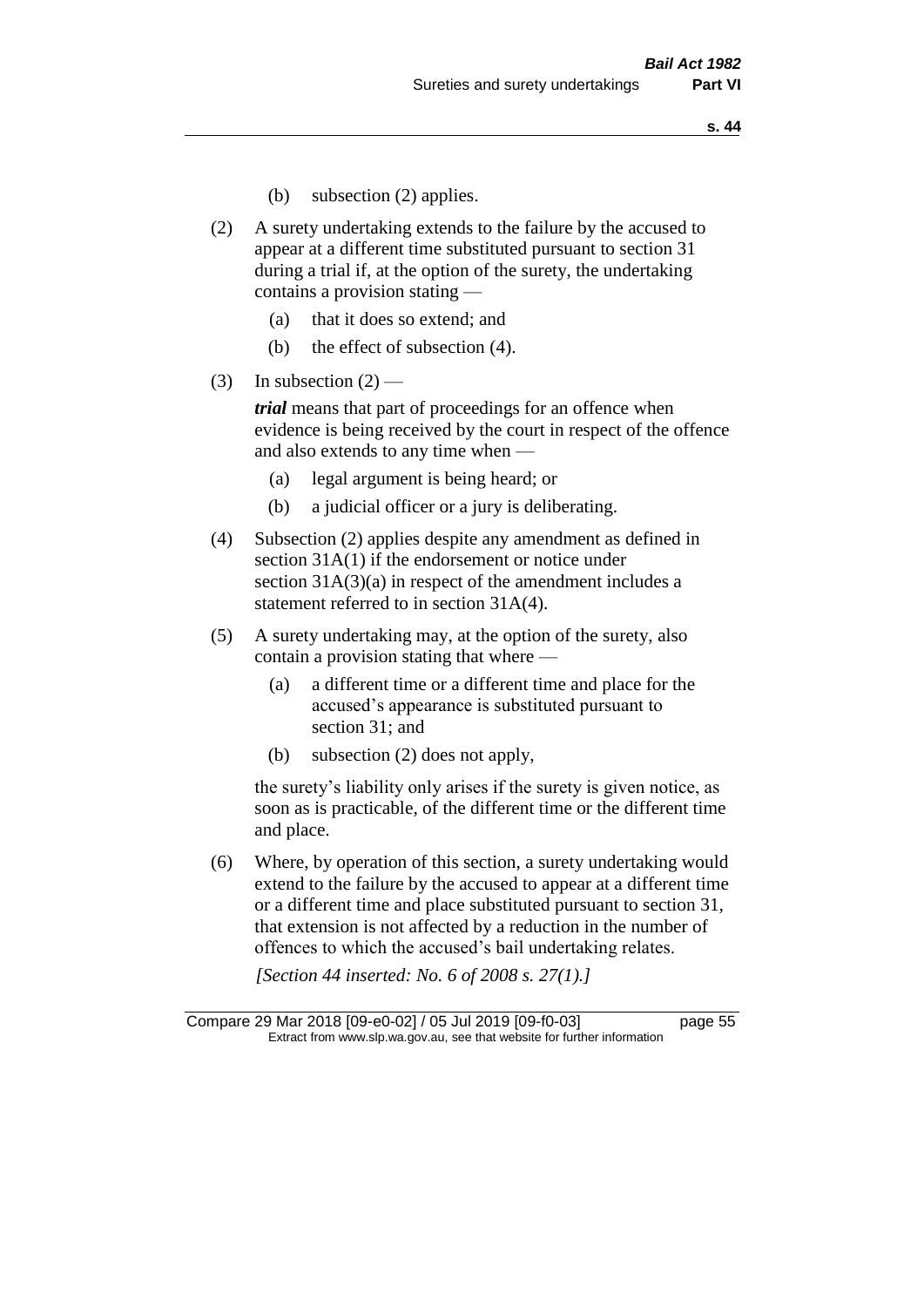```
s. 45
```
#### **45. Notices under s. 44, service and proof of**

- (1) For the purposes of section 44(5) notice to a surety may be given —
	- (a) orally to the surety by the judicial officer when he fixes a time and place for the proceedings or the resumed proceedings; or
	- (b) in the approved form to the surety personally; or
	- (c) by a person authorised under subsection  $(5)$ 
		- (i) sending or causing to be sent the approved form to the surety by post to the surety's address appearing in the records of the court; or
		- (ii) in urgent cases or with the surety's consent, providing or causing to be provided the approved form to the surety by electronic means in accordance with the regulations.
- (2) A person who gives a notice in accordance with subsection  $(1)(b)$  or  $(c)$  shall endorse on a file copy of the notice a certificate showing —
	- (a) that the person has done so; and
	- (b) the time of doing so.
- (2a) If a notice is sent by post under subsection  $(1)(c)$ , the notice is to be presumed, unless the contrary is shown, to have been received at the time when, in the ordinary course of events, it would have been delivered.
- (3) A judicial officer who, under subsection  $(1)(a)$ , notifies a surety of the time and place for the proceedings or the resumed proceedings shall cause to be endorsed on a file copy of the surety's undertaking a certificate showing details of such time and place and that the surety has been notified of them.
- (4) In any proceedings
	- (a) a document purporting to be a copy of a notice referred to in section 44(5) shall be evidence of the terms of the notice; and

page 56 Compare 29 Mar 2018 [09-e0-02] / 05 Jul 2019 [09-f0-03] Extract from www.slp.wa.gov.au, see that website for further information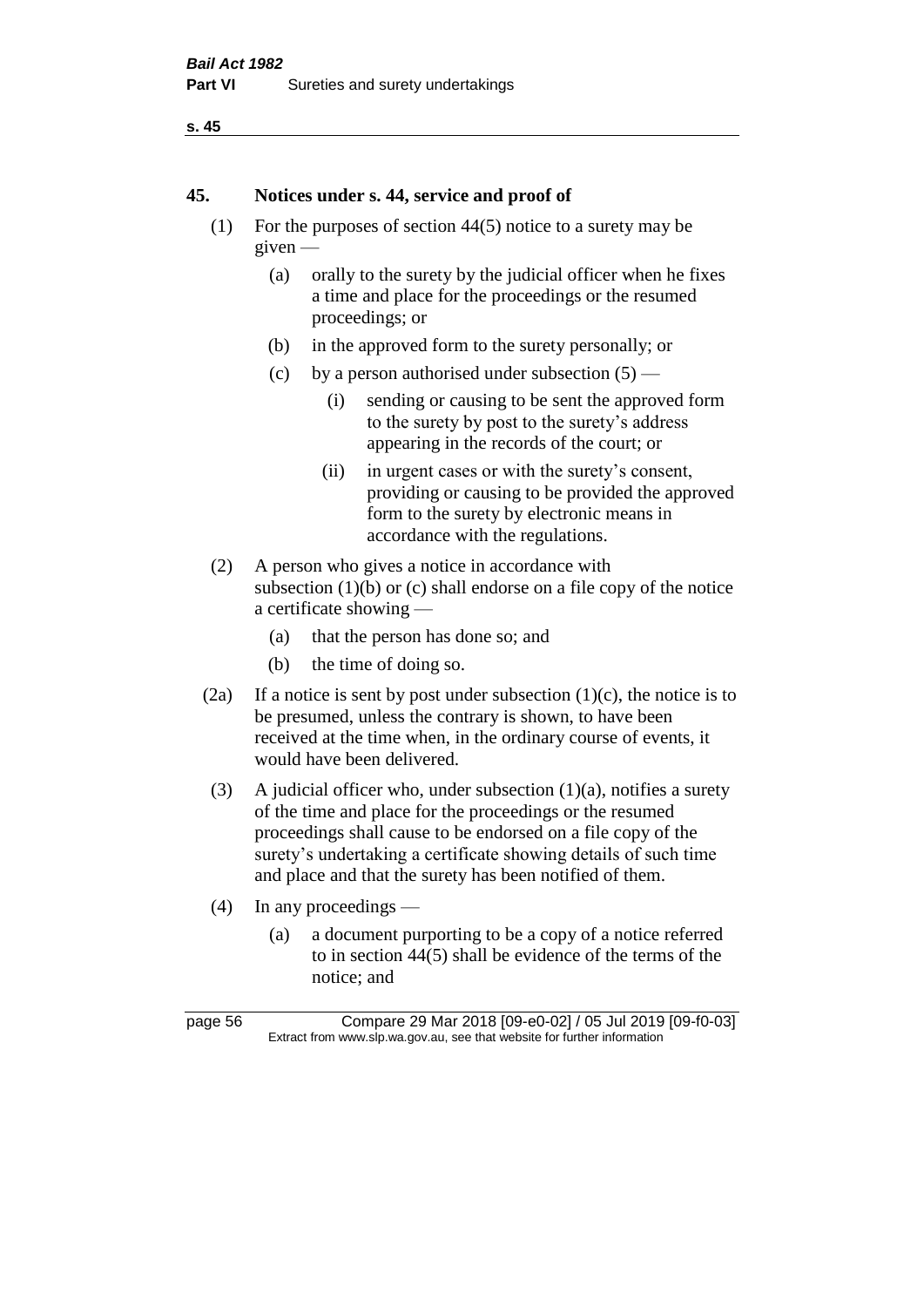- (b) an endorsement
	- (i) on a file copy of a notice given under subsection  $(1)(b)$  or  $(c)$  purporting to be a certificate referred to in subsection (2); or
	- (ii) on a file copy of a surety undertaking purporting to be a certificate referred to in subsection (3),

is evidence of the matters appearing in the certificate without proof of the signature of the person who made the endorsement.

- (5) A registrar of the court, other than a deputy registrar of the Magistrates Court or the Children's Court, is an authorised person for the purposes of subsection  $(1)(c)$  and in addition —
	- (a) in respect of committals to the Supreme Court, the Chief Justice; and
	- (b) in respect of committals to the District Court, the Chief Judge,

may authorise a person or persons, by name or office, to perform the function referred to in subsection  $(1)(c)$ .

*[Section 45 amended: No. 74 of 1984 s. 15; No. 59 of 2004 s. 141; No. 6 of 2008 s. 28(1)-(5); No. 20 of 2013 s. 30.]* 

#### **46. Surety's power to arrest accused**

- (1) A surety may arrest an accused for whose appearance in court he has entered into a surety undertaking if the surety has reasonable grounds to believe that —
	- (a) the accused
		- (i) is not likely to comply with the requirements of his bail undertaking mentioned in section  $28(2)(a)$  or (b); or
		- (ii) is, or has been, in breach of any condition of his bail undertaking mentioned in section 28(2)(c); or

Compare 29 Mar 2018 [09-e0-02] / 05 Jul 2019 [09-f0-03] page 57 Extract from www.slp.wa.gov.au, see that website for further information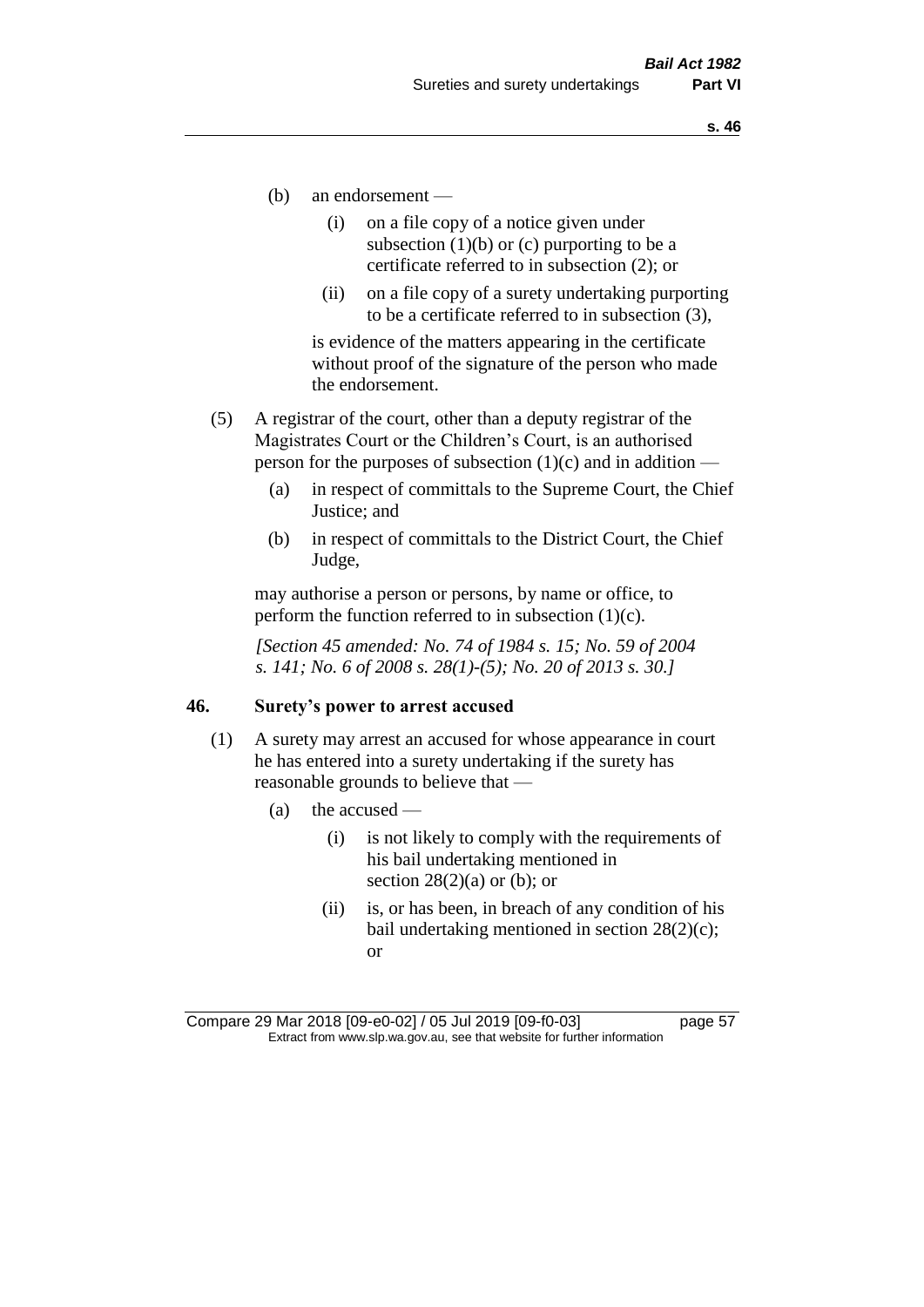(iii) is, or has been, in breach of a home detention condition mentioned in section 28(2)(d);

and

- (b) it is not expedient to invoke the assistance of the relevant officer under section 54(1) because the delay occasioned by doing so would defeat the purpose of that section.
- (2) A surety who arrests an accused under subsection (1) shall, as soon as is practicable, deliver him into the custody of a police officer and thereafter he shall be dealt with under section 54(4) and section 55, and those provisions shall apply, as if he had been arrested by a police officer under section 54(2).

*[Section 46 amended: No. 74 of 1984 s. 16; No. 61 of 1990 s. 10; No. 84 of 2004 s. 82; No. 6 of 2008 s. 33(5).]* 

# **47. When surety undertaking ceases to have effect**

A surety undertaking ceases to have effect —

- (a) upon the revocation of bail under section 55(1); or
- (b) upon the release of an accused under section 55(2) if the surety does not consent to the continuance in force of his surety undertaking; or
- (c) upon its being cancelled under section 48(4) (and as from the time fixed therefor) by an appropriate judicial officer; or
- (d) upon the death of the surety, but only if no order under section 49(1) has been made before then; or
- (e) subject to sections 31 and 44, upon the appearance in court by the accused as required by his bail undertaking; or
- (f) upon the discharge of the accused according to law from any further proceedings for the offence, or all of the offences, to which the surety undertaking relates; or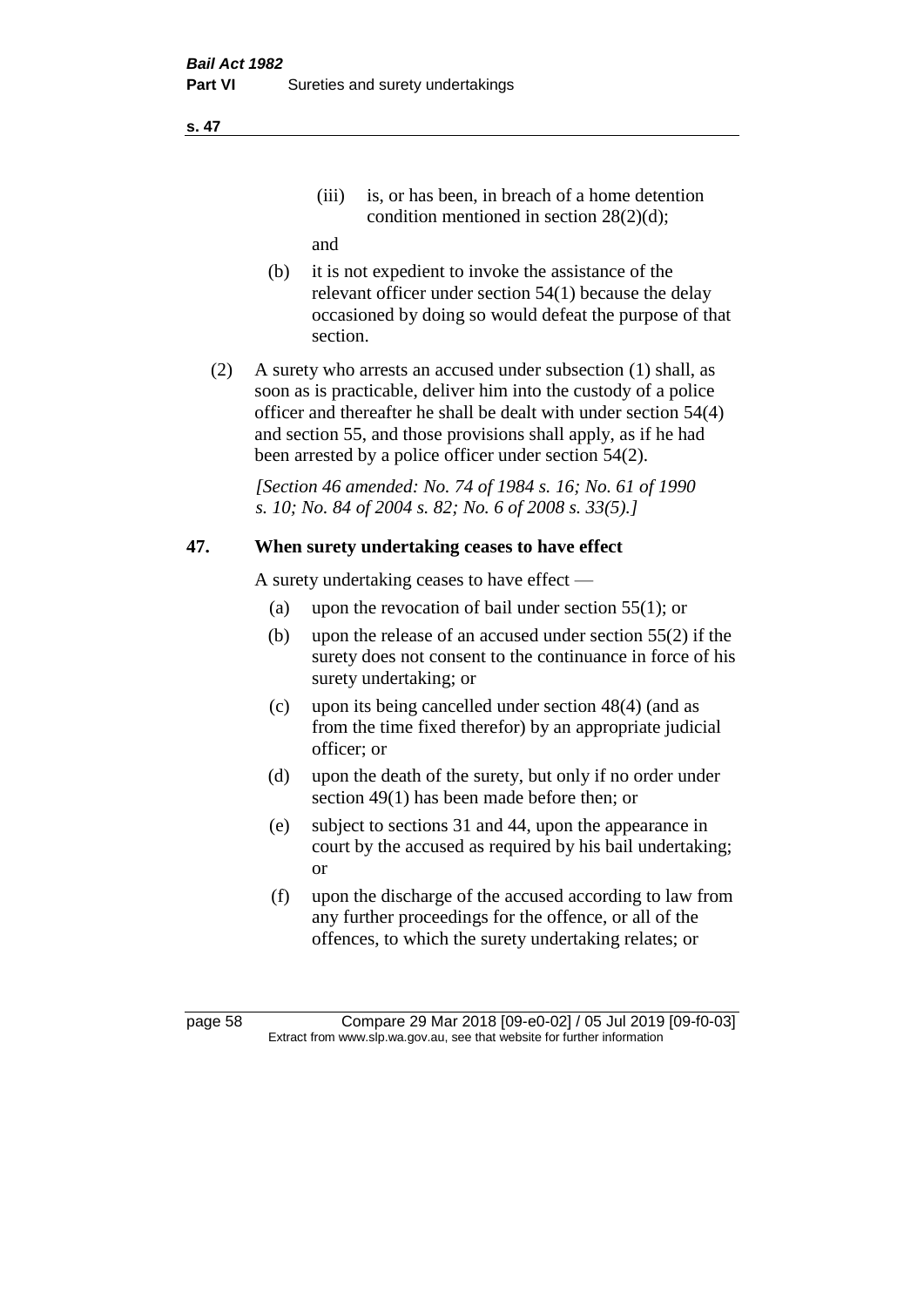(g) during any period before the time at which the accused is required to appear in court when he is in custody for any other offence or reason.

*[Section 47 amended: No. 84 of 2004 s. 82.]* 

#### **48. Surety may apply for cancellation of his undertaking**

- (1) A surety may apply to an appropriate judicial officer for cancellation of his undertaking.
- (2) An application under subsection (1) may be made at any time before that specified, or deemed by section 31(3) to be specified, in the accused's bail undertaking for his appearance in court.
- (3) Upon an application being made under subsection (1) an appropriate judicial officer shall cause the accused to appear before him or another such officer and may issue a warrant or summons for that purpose.
- (4) Upon the appearance of the accused before the time mentioned in subsection (2) an appropriate judicial officer shall —
	- (a) cancel the surety undertaking; and
	- (b) exercise one of the powers set out in section  $55(1)(d)$ or (e).
- (5) An application under subsection (1) must be made, and proceedings on it are to be conducted —
	- (a) in a court of summary jurisdiction in accordance with the regulations;
	- (b) in the Supreme Court or the District Court  $-\text{in}$ accordance with rules of court.

*[Section 48 amended: No. 59 of 2004 s. 141; No. 84 of 2004 s. 7 and 82; No. 6 of 2008 s. 29.]* 

#### **49. Surety's undertaking to pay money, enforcing**

(1) Where an accused has failed to comply with any requirement of his bail undertaking mentioned in section 28(2)(a) or (b) the

Compare 29 Mar 2018 [09-e0-02] / 05 Jul 2019 [09-f0-03] page 59 Extract from www.slp.wa.gov.au, see that website for further information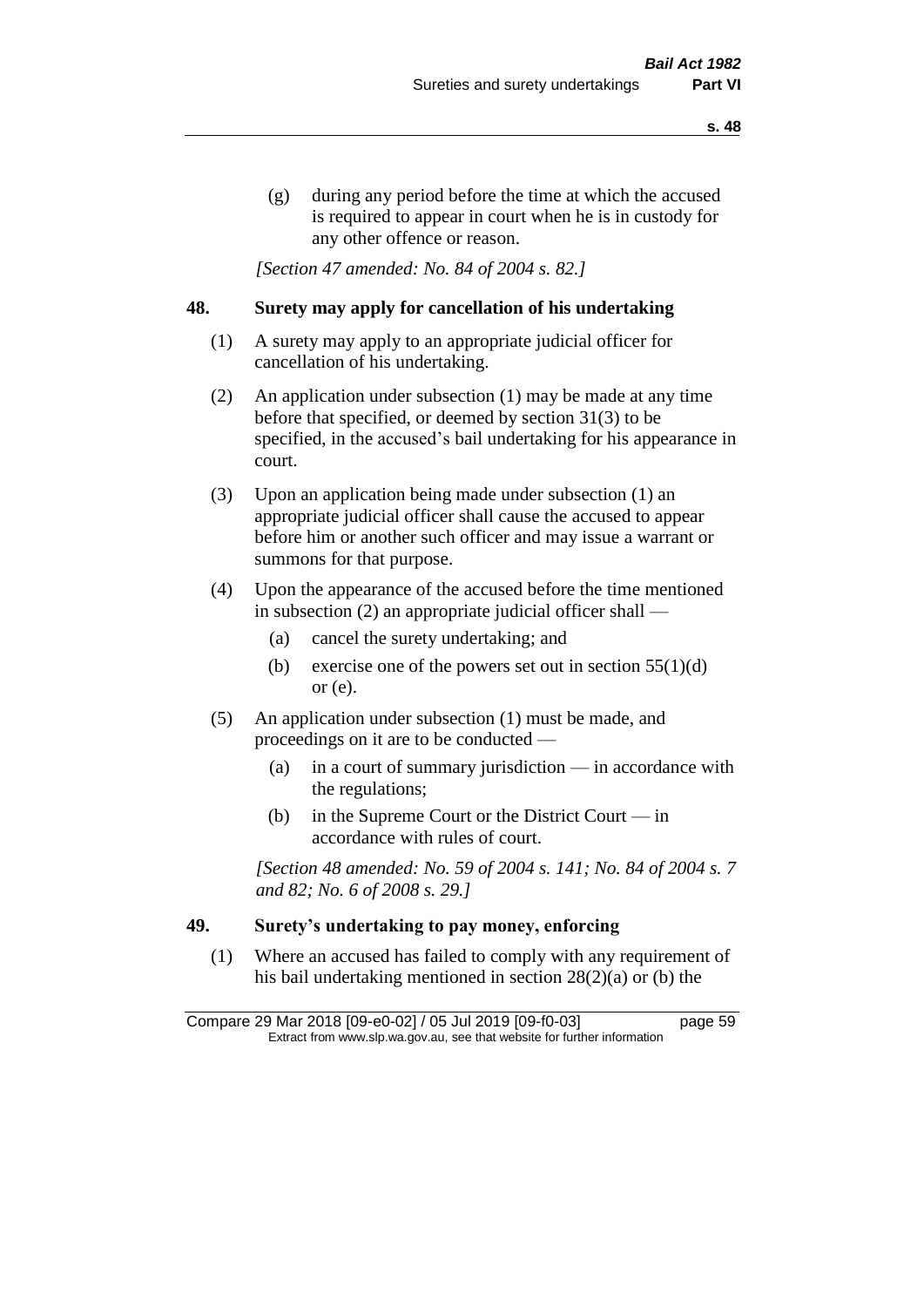following provisions of this section apply for the purpose of enforcing payment to the State of any sum thereupon payable by a surety in terms of his surety undertaking —

- (a) an application for an order that the sum be paid may be made to an appropriate judicial officer —
	- (i) by the Director of Public Prosecutions where the court before which the accused failed to appear was —
		- (I) the District Court, the Supreme Court or the Court of Appeal; or
		- (II) another court, if the Director of Public Prosecutions is the prosecutor in that court of the case against the accused;

or

- (ii) in other cases, by the State Solicitor or the registrar of the court before which the accused failed to appear;
- *[(b) deleted]*
	- (c) on the hearing of the application and upon proof of the surety's liability in terms of his undertaking, the judicial officer shall order forfeiture of the full amount specified in the undertaking unless the surety attends at the hearing and shows to the satisfaction of the judicial officer that there was reasonable cause for the failure of the accused to comply with the requirement to which the application relates;
- (d) notwithstanding paragraph (c), the judicial officer may decline to make an order under that paragraph or may order forfeiture in part only where the surety attends and shows to the satisfaction of the judicial officer —
	- (i) that, by reason of a change of circumstances since the undertaking was entered into, an order for forfeiture, or for forfeiture in full (as the case may be), would cause excessive hardship to the surety or his dependants; and

page 60 Compare 29 Mar 2018 [09-e0-02] / 05 Jul 2019 [09-f0-03] Extract from www.slp.wa.gov.au, see that website for further information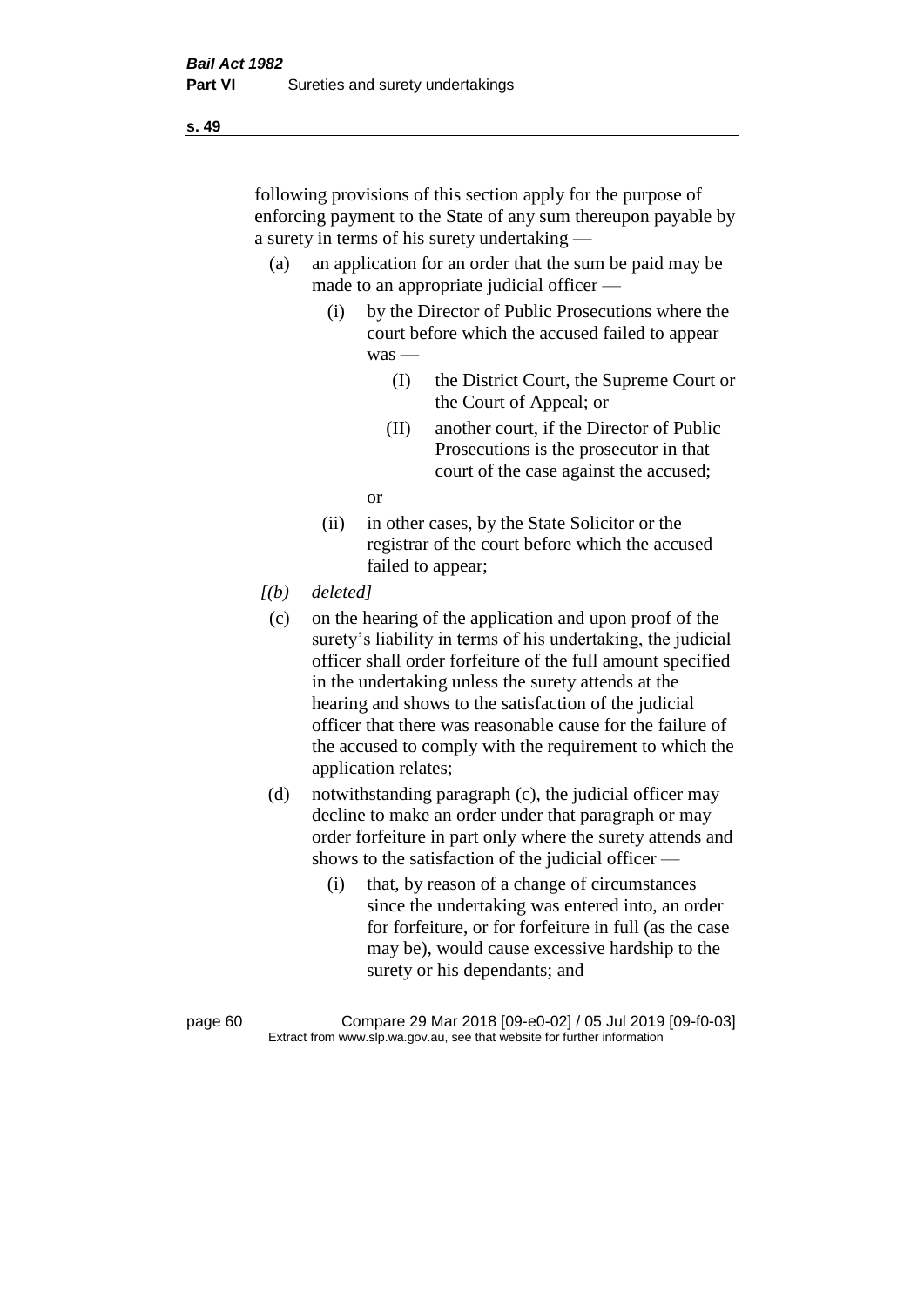- (e) an order may be made under this section whether or not the accused has been convicted of an offence against section 51(1) or (2) but if, after an order has been made, the surety satisfies the Governor that new facts have been discovered or new circumstances have arisen which show that there was reasonable cause for the failure of the accused as mentioned in paragraph (c), the Governor may exercise the power in section 139 of the *Sentencing Act 1995* as if the forfeiture were one to which that section applied.
- (2) An application under subsection (1) must be made, and proceedings on it are to be conducted —
	- (a) in a court of summary jurisdiction in accordance with the regulations;
	- (b) in the Supreme Court or the District Court  $-\text{in}$ accordance with rules of court.
- (3) Without prejudice to the recovery of such an amount as a civil debt due to the State, any amount to be paid under an order made under this section is to be paid, and its payment may be enforced under Part 5 of the *Fines, Penalties and Infringement Notices Enforcement Act 1994*, unless an order has been made under subsection (4).
- (4) If under this section the Supreme Court or the District Court makes an order requiring the payment of money, the court may make an order under section 59 of the *Sentencing Act 1995* in respect of the amount payable and for that purpose that section, with any necessary changes, applies as if the amount were a fine imposed on the surety.

*[Section 49 amended: No. 74 of 1984 s. 17; No. 92 of 1994 s. 5; No. 78 of 1995 s. 8; No. 65 of 2003 s. 121(3); No. 74 of 2003 s. 29; No. 59 of 2004 s. 141; No. 84 of 2004 s. 8, 11 and 82; No. 6 of 2008 s. 18(2) and 30(1) and (2).]* 

Compare 29 Mar 2018 [09-e0-02] / 05 Jul 2019 [09-f0-03] page 61 Extract from www.slp.wa.gov.au, see that website for further information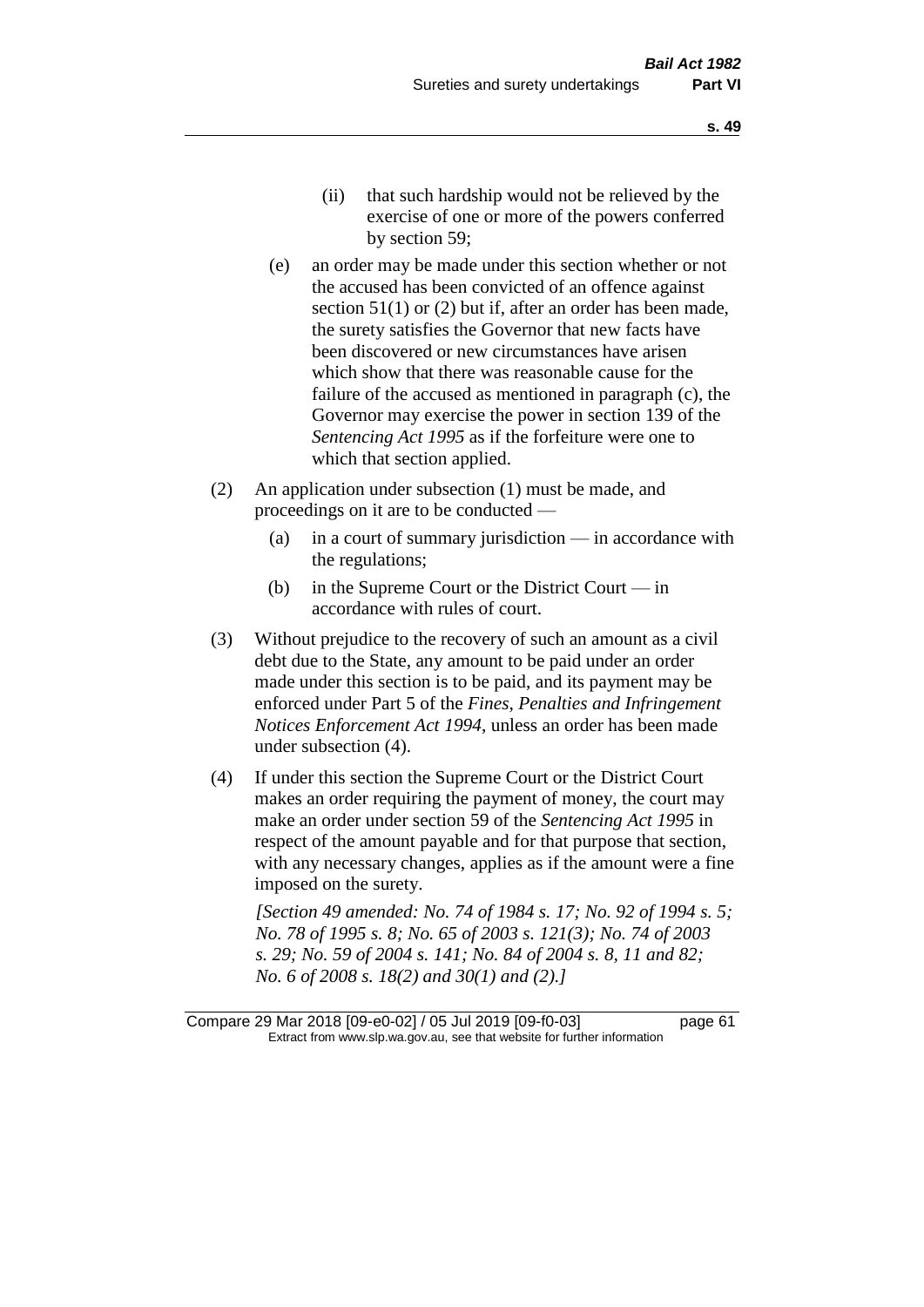#### **50. Indemnifying surety, offence**

- (1) If a person indemnifies, or agrees to indemnify, a surety or proposed surety against any liability which the surety or proposed surety may incur under this Act (including this section) he and the surety or proposed surety and any person with whom he agrees as aforesaid each commits an offence. Penalty: \$1 000 or imprisonment for 12 months or both.
- (2) An offence is committed under subsection  $(1)$ 
	- (a) whether the agreement is made before or after the surety undertaking is entered into and whether or not a proposed surety actually becomes a surety; and
	- (b) whether the compensation is to be in money or in money's worth.
- (3) An offence is not committed under subsection (1) by a surety or proposed surety if he shows —
	- (a) that he had no knowledge of an agreement within the meaning of subsection (1) proposed to be entered into between 2 other persons; or
	- (b) that having such knowledge he took all steps reasonably available to him to prevent the agreement being entered into.

*[Section 50 amended: No. 74 of 1984 s. 18.]* 

page 62 Compare 29 Mar 2018 [09-e0-02] / 05 Jul 2019 [09-f0-03] Extract from www.slp.wa.gov.au, see that website for further information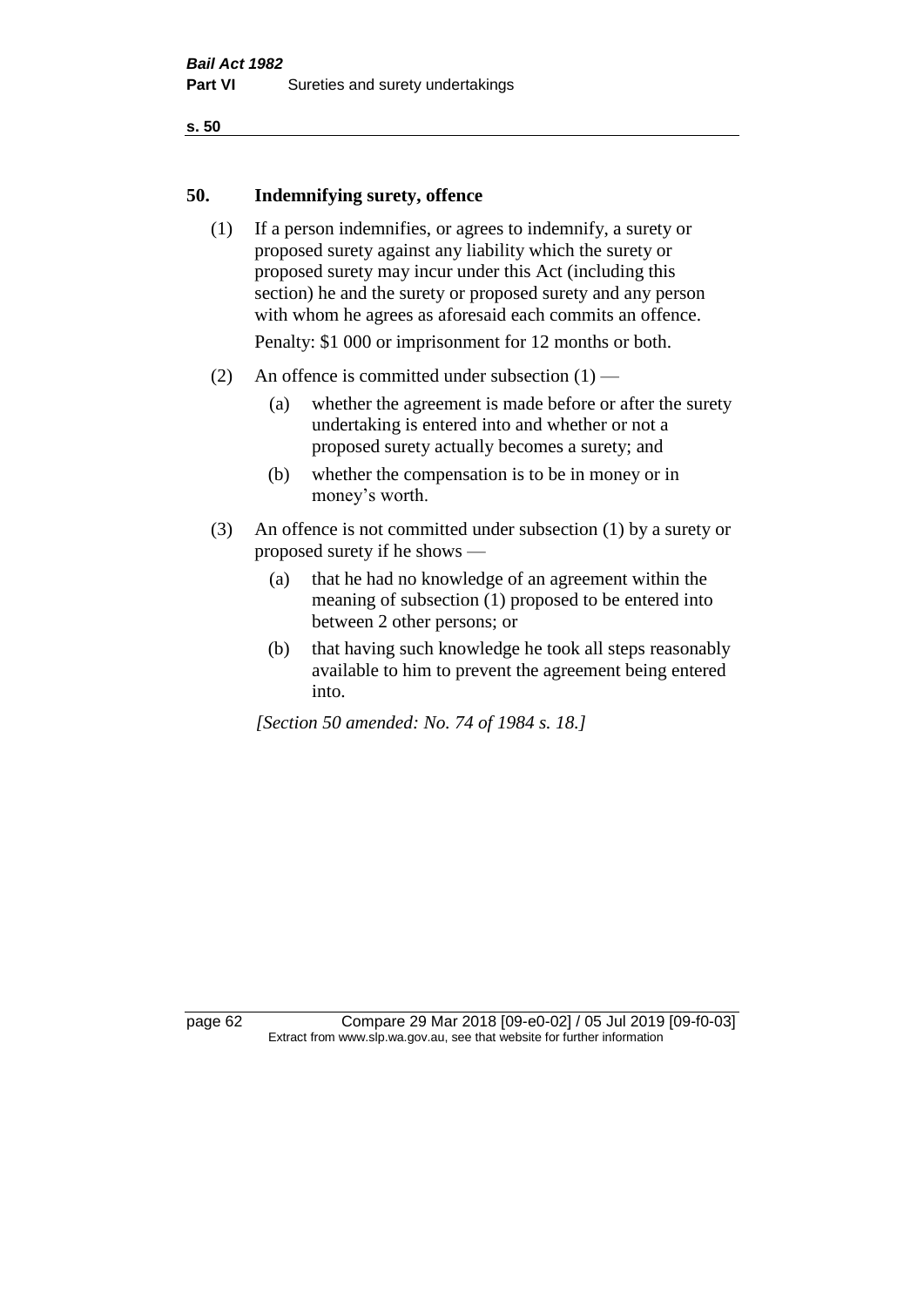**s. 50A**

# **Part VIA — Administration of home detention conditions**

*[Heading inserted: No. 61 of 1990 s. 11.]* 

#### **50A. Powers of CEO (corrections)**

The CEO (corrections) has all of the powers conferred under this Act on a community corrections officer and may review, vary, or rescind a direction given by a community corrections officer.

*[Section 50A inserted: No. 61 of 1990 s. 11; amended: No. 31 of 1993 s. 9; No. 65 of 2006 s. 53.]* 

*[50B. Deleted: No. 78 of 1995 s. 8.]* 

# **50C. Powers and duties of community corrections officers**

- (1) A community corrections officer may give such reasonable directions to an accused subject to a home detention condition as are necessary for the proper administration of the condition and any other condition imposed on the grant of bail to the accused including, without limiting the generality of the foregoing, directions as to —
	- (a) when the accused may leave the place where he is required by the home detention condition to remain; and
	- (b) the period of any authorised absence from the place where he is required by the home detention condition to remain; and
	- (c) when the accused shall return to the place where he is required by the home detention condition to remain; and
	- (d) the method of travel to be used by the accused during any absence from the place where he is required by the home detention condition to remain; and
	- (e) the manner in which the accused shall report his whereabouts.

Compare 29 Mar 2018 [09-e0-02] / 05 Jul 2019 [09-f0-03] page 63 Extract from www.slp.wa.gov.au, see that website for further information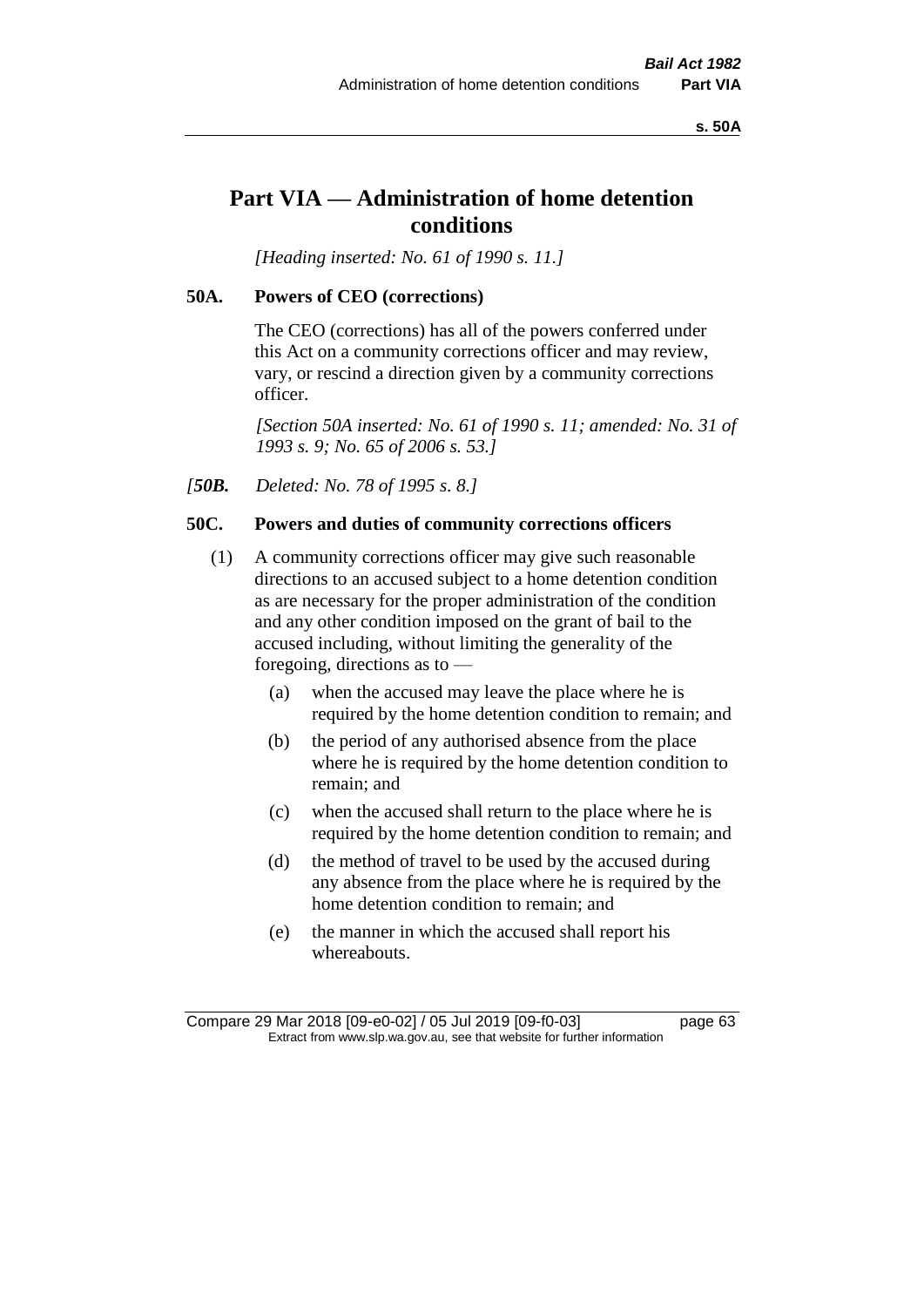**s. 50C**

| (2)     | For the purpose of ascertaining whether or not an accused is<br>complying with a home detention condition or any direction<br>given pursuant to subsection $(1)$ , a community corrections<br>officer may, at any time - |                                                                                                                                                                                          |  |
|---------|--------------------------------------------------------------------------------------------------------------------------------------------------------------------------------------------------------------------------|------------------------------------------------------------------------------------------------------------------------------------------------------------------------------------------|--|
|         | (a)                                                                                                                                                                                                                      | enter or telephone the place where the accused is<br>required by a home detention condition to remain; or                                                                                |  |
|         | (b)                                                                                                                                                                                                                      | enter or telephone the accused's place of employment or<br>any other place where the accused is permitted or<br>required to attend; or                                                   |  |
|         | (c)                                                                                                                                                                                                                      | question any person at any place referred to in<br>paragraph $(a)$ or $(b)$ .                                                                                                            |  |
| (3)     | A person who $-$                                                                                                                                                                                                         |                                                                                                                                                                                          |  |
|         | (a)                                                                                                                                                                                                                      | hinders a person exercising powers under subsection (2);<br><sub>or</sub>                                                                                                                |  |
|         | (b)                                                                                                                                                                                                                      | fails to answer a question put pursuant to<br>subsection $(2)(c)$ or gives an answer that the person<br>knows is false or misleading in a material particular,                           |  |
|         | commits an offence.                                                                                                                                                                                                      |                                                                                                                                                                                          |  |
|         |                                                                                                                                                                                                                          | Penalty: \$2 000 and imprisonment for 12 months.                                                                                                                                         |  |
| (4)     | A community corrections officer —                                                                                                                                                                                        |                                                                                                                                                                                          |  |
|         | (a)                                                                                                                                                                                                                      | shall keep such records and make such returns and<br>reports in relation to accused persons subject to home<br>detention conditions as the CEO (corrections) directs;<br>and             |  |
|         | (b)                                                                                                                                                                                                                      | shall make any records relating to an accused subject to<br>a home detention condition available on the request of<br>the CEO (corrections) to him.                                      |  |
|         |                                                                                                                                                                                                                          | [Section 50C inserted: No. 61 of 1990 s. 11; amended: No. 31<br>of 1993 s. 9; No. 50 of 2003 s. 37(3); No. 84 of 2004 s. 82 and<br>83(3); No. 65 of 2006 s. 53; No. 2 of 2008 s. 56(2).] |  |
| page 64 |                                                                                                                                                                                                                          | Compare 29 Mar 2018 [09-e0-02] / 05 Jul 2019 [09-f0-03]<br>Extract from www.slp.wa.gov.au, see that website for further information                                                      |  |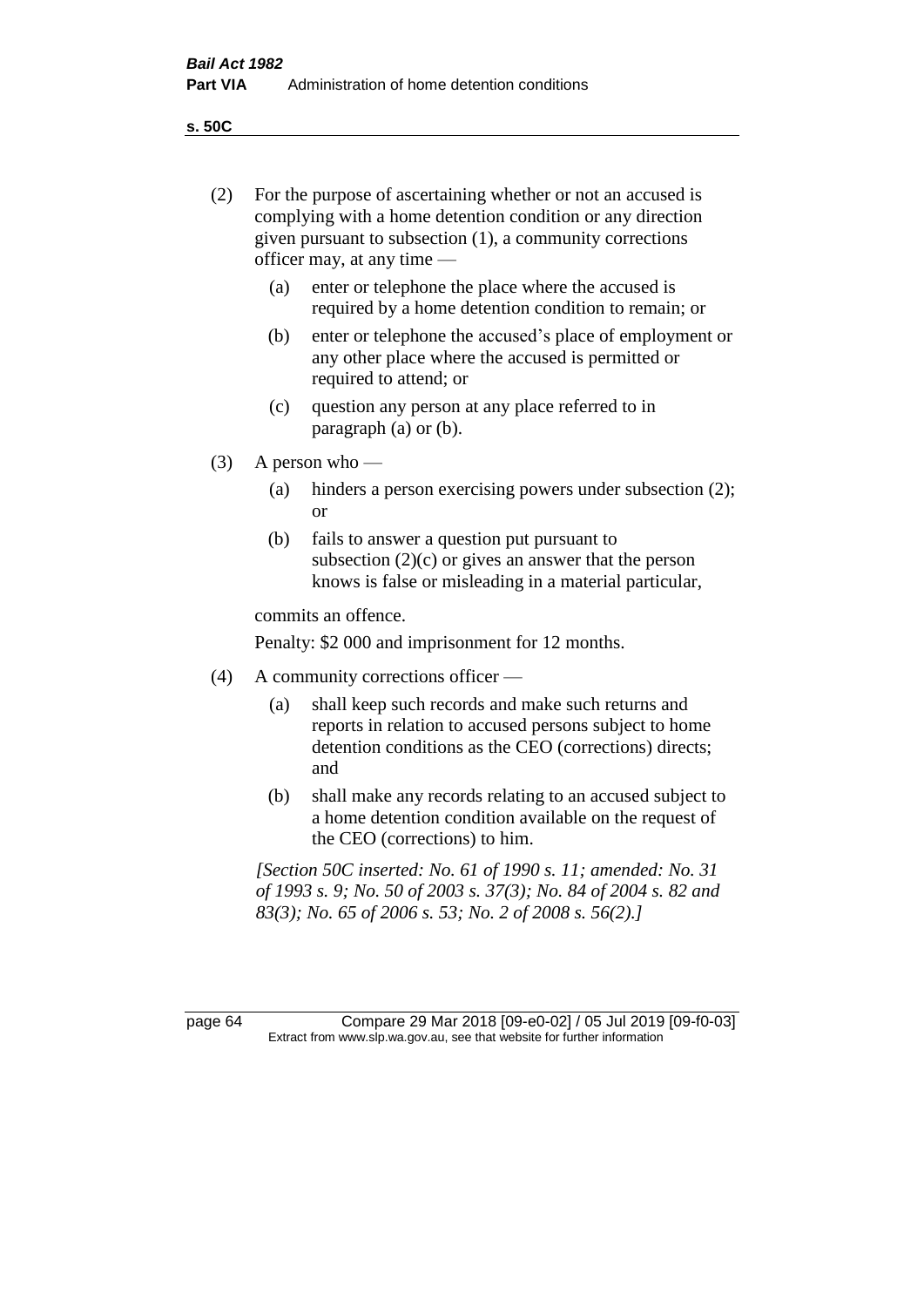#### **50D. Powers of members of Police Force**

- (1) For the purpose of ascertaining whether or not an accused is complying with a home detention condition, a member of the Police Force may —
	- (a) require the accused to produce a copy of his bail undertaking and any notice by the CEO (corrections) under section 50E(a) for inspection; and
	- (b) require the accused to explain why he is absent from the place where he is required by the home detention condition to remain.
- (2) An accused who fails to comply with subsection  $(1)(a)$  or who fails to explain when required to do so under subsection (1)(b) or who gives an explanation that the accused knows is false or misleading in a material particular, commits an offence.

Penalty: \$2 000.

*[Section 50D inserted: No. 61 of 1990 s. 11; amended: No. 31 of 1993 s. 9; No. 50 of 2003 s. 37(4); No. 84 of 2004 s. 82; No. 65 of 2006 s. 53.]* 

#### **50E. CEO (corrections) may substitute different place of detention and apply conditions**

The CEO (corrections) may, at any time, by notice in writing given to an accused granted bail subject to a home detention condition —

- (a) substitute a different place for the place where an accused is required by a home detention condition to remain;
- (b) require the accused to comply with such of the conditions specified in the list provided to the accused under section 24A(4) as are specified in the notice.

*[Section 50E inserted: No. 61 of 1990 s. 11; amended: No. 31 of 1993 s. 9; No. 84 of 2004 s. 82; No. 65 of 2006 s. 53.]* 

Compare 29 Mar 2018 [09-e0-02] / 05 Jul 2019 [09-f0-03] page 65 Extract from www.slp.wa.gov.au, see that website for further information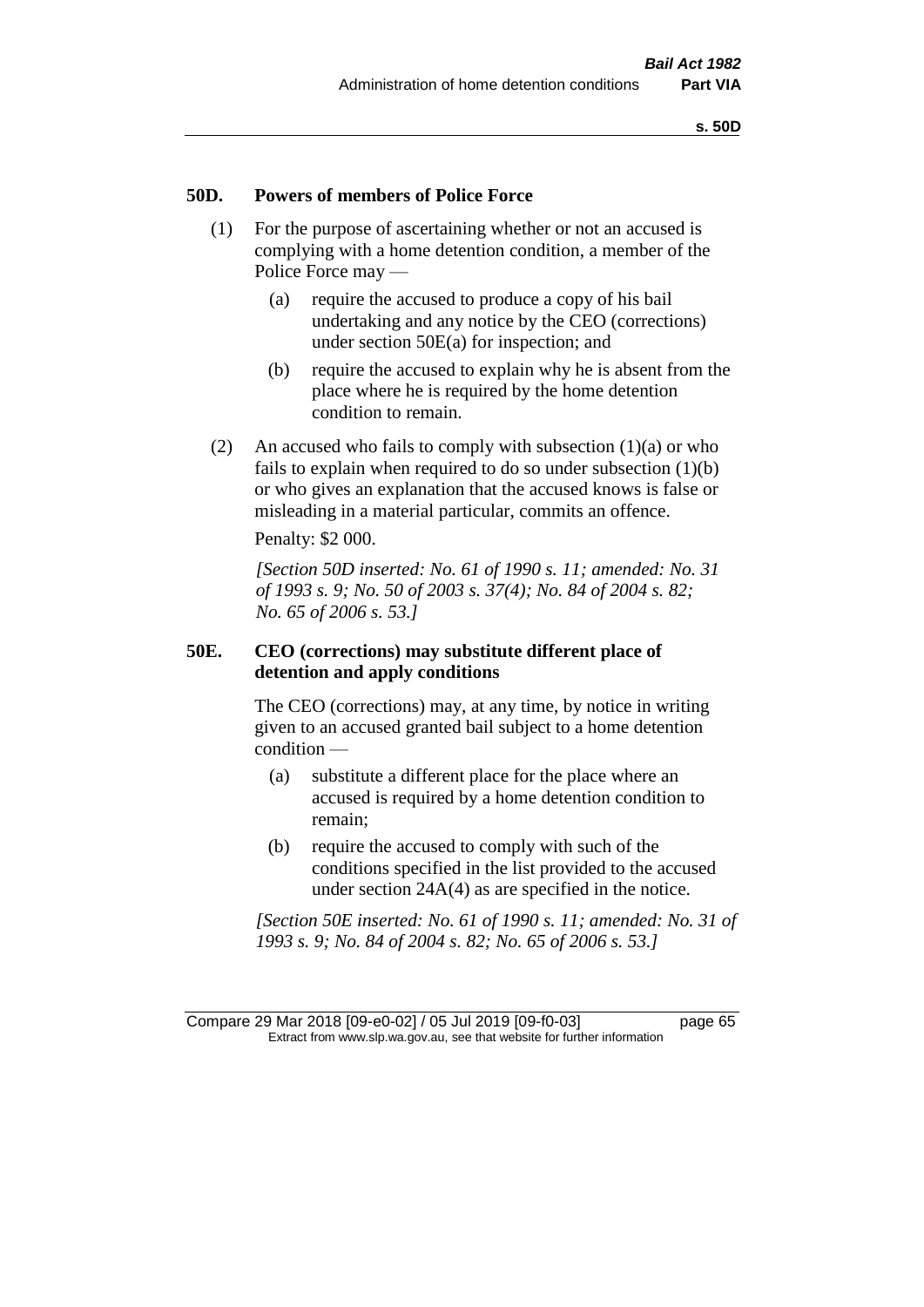```
s. 50F
```
### **50F. CEO (corrections) may revoke bail**

- (1) Where a home detention condition has been imposed as a condition on a grant of bail to an accused the CEO (corrections) may, in his absolute discretion, by instrument signed by him and if practicable, given to the accused, revoke the bail.
- (2) Without limiting the generality of subsection (1), the power to revoke bail may be exercised where the accused —
	- (a) is not likely to comply with any requirement of his bail undertaking mentioned in section 28(2)(a) or (b); or
	- (b) is, or has been, or is likely to be in breach of any condition of his bail undertaking mentioned in section  $28(2)(c)$ .
- (3) Subject to subsection (4), where the CEO (corrections) revokes bail he shall include a statement of his reasons for the cancellation in the instrument cancelling the bail.
- (4) Where the CEO (corrections) is of the opinion that it would be in the interest of the accused or any other person, or the public, to withhold from the accused any or all of the reasons referred to in subsection (3), the CEO (corrections) may so withhold the reason or reasons.
- (5) Where the CEO (corrections) revokes bail, he may, whenever necessary, issue a warrant directed to all members of the Police Force to have the accused arrested and brought before an appropriate judicial officer.

*[Section 50F inserted: No. 61 of 1990 s. 11; amended: No. 31 of 1993 s. 9; No. 84 of 2004 s. 82; No. 65 of 2006 s. 53.]* 

### **50G. Procedure on arrest after revocation under s. 50F**

(1) An accused arrested pursuant to a warrant issued under section 50F shall be taken as soon as is practicable before an appropriate judicial officer unless he is arrested less than 24 hours before the time at which he is due to appear in accordance with his bail undertaking, in which case he shall be

page 66 Compare 29 Mar 2018 [09-e0-02] / 05 Jul 2019 [09-f0-03] Extract from www.slp.wa.gov.au, see that website for further information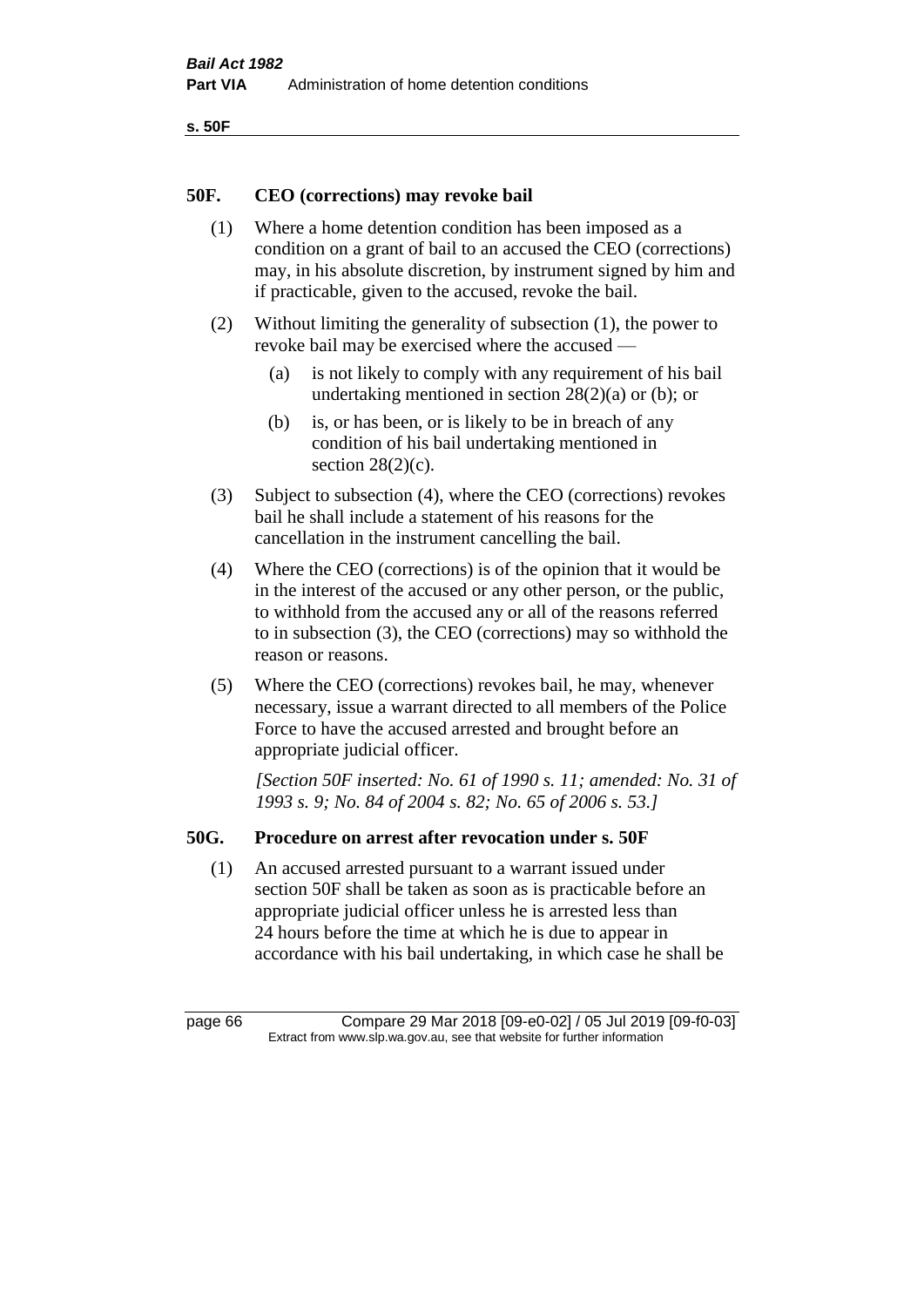held in custody and brought before an appropriate judicial officer at that time.

- (2) The judicial officer before whom an accused appears under this section may —
	- (a) remand the accused in custody to appear at the time and place specified, or deemed by section 31(3) to be specified, in his bail undertaking; or
	- (b) grant fresh bail to the accused in accordance with this Act, other than clause 2 of Part B of Schedule 1.

*[Section 50G inserted: No. 61 of 1990 s. 11; amended: No. 45 of 1993 s. 12; No. 84 of 2004 s. 82.]* 

### **50H. Rules of natural justice excluded**

The rules known as the rules of natural justice (including any duty of procedural fairness) do not apply to or in relation to the doing or omission of any act, matter or thing under this Part by the CEO (corrections).

*[Section 50H inserted: No. 61 of 1990 s. 11; amended: No. 31 of 1993 s. 9; No. 65 of 2006 s. 53.]* 

#### **50J. Delegation by CEO (corrections)**

The CEO (corrections) may, either generally or as otherwise provided by the instrument of delegation, by writing signed by him, delegate to any person any power or duty under this Part, other than this power of delegation.

*[Section 50J inserted: No. 61 of 1990 s. 11; amended: No. 31 of 1993 s. 9; No. 65 of 2006 s. 53.]* 

#### **50K. Monitoring equipment, retrieving**

If under rules made under section 50L any device or equipment has been installed at the place where an accused is required by a home detention condition to remain, section 118 of the *Sentence Administration Act 2003* applies.

*[Section 50K inserted: No. 78 of 1995 s. 8; amended: No. 50 of 2003 s. 29(3); No. 84 of 2004 s. 82.]* 

Compare 29 Mar 2018 [09-e0-02] / 05 Jul 2019 [09-f0-03] page 67 Extract from www.slp.wa.gov.au, see that website for further information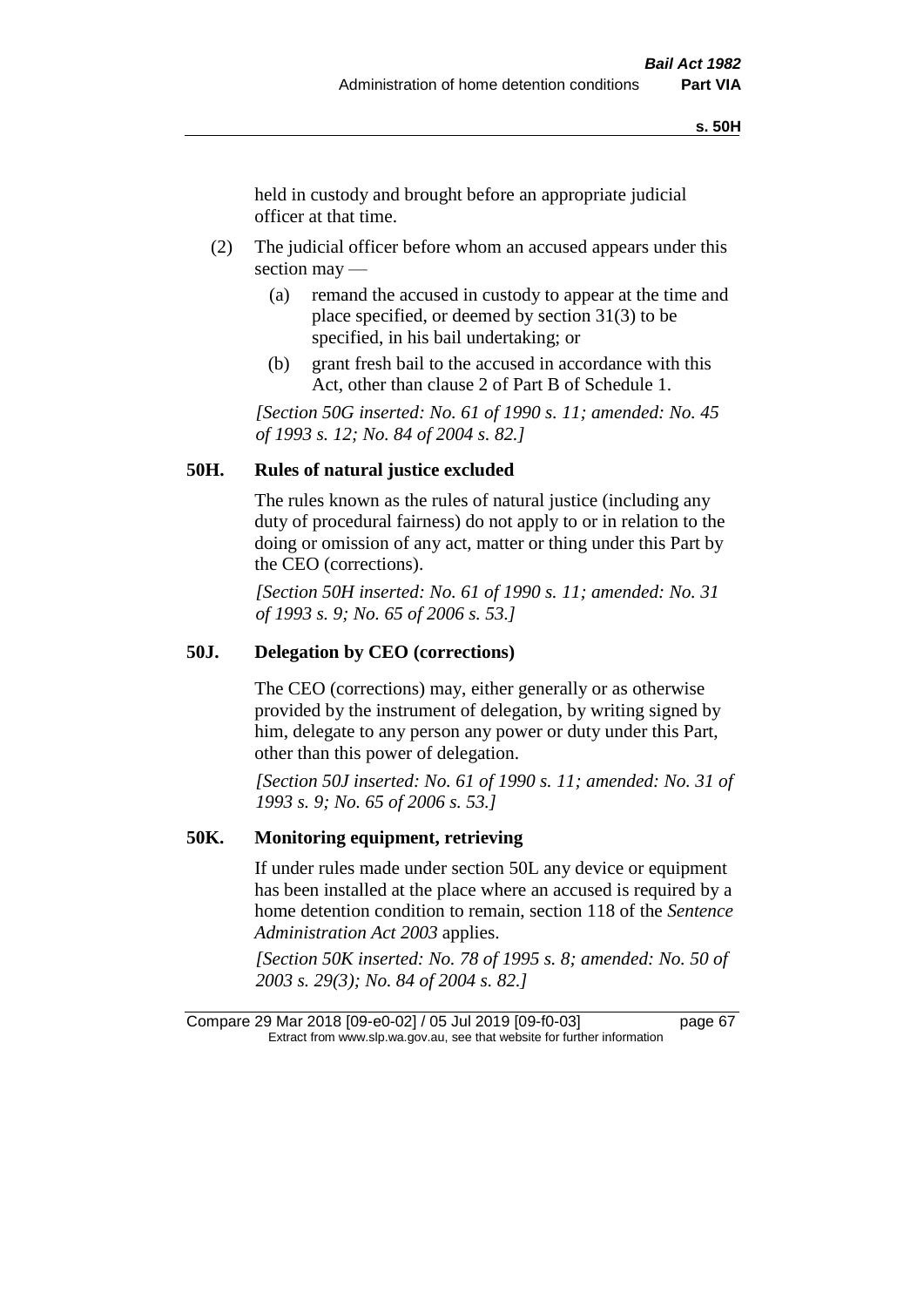**s. 50L**

#### **50L. Rules for this Part**

- (1) The CEO (corrections) may, with the approval of the Minister, make rules for the purposes of this Part which may provide for the manner of ensuring that accused persons are complying with home detention conditions and for conditions to be applied to accused persons granted bail subject to home detention conditions including conditions —
	- (a) requiring an accused to wear any device;
	- (b) requiring an accused to permit the CEO (corrections) to install any device or equipment at the place where the accused is required by a home detention condition to remain.
- (2) Rules made under this section may confer a discretionary authority on any person or class of persons.
- (3) Sections 41 and 42 of the *Interpretation Act 1984* do not apply to rules made under this section.

*[Section 50L inserted: No. 61 of 1990 s. 11; amended: No. 31 of 1993 s. 9; No. 84 of 2004 s. 82 and 83(3); No. 65 of 2006 s. 53; No. 2 of 2008 s. 56(3) and (4).]* 

page 68 Compare 29 Mar 2018 [09-e0-02] / 05 Jul 2019 [09-f0-03] Extract from www.slp.wa.gov.au, see that website for further information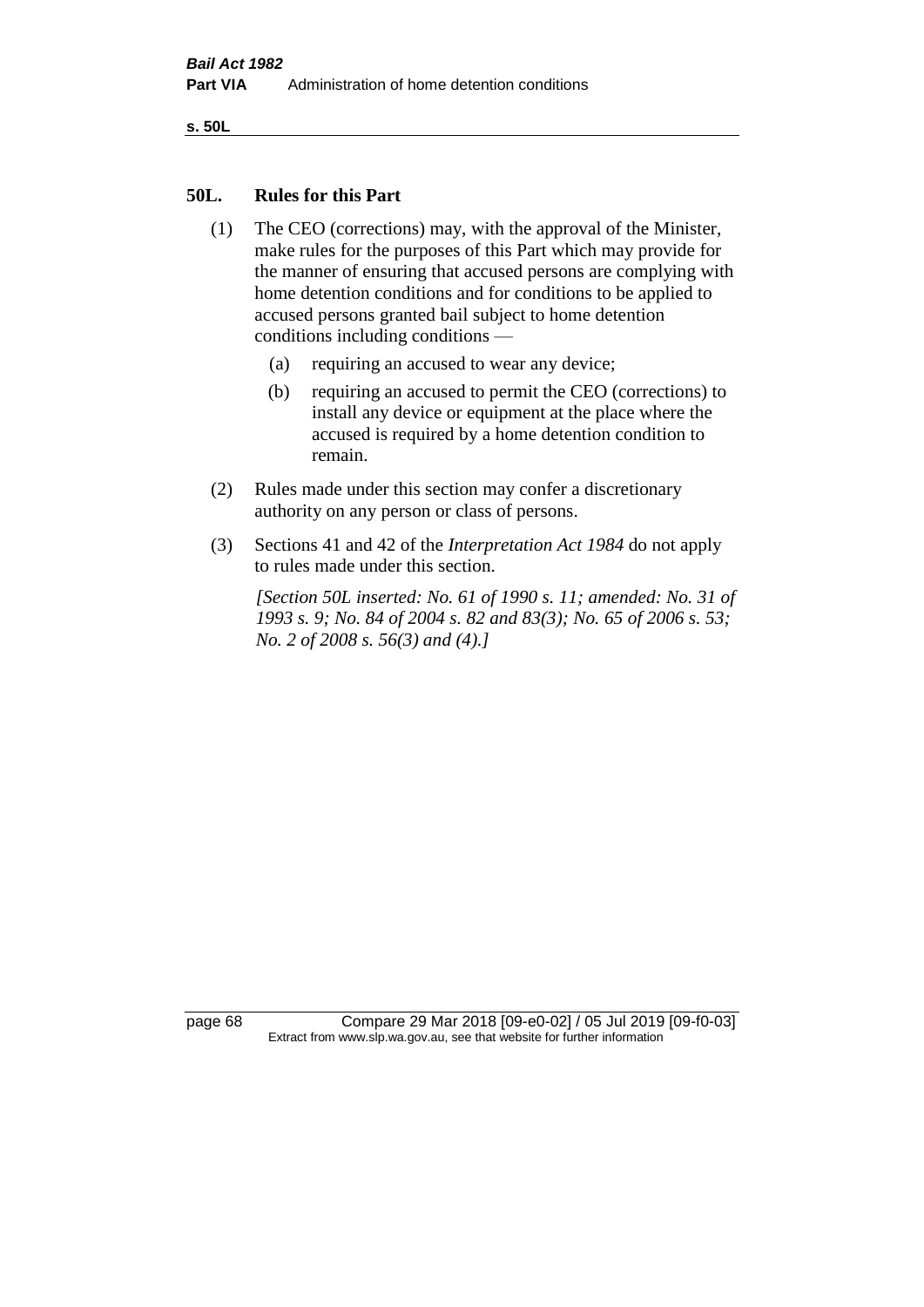# **Part VII — Enforcement of bail undertakings**

### **51. Failing to comply with bail undertaking, offence**

- (1) An accused who, without reasonable cause, fails to comply with the requirement of his bail undertaking mentioned in section 28(2)(a) commits an offence.
- (2) An accused who fails to comply with the requirement of his bail undertaking mentioned in section 28(2)(b) commits an offence.
- $(2a)$  An accused
	- (a) whose bail undertaking includes any condition imposed for a purpose mentioned in clause  $2(2)(c)$  or (d) of Part D of Schedule 1; and
	- (b) who fails to comply with the condition,

commits an offence.

- (3) An accused shall not be convicted in his absence of an offence against this section.
- (4) An accused who is charged with an offence against subsection (1) or (2) may be convicted of the other of those offences if that other offence is proved by the evidence.
- (5) A prosecution for an offence against subsection (1), (2) or (2a) may be brought at any time.
- (6) A person who is convicted of an offence against subsection (1), (2) or (2a) is liable to a fine not exceeding \$10 000 or imprisonment for a term not exceeding 3 years, or both.
- (7) A court which convicts an accused of an offence against this section may, in addition to any penalty which it may impose, order that the accused pay such sum as it may fix in or towards defraying the costs and expenses of and consequent upon his apprehension following the failure to comply with his bail undertaking for which he was convicted.

Compare 29 Mar 2018 [09-e0-02] / 05 Jul 2019 [09-f0-03] page 69 Extract from www.slp.wa.gov.au, see that website for further information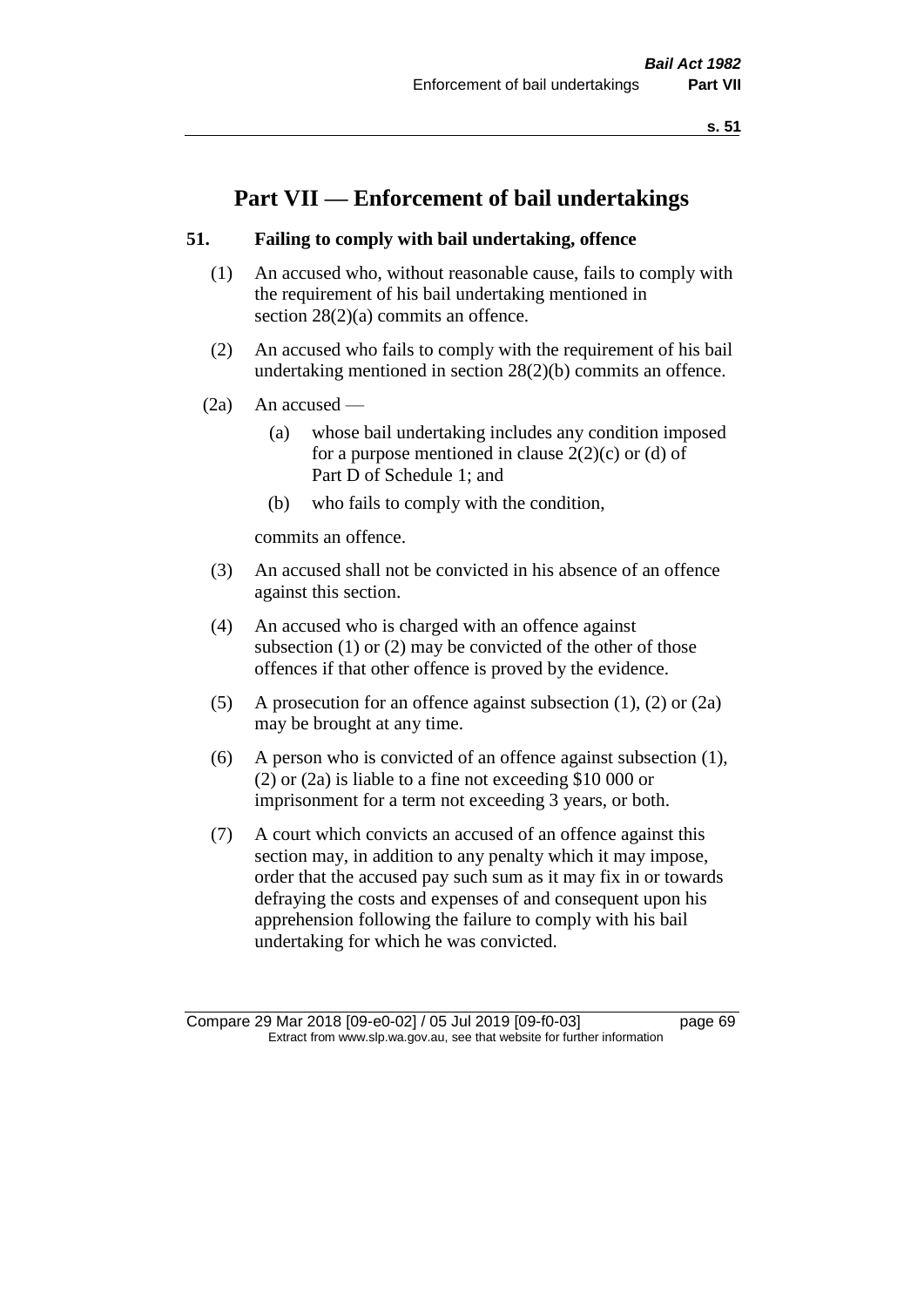#### **s. 51A**

- (8) An order made under subsection (7)
	- (a) shall specify to whom and in what manner the sum shall be paid; and
	- (b) may be enforced as though the sum were a penalty imposed under this section.

*[Section 51 amended: No. 54 of 1998 s. 9; No. 59 of 2004 s. 141; No. 84 of 2004 s. 11 and 82; No. 6 of 2008 s. 18(3).]*

### **51A. Prosecuting s. 51 offence for non-appearance in court of summary jurisdiction**

- (1) This section applies for the purpose of prosecuting an offence against section  $51(1)$ ,  $(2)$  or  $(2a)$  where the court before which the accused is bound to appear at the time when the accused fails to comply with the accused's bail undertaking is a court of summary jurisdiction.
- (2) Where this section applies, the prosecution shall be commenced and conducted by the person who was conducting the proceedings in which the accused failed to comply with the accused's bail undertaking or by a police officer.
- (3) Where this section applies, the registrar of the court before which the accused was bound to appear shall cause to be issued to the Commissioner of Police a certificate under section 64 as to the accused's failure to appear.

*[Section 51A inserted: No. 6 of 2008 s. 31(1).]*

# **52. Prosecuting s. 51 offence for non-appearance in superior court**

(1) This section applies, notwithstanding any other Act, for the purpose of prosecuting an offence against section 51(1), (2) or (2a) where the court before which the accused is bound to appear at the time when he fails to comply with his bail undertaking is the Supreme Court or the District Court.

page 70 Compare 29 Mar 2018 [09-e0-02] / 05 Jul 2019 [09-f0-03] Extract from www.slp.wa.gov.au, see that website for further information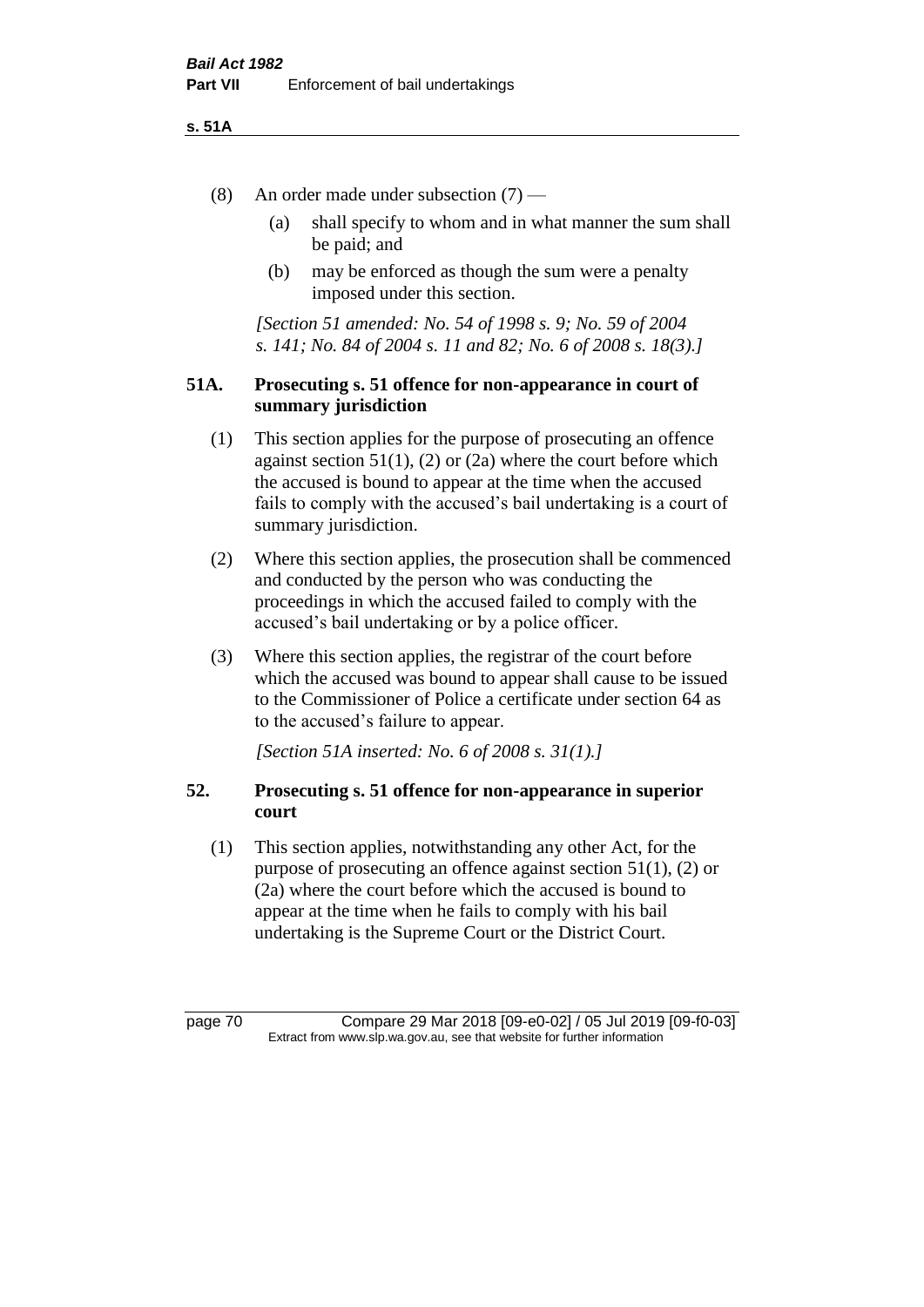- (2) Where this section applies, the accused shall be dealt with summarily for the offence and shall be so dealt with —
	- (a) by a judge of the Supreme Court in any case where the accused was bound to appear before the General Division of the Supreme Court;
	- (ab) by a judge of appeal in any case where the accused was bound to appear before the Court of Appeal;
	- (b) by a judge of the District Court in any case where the accused was bound to appear before that Court.
- (3) A prosecution for an offence which is to be dealt with under this section shall be commenced by the authorised officer (as defined in section 80 of the *Criminal Procedure Act 2004*) who was conducting the proceedings in which the accused failed to comply with his bail undertaking or by a police officer —
	- (a) where subsection  $(2)(a)$  or (ab) applies, in the Supreme Court; and
	- (b) where subsection (2)(b) applies, in the District Court.
- (3a) Where this section applies, a person authorised under subsection (3b) shall cause to be issued to the Commissioner of Police a certificate under section 64 as to the accused's failure to appear.
- (3b) The Chief Justice, in respect of cases where the court before which the accused was bound to appear is the Supreme Court, and the Chief Judge, in respect of cases where the court before which the accused was bound to appear is the District Court, may authorise a person or persons, by name or office, to perform the function referred to in subsection (3a).
- (3c) A prosecution that has been commenced under subsection (3) by a police officer shall be conducted by the Director of Public Prosecutions.
- (4) Subject to section 51(3) and (5), a prosecution for an offence which is to be dealt with under this section is to be commenced

Compare 29 Mar 2018 [09-e0-02] / 05 Jul 2019 [09-f0-03] page 71 Extract from www.slp.wa.gov.au, see that website for further information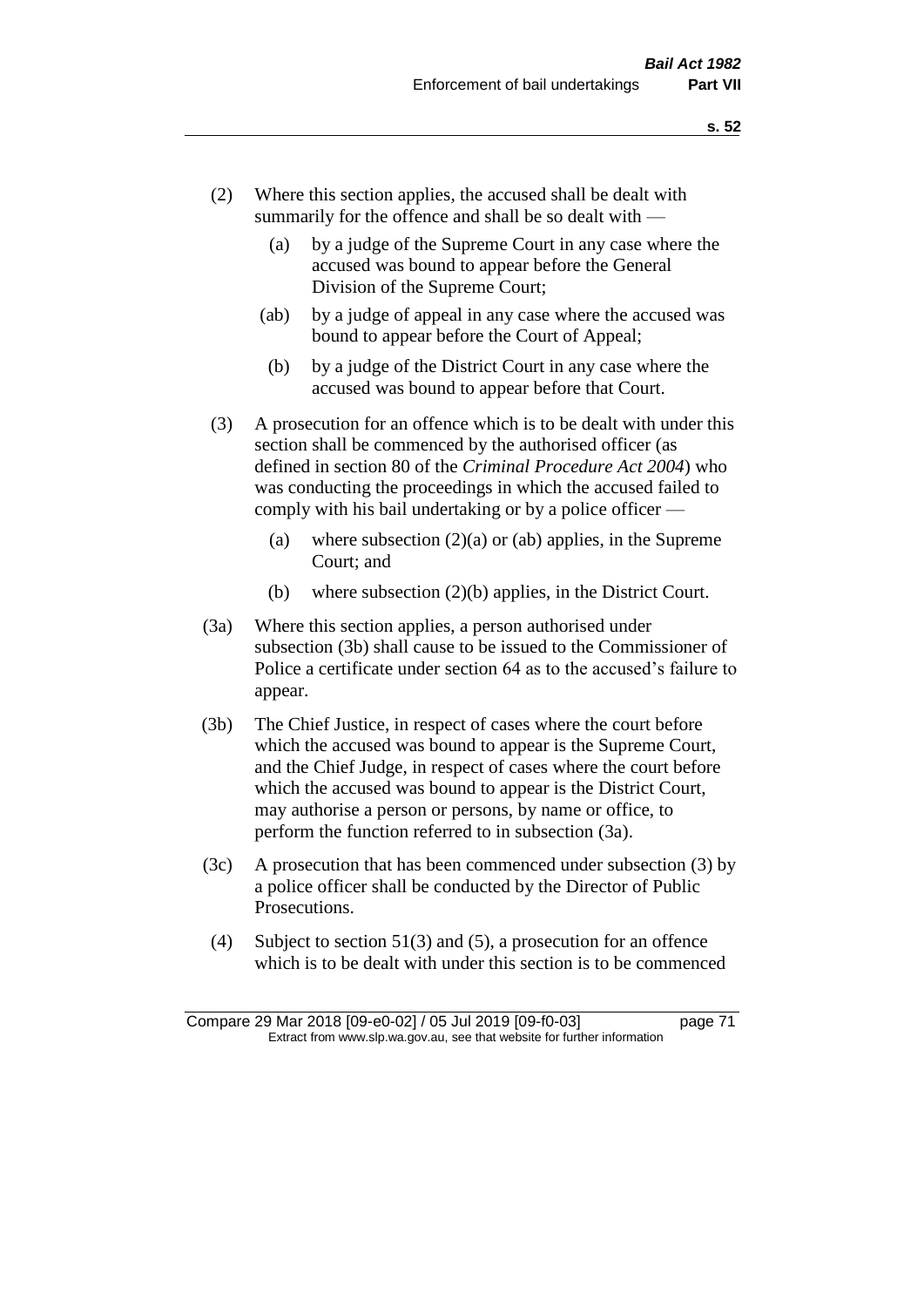and conducted under the *Criminal Procedure Act 2004* as if it were a prosecution of a simple offence in a court of summary jurisdiction, but —

- (a) no fees shall be charged by the Supreme Court or District Court for or in respect of any act or proceeding that relates to the prosecution; and
- (b) the Supreme Court or District Court cannot order a party to the prosecution to pay another party's costs of or relating to the prosecution, except under section 166(2) of the *Criminal Procedure Act 2004*.
- (5) If under section 51(6) or (7) the Supreme Court or the District Court imposes a pecuniary penalty the court may make an order under section 59 of the *Sentencing Act 1995* in respect of the amount payable.

*[Section 52 amended: No. 92 of 1994 s. 6; No. 78 of 1995 s. 8; No. 54 of 1998 s. 10; No. 45 of 2004 s. 28(2) and (4); No. 59 of 2004 s. 141; No. 84 of 2004 s. 11 and 82; No. 2 of 2008 s. 56(5); No. 6 of 2008 s. 32(1) and (2).]* 

# **53. Appeal against decision made under s. 52**

- (1) A person who is dissatisfied with a decision (as defined in section 6 of the *Criminal Appeals Act 2004*) made under section 52 may, with the leave of the Court of Appeal, appeal against it.
- (2) For the purposes of subsection (1), Part 2 of the *Criminal Appeals Act 2004*, with any necessary changes, applies as if —
	- (a) the decision referred to in subsection (1) were a decision of a court of summary jurisdiction; and
	- (b) a reference in that Part to a court of summary jurisdiction were a reference to the court that made the decision referred to in subsection (1); and
	- (c) a reference in that Part to commencing an appeal were a reference to applying for leave to appeal.

**s. 53**

page 72 Compare 29 Mar 2018 [09-e0-02] / 05 Jul 2019 [09-f0-03] Extract from www.slp.wa.gov.au, see that website for further information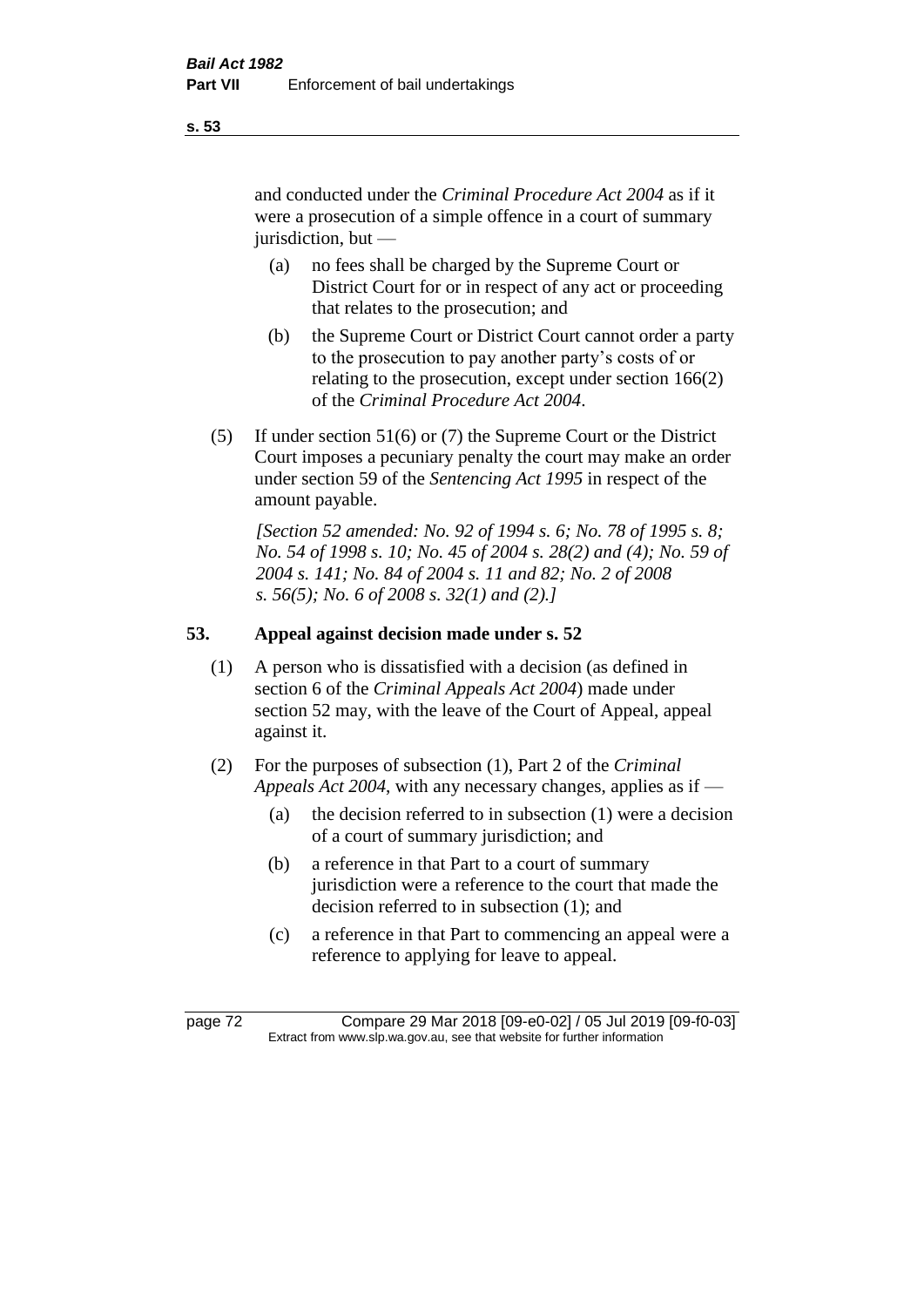(3) Despite section 13(1) of the *Criminal Appeals Act 2004*, the appeal is to be dealt with by the Court of Appeal.

*[Section 53 inserted: No. 45 of 2004 s. 28(3); amended: No. 84 of 2004 s. 11 and 82.]*

# **54. Bailed accused may be taken before judicial officer to show cause against variation or revocation of bail**

 $(1a)$  In this section —

*relevant officer* means —

- (a) if the court before which the accused is required to appear is the District Court, the Supreme Court or the Court of Appeal — the prosecutor; or
- (b) in any other case the prosecutor or a police officer.
- (1) Where an accused has been released on bail the relevant officer may cause the accused to appear before an appropriate judicial officer to show cause why the accused's bail should not be varied or revoked if the relevant officer —
	- (a) has reasonable grounds to believe, or is notified in writing by a surety for the accused that the surety has reasonable grounds to believe, that the accused —
		- (i) is not likely to comply with any requirement of his bail undertaking mentioned in section  $28(2)(a)$  or (b); or
		- (ii) is, or has been, or is likely to be in breach of any condition of his bail undertaking mentioned in section  $28(2)(c)$ ; or
		- (iii) is, or has been, in breach of a home detention condition mentioned in section 28(2)(d);
	- (b) has reasonable grounds to believe that
		- (i) any surety for the accused's appearance is no longer suitable under section 39 to be a surety, or is dead; or

Compare 29 Mar 2018 [09-e0-02] / 05 Jul 2019 [09-f0-03] page 73 Extract from www.slp.wa.gov.au, see that website for further information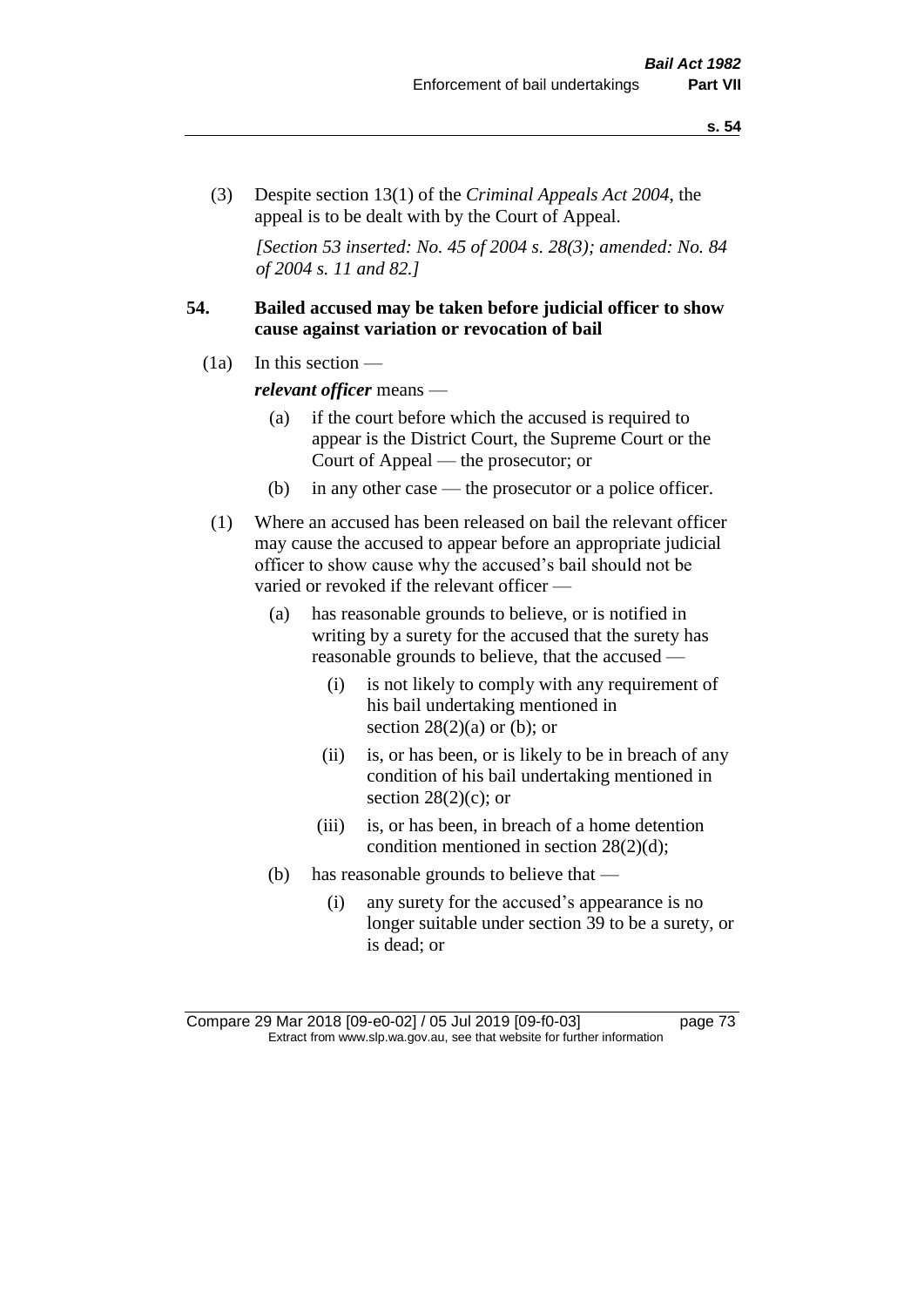(ii) for any reason any security required under Part D of Schedule 1 is no longer sufficient; or

- (iii) in a case where the accused has been granted bail for the purposes of an appeal, the accused has discontinued the appeal or has not prosecuted it with all due diligence.
- (2) For the purposes of causing an accused to appear before an appropriate judicial officer as provided in subsection (1) —
	- (a) a police officer may arrest the accused without warrant and bring the accused before an appropriate judicial officer; or
	- (b) the relevant officer may apply to an appropriate judicial officer for a summons or warrant on any ground specified in subsection (1).
- (2a) A police officer shall not exercise the power conferred by subsection (2)(a) unless the police officer is the relevant officer or is requested in writing to do so by the relevant officer.
- (3) An application under subsection (2)(b) must be made, and proceedings on it are to be conducted —
	- (a) in a court of summary jurisdiction in accordance with regulations made under the *Criminal Procedure Act 2004*;
	- (b) in the Supreme Court or the District Court  $-\text{in}$ accordance with rules of court made under the *Criminal Procedure Act 2004*.
- (4) An accused arrested under this section shall be taken as soon as is practicable before an appropriate judicial officer unless he is arrested less than 24 hours before the time at which he is due to appear in accordance with his bail undertaking, in which case he shall be held in custody and brought before an appropriate judicial officer at that time.

page 74 Compare 29 Mar 2018 [09-e0-02] / 05 Jul 2019 [09-f0-03] Extract from www.slp.wa.gov.au, see that website for further information

**s. 54**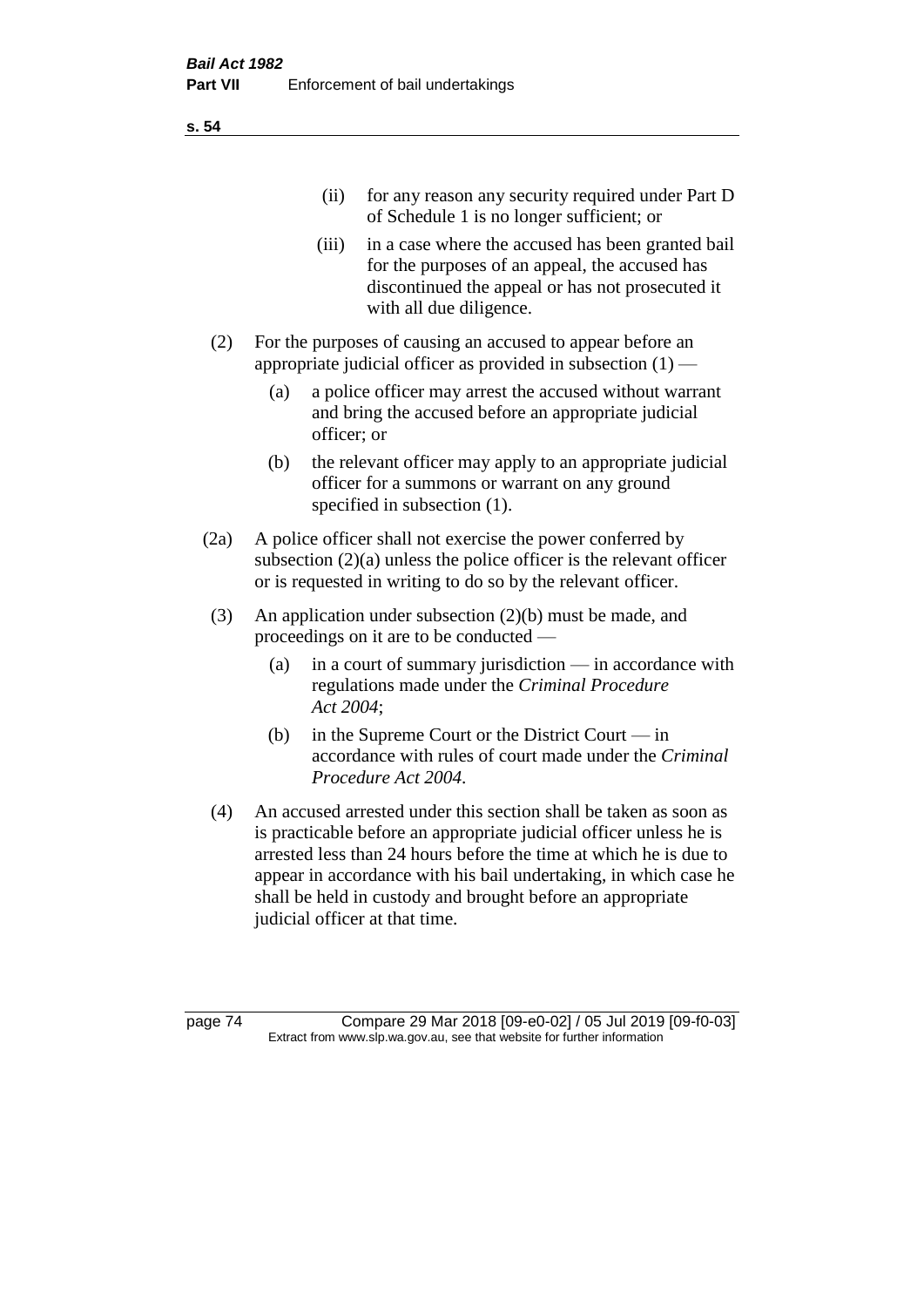- $(5)$  If
	- (a) the court before which the accused is required to appear is the District Court, the Supreme Court or the Court of Appeal; and
	- (b) a police officer is satisfied that because of the urgency of the case it is not practicable for the prosecutor to exercise the power conferred by subsection (1),

the police officer may exercise that power.

(6) If a police officer, acting under subsection (5), exercises the power conferred by subsection (1), the police officer is to be regarded as the relevant officer for the purposes of this section.

*[Section 54 amended: No. 33 of 1989 s. 18; No. 61 of 1990 s. 12; No. 45 of 1993 s. 12; No. 59 of 2004 s. 141; No. 84 of 2004 s. 9, 11 and 82; No. 6 of 2008 s. 33(1)-(4).]* 

# **54A. Accused on committal may be taken for purposes of s. 54 before judicial officer by which committed**

- (1) This section applies to an accused
	- (a) who has been released on bail following the accused's committal to the District Court or the Supreme Court to be tried (otherwise than for murder) or sentenced or otherwise dealt with; and
	- (b) who has not made an appearance in that court on the committal; and
	- (c) who, in the opinion of the relevant officer under section 54, should be made to show cause in terms of subsection (1) of that section.
- (2) The relevant officer may, under section 54, cause an accused to whom this section applies to appear before a judicial officer who is empowered to exercise jurisdiction in the court in which the committal order was made, instead of before an appropriate judicial officer.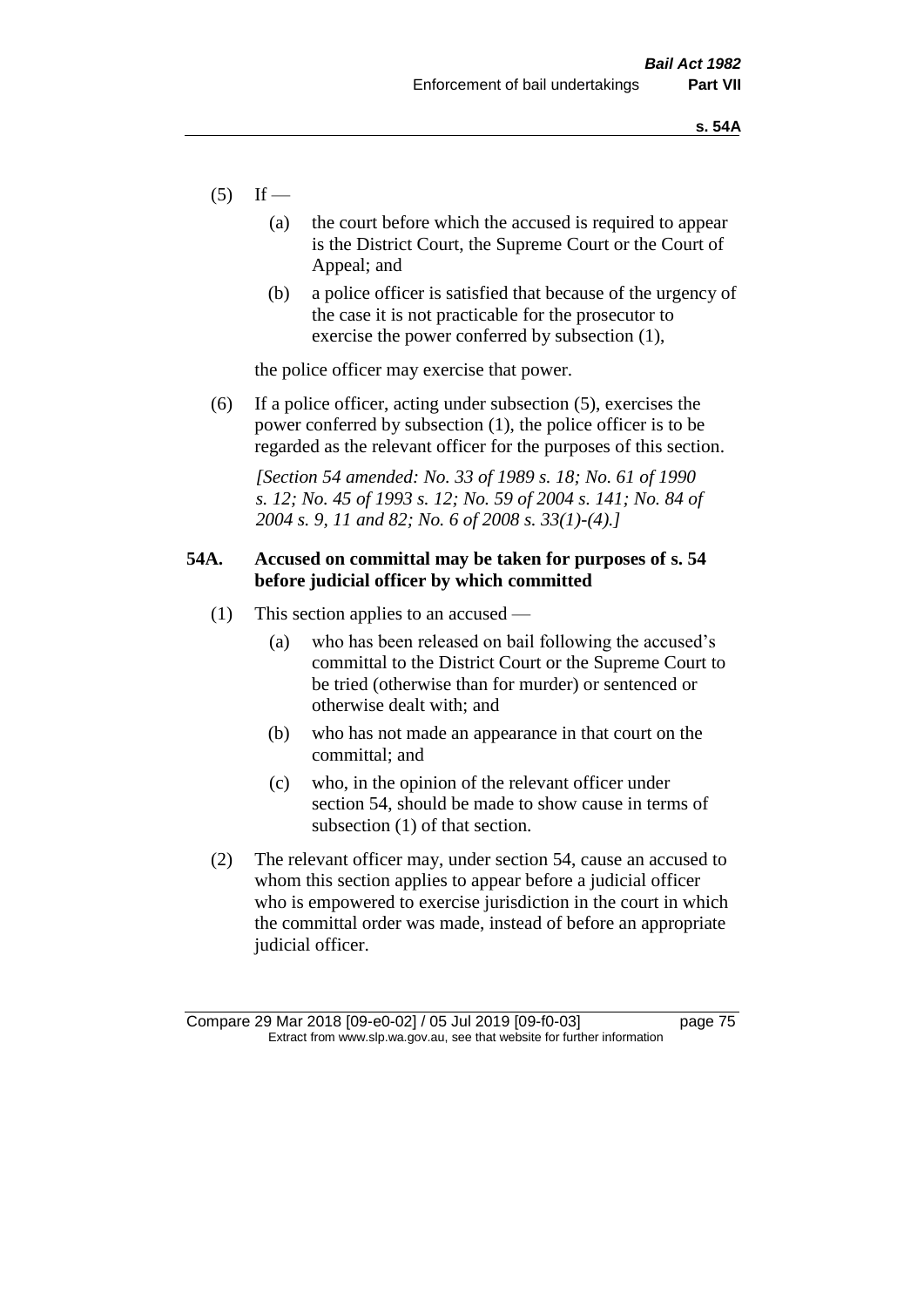(3) A judicial officer before whom an accused so appears is to be regarded as an appropriate judicial officer for the purposes of section 54(2).

- (4) A judicial officer before whom an accused so appears is not obliged to exercise any power conferred by section 55 but may refuse to do so and direct the relevant officer to cause the accused to appear before an appropriate judicial officer.
- (5) A relevant officer shall comply with a direction given to that officer under subsection (4).

*[Section 54A inserted: No. 6 of 2008 s. 34; amended: No. 29 of 2008 s. 24(6).]*

# **55. Accused before court under s. 54, judicial officer may revoke bail of etc.**

- (1) If the judicial officer before whom an accused appears under section 54 is satisfied that —
	- (a) the accused is not likely to comply with any requirement of his bail undertaking mentioned in section 28(2)(a) or  $(b)$ ; or
	- (b) he is, or has been, or is likely to be, in breach of any condition of his bail undertaking mentioned in section  $28(2)(c)$ ; or
	- (ba) he is, or has been, in breach of a home detention condition mentioned in section 28(2)(d); or
	- (c) any of the grounds set out in section  $54(1)(b)$  has been established,

he may —

- (d) revoke the bail and remand the accused in custody to appear at the time and place specified, or deemed by section 31(3) to be specified, in his bail undertaking; or
- (e) revoke the bail and grant fresh bail to the accused in accordance with this Act, other than clause 2 of Part B of Schedule 1.

page 76 Compare 29 Mar 2018 [09-e0-02] / 05 Jul 2019 [09-f0-03] Extract from www.slp.wa.gov.au, see that website for further information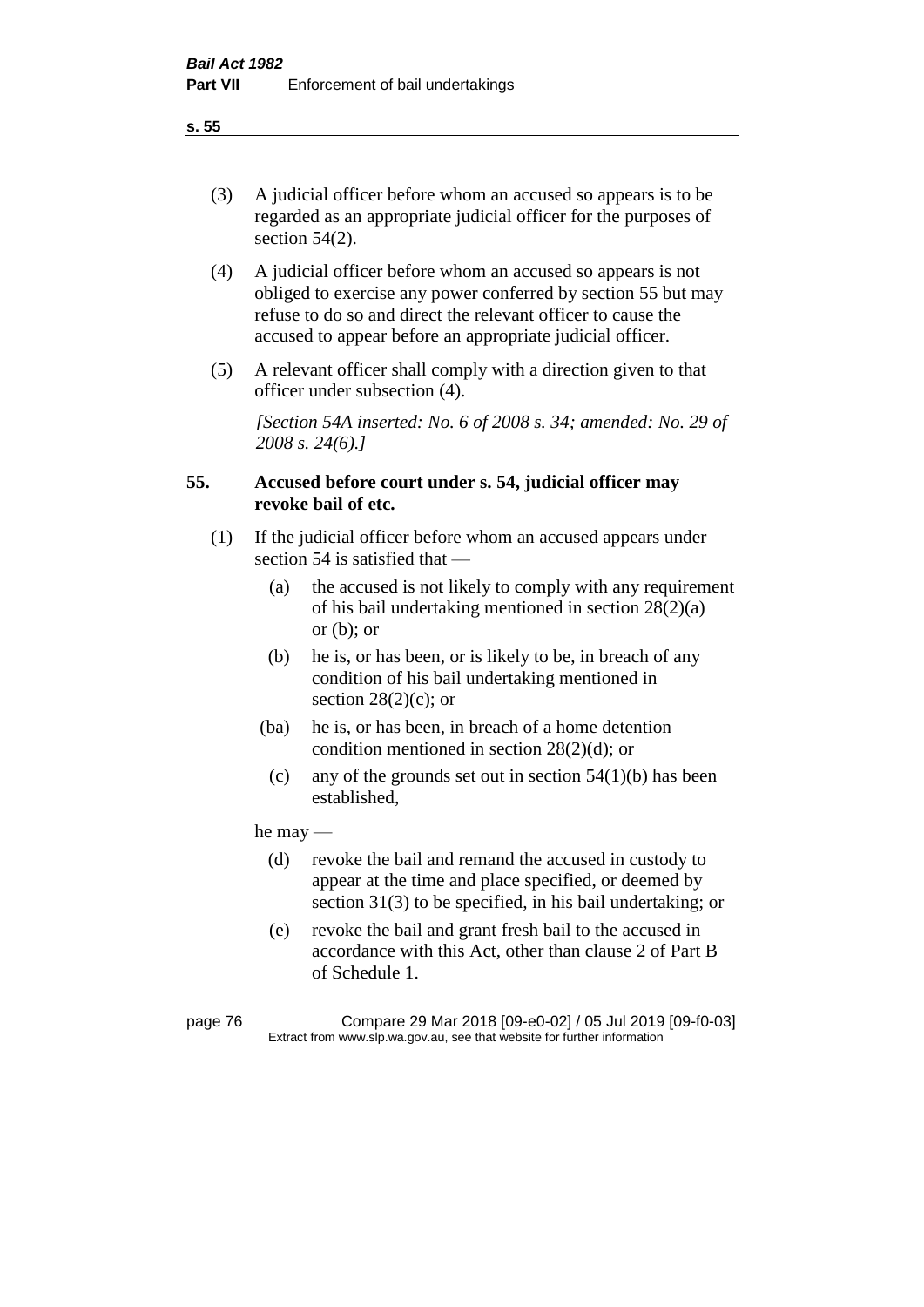(2) If the judicial officer before whom the accused so appears is not satisfied as to any of the matters mentioned in subsection (1)(a), (b), or (c) he shall release the accused on his existing bail undertaking and, with the consent in writing of the surety, on any existing surety undertaking.

*[Section 55 amended: No. 61 of 1990 s. 13; No. 45 of 1993 s. 12; No. 84 of 2004 s. 82.]* 

#### *[56. Deleted: No. 6 of 2008 s. 35.]*

# **57. Offence under s. 51, court to order forfeiture of money under bail undertaking**

- (1) Where an accused is convicted of an offence against section  $51(1)$ ,  $(2)$  or  $(2a)$ , the court by which he is convicted shall, whether or not an application is made therefor by the prosecutor, order that the full amount agreed to be forfeited, in the accused's bail undertaking, be forfeited to the State.
- (2) Notwithstanding subsection (1), the court may decline to make an order thereunder or may order forfeiture in part only where the accused shows to the satisfaction of the judicial officer —
	- (a) that, by reason of a change of circumstances since the bail undertaking was entered into, an order for forfeiture, or for forfeiture in full (as the case may be), would cause excessive hardship to the accused or his dependants; and
	- (b) that such hardship would not be relieved by the exercise of one of the powers conferred by section 59.
- (3) Without prejudice to the recovery of such an amount as a civil debt due to the State, any amount to be paid under an order made under this section is to be paid, and its payment may be enforced under Part 5 of the *Fines, Penalties and Infringement Notices Enforcement Act 1994*, unless an order has been made under subsection (4).
- (4) If under this section the Supreme Court or the District Court makes an order requiring the payment of money, the court may

Compare 29 Mar 2018 [09-e0-02] / 05 Jul 2019 [09-f0-03] page 77 Extract from www.slp.wa.gov.au, see that website for further information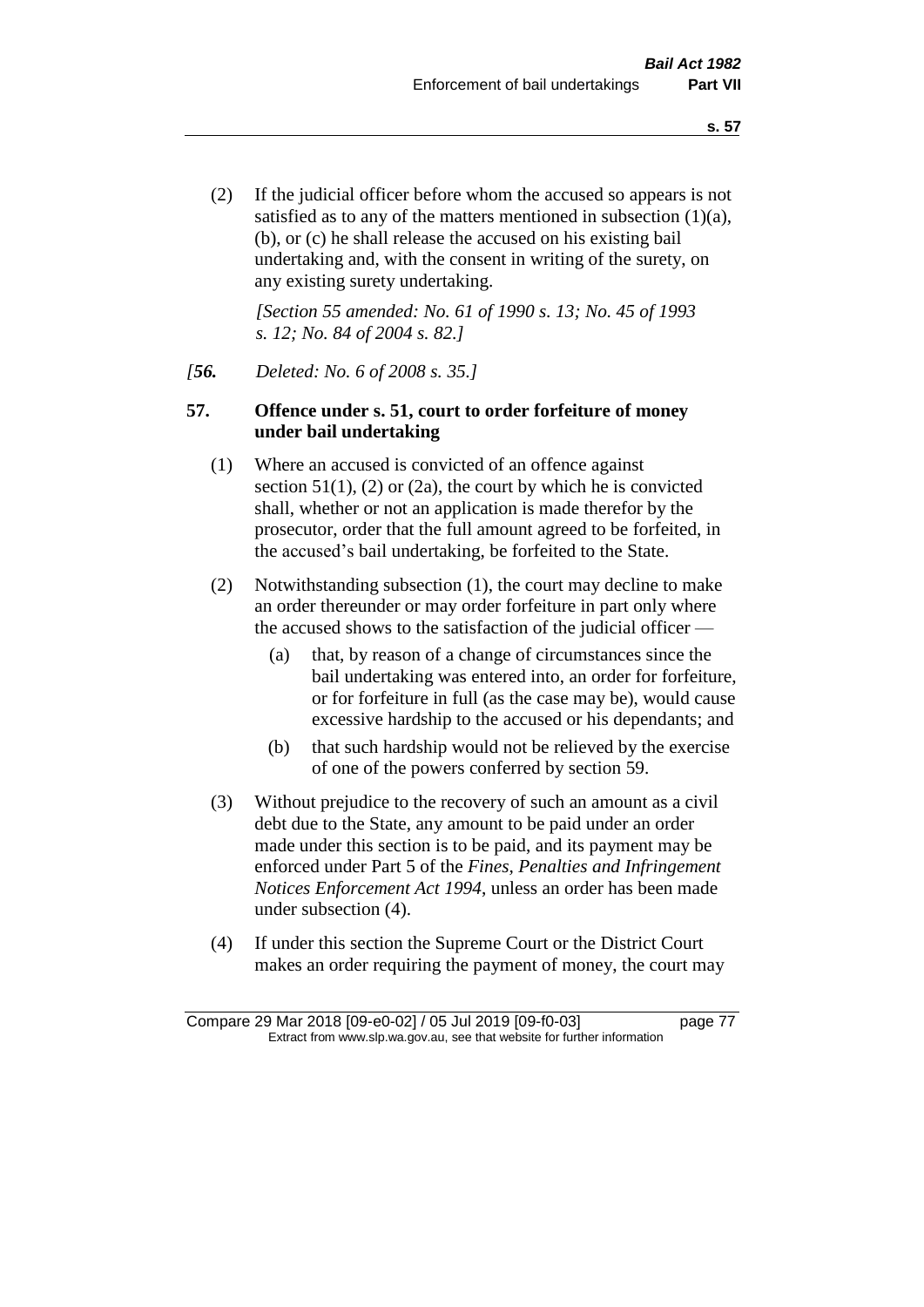make an order under section 59 of the *Sentencing Act 1995* in respect of the amount payable and for that purpose that section, with any necessary changes, applies as if the amount were a fine imposed on the accused.

*[Section 57 amended: No. 74 of 1984 s. 19; No. 92 of 1994 s. 7; No. 78 of 1995 s. 8; No. 54 of 1998 s. 11; No. 65 of 2003 s. 121(3); No. 84 of 2004 s. 82.]* 

# **58. Automatic forfeiture of money on expiration of one year after absconding**

- (1) If after the expiration of one year from the day on which the accused is required to appear in court in accordance with the requirement of his bail undertaking mentioned in section  $28(2)(a)$  he has not —
	- (a) been arrested under section 59B; or
	- (b) appeared in court in accordance with the requirement of his bail undertaking mentioned in section 28(2)(b); or
	- (c) otherwise surrendered himself or been taken into custody to be dealt with on the charge or charges for which the bail undertaking was entered into,

the full amount specified in the bail undertaking shall, on the expiration of the said period, be forfeited to the State by virtue of this section without any order of the court or other formality.

(2) Upon the occurrence of a forfeiture under subsection (1) any security given by the accused may be resorted to by the State as if an order of forfeiture had been made under section 57(1).

*[Section 58 amended: No. 65 of 2003 s. 121(3); No. 84 of 2004 s. 82; No. 6 of 2008 s. 18(3) and 36(2).]*

page 78 Compare 29 Mar 2018 [09-e0-02] / 05 Jul 2019 [09-f0-03] Extract from www.slp.wa.gov.au, see that website for further information

**s. 58**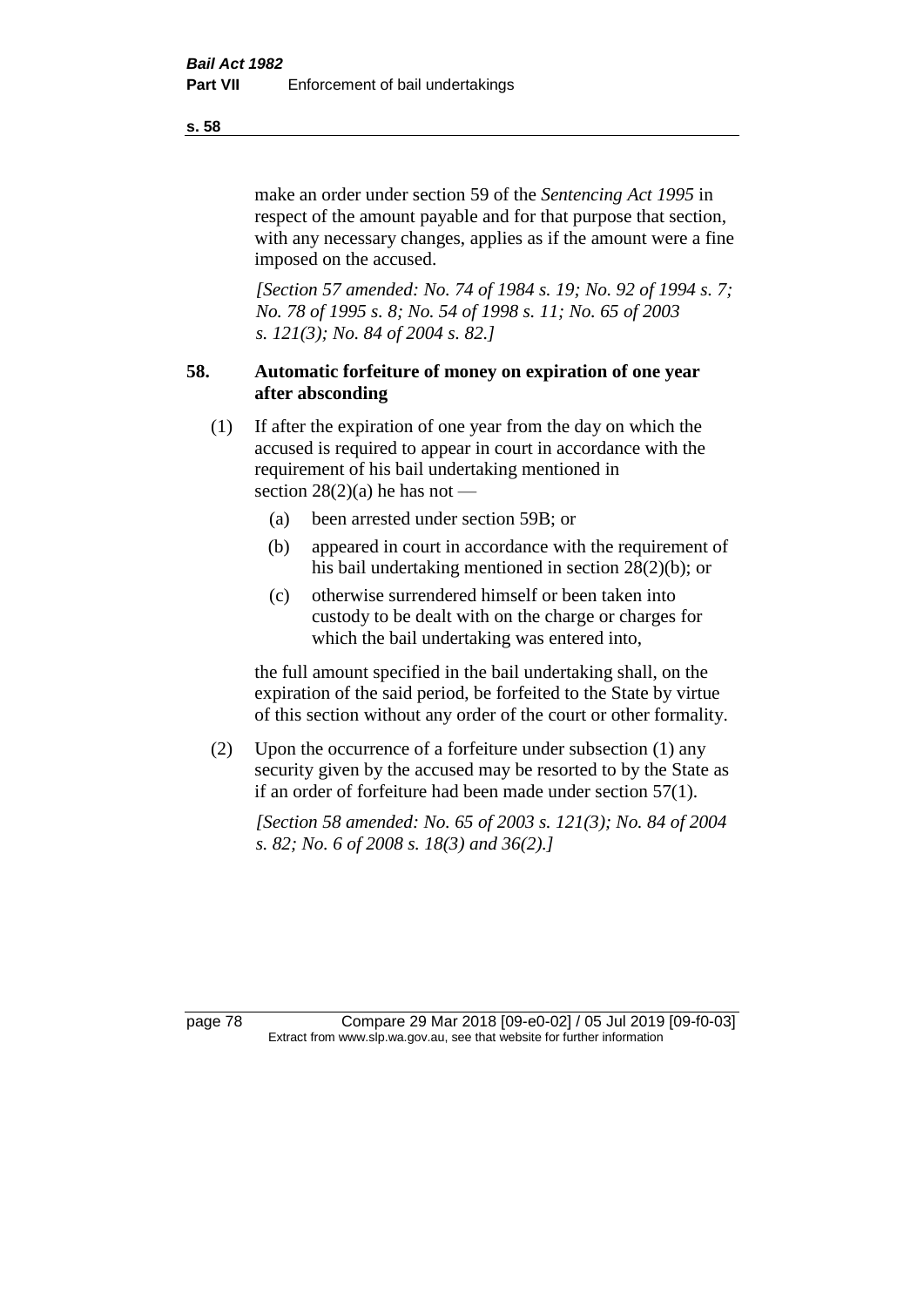**s. 59**

# **Part VIII — Miscellaneous**

# **59. Order for forfeiture, court's additional powers as to**

A court or an appropriate judicial officer who makes an order for forfeiture under section 49 or 57 may, when doing so, or at any time thereafter, further order —

- (a) that payment of any sum be made by specified instalments or be postponed to a specified date; or
- (b) that any security given be applied in or towards payment of the sum forfeited; or
- (c) that the accused or the surety, as the case may be, do all such things and execute all such documents as may be necessary, or as may be specified in the order, for the purpose of vesting any security in the State or enabling the State to realize the same or to resort thereto to recover the sum forfeited,

and the court or an appropriate judicial officer may at any time vary or revoke an order made under paragraph (a), (b), or (c).

*[Section 59 amended: No. 65 of 2003 s. 121(3); No. 84 of 2004 s. 82.]*

# **59A. If bail dispensed with, accused may be taken before judicial officer for reconsideration of matter**

 $(1)$  In this section —

*relevant officer* has the meaning given in section 54(1a).

(2) Where the requirement for bail has been dispensed with for an accused under section 7A, the relevant officer may cause the accused to appear before an appropriate judicial officer for reconsideration of the matter, if the relevant officer has reasonable grounds to believe that the accused is not likely to appear at the time and place specified in a notice under section 13A(3).

Compare 29 Mar 2018 [09-e0-02] / 05 Jul 2019 [09-f0-03] page 79 Extract from www.slp.wa.gov.au, see that website for further information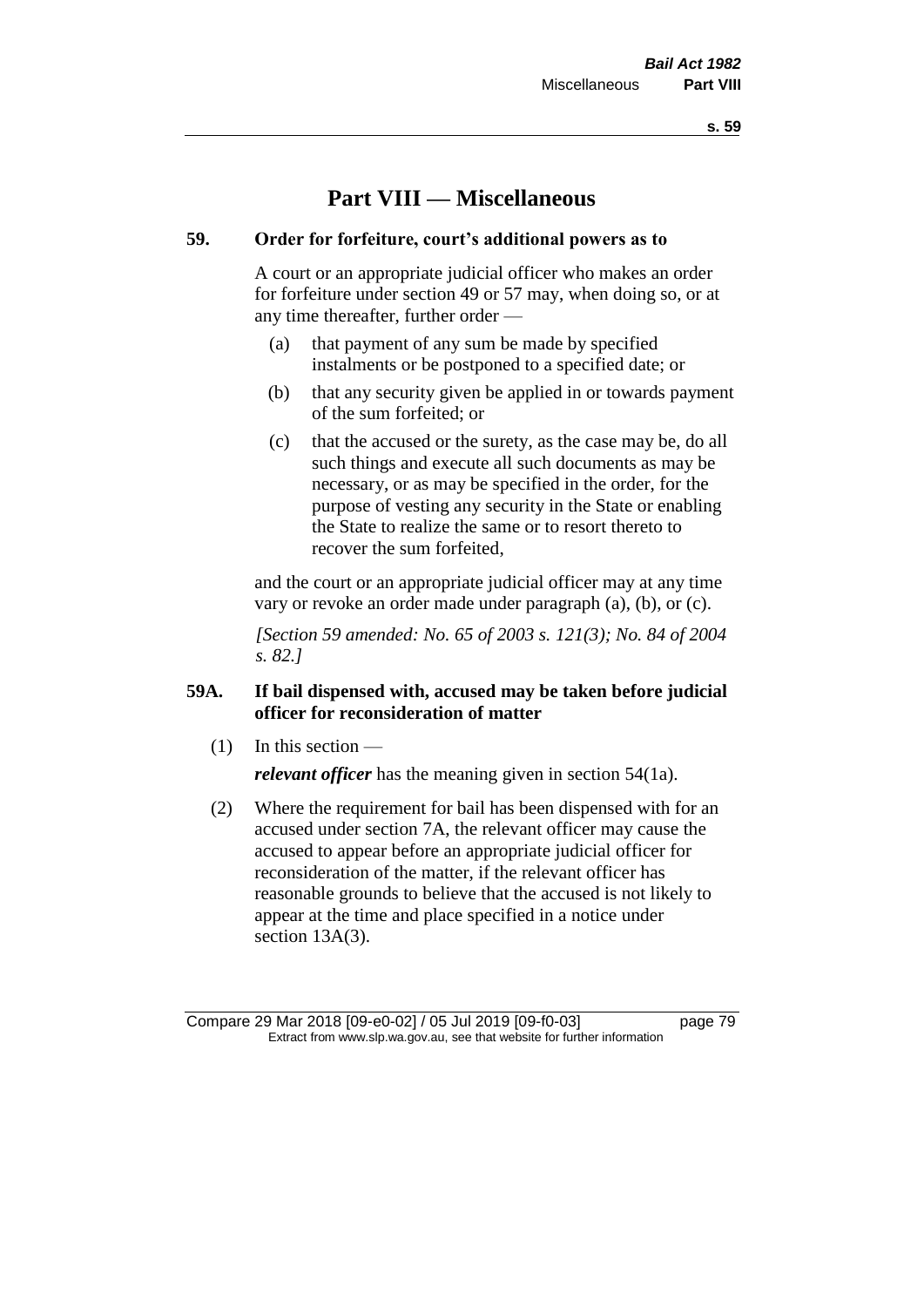**s. 59B**

- (3) Section 54(2), (2a), (3) and (4) apply, with necessary modifications, for the purposes of subsection (2).
- (4) The judicial officer before whom an accused appears under subsection (2) shall reconsider the accused's case and may, notwithstanding section 13 —
	- (a) again dispense with the requirement for bail; or
	- (b) grant bail; or
	- (c) refuse to grant bail,

in accordance with this Act, for the accused's appearance in court.

- $(5)$  If
	- (a) the court before which the accused is required to appear is the District Court, the Supreme Court or the Court of Appeal; and
	- (b) a police officer is satisfied that because of the urgency of the case it is not practicable for the prosecutor to exercise the power conferred by subsection (2),

the police officer may exercise that power.

(6) If a police officer, acting under subsection (5), exercises the power conferred by subsection (2), the police officer is to be regarded as the relevant officer for the purposes of this section.

*[Section 59A inserted: No. 6 of 2008 s. 36(1).]*

# **59B. Absconding accused, warrant for arrest of**

Where —

(a) at any time after that specified in an accused's bail undertaking for an accused's appearance the accused has failed to comply with the requirements of the accused's bail undertaking mentioned in section  $28(2)(a)$  or (b); or

page 80 Compare 29 Mar 2018 [09-e0-02] / 05 Jul 2019 [09-f0-03] Extract from www.slp.wa.gov.au, see that website for further information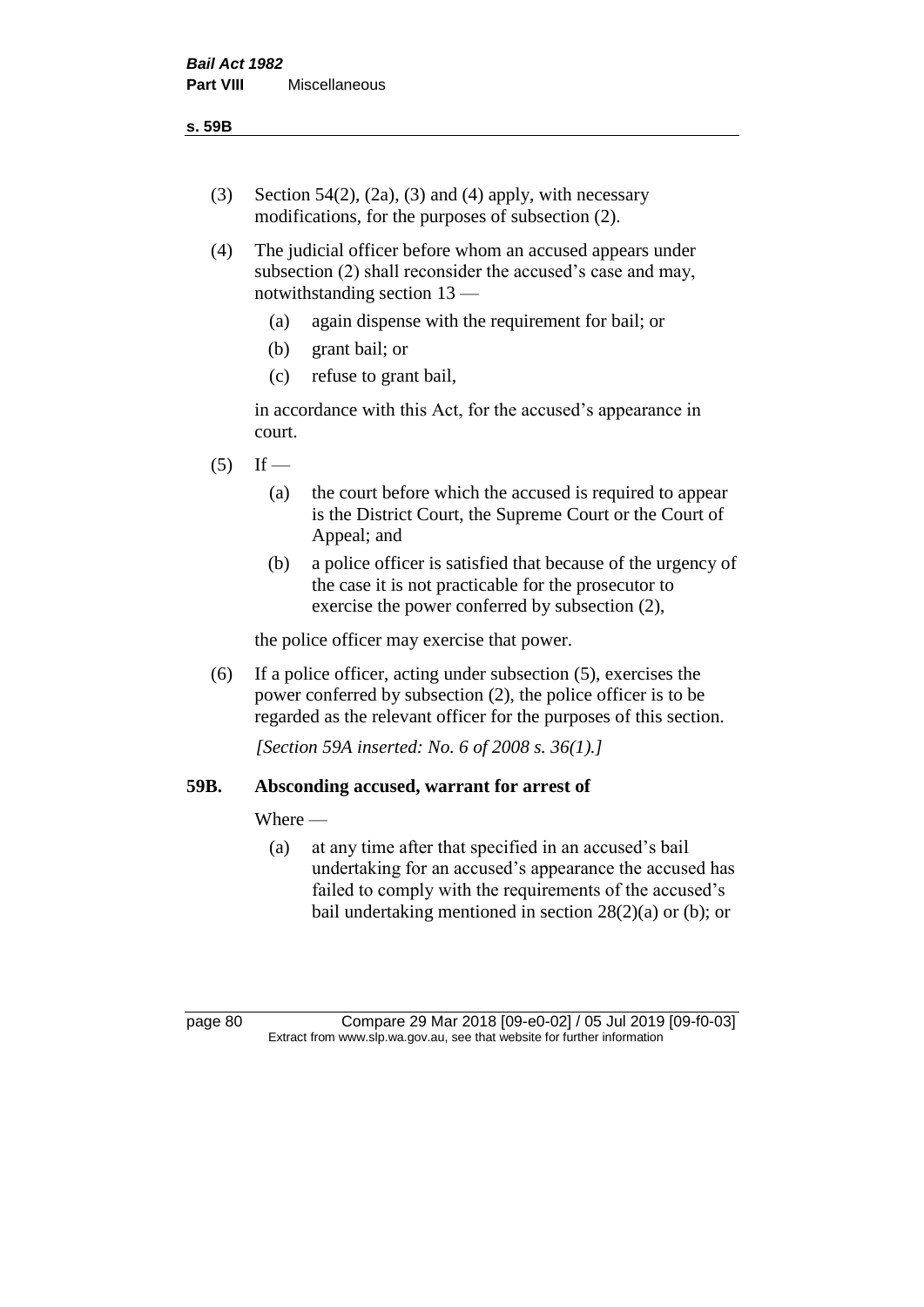(b) an accused has failed to appear at the time and place specified in a notice under section 13A(3),

the court before which the accused was required to appear may issue a warrant to arrest the accused and bring the accused before that court or a court of like jurisdiction.

*[Section 59B inserted: No. 6 of 2008 s. 36(1).]*

# **60. Change of address, accused and surety to notify**

Where the residential address of —

- (a) an accused who has been released on bail or for whom the requirement for bail has been dispensed with; or
- (b) a surety,

changes from that appearing on his bail undertaking, surety undertaking or notice under section 13A(3), as the case may be, he shall forthwith, in writing, notify details of the change to the registrar of the court before which, at the time when the change occurs, the accused is required to appear, and if without reasonable cause he fails to do so he commits an offence.

Penalty: \$1 000.

*[Section 60 amended: No. 50 of 2003 s. 37(5); No. 59 of 2004 s. 141; No. 84 of 2004 s. 82; No. 6 of 2008 s. 37.]*

# **61. Failing to bring arrested person before court or person able to grant bail, offence**

- (1) A person to whom this section applies commits an offence if, having arrested another for an offence, he wilfully and without reasonable excuse fails to take that other person, or cause him to be taken, as soon as is practicable —
	- (a) before an authorised officer or judicial officer empowered by this Act to grant bail for that offence; or
	- (b) before a court.

Penalty: \$1 000 or imprisonment for 12 months or both.

Compare 29 Mar 2018 [09-e0-02] / 05 Jul 2019 [09-f0-03] page 81 Extract from www.slp.wa.gov.au, see that website for further information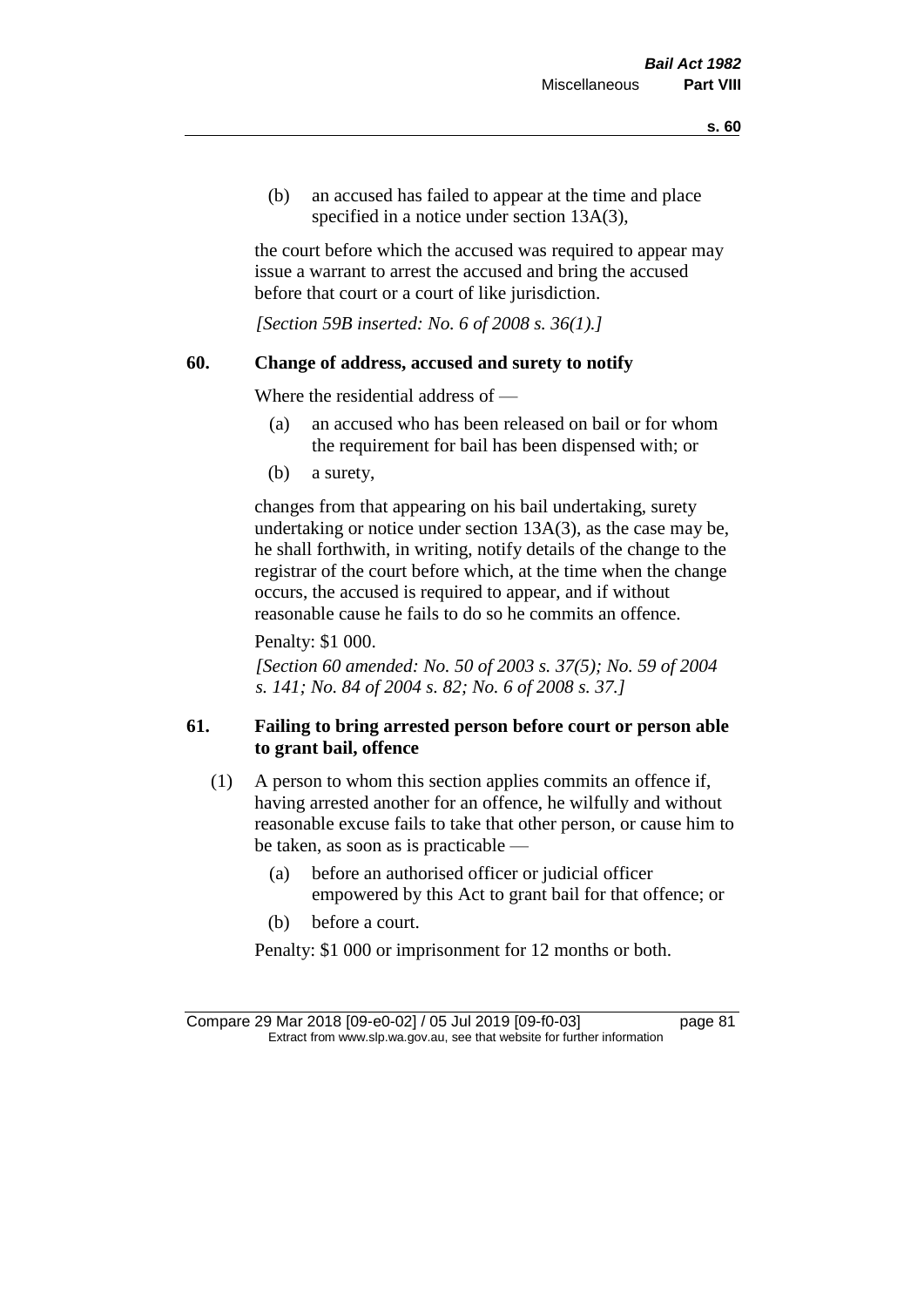#### **s. 62**

- (2) This section applies to a person who
	- (a) is not empowered by this Act to grant bail for the offence; or
	- (b) being so empowered, elects to act under section 6(7).

*[Section 61 amended: No. 15 of 1988 s. 17; No. 59 of 2006 s. 4(4); No. 6 of 2008 s. 38.]* 

# **62. Giving false information for bail purposes, offence**

A person who for the purpose of obtaining —

- (a) a grant of bail for himself or a variation of the terms and conditions thereof; or
- (b) approval of himself as a surety,

makes any statement which he knows is false in a material particular, or recklessly makes any statement which is false in a material particular, commits an offence.

Penalty: \$1 000 or imprisonment for 12 months or both.

#### **63. Protection from personal liability**

A person shall not be liable in civil proceedings on account of anything done, or omitted to be done, by him in good faith in the course of carrying out any provision of this Act, or purporting to be so done or omitted; but the liability (if any) of any other person (including the State or the Commonwealth) as his employer is not affected by this section and shall be determined as if it had not been passed.

*[Section 63 amended: No. 65 of 2003 s. 121(4).]*

# **64. Proving appearance or non-appearance by accused**

Where it is required for the purposes of this Act to prove —

(a) that an accused did not appear before a particular court, at a particular place, on a particular day, at a particular time or during a particular period; or

page 82 Compare 29 Mar 2018 [09-e0-02] / 05 Jul 2019 [09-f0-03] Extract from www.slp.wa.gov.au, see that website for further information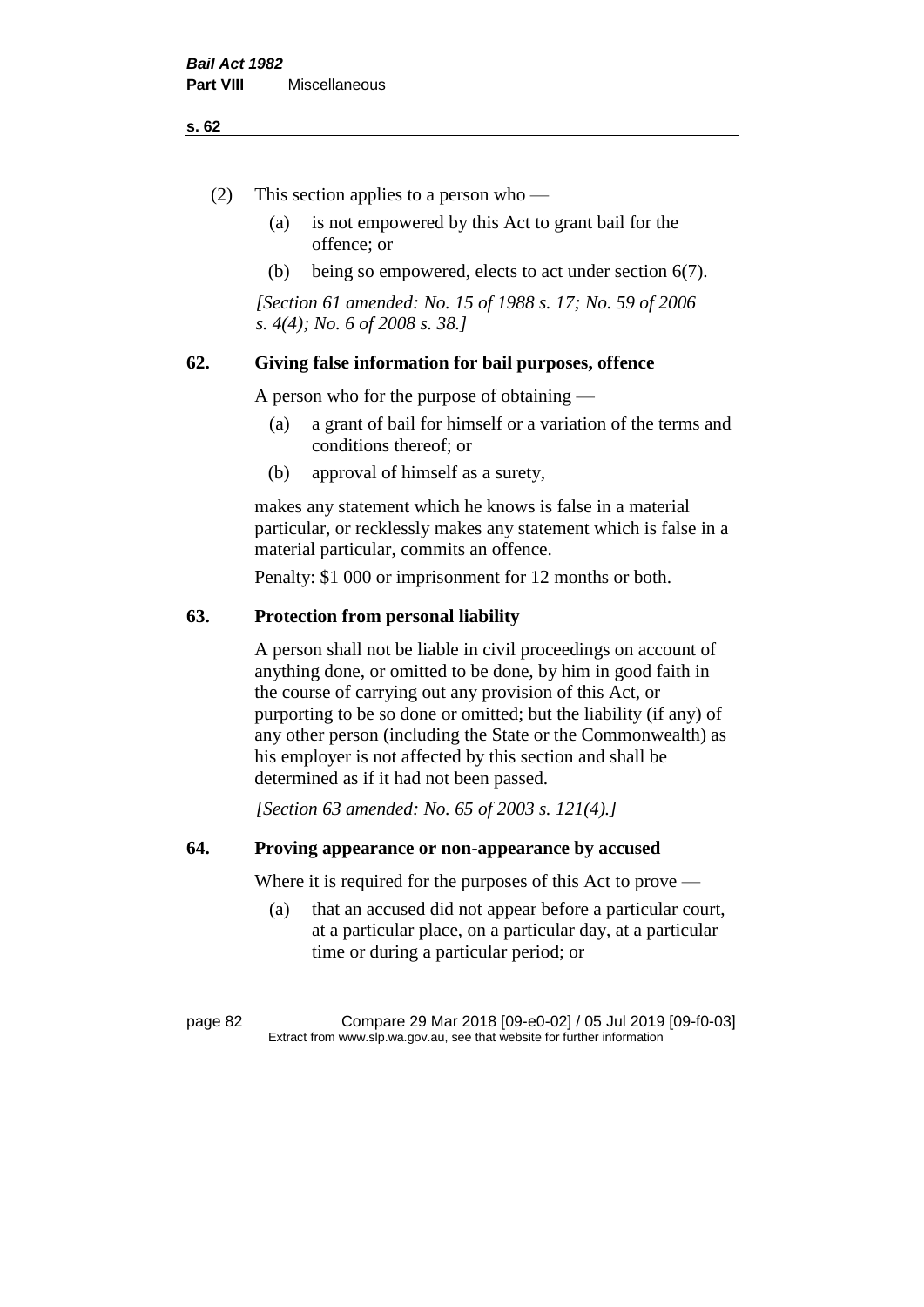(b) the day, time or period when or during which an accused did appear before a particular court at a particular place,

a certificate as to any such matter, purporting to be signed by a judicial officer or registrar of the court before which the accused was required to appear, shall be evidence of the matter so certified.

*[Section 64 amended: No. 59 of 2004 s. 141; No. 84 of 2004 s. 82.]* 

# **65. Bail undertakings by child, effect of**

A bail undertaking entered into by a person who is under the age of 18 years shall bind him as if he were of full age.

# **66. Other powers or duties to grant bail abolished**

- (1) Any power or duty that, at the commencement of this Act, exists apart from statute to grant bail to an accused awaiting an appearance in court for an offence, is abolished.
- (2) Subsection (1) has effect notwithstanding anything in section 16 of the *Supreme Court Act 1935*.
- (3) In subsection (1) *statute* means an Act of the Parliament of Western Australia, other than the *Supreme Court Act 1935*.

*[Section 66 amended: No. 84 of 2004 s. 82.]*

# **66A. Delegation by registrar of court**

- (1) The registrar of a court may, either generally or as otherwise provided by the instrument of delegation, by instrument signed by him, delegate to an officer of that court any function conferred on him by or under this Act other than —
	- (a) this power of delegation; or
	- (aa) a function conferred by section  $11(3)$  or  $36(1)(a)$ ; or
	- (b) any function that a judicial officer has required him to perform personally.

Compare 29 Mar 2018 [09-e0-02] / 05 Jul 2019 [09-f0-03] page 83 Extract from www.slp.wa.gov.au, see that website for further information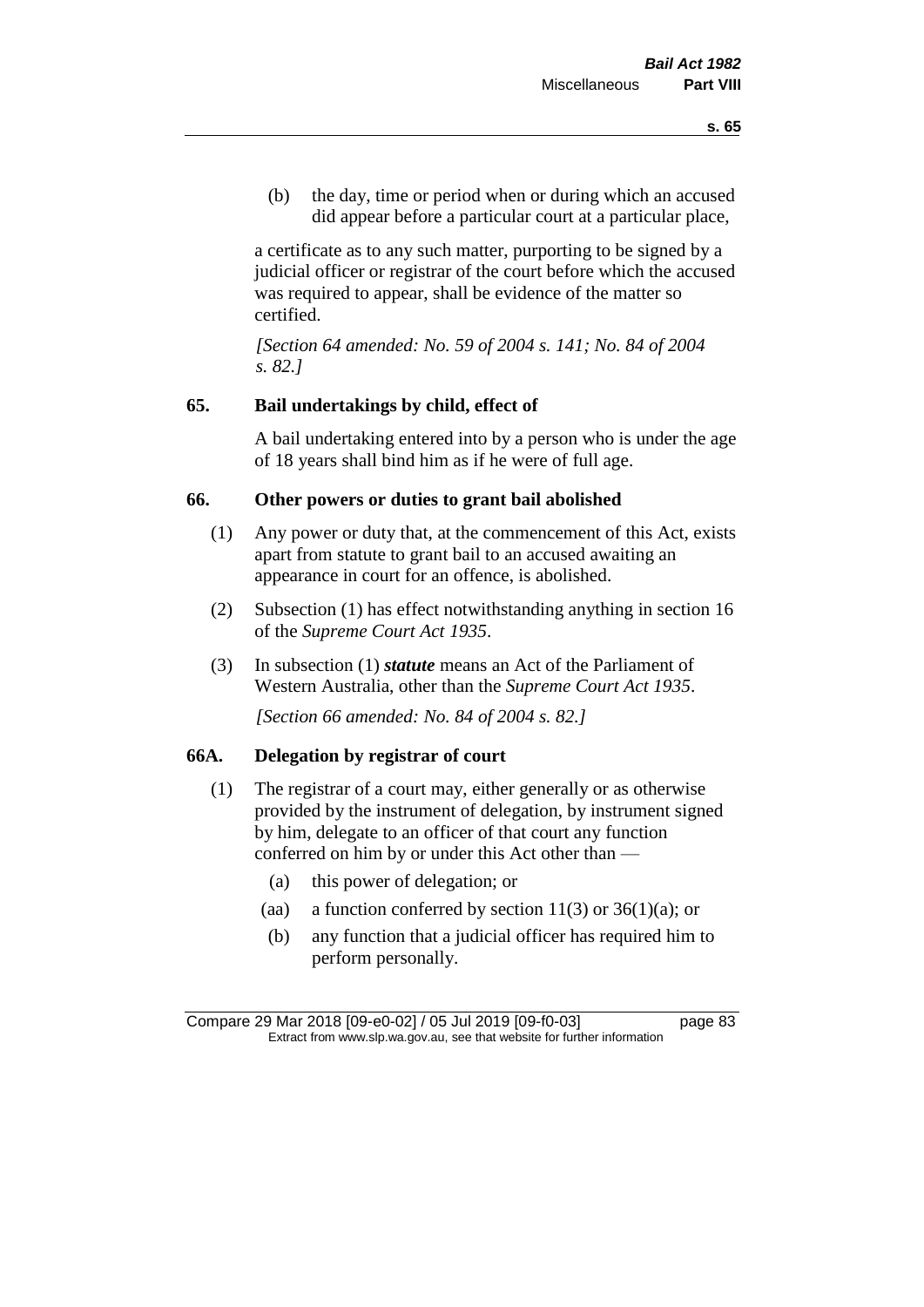**s. 66B**

(2) The superintendent of a detention centre under the *Young Offenders Act 1994* may, either generally or as otherwise provided by the instrument of delegation, by instrument signed by him, delegate to an officer of the Public Sector agency principally assisting the Minister administering that Act in its administration any function conferred on him by or under this Act, other than this power of delegation.

*[Section 66A inserted: No. 15 of 1988 s. 18; amended: No. 49 of 1988 s. 89; No. 31 of 1993 s. 8; No. 59 of 2004 s. 141; No. 65 of 2006 s. 52; No. 6 of 2008 s. 39.]* 

# **66B. Video link or audio link, use of in bail proceedings**

 $(1)$  In this section —

*audio link* means facilities (including telephone) that enable, at the same time, a judicial officer or authorised officer at one place to hear the accused at another place and vice versa;

*bail proceedings* means any proceedings under this Act including —

- (a) proceedings on a case for bail;
- (b) proceedings relating to the variation or revocation of bail;
- (c) proceedings on an application under section 48 or 49;
- (d) proceedings on an appeal under section 15A or 53;

*video link* means facilities (including closed circuit television) that enable, at the same time, a judicial officer or authorised officer at one place to see and hear the accused at another place and vice versa.

- (2) Bail proceedings may be conducted by means of a video link or an audio link.
- (3) Without limiting subsection (2), if a provision of this Act requires or authorises an accused to be brought before, or appear before, a court, judicial officer or authorised officer, the accused

page 84 Compare 29 Mar 2018 [09-e0-02] / 05 Jul 2019 [09-f0-03] Extract from www.slp.wa.gov.au, see that website for further information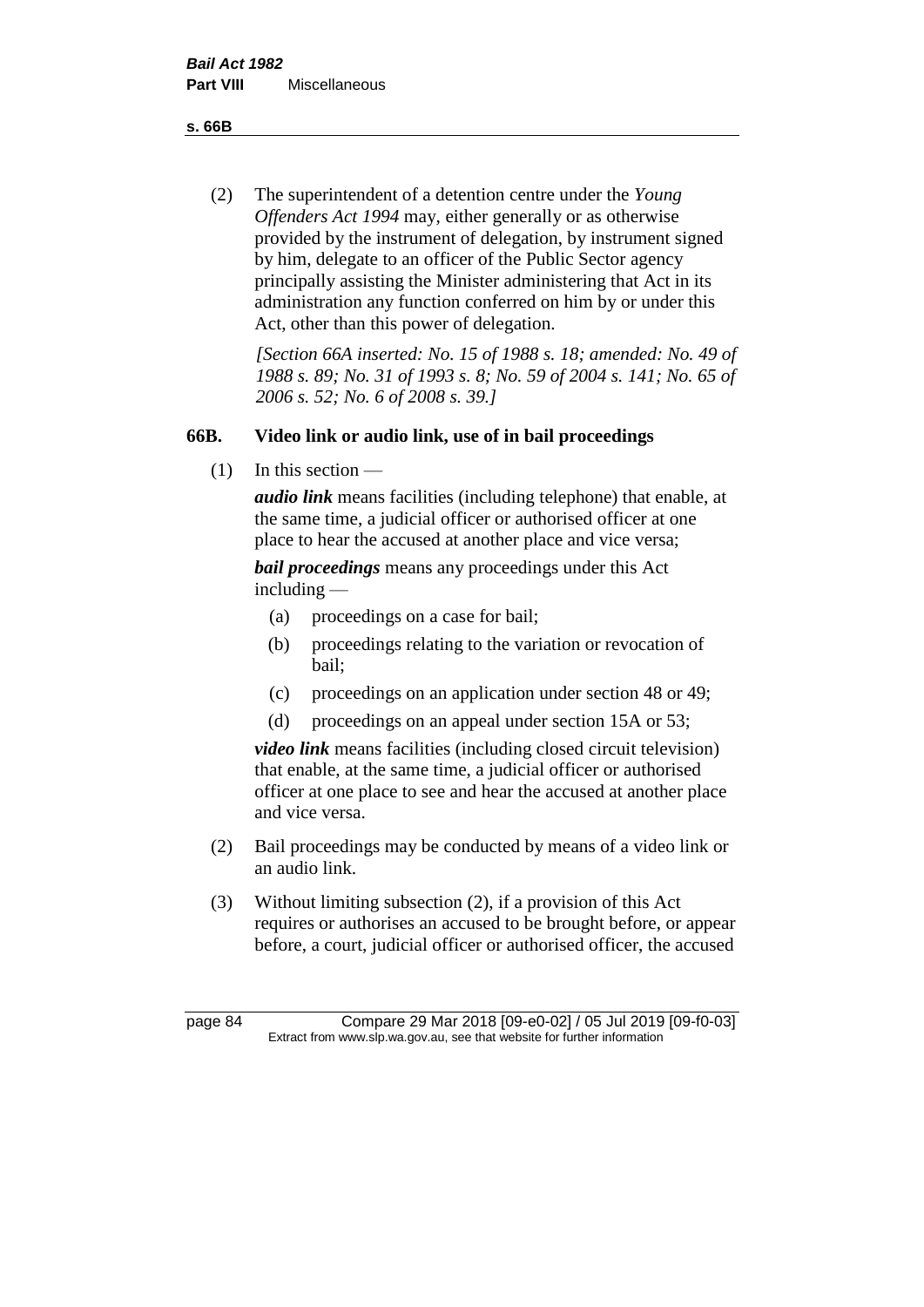may be brought before, or appear before, the court or officer by means of a video link or an audio link.

- (4) An audio link is not to be used under this section unless a video link is not available and cannot reasonably be made available.
- (5) Nothing in this section prevents a court, judicial officer or authorised officer from requiring that an accused be brought before, or appear before, the court or officer in person for the purposes of bail proceedings.

*[Section 66B inserted: No. 6 of 2008 s. 40(1).]*

# **67. Regulations**

- (1) The Governor may make regulations, not inconsistent with this Act, prescribing such things as are required or permitted by this Act to be prescribed or as it is necessary or expedient to prescribe for the purposes thereof.
- (2) Without limiting the generality of subsection (1) regulations  $\text{max}$  —
	- (a) make provision for or with respect to the making of applications —
		- (i) for or in relation to bail;
		- (ii) for the approval of sureties;
		- (iii) for the approval of security to be given by accused persons and sureties;
		- (iv) for the cancellation of a surety undertaking;
		- (v) for an order under section 49,

and for the manner in which such applications are to be made and the procedure to be followed on such applications;

(ba) in any case where the regulations provide that any information, document or record, or a copy of any document or record, is to be or can be provided to a person in electronic form, determine when information

Compare 29 Mar 2018 [09-e0-02] / 05 Jul 2019 [09-f0-03] page 85 Extract from www.slp.wa.gov.au, see that website for further information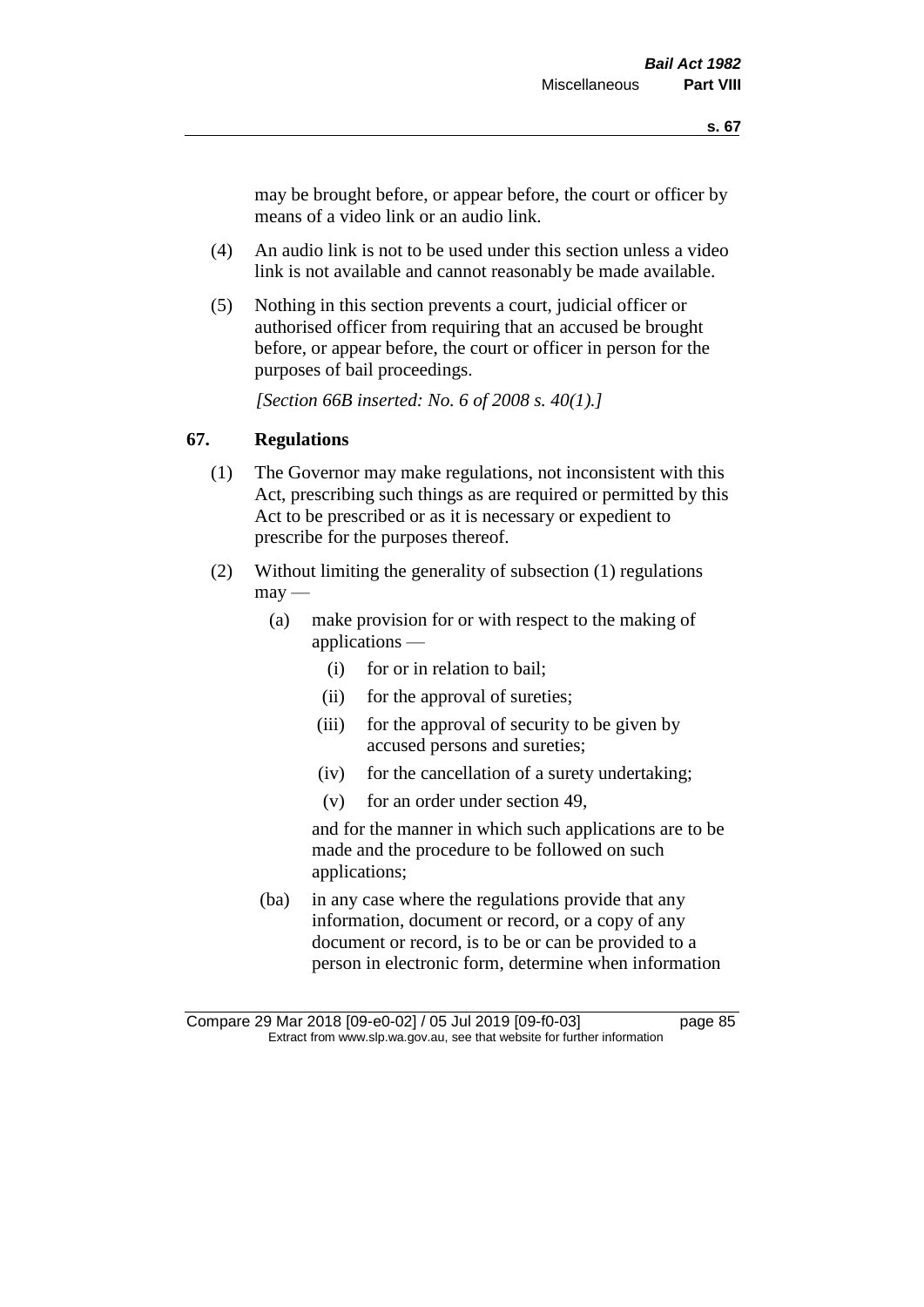or a document, record or copy provided to a person in that form is to be taken to be, or to be presumed to be, received by, or brought to the attention of, the person;

- (b) for the purposes of clause 5 of Part A of Schedule 1, prescribe the officer or officers who may grant bail for any prescribed appearance or class of appearance in court by an accused who is in custody;
- (c) make provision for, or with respect to the management, control, supervision and good order of premises established for the accommodation of persons to whom bail has been granted.
- (3) Regulations made under this section may provide that a contravention or failure to comply with a regulation constitutes an offence and may provide for penalties not exceeding a fine of \$500 for offences against the regulations.

*[Section 67 amended: No. 45 of 1993 s. 12; No. 84 of 2004 s. 83(3); No. 2 of 2008 s. 56(6); No. 6 of 2008 s. 30(3); No. 20 of 2013 s. 31.]* 

*[68. Omitted under the Reprints Act 1984 s. 7(4)(g).]*

page 86 Compare 29 Mar 2018 [09-e0-02] / 05 Jul 2019 [09-f0-03] Extract from www.slp.wa.gov.au, see that website for further information

#### **s. 67**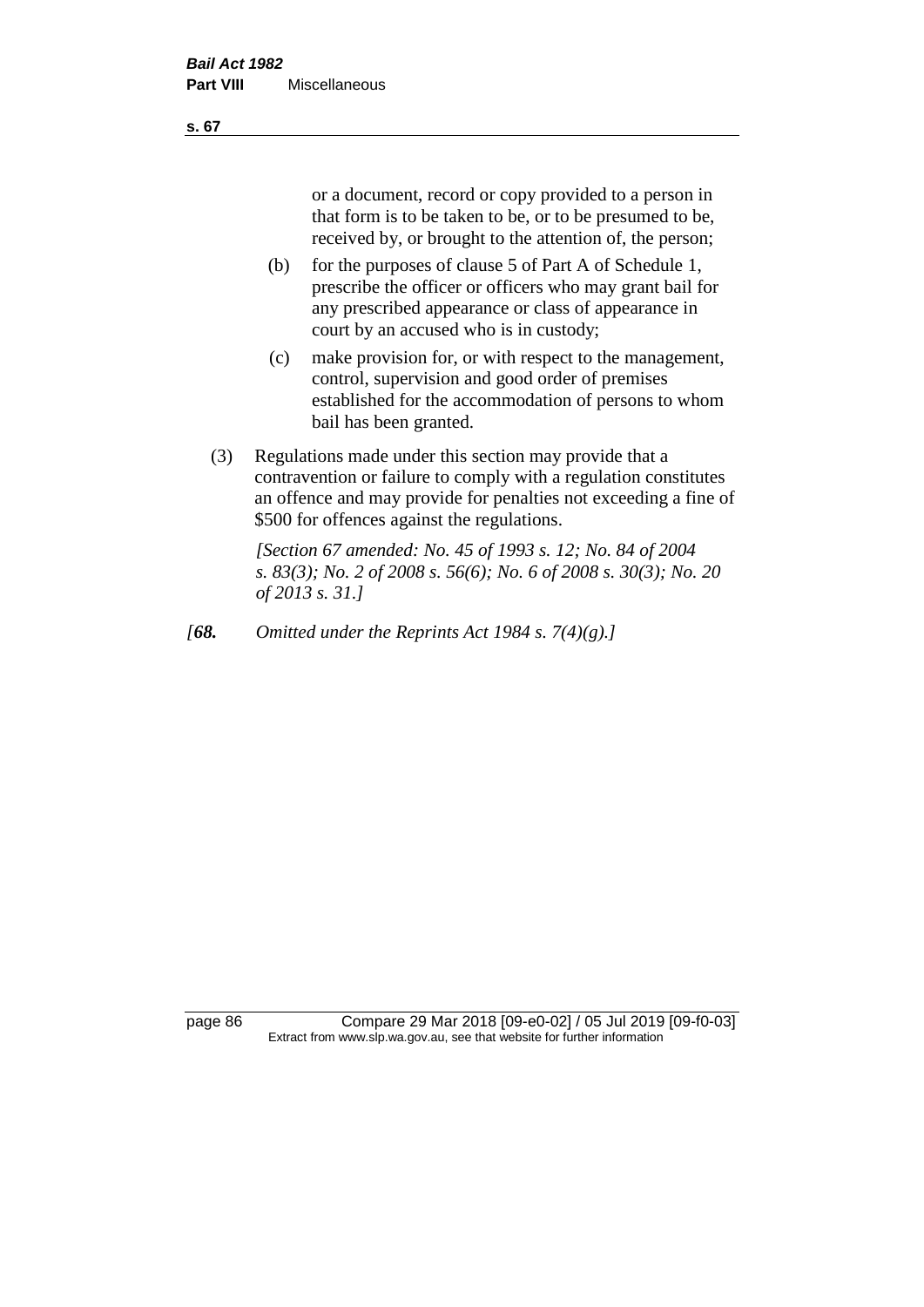# **Schedule 1 — Jurisdiction as to bail and related matters**

[s. 13, 17]

*[Heading inserted: No. 6 of 2008 s. 41(1).]*

#### **Part A** — **Jurisdiction relating to bail**

*[Heading inserted: No. 6 of 2008 s. 41(2)(a).]*

#### **First Column**

**Second Column**

*Appearances in court*

# *By whom bail may be granted or (where applicable) dispensed*

*with*

*[Heading amended: No. 6 of 2008 s. 41(2)(b) and (c).]*

# **1. Initial appearance**

(1) The initial appearance in a court of summary jurisdiction or the Children's Court by an accused in, or in connection with, proceedings for an offence.

In any case —

- (a) a justice; or
- (b) an authorised police officer; and

in addition, in the case of a child, an authorised community services officer.

(2) The initial appearance in the District Court or the Supreme Court, not being the initial appearance to which clause 3 applies. A judge of the District Court or a judge of the Supreme Court, as the case requires.

*[Clause 1 amended: No. 15 of 1988 s. 19; No. 49 of 1988 s. 90(a)(i); No. 59 of 2004 s. 141; No. 84 of 2004 s. 10(1) and 82.]*

Compare 29 Mar 2018 [09-e0-02] / 05 Jul 2019 [09-f0-03] page 87 Extract from www.slp.wa.gov.au, see that website for further information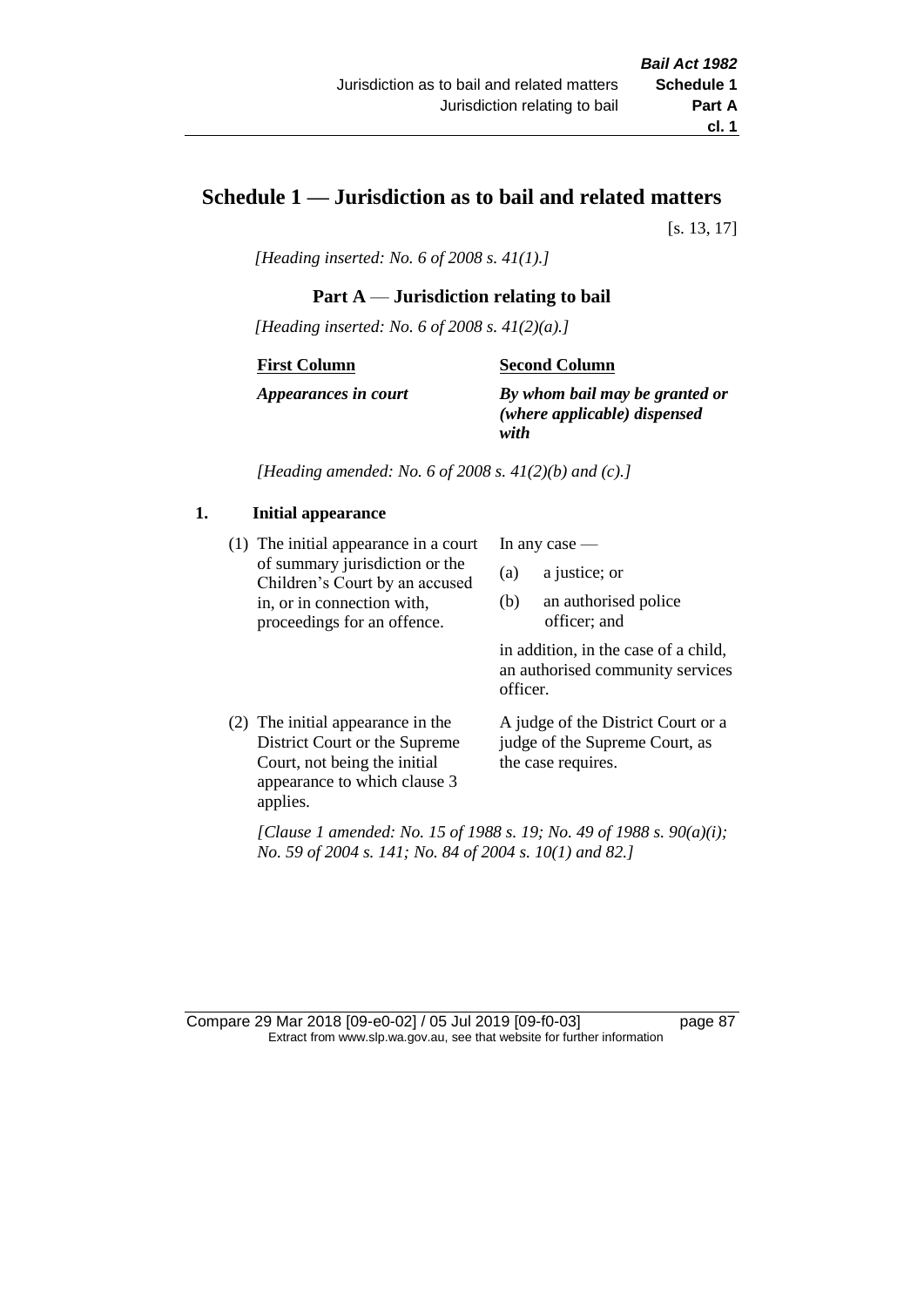| <b>Second Column</b>                                                   |
|------------------------------------------------------------------------|
| By whom bail may be granted or<br>(where applicable) dispensed<br>with |
|                                                                        |

# **2. Appearance after adjournment**

Appearance in any court or before The judicial officer who orders a judicial officer by an accused after any adjournment of proceedings for an offence, not being a committal under clause 3.

the adjournment.

*[Clause 2 amended: No. 84 of 2004 s. 82.]*

# **3. Appearance on committal to Supreme Court or District Court**

The initial appearance by an accused in the Supreme Court or District Court after he has been committed thereto under any Act to be tried or sentenced or otherwise dealt with. The judicial officer who orders the committal.

*[Clause 3 amended: No. 84 of 2004 s. 82.]*

# **4. Appearance in connection with appeal, rehearing etc.**

| (1) Appearance in connection with an If the appeal is being determined<br>application or appeal made under<br>the Criminal Appeals Act 2004 or<br>with any order made in<br>determining the application or<br>appeal. | by a single judge of the Supreme<br>Court, a single judge of the<br>Supreme Court;<br>If the appeal is being determined<br>by the Court of Appeal, the Court<br>of Appeal or a single judge of<br>appeal. |
|-----------------------------------------------------------------------------------------------------------------------------------------------------------------------------------------------------------------------|-----------------------------------------------------------------------------------------------------------------------------------------------------------------------------------------------------------|
| (2) Appearance in connection with a<br>rehearing of proceedings ordered<br>under section 28 of the<br>Children's Court of Western<br>Australia Act 1988.                                                              | The Children's Court.                                                                                                                                                                                     |

page 88 Compare 29 Mar 2018 [09-e0-02] / 05 Jul 2019 [09-f0-03] Extract from www.slp.wa.gov.au, see that website for further information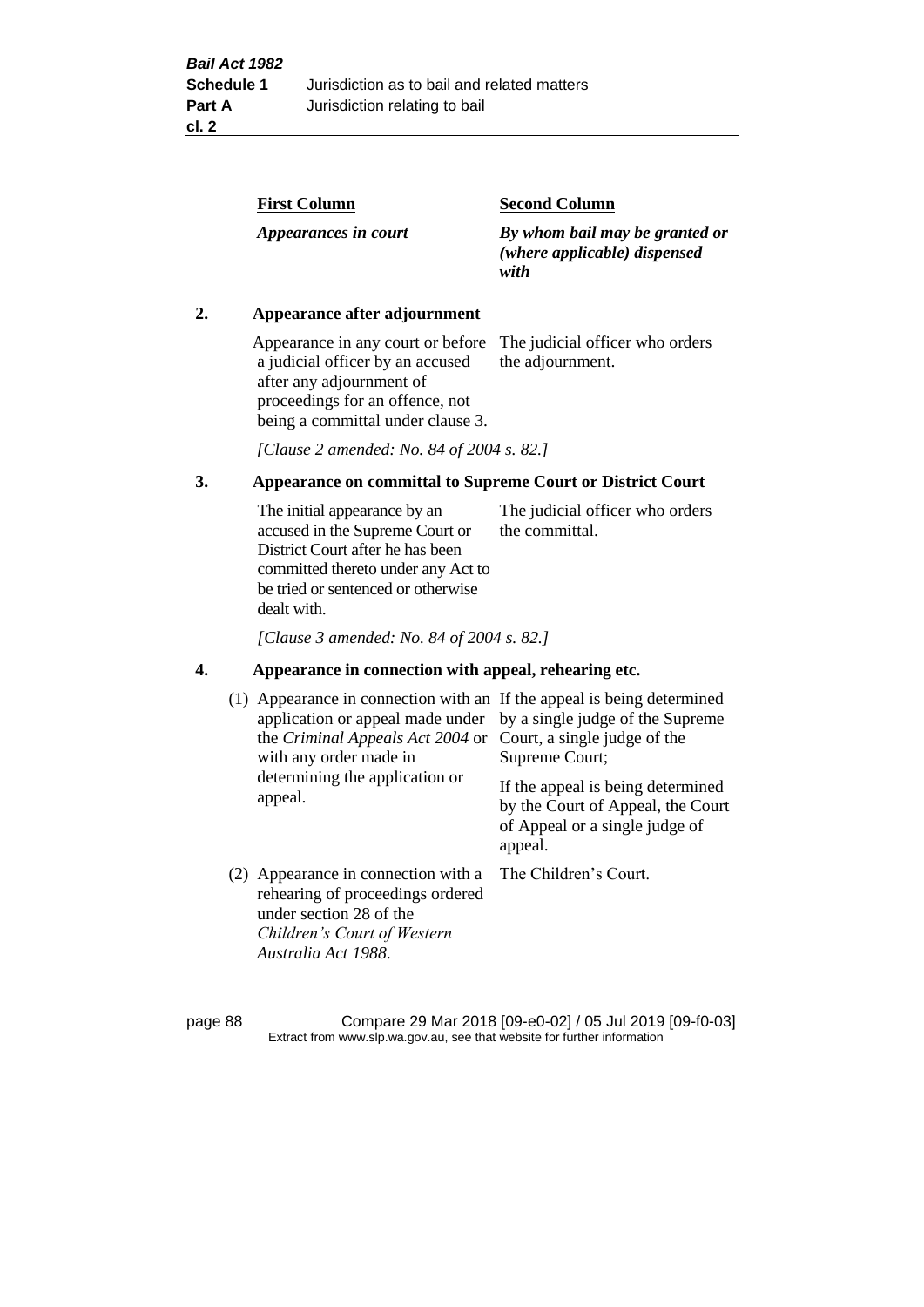| <b>First Column</b>                                                  | <b>Second Column</b>                                                   |
|----------------------------------------------------------------------|------------------------------------------------------------------------|
| Appearances in court                                                 | By whom bail may be granted or<br>(where applicable) dispensed<br>with |
| (3) Appearance in connection with<br>the reconsideration of an order | The Children's Court constituted<br>by the President.                  |

*[Clause 4 inserted: No. 84 of 2004 s. 10(2).]*

# **5. Appearance prescribed by regulation**

under section 40 of the *Children's Court of Western* 

*Australia Act 1988*.

| Appearance in a court for any  | The judicial or other officer   |
|--------------------------------|---------------------------------|
| other purpose or following any | prescribed by such regulations. |
| other occurrence prescribed by |                                 |
| regulations under this Act.    |                                 |

#### **6. Appearances not otherwise provided for**

Any appearance in a court not otherwise provided for in this Part or by regulations under this Act.

The judicial officer who, or court which, orders the appearance.

#### **7. Term used: proceedings for an offence**

In this Part, unless the contrary intention appears —

*proceedings for an offence* in clause 2 (but not in clause 1) includes any of the following proceedings relating to that offence —

- (a) appeal proceedings; and
- (b) proceedings on a writ of *habeas corpus*; and
- (c) proceedings on the re-appearance of an offender under section 50 of the *Sentencing Act 1995*.

*[Clause 7 inserted: No. 84 of 2004 s. 10(3).]*

Compare 29 Mar 2018 [09-e0-02] / 05 Jul 2019 [09-f0-03] page 89 Extract from www.slp.wa.gov.au, see that website for further information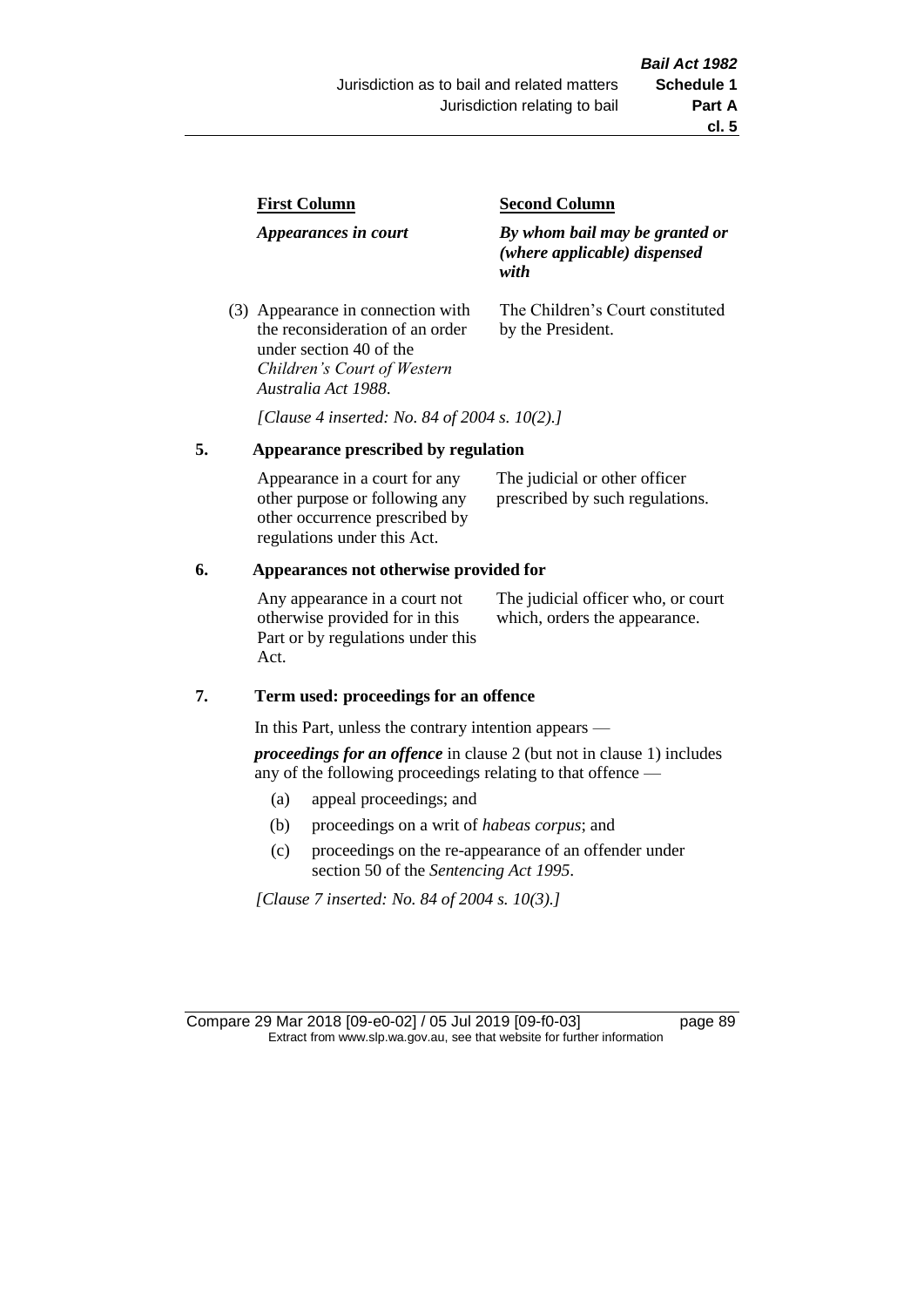# **Part B** — **Cessation of powers relating to bail**

*[Heading inserted: No. 6 of 2008 s. 41(3)(a).]*

#### **1. Upon decision by judge, power of other officers ceases**

(1) In this clause —

*judge* means a judge of the Supreme Court, the Children's Court or the District Court.

- (2) After a judge has granted or refused bail for an appearance by an accused the power to grant bail for that appearance ceases to be vested  $in -$ 
	- (a) any judicial officer whose jurisdiction is inferior to that of the judge; or
	- (b) any authorised officer.
- (3) After a judge has dispensed with the requirement for bail for an appearance by an accused the power to grant or refuse bail for that appearance ceases to be vested in any officer referred to in subclause  $(2)(a)$  or  $(b)$ .

*[Clause 1 inserted: No. 6 of 2008 s. 41(3)(b).]*

#### **1A. Upon decision by Court of Appeal, other powers cease**

After the Court of Appeal on an appeal under section 15A —

- (a) has granted or refused bail for an appearance by an accused, the power to grant or refuse bail for that appearance; or
- (b) has dispensed with the requirement for bail for an appearance by an accused, the power to grant or refuse bail for that appearance,

ceases to be vested in any judicial officer or in any authorised officer.

*[Clause 1A inserted: No. 6 of 2008 s. 41(3)(b).]*

#### **2. Upon decision by judicial officer, his power and that of his peers ceases**

Except where clause 4 applies, the power to grant, refuse or dispense with bail for an appearance by an accused ceases to be vested in any judicial officer (including a judge of the Supreme Court) after he, or

page 90 Compare 29 Mar 2018 [09-e0-02] / 05 Jul 2019 [09-f0-03] Extract from www.slp.wa.gov.au, see that website for further information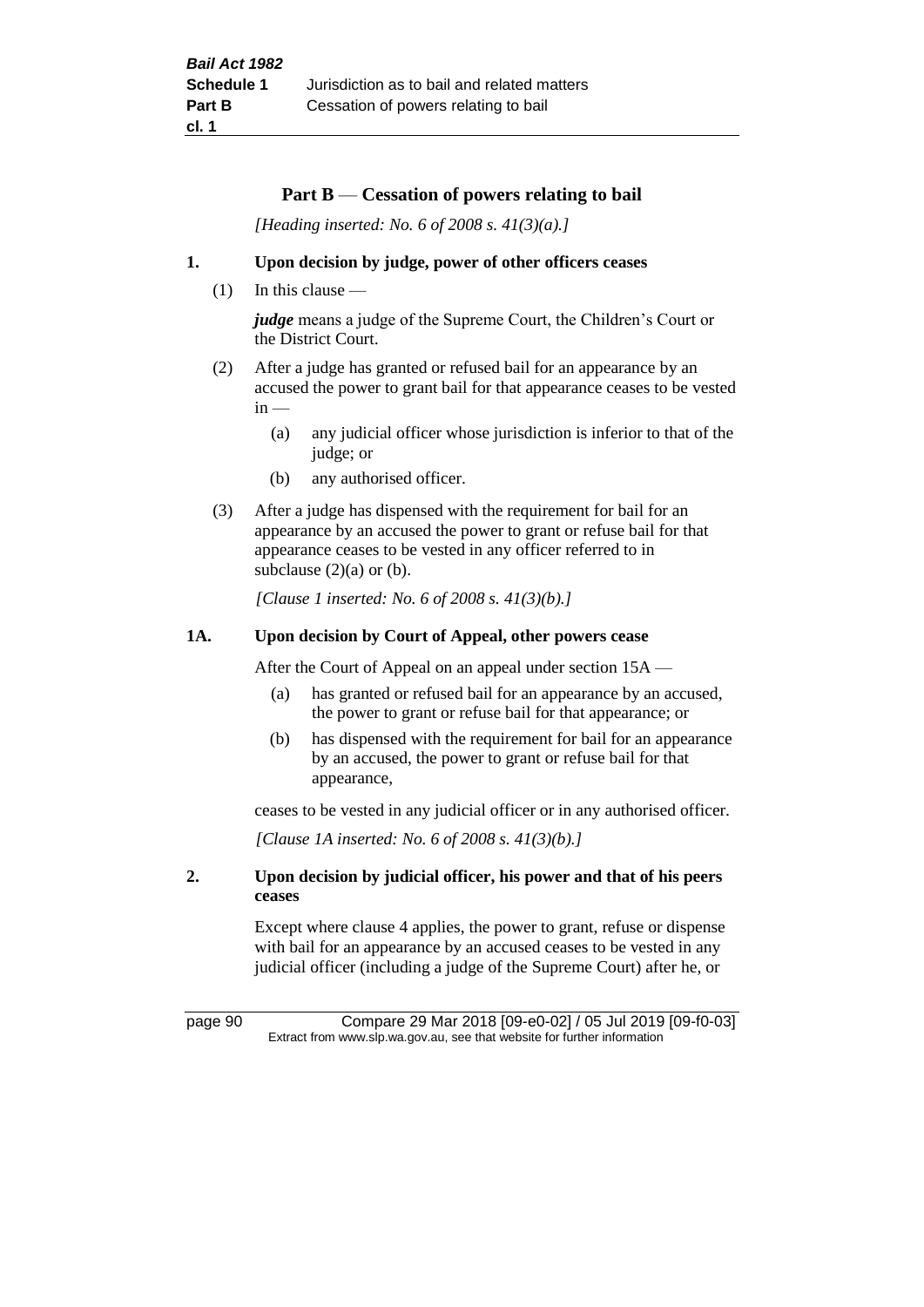another judicial officer whose jurisdiction is co-extensive with his, has granted, refused or dispensed with bail for that appearance.

*[Clause 2 amended: No. 84 of 2004 s. 82; No. 6 of 2008 s. 41(3)(c) and (d).]*

#### **3. Upon refusal of bail for initial appearance, certain powers cease**

- (1) After an authorised officer has refused bail for an initial appearance by an accused, the power to grant bail for that appearance ceases to be vested in another authorised officer, but a justice may nevertheless grant bail for that appearance.
- (2) After a justice has refused bail for an initial appearance by an accused, the power to grant bail for that appearance ceases to be vested in an authorised officer or another justice.

*[Clause 3 inserted: No. 6 of 2008 s. 41(3)(e).]*

#### **4. Judicial officer's powers if accused proves new facts or changed circumstances**

Notwithstanding clause 2, where an accused has been refused bail for an appearance or has been granted bail therefor on terms or conditions with which he is unable or unwilling to comply, the judicial officer who granted or refused bail or another judicial officer whose jurisdiction is co-extensive with his has power to grant bail for that appearance or to vary the terms or conditions of bail previously granted therefor if the accused makes application and satisfies him that —

- (a) new facts have been discovered, new circumstances have arisen or the circumstances have changed since bail was previously granted or refused for that appearance; or
- (b) he failed to adequately present his case for bail on the previous occasion when it was considered; or
- (c) where bail was granted subject to a home detention condition, he has, since the previous occasion when his case for bail was considered, complied with the home detention condition for a period of one month or more.

*[Clause 4 amended: No. 61 of 1990 s. 14; No. 84 of 2004 s. 82.]*

Compare 29 Mar 2018 [09-e0-02] / 05 Jul 2019 [09-f0-03] page 91 Extract from www.slp.wa.gov.au, see that website for further information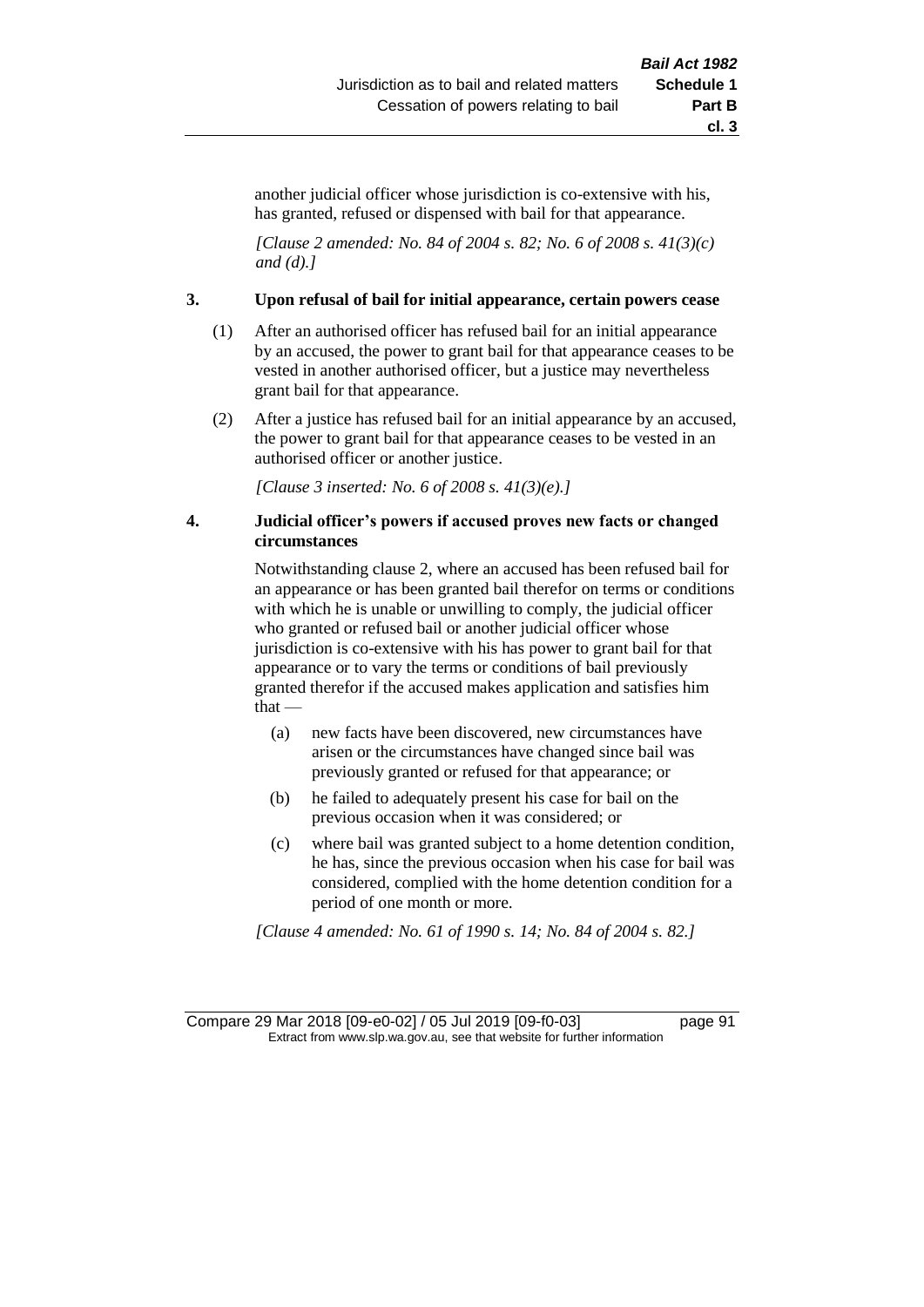# **Part C — Manner in which jurisdiction to be exercised**

*[Heading deleted: No. 6 of 2008 s. 41(4)(a).]*

# **1. Bail before conviction at discretion of court or judicial officer except for child**

Subject to clauses 3A, 3C and 3D, the grant or refusal of bail to an accused, other than a child, who is in custody awaiting an appearance in court before conviction for an offence shall be at the discretion of the judicial officer or authorised officer in whom jurisdiction is vested, and that discretion shall be exercised having regard to the following questions as well as to any others which he considers relevant —

- (a) whether, if the accused is not kept in custody, he may  $-$ 
	- (i) fail to appear in court in accordance with his bail undertaking; or
	- (ii) commit an offence; or
	- (iii) endanger the safety, welfare, or property of any person; or
	- (iv) interfere with witnesses or otherwise obstruct the course of justice, whether in relation to himself or any other person;
- (b) whether the accused needs to be held in custody for his own protection;
- (c) whether the prosecutor has put forward grounds for opposing the grant of bail;
- (d) whether, as regards the period when the accused is on trial, there are grounds for believing that, if he is not kept in custody, the proper conduct of the trial may be prejudiced;
- (e) whether there is any condition which could reasonably be imposed under Part D which would —
	- (i) sufficiently remove the possibility referred to in paragraphs (a) and (d); or
	- (ii) obviate the need referred to in paragraph (b); or
	- (iii) remove the grounds for opposition referred to in paragraph (c);

page 92 Compare 29 Mar 2018 [09-e0-02] / 05 Jul 2019 [09-f0-03] Extract from www.slp.wa.gov.au, see that website for further information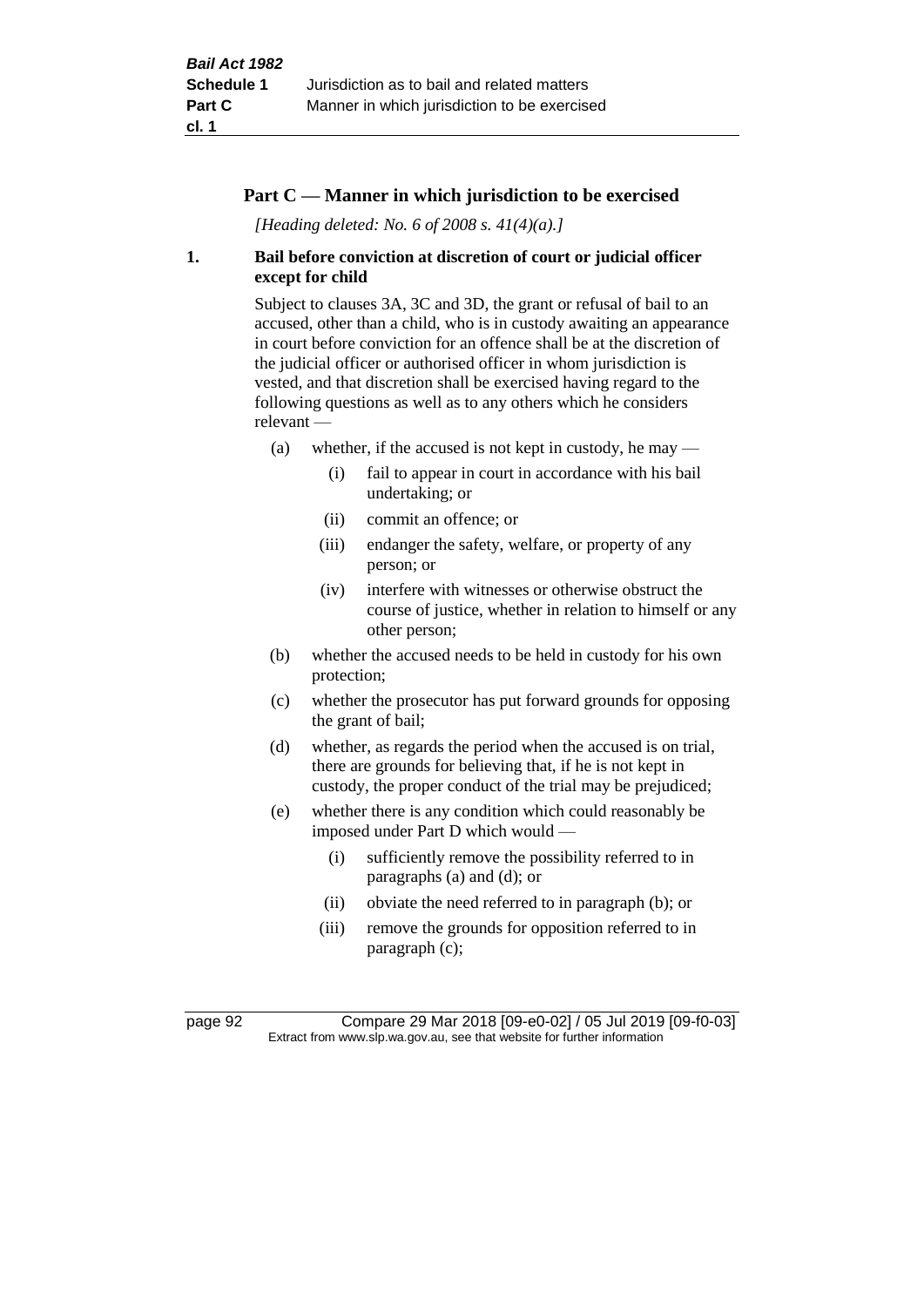- (f) where the accused is charged with an offence that is alleged to have been committed in respect of a child, whether a condition should be imposed under Part D requiring the accused to reside at a place other than the place where the child resides;
- (g) whether the alleged circumstances of the offence or offences amount to wrongdoing of such a serious nature as to make a grant of bail inappropriate.

*[Clause 1 amended: No. 14 of 1992 s. 11; No. 45 of 1993 s. 10(2)(a); No. 54 of 1998 s. 8(a) and (b); No. 84 of 2004 s. 82; No. 6 of 2008 s. 41(4)(b); No. 21 of 2017 s. 7.]*

# **2. Child to have qualified right to bail**

(1) In this clause —

*responsible person* means a parent, relative, employer or other person who, in the opinion of the judicial officer or authorised officer, is in a position to both influence the conduct of the child and provide the child with support and direction.

- (2) Subject to subclause (3), a child accused who is in custody awaiting an appearance in court before conviction for an offence has a right to be granted bail unless —
	- (a) in the opinion of the judicial officer or authorised officer in whom jurisdiction is vested —
		- (i) one or more of the questions set out in clause  $1(a)$ , (b), (d) and (g) must be answered in the affirmative; and
		- (ii) there is no condition which he could reasonably impose under Part D which would satisfy the relevant provision of clause 1(e);

or

(b) there is no responsible person willing to enter into an undertaking of the kind described in subclause (3)(c),

and if the child is refused bail he shall be dealt with in accordance with section 19(2) of the *Young Offenders Act 1994*.

Compare 29 Mar 2018 [09-e0-02] / 05 Jul 2019 [09-f0-03] page 93 Extract from www.slp.wa.gov.au, see that website for further information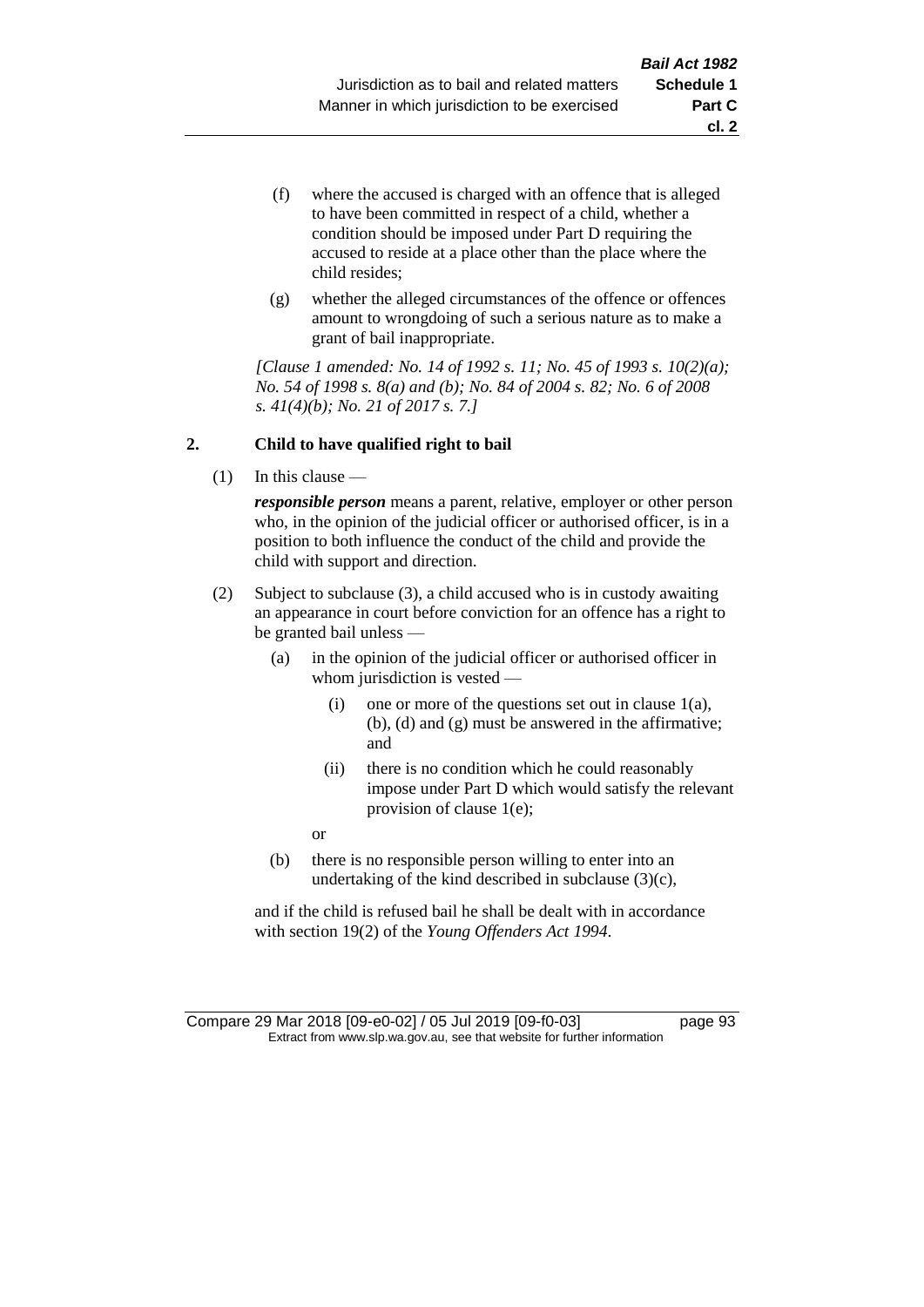- (3) The right of a child accused under subclause (2) is subject to  $-$ 
	- (a) clauses 3A, 3C and 3D; and
	- *[(b) deleted]*
	- (c) there being imposed as a condition on the grant of bail a requirement that before the release of the child on bail a responsible person undertakes in writing in the approved form to ensure that the child complies with any requirement of his bail undertaking mentioned in section  $28(2)(a)$ , (b), (c) and (d).
- (4) Subclauses (2)(b) and (3)(c) do not apply to a child accused if it appears to the judicial officer or authorised officer that the accused —
	- (a) is over the age of 17 years; and
	- (b) has sufficient maturity to live independently without the guidance or control of a parent or guardian.
- (5) For the purposes of this clause, the provisions of sections 46, 47, 48, 54, 55(2), 60 and  $67(2)(a)(iv)$  apply with all necessary changes as  $if -$ 
	- (a) references in those provisions to a surety and a surety undertaking were references to a responsible person and to an undertaking referred to in subclause (3)(c) respectively; and
	- (b) section  $54(1)(b)(i)$  read as follows
		- (i) a person who has entered into an undertaking referred to in clause 2(3)(c) of Part C of Schedule 1 should no longer be regarded as a responsible person for the purposes of that clause, or is dead;
- (6) Where a child accused is released on bail his right to be at liberty is subject to the exercise of the powers in section 17A.

*[Clause 2 inserted: No. 45 of 1993 s. 10(2)(b); amended: No. 57 of 1997 s. 21(3)(a); No. 54 of 1998 s. 8(c); No. 34 of 2004 Sch. 2 cl. 3(3); No. 84 of 2004 s. 82; No. 6 of 2008 s. 41(4)(c) and 43(4); No. 21 of 2017 s. 8.]*

page 94 Compare 29 Mar 2018 [09-e0-02] / 05 Jul 2019 [09-f0-03] Extract from www.slp.wa.gov.au, see that website for further information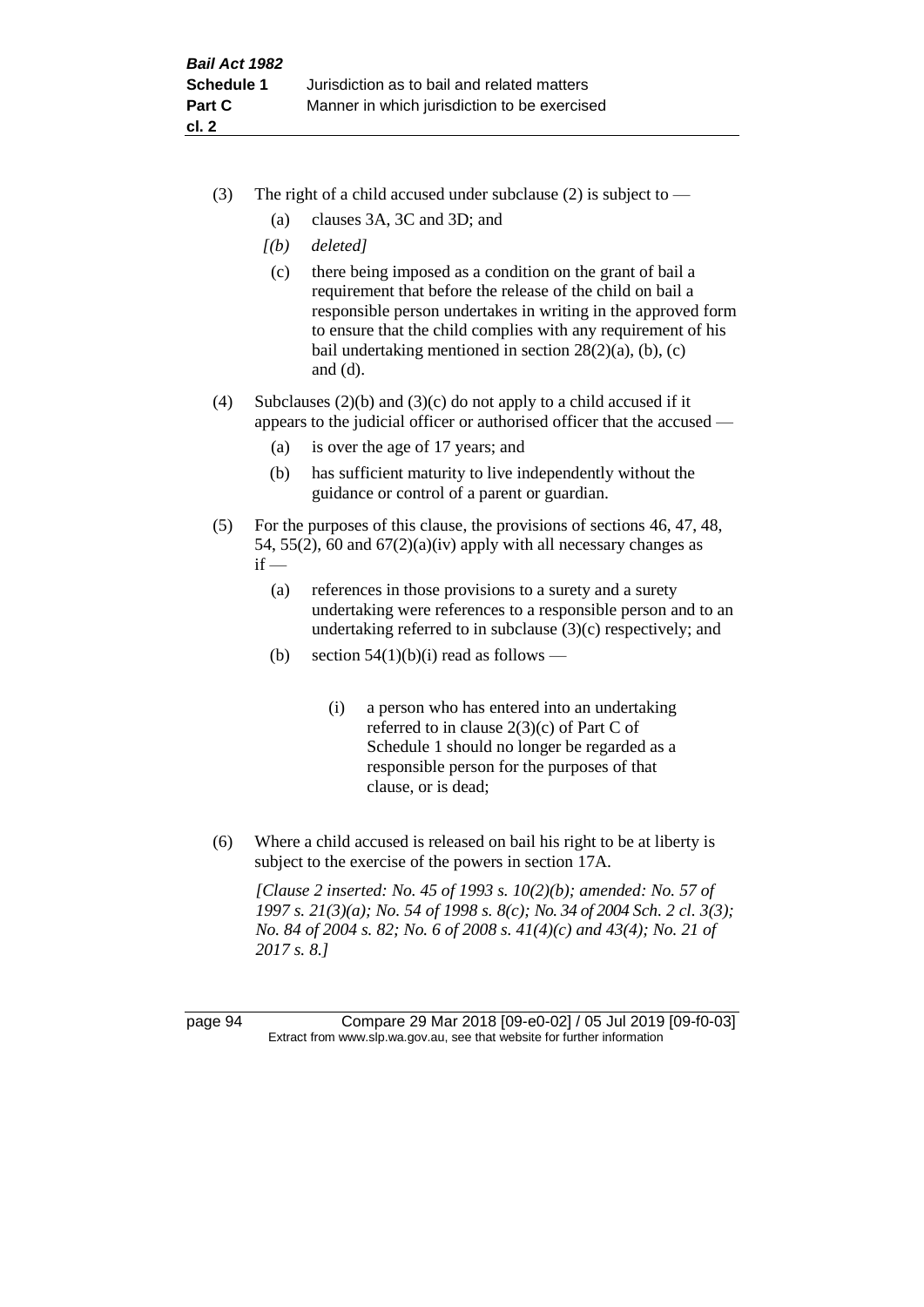#### **3. Matters relevant to cl. 1(a)**

In considering whether an accused may do any of the things mentioned in clause 1(a), the judicial officer or authorised officer shall have regard to the following matters, as well as to any others which he considers relevant —

- (a) the nature and seriousness of the offence or offences (including any other offence or offences for which he is awaiting trial) and the probable method of dealing with the accused for it or them, if he is convicted; and
- (b) the character, previous convictions, antecedents, associations, home environment, background, place of residence, and financial position of the accused; and
- (c) the history of any previous grants of bail to him; and
- (d) the strength of the evidence against him.

*[Clause 3 amended: No. 84 of 2004 s. 82.]*

#### **3A. Bail for accused charged with serious offence committed while on bail or early release for another serious offence**

- (1) Notwithstanding clause 1, 2 or 4 or any other provision of this Act, where —
	- (a) an accused is in custody
		- (i) awaiting an appearance in court before conviction for a serious offence; or
		- (ii) waiting to be sentenced or otherwise dealt with for a serious offence of which the accused has been convicted;

and

- (b) the serious offence is alleged to have been committed while the accused was —
	- (i) on bail for; or
	- (ii) at liberty under an early release order made in respect of,

another serious offence,

the judicial officer or (if section 16A does not apply) the authorised officer in whom jurisdiction is vested shall refuse to grant bail for the

Compare 29 Mar 2018 [09-e0-02] / 05 Jul 2019 [09-f0-03] page 95 Extract from www.slp.wa.gov.au, see that website for further information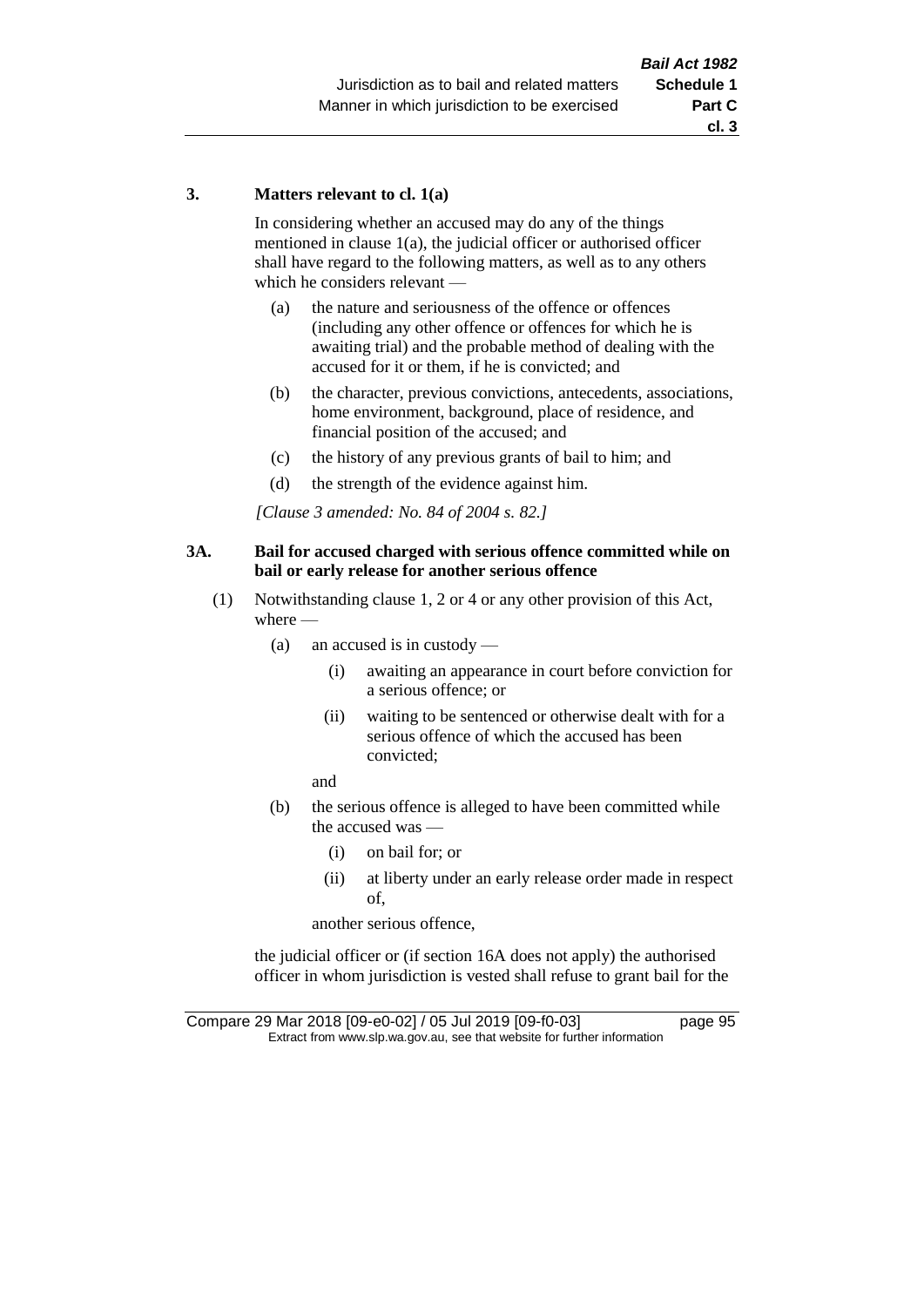serious offence referred to in paragraph (a) unless the judicial officer or authorised officer —

- (c) is satisfied that there are exceptional reasons why the accused should not be kept in custody and, if clause 3B applies, is so satisfied only after complying with that clause; and
- (d) is also satisfied that bail may properly be granted having regard to the provisions of clauses 1 and 3 or, in the case of a child accused, clauses 2 and 3.
- (2) Notwithstanding section 7(1), where an accused is refused bail under subclause (1) for an appearance for a serious offence his case for bail need not be considered again under that subsection for an appearance for that offence unless he satisfies the judicial officer who may order his detention that —
	- (a) new facts have been discovered, new circumstances have arisen or the circumstances have changed since bail was refused; or
	- (b) he failed to adequately present his case for bail on the occasion of that refusal.
- (3) Where a child accused is refused bail under subclause (1) he shall be dealt with in accordance with section 19(2) of the *Young Offenders Act 1994*.

*[Clause 3A inserted: No. 45 of 1993 s. 10(2)(c); amended: No. 57 of 1997 s. 21(3)(b); No. 54 of 1998 s. 7 and 13(1); No. 84 of 2004 s. 82; No. 6 of 2008 s. 41(4)(d).]*

# **3B. Exceptional reasons under cl. 3A(1), determining**

- (1) This clause applies where it appears to the judicial officer or (if section 16A does not apply) the authorised officer that all or any of the acts alleged to constitute a serious offence referred to in clause 3A(1)(b) would, if proved in the appropriate proceedings, amount to a breach by the accused of a protective condition or order.
- (2) The judicial officer or authorised officer shall, before making a decision that there are exceptional reasons for the purposes of clause 3A(1)(c), make enquiry, or cause enquiry to be made, whether there has already been —
	- (a) any breach by the accused of the protective condition or order that has been proved in proceedings; or

page 96 Compare 29 Mar 2018 [09-e0-02] / 05 Jul 2019 [09-f0-03] Extract from www.slp.wa.gov.au, see that website for further information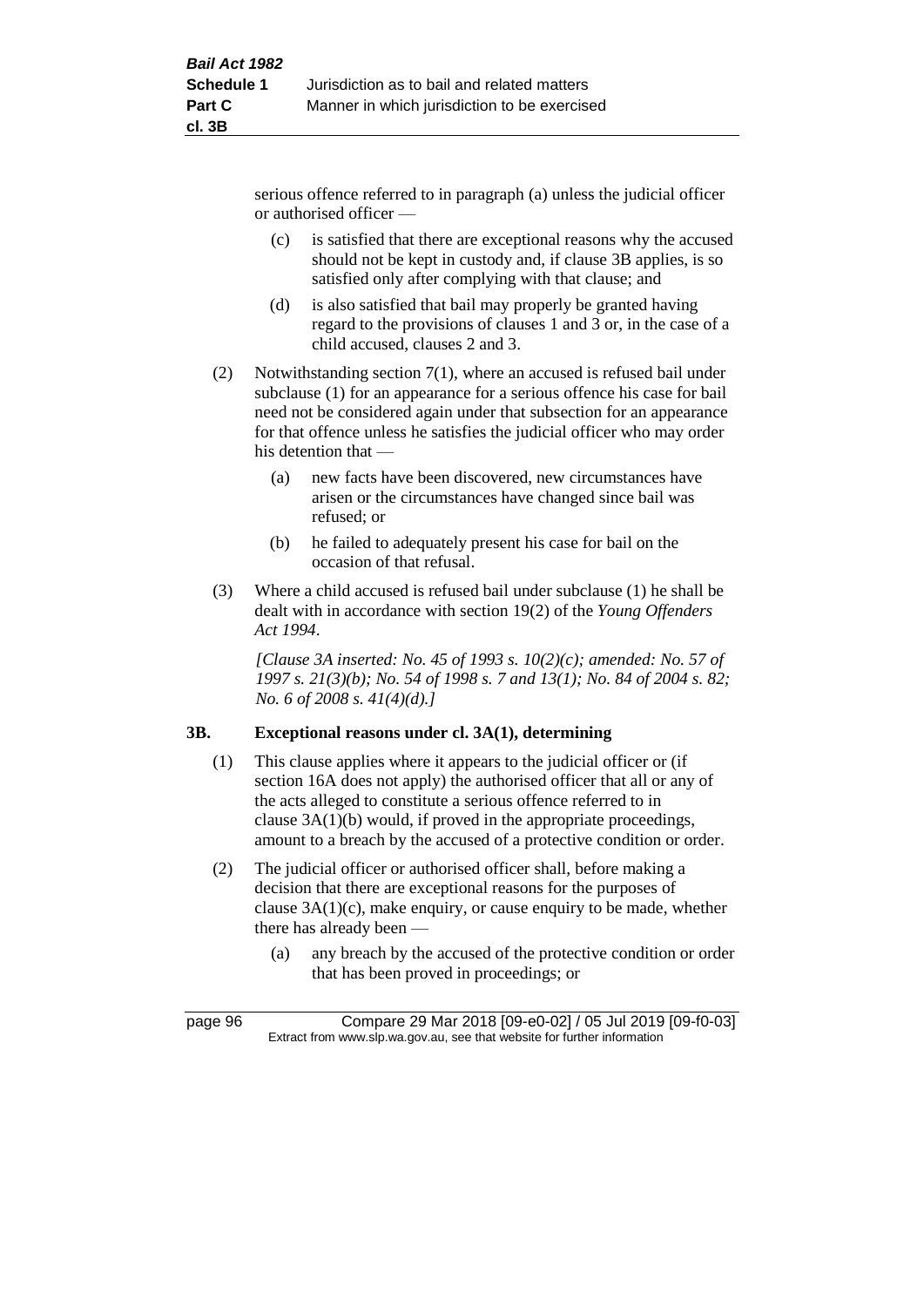- (b) any alleged breach by the accused of the protective condition or order that has not been so proved, including an allegation that has not been the subject of a prosecution or any other communication to any relevant official; or
- (c) any alleged breach by the accused of any other protective condition or order that has been the subject of a prosecution.
- (3) On becoming aware of any such alleged breach, the judicial officer or authorised officer shall give each person for whose protection a protective condition or order referred to in subclause (2) was imposed or made (a *relevant person*) a reasonable opportunity to give evidence by affidavit on matters relating to that protective condition or order.
- (4) The judicial officer or authorised officer shall in making any decision for the purposes of clause  $3A(1)(c)$  —
	- (a) give due weight to  $-$ 
		- (i) any evidence given under subclause (3); and
		- (ii) any adverse effect that a grant of bail to the accused would have on a relevant person; and
		- (iii) any difficulty that a relevant person might have in proving any future breach of a protective condition or order;

and

- (b) consider whether it would be appropriate to refuse bail and make a hospital order under section 5 of the *Criminal Law (Mentally Impaired Accused) Act 1996*; and
- (c) in the case of a condition imposed for a purpose mentioned in clause  $2(2)(c)$  or (d) of Part D, treat any alleged breach of the condition as a serious matter even if the conduct alleged to amount to the breach in itself appears to be trivial; and
- (d) consider whether any alleged breach of a protective condition or order that has occurred shows that the purpose of the condition or order has not been achieved and that the accused should be kept in custody.
- (5) The provisions of this clause do not limit the matters that the judicial officer or authorised officer may take into account for the purposes of clause  $3A(1)(c)$ .

**cl. 3B**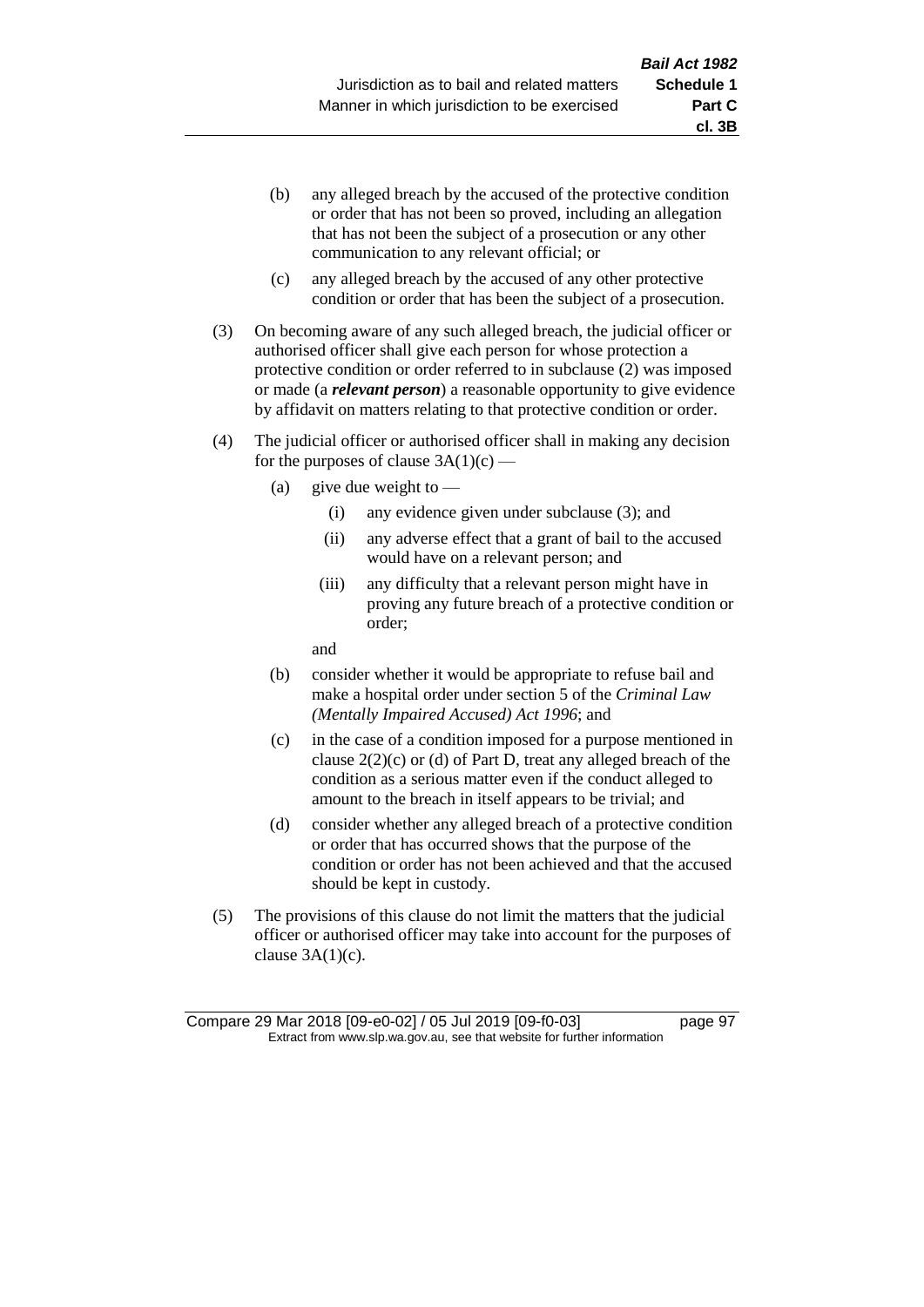(6) In this clause —

#### *protective condition or order* means —

- (a) a condition imposed for a purpose mentioned in clause  $2(2)(c)$ or (d) of Part D; or
- (b) a family violence restraining order or a violence restraining order or a police order under the *Restraining Orders Act 1997*; or
- (c) a Part VII order under the *Justices Act 1902* <sup>3</sup>
	- (i) that under section 86 of the *Restraining Orders Act 1997* is taken to be a misconduct restraining order under that Act; and
	- (ii) that shows on the face of the order that the causing or threatening of personal injury by the accused was a ground for the making of the order.

*[Clause 3B inserted: No. 54 of 1998 s. 13(2); amended: No. 38 of 2004 s. 60; No. 59 of 2004 s. 141; No. 84 of 2004 s. 11 and 82; No. 49 of 2016 s. 89.]*

#### **3C. Bail in murder cases**

Notwithstanding clause 1, 2 or 4 or any other provision of this Act, where an accused is in custody —

- (a) awaiting an appearance in court before conviction for an offence of murder; or
- (b) waiting to be sentenced or otherwise dealt with for an offence of murder of which the accused has been convicted,

the judicial officer in whom jurisdiction is vested shall refuse to grant bail for the offence unless the judicial officer is satisfied that —

- (c) there are exceptional reasons why the accused should not be kept in custody; and
- (d) bail may properly be granted having regard to the provisions of clauses 1 and 3 or, in the case of a child, clauses 2 and 3.

*[Clause 3C inserted: No. 6 of 2008 s. 41(4)(e); amended: No. 29 of 2008 s. 24(7).]*

page 98 Compare 29 Mar 2018 [09-e0-02] / 05 Jul 2019 [09-f0-03] Extract from www.slp.wa.gov.au, see that website for further information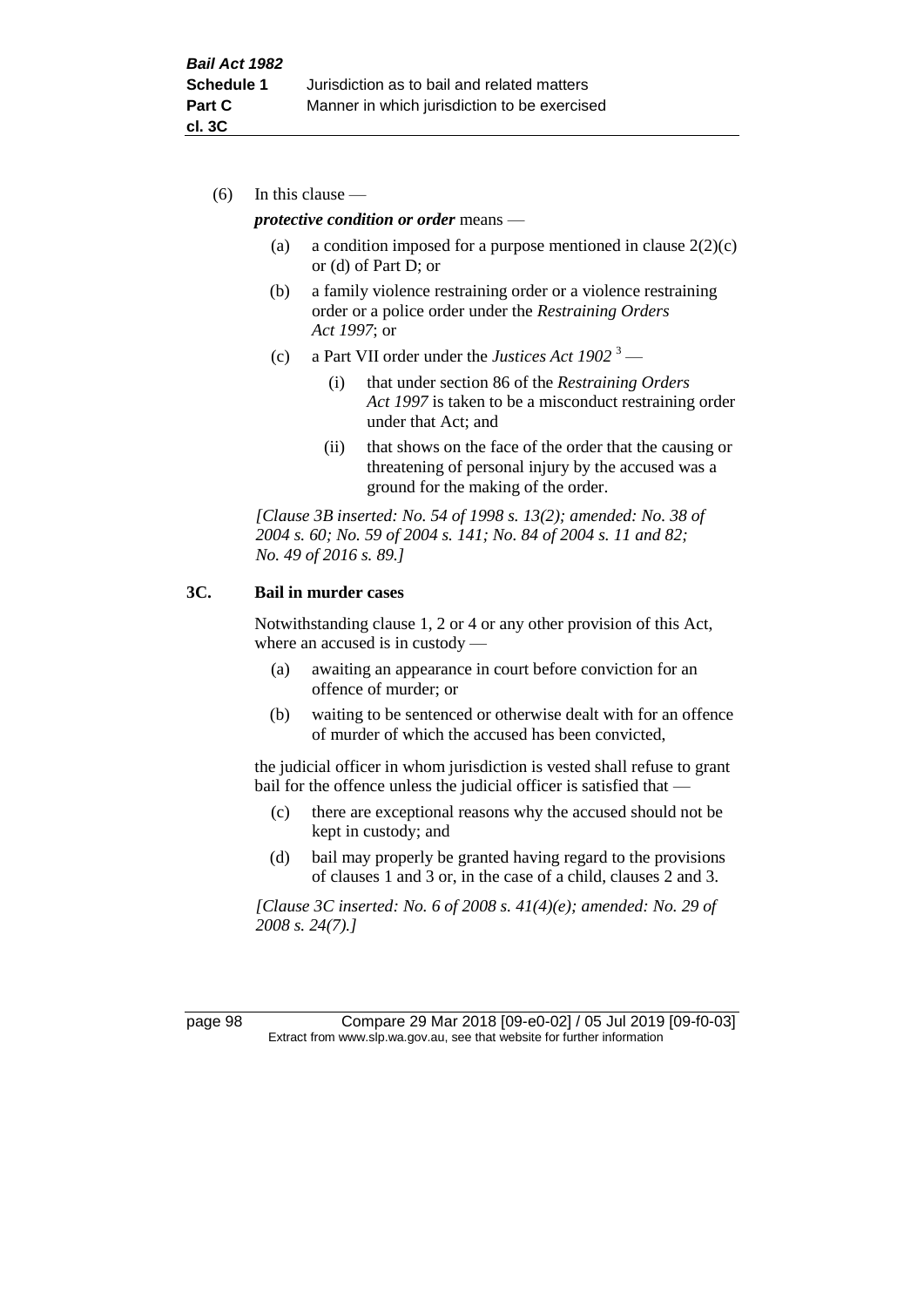#### **3D. Bail in cases of offence under** *Dangerous Sexual Offenders Act 2006* **section 40A**

(1) In this clause —

*section 40A offence* means the offence under the *Dangerous Sexual Offenders Act 2006* section 40A of contravening a requirement of a supervision order;

*victim* has the meaning given in the *Dangerous Sexual Offenders Act 2006* section 3(1).

- (2) This clause applies where an accused is in custody
	- (a) awaiting an appearance in court before conviction for a section 40A offence; or
	- (b) waiting to be sentenced or otherwise dealt with for a section 40A offence of which the accused has been convicted.
- (3) Despite clause 1, 2 or 4 or any other provision of this Act, where this clause applies the judicial officer or (if section 16A does not apply) the authorised officer in whom jurisdiction is vested must refuse to grant bail for the section 40A offence unless the judicial officer or authorised officer —
	- (a) is satisfied that there are exceptional reasons why the accused should not be kept in custody; and
	- (b) is satisfied that bail may properly be granted having regard to the provisions of clauses 1 and 3 or, in the case of a child, clauses 2 and 3.
- (4) The judicial officer or authorised officer must in making any decision for the purposes of subclause  $(3)$  —
	- (a) have regard to
		- (i) any history of proven or alleged contraventions of supervision orders by the accused; and
		- (ii) any adverse effect that a grant of bail to the accused would have on a victim of the accused;

and

(b) consider whether it would be appropriate to refuse bail and make a hospital order under the *Criminal Law (Mentally Impaired Accused) Act 1996* section 5; and

Compare 29 Mar 2018 [09-e0-02] / 05 Jul 2019 [09-f0-03] page 99 Extract from www.slp.wa.gov.au, see that website for further information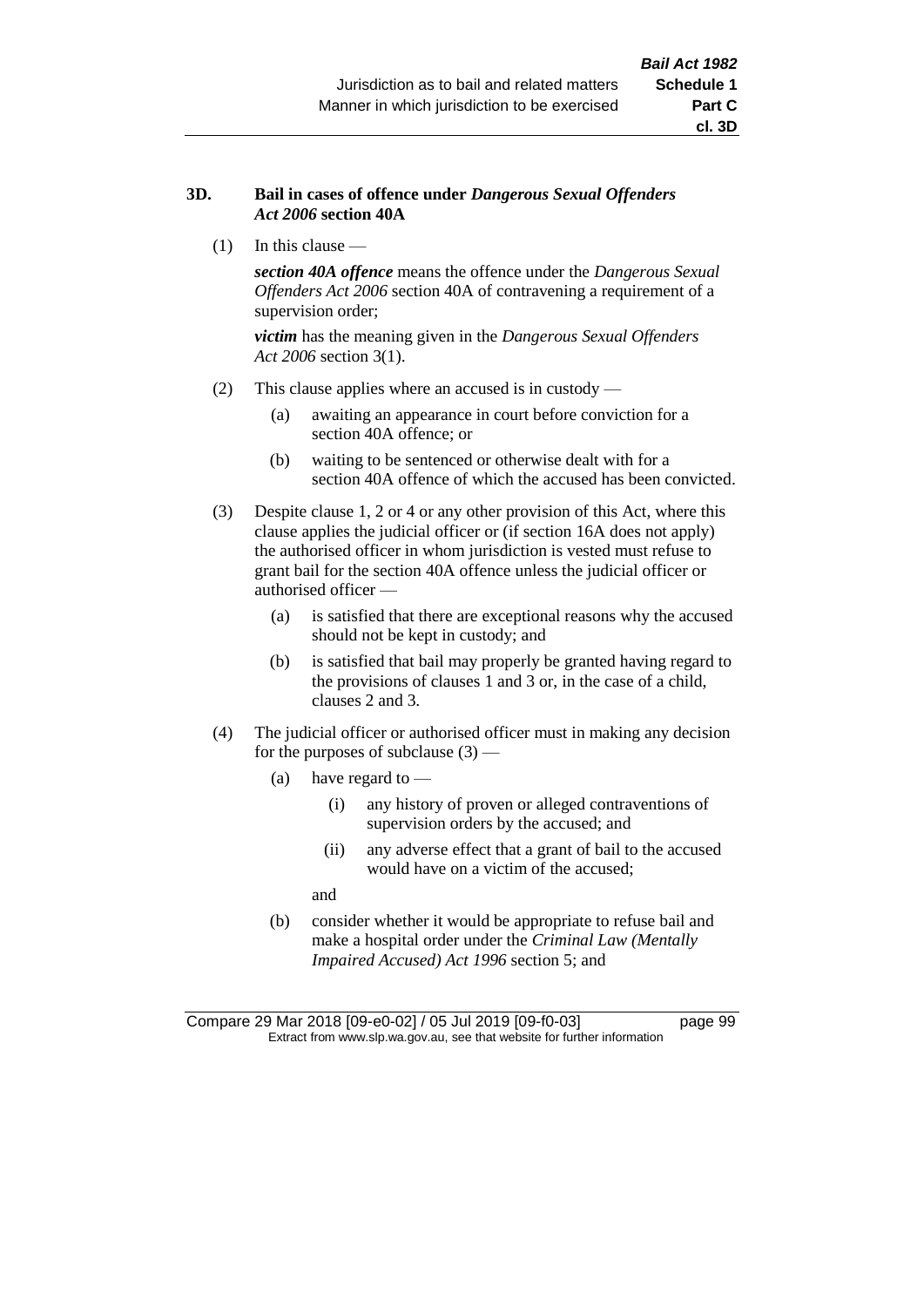- (c) consider whether the conduct alleged to amount to the contravention in itself appears to be minor or trivial.
- (5) Subclause (4) does not limit the matters that the judicial officer or authorised officer may take into account for the purposes of subclause (3).
- (6) Despite section 7(1), where an accused is refused bail under subclause (3) for an appearance for a section 40A offence the accused's case for bail need not be considered again under that subsection for an appearance for that offence unless the accused satisfies the judicial officer who may order detention that —
	- (a) new facts have been discovered, new circumstances have arisen or the circumstances have changed since bail was refused; or
	- (b) the accused failed adequately to present the case for bail on the occasion of that refusal.
- (7) A child accused who is refused bail under subclause (3) must be dealt with in accordance with the *Young Offenders Act 1994* section 19(2).

*[Clause 3D inserted: No. 21 of 2017 s. 9.]*

#### **4. Bail after conviction for accused awaiting sentence**

- (1) Subject to clauses 3A, 3C and 3D, the grant or refusal of bail to an accused, other than a child, who is in custody waiting to be sentenced or otherwise dealt with for an offence of which the accused has been convicted shall be at the discretion of the judicial officer in whom jurisdiction is vested, and that discretion shall be exercised having regard to the questions set out in clause 1 as well as to any others which the judicial officer considers relevant.
- (2) A child accused who is in custody waiting to be sentenced or otherwise dealt with for an offence of which the child accused has been convicted has the same right to be granted bail as a child accused referred to in clause 2(2), and the provisions of clause 2 apply accordingly.

*[Clause 4 inserted: No. 6 of 2008 s. 41(4)(f); amended: No. 21 of 2017 s. 10.]*

page 100 Compare 29 Mar 2018 [09-e0-02] / 05 Jul 2019 [09-f0-03] Extract from www.slp.wa.gov.au, see that website for further information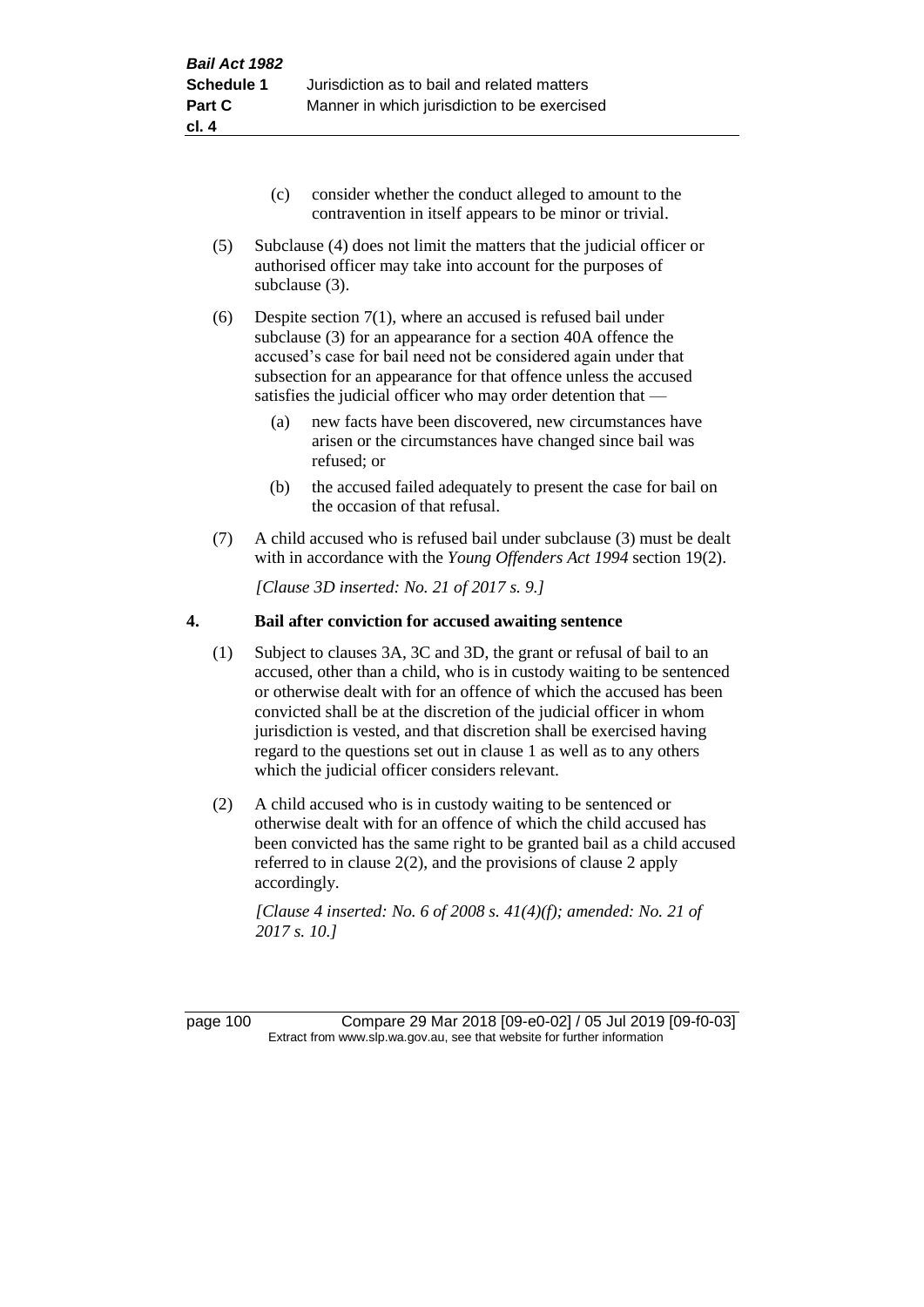#### **4A. Bail after conviction for accused awaiting disposal of appeal**

In deciding whether or not to grant bail to an accused who is in custody waiting for the disposal of appeal proceedings, the judicial officer shall consider whether there are exceptional reasons why the accused should not be kept in custody, and shall only grant bail to the accused if satisfied that —

- (a) exceptional reasons exist; and
- (b) it is proper to do so having regard to the provisions of clauses 1 and 3 or, in the case of a child, clauses 2 and 3.

*[Clause 4A inserted: No. 6 of 2008 s. 41(4)(f).]*

#### **5. Exception to cl. 4A for bail in appeal under** *Criminal Appeals Act 2004* **Part 2**

Clause 4A does not apply to the bail of a person who is awaiting the disposal of appeal proceedings under Part 2 of the *Criminal Appeals Act 2004*; such a person shall be deemed for the purposes of this Part to be awaiting an appearance in court before conviction for an offence.

*[Clause 5 inserted: No. 33 of 1989 s. 18; amended: No. 59 of 2004 s. 141; No. 84 of 2004 s. 11; No. 6 of 2008 s. 41(4)(g).]*

Compare 29 Mar 2018 [09-e0-02] / 05 Jul 2019 [09-f0-03] page 101 Extract from www.slp.wa.gov.au, see that website for further information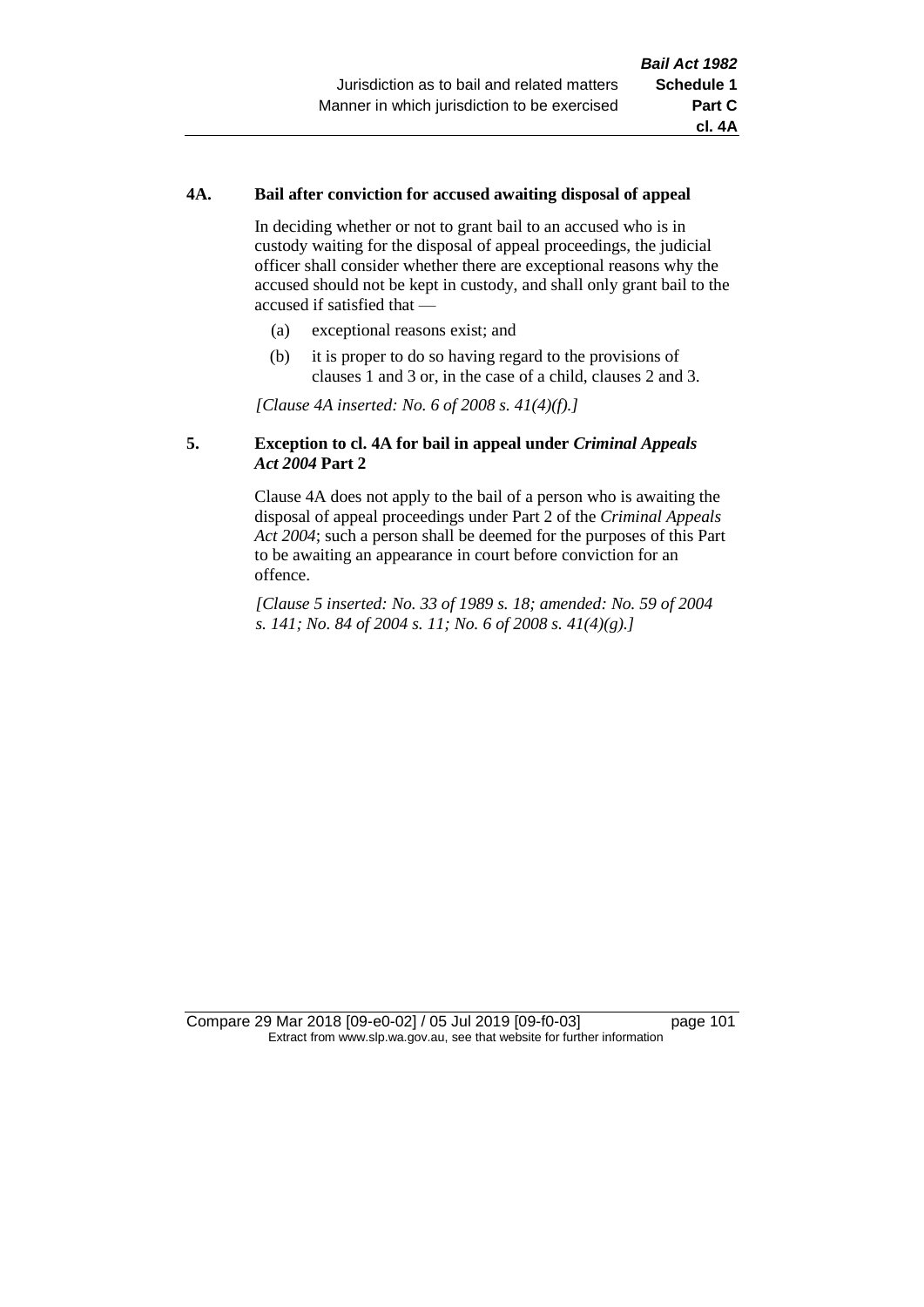#### **6. Bail of people on community or similar orders**

For the purpose of determining whether clause 4 applies, a person in custody —

- (a) under section 50, 79, 84E, 128, 129 or 132 of the *Sentencing Act 1995* in connection with a possible breach of a conditional release order, a sentence of suspended imprisonment or conditional suspended imprisonment or a community order imposed under that Act; or
- (b) under section 43 of the *Young Offenders Act 1994* in respect of an alleged breach of a youth community based order, an intensive youth supervision order or a conditional release order made under that Act,

is to be taken as not having been convicted of the offence for which the sentence was imposed.

*[Clause 6 inserted: No. 78 of 1995 s. 8; amended: No. 27 of 2004 s. 13(3).]*

*[Heading deleted: No. 6 of 2008 s. 41(4)(h).]*

# **7. Bail for initial appearance to be for not more than 30 days**

In fixing the terms of bail of an accused for his initial appearance in court for an offence, a justice or an authorised officer shall require him to make the appearance within the period of 30 days commencing on and including the day on which the accused was arrested for the offence.

*[Clause 7 amended: No. 84 of 2004 s. 82; No. 6 of 2008 s. 41(4)(i).]*

# **8. Bail on adjournment in court of summary jurisdiction to be for not more than 30 days except by consent**

In fixing the terms of bail of an accused for an appearance in court after an adjournment of proceedings for an offence, a judicial officer sitting as a court of summary jurisdiction shall require him to make the appearance within the period of 30 days commencing on and including the day on which the proceedings are adjourned, unless the accused consents to appear on a later day.

*[Clause 8 amended: No. 49 of 1988 s. 90(c); No. 59 of 2004 s. 141; No. 84 of 2004 s. 82.]*

page 102 Compare 29 Mar 2018 [09-e0-02] / 05 Jul 2019 [09-f0-03] Extract from www.slp.wa.gov.au, see that website for further information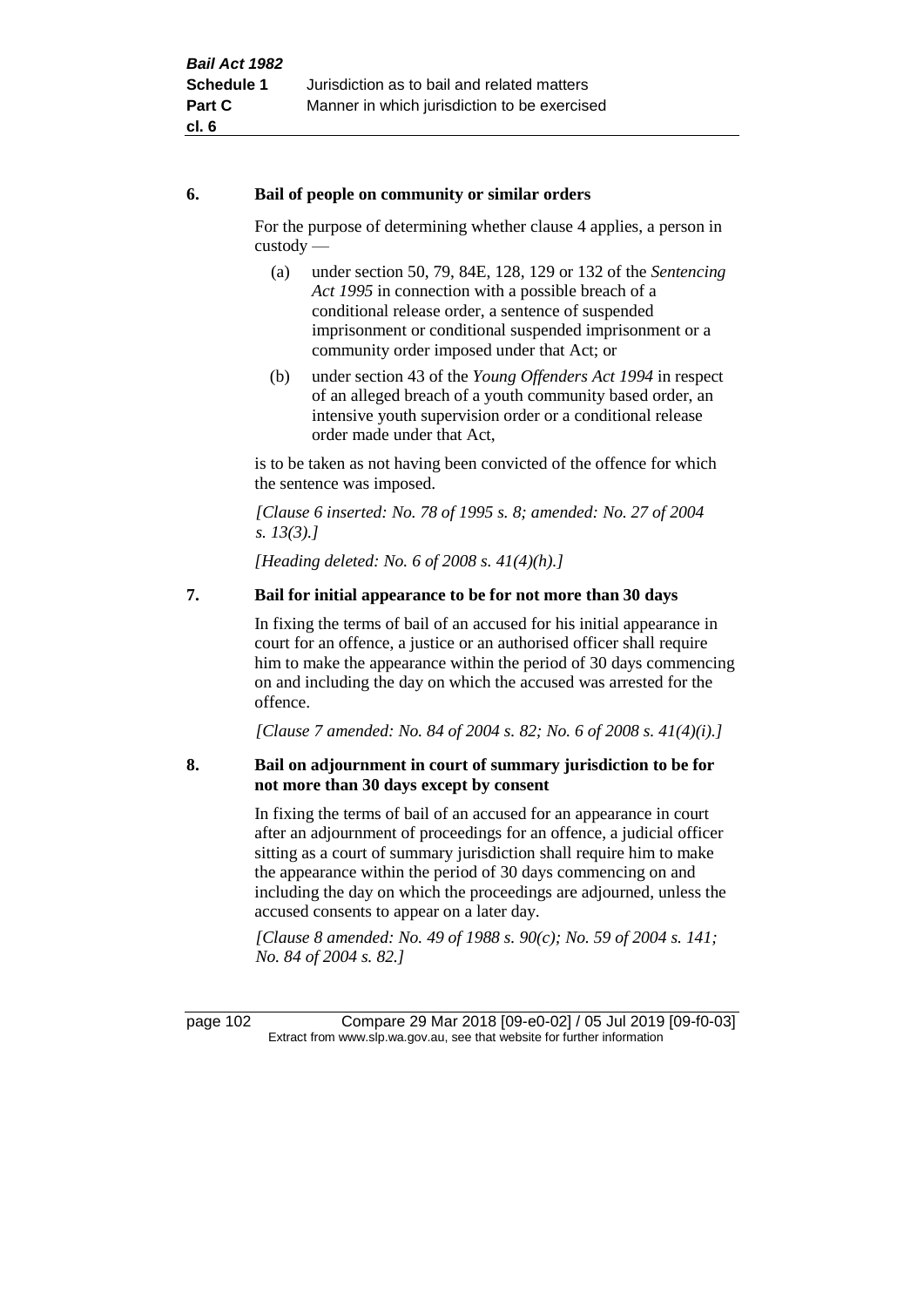#### **9. Calculating periods for cl. 7 and 8**

The periods specified in clauses 7 and 8 shall be calculated to include any Sunday or public holiday.

# **Part D — Conditions which may be imposed on a grant of bail**

#### **1. Conditions as to forfeiture, sureties, security etc.**

- (1) A judicial officer or authorised officer, on a grant of bail, may impose conditions under this clause if he considers that it is desirable to do so to ensure the performance of the accused's bail undertaking.
- (2) If a judicial officer or authorised officer considers that it is desirable as mentioned in subclause (1), he may in addition to releasing the accused on his bail undertaking impose any one or more of the following conditions —
	- (a) that the accused in his bail undertaking agree to forfeit a specified amount of money if he fails to comply with any requirement of his bail undertaking mentioned in section  $28(2)(a)$  or (b); or
	- (b) that a surety or a specified number of sureties enter into a surety undertaking or surety undertakings whereby he or they agree to forfeit a specified amount or specified amounts of money if the accused fails to comply with any requirement of his bail undertaking mentioned in section 28(2)(a) or (b); or
	- (c) that any of them the accused and the surety or sureties give security of a specified value, including the deposit of a specified amount of cash, for the performance of their respective obligations; or
	- (d) that any of them the accused and the surety or sureties deposit with a specified officer any specified passbook or document relating to the title to, or ownership of, any account or other asset offered as security for the performance of their respective obligations; or
	- (e) that any of them the accused and the surety or sureties, at his or their own expense or otherwise, enter into such mortgage, charge, assignment or other transaction, or take such other step, as may be required, including completion of the

Compare 29 Mar 2018 [09-e0-02] / 05 Jul 2019 [09-f0-03] page 103 Extract from www.slp.wa.gov.au, see that website for further information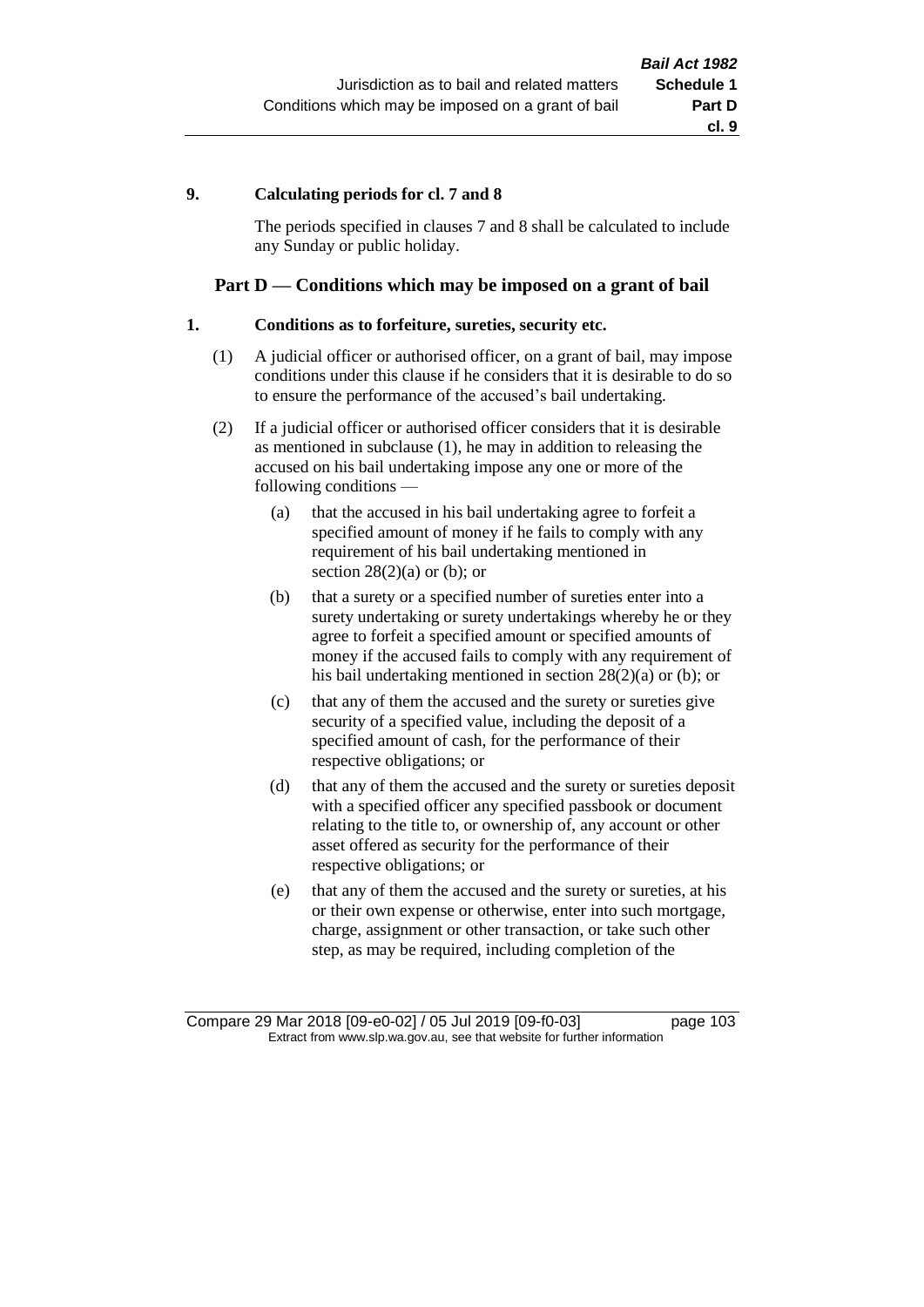necessary documents, to render any security effective and enforceable by the State.

- (3) The nature and sufficiency of any security, and the documentation therefor, required under subclause (2) shall be determined by the judicial officer or authorised officer who imposed the condition or, if no determination is so made —
	- (a) by the person before whom the bail undertaking is entered into, where the security is to be given by the accused; and
	- (b) where the security is to be given by a surety, by any person authorised under section 36 to approve the surety or before whom the surety undertaking is entered into.
- (4) When a bail undertaking ceases to have effect as provided in section 34(a) to (d), or upon an accused being acquitted of a charge under section  $51(1)$  or (2) or discharged from further proceedings therefor, each of them the accused, or where section 34(b) applies his personal representative, and any surety is entitled to have returned to him any security given under subclause (2).
- (5) When a surety undertaking ceases to have effect as provided in section 47(a) to (f), a surety is entitled to have returned to him any security given under subclause  $(2)$ .

*[Clause 1 amended: No. 65 of 2003 s. 121(3); No. 84 of 2004 s. 82; No. 6 of 2008 s. 18(3).]*

# **2. Other conditions**

- (1) A judicial officer or authorised officer, on a grant of bail, may impose conditions —
	- (a) to be complied with before the accused is released on bail or while the accused is on bail; or
	- (b) as to the accused's conduct while on bail; or
	- (c) as to where the accused shall reside while on bail,

if he considers that it is desirable for any purpose mentioned in subclause (2), (2b), (3) or (4).

page 104 Compare 29 Mar 2018 [09-e0-02] / 05 Jul 2019 [09-f0-03] Extract from www.slp.wa.gov.au, see that website for further information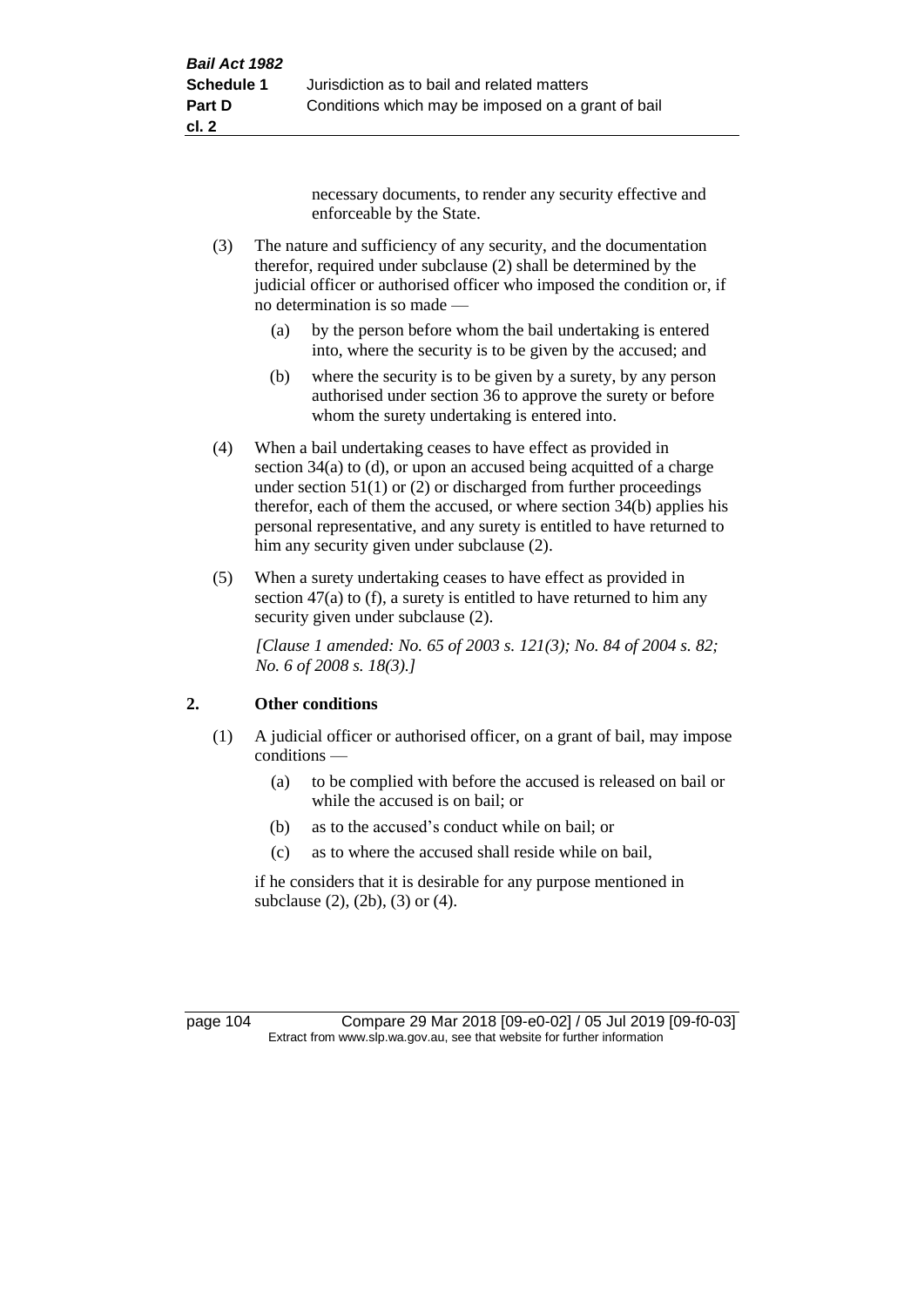- (1a) Without limiting subclause (1), a judicial officer or authorised officer shall, on a grant of bail to a child accused, consider whether it is desirable for any purpose mentioned in subclause (2) to impose a condition as to —
	- (a) any period in each day during which the child is to remain at a particular place; or
	- (b) any person with whom the child is not to associate or communicate; or
	- (c) any place that the child is not to frequent; or
	- (d) the attendance by the child at a school or other educational institution; or
	- (e) any other matter,

and the judicial officer or authorised officer may impose any such condition.

- (2) Any condition may be imposed under subclause (1) or (1a) to ensure that an accused —
	- (a) appears in court in accordance with his bail undertaking; or
	- (b) does not while on bail commit an offence; or
	- (c) does not endanger the safety, welfare or property of any person; or
	- (d) does not interfere with witnesses or otherwise obstruct the course of justice, whether in relation to himself or any other person; or
	- (e) as regards the period when the accused is on trial, does not prejudice the proper conduct of the trial.
- (2a) Before imposing a condition on a grant of bail for a purpose mentioned in subclause (2)(c) or (d) a judicial officer or authorised officer is to consider whether that purpose would be better served, or could be better assisted, by a restraining order made under the *Restraining Orders Act 1997* and whether, in the case of a judicial officer, to exercise the power in section 63 of that Act or, in the case of an authorised officer, to make a telephone application under that Act.

Compare 29 Mar 2018 [09-e0-02] / 05 Jul 2019 [09-f0-03] page 105 Extract from www.slp.wa.gov.au, see that website for further information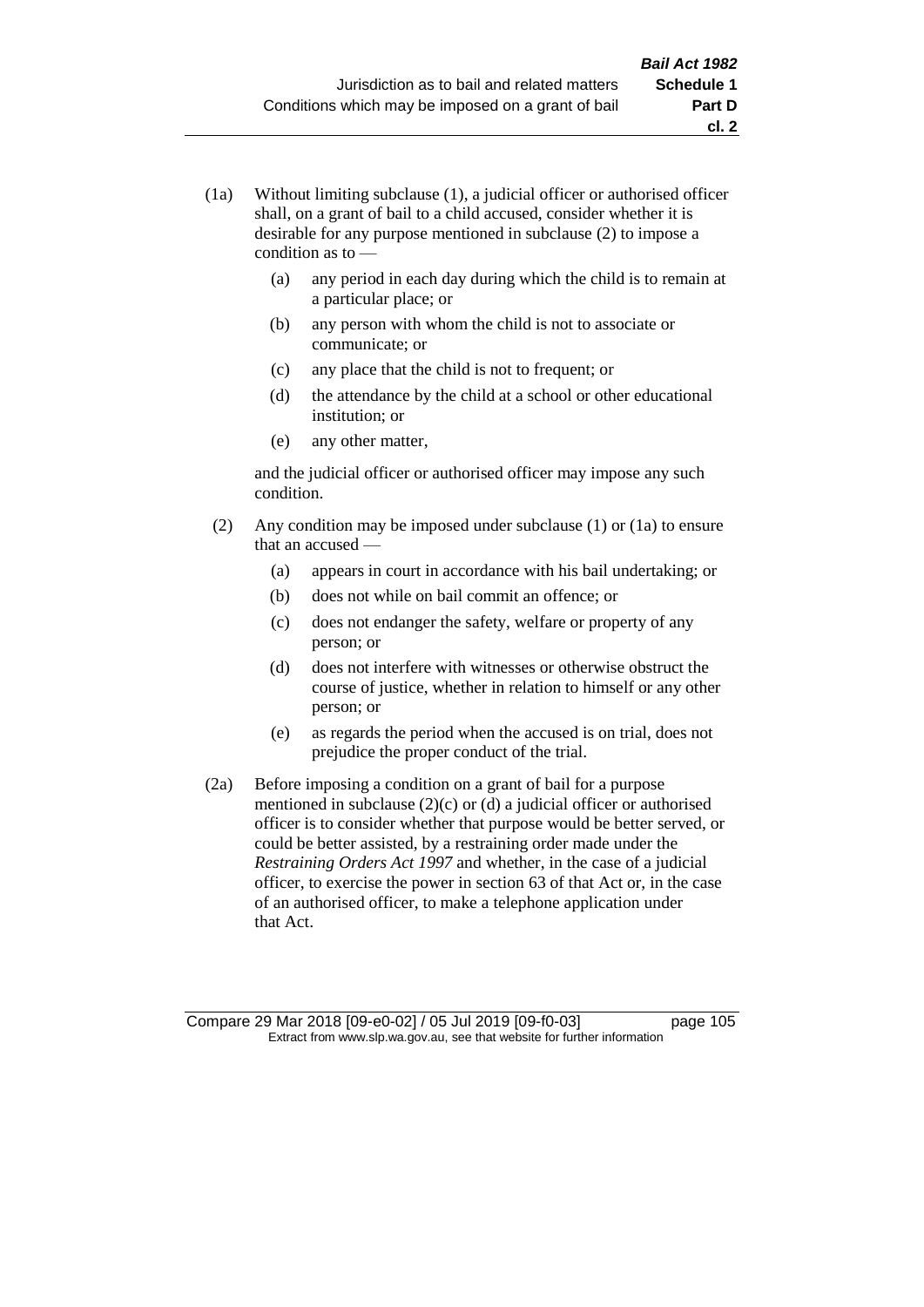- (2b) Where a judicial officer is of the opinion that the accused should while on bail —
	- (a) be counselled for a behavioural problem; or
	- (b) attend a course or programme that may assist with such a problem,

the judicial officer may under subclause (1) impose a condition for that purpose that requires the accused to —

- (c) attend a prescribed person to be counselled; or
- (d) attend a prescribed course or programme,

that is specified by the judicial officer in the condition.

- (3) Where a judicial officer who grants bail to an accused is of the opinion that the accused's physical condition ought to be examined the officer may, under subclause (1), impose any condition which the officer considers desirable for the purpose of ensuring that the accused is examined by a medical practitioner.
- (3a) Where a judicial officer who grants bail to an accused is of the opinion that the accused's mental condition ought to be assessed or examined the officer may, under subclause (1), impose any condition which the officer considers desirable for the purpose of ensuring that the accused's mental condition is assessed or examined including a condition —
	- (a) that the accused be assessed, either by a medical practitioner or by an authorised mental health practitioner as defined in the *Mental Health Act 2014* section 4, for the purpose of deciding whether to make a referral under section 26 of that Act;
	- (b) that the accused be admitted to an authorised hospital (as defined in the *Mental Health Act 2014* section 4);
	- (c) that the accused be examined by a psychiatrist.
- (4) Where a judicial officer is of the opinion that an accused is suffering from alcohol or drug abuse and is in need of care or treatment either on that account, or to enable him to be prepared for his trial, the judicial officer may, under subclause (1), impose any condition which he considers desirable for the purpose of ensuring that the accused receives such care or treatment, including that he lives in, or from

page 106 Compare 29 Mar 2018 [09-e0-02] / 05 Jul 2019 [09-f0-03] Extract from www.slp.wa.gov.au, see that website for further information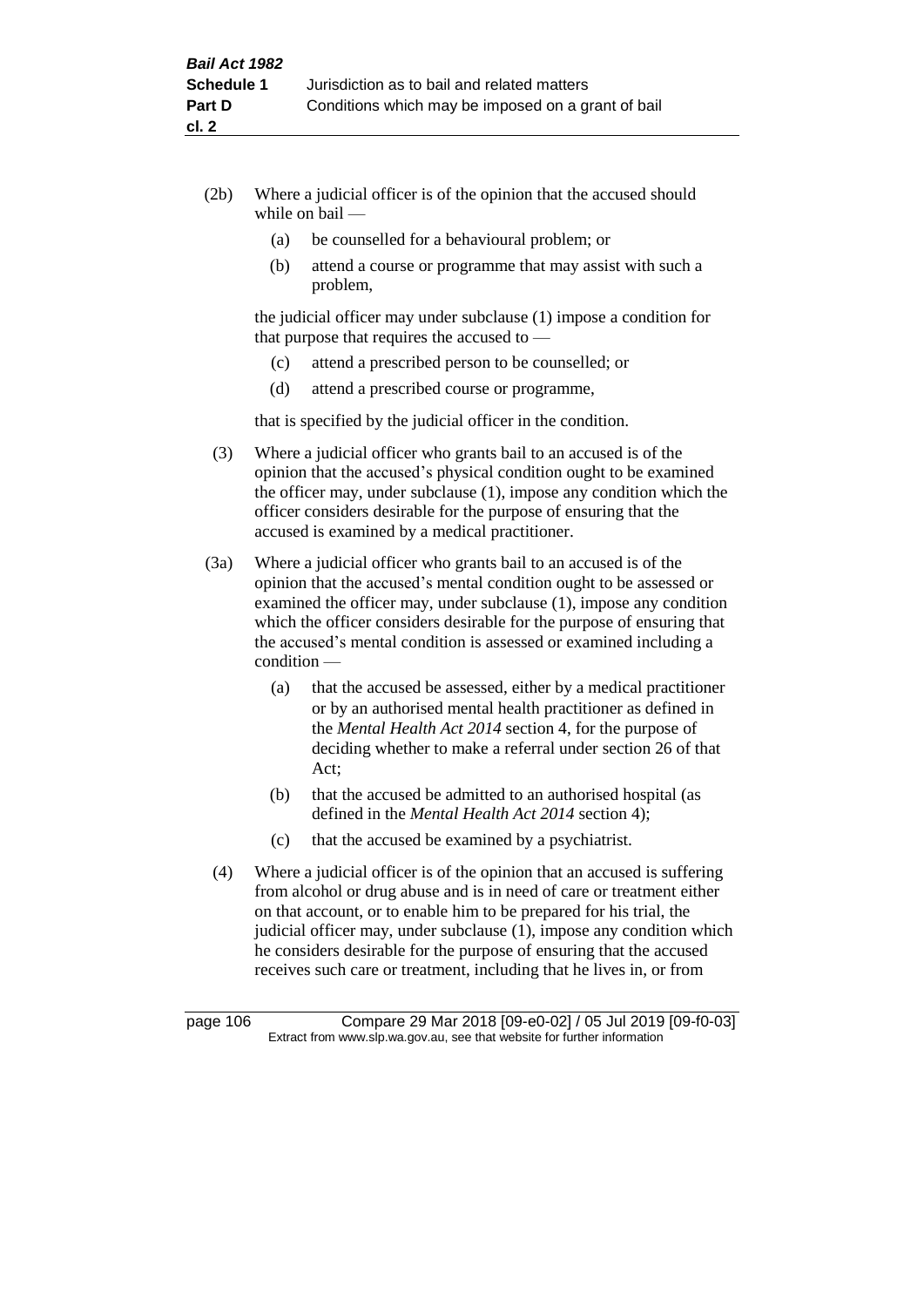time to time attends at, a specified institution or place in order to receive such care or treatment.

- (5) Where a judicial officer imposes a condition for a purpose mentioned in subclause (2b), (3), (3a) or (4), the judicial officer shall cause to be sent to the person who is to counsel, assess or examine the accused, or the place at which the accused is to attend, a statement of the reasons for imposing the condition.
- (6) Where a condition is imposed under this clause that an accused shall reside in premises established for the accommodation of persons to whom bail has been granted, that condition shall be deemed to include a further condition that the accused shall comply with such rules as are for the time being laid down for the maintenance of the good order of those premises, whether such rules are made under section 67 or by the authority responsible for the good order of the premises.
- (7) In this clause —

*medical practitioner* means a person registered under the *Health Practitioner Regulation National Law (Western Australia)* in the medical profession;

*psychiatrist* has the meaning given in the *Mental Health Act 2014* section 4.

*[Clause 2 amended: No. 45 of 1993 s. 10(3); No. 69 of 1996 s. 3; No. 54 of 1998 s. 12; No. 84 of 2004 s. 82; No. 22 of 2008 Sch. 3 cl. 4; No. 35 of 2010 s. 29; No. 25 of 2014 s. 35.]*

*[Clause 2. Modifications to be applied in order to give effect to Cross-border Justice Act 2008: clause altered 1 Nov 2009. See endnote 1M.]*

### **3. Home detention condition**

- (1) A judicial officer may, subject to this clause, impose a home detention condition as a condition on a grant of bail.
- (2) A home detention condition shall not be imposed unless the accused is over the age of 17 years and the judicial officer is satisfied -
	- (a) after considering a report from a community corrections officer about the accused and his circumstances, that the accused is suitable to be subject to a home detention condition; and

Compare 29 Mar 2018 [09-e0-02] / 05 Jul 2019 [09-f0-03] page 107 Extract from www.slp.wa.gov.au, see that website for further information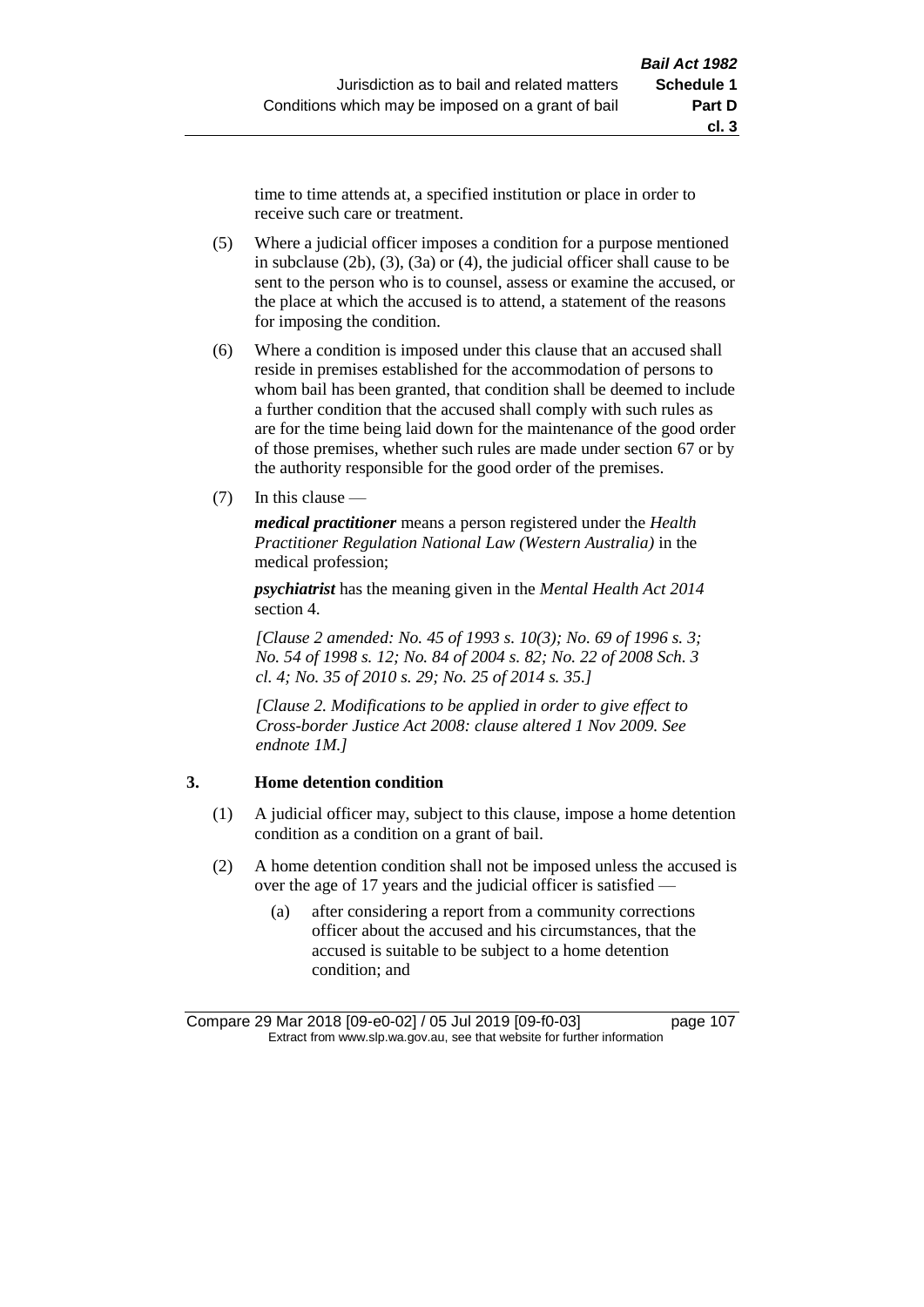- (b) that the place where it is proposed the accused will remain while subject to the home detention condition is a suitable place; and
- (c) that unless a home detention condition is imposed, the accused will not be released on bail.
- (3) A home detention condition is a condition that while the accused is on bail the accused shall —
	- (a) remain at and not leave the place specified in the bail record form and in the bail undertaking (or in a notice under section 50E) until the time specified, or deemed by section 31(3) to be specified, in the bail undertaking except —
		- (i) to work in gainful employment approved by a community corrections officer; or
		- (ii) with the approval of a community corrections officer, to seek gainful employment; or
		- (iii) to obtain urgent medical or dental treatment for the accused; or
		- (iv) for the purpose of averting or minimizing a serious risk of death or injury to the accused or to another person; or
		- (v) to obey an order issued under a written law (such as a summons) requiring the accused's presence elsewhere; or
		- (vi) for a purpose approved of by a community corrections officer; or
		- (vii) on the direction of a community corrections officer; and
	- (b) not leave the State; and
	- (c) comply with every reasonable direction of a community corrections officer; and
	- (d) comply with such of the conditions specified in the list provided under section 24A(4) as may be specified in a notice given under section 50E(b); and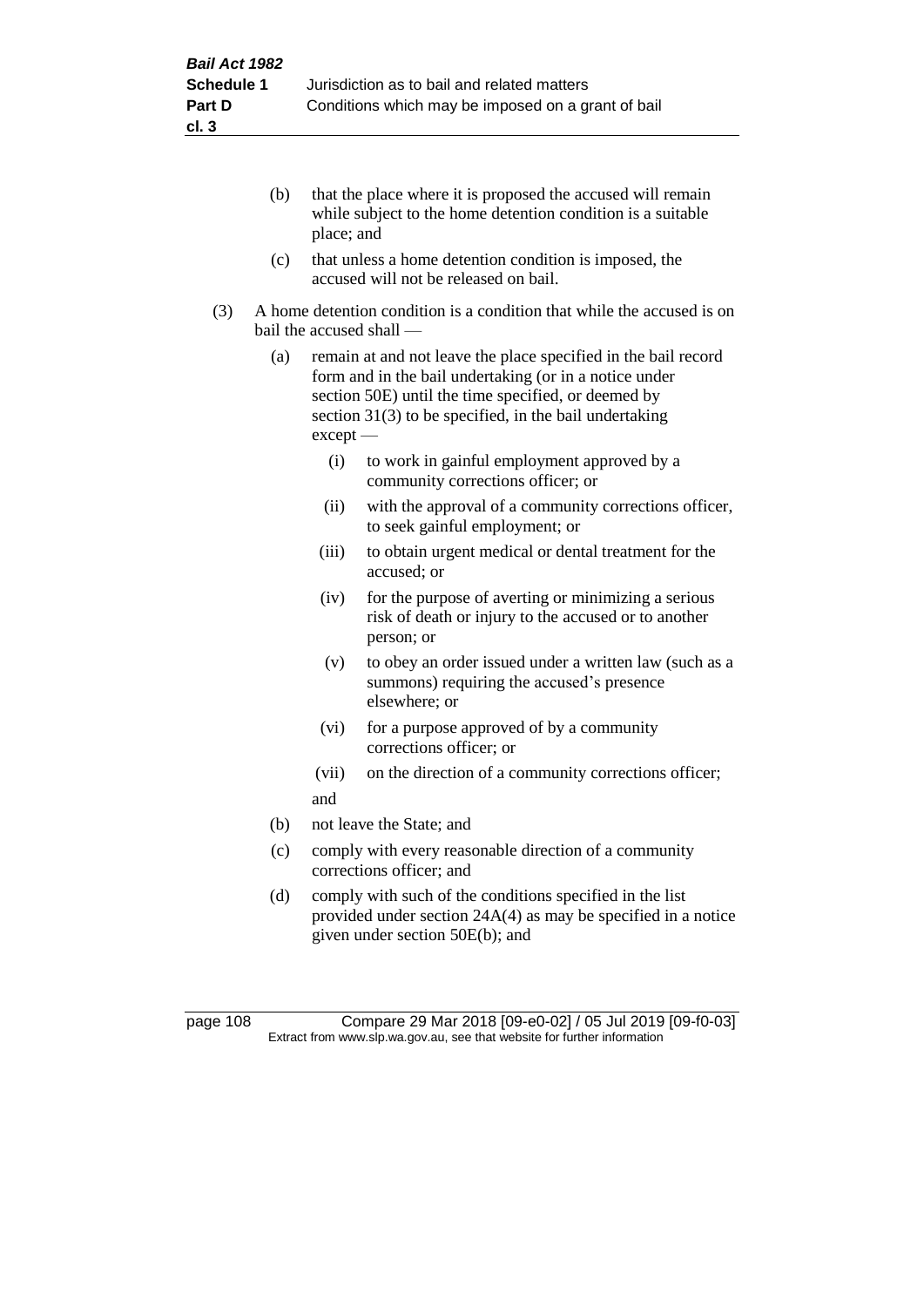(e) when requested to do so, produce a copy of his bail undertaking and any notice by the CEO (corrections) under section 50E for inspection by a community corrections officer or a member of the Police Force.

*[Clause 3 inserted: No. 61 of 1990 s. 15; amended: No. 31 of 1993 s. 9; No. 84 of 2004 s. 82; No. 65 of 2006 s. 53.]*

*[Clause 3. Modifications to be applied in order to give effect to Cross-border Justice Act 2008: clause altered 1 Nov 2009. See endnote 1M.]*

Compare 29 Mar 2018 [09-e0-02] / 05 Jul 2019 [09-f0-03] page 109 Extract from www.slp.wa.gov.au, see that website for further information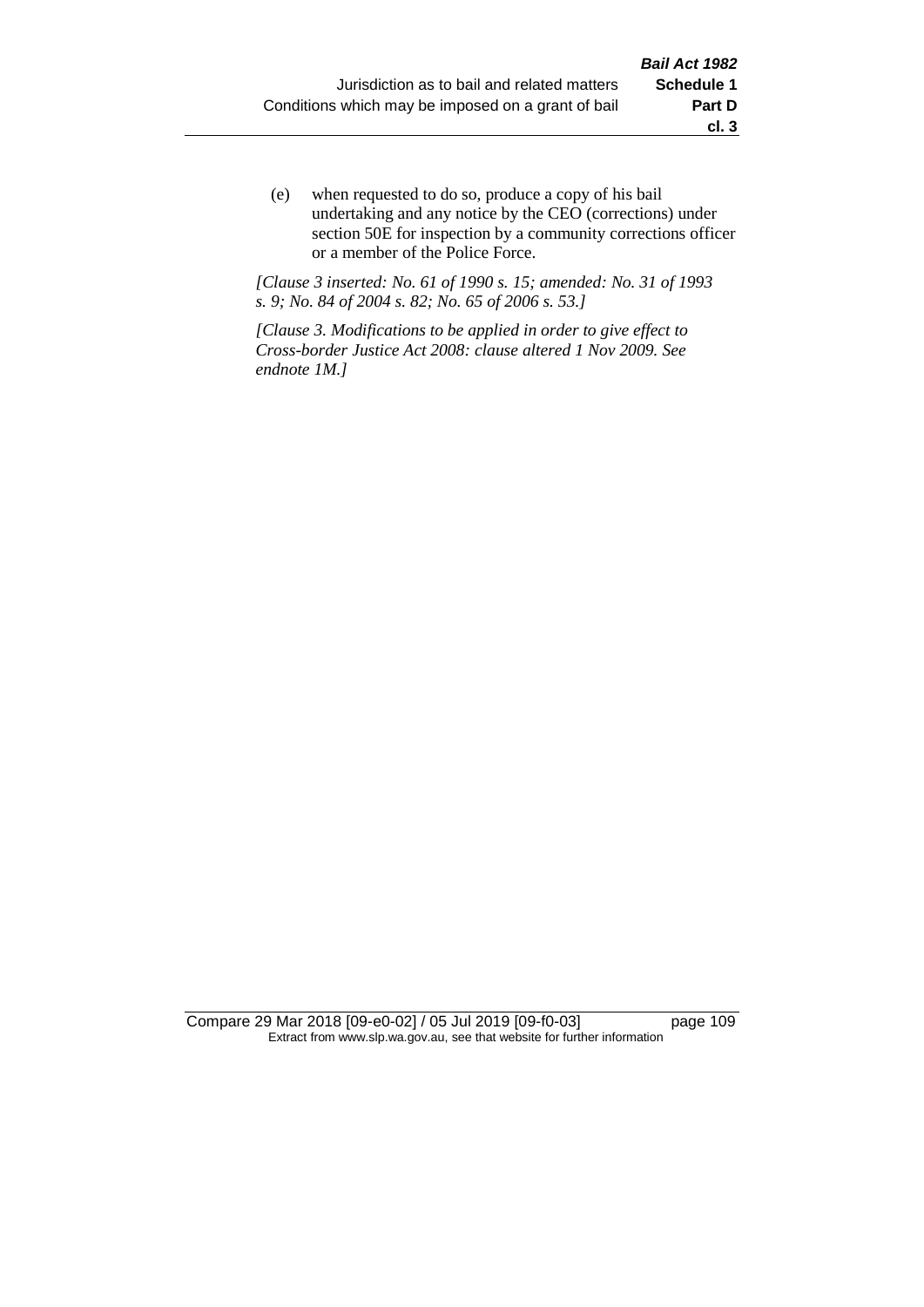**cl. 1**

# **Schedule 2 — Serious offences**

 $[s. 3(1)]$ 

*[Heading inserted: No. 6 of 2008 s. 42(1).]*

|    | <b>Enactment</b>         | <b>Description of offence</b>                                                    |
|----|--------------------------|----------------------------------------------------------------------------------|
| 1. | <b>The Criminal Code</b> |                                                                                  |
|    | s. $221E(1)$             | Participating in activities of<br>criminal organisation                          |
|    | s. $221F(1)$             | Instructing commission of offence<br>for benefit of criminal organisation        |
|    | s. 279                   | Murder                                                                           |
|    | s. 280                   | Manslaughter                                                                     |
|    | s. 281                   | Unlawful assault causing death                                                   |
|    | s. 283                   | Attempt to murder                                                                |
|    | s. 292                   | Disabling in order to commit<br>indictable offence                               |
|    | s. 294                   | Acts intended to cause grievous<br>bodily harm or to resist or prevent<br>arrest |
|    | s. 297                   | Grievous bodily harm                                                             |
|    | s. 301                   | Wounding and similar acts                                                        |
|    | s. $304(2)$              | Acts or omissions, with intent to<br>harm, causing bodily harm or<br>danger      |
|    | s. 317                   | Assault occasioning bodily harm                                                  |
|    | s. $317A(a)$             | Assault with intent to commit or<br>facilitate a crime                           |
|    | s. $317A(b)$             | Assault with intent to do grievous<br>bodily harm                                |
|    | s. 318                   | Serious assaults                                                                 |
|    | s. 323                   | Indecent assault                                                                 |
|    |                          |                                                                                  |

page 110 Compare 29 Mar 2018 [09-e0-02] / 05 Jul 2019 [09-f0-03] Extract from www.slp.wa.gov.au, see that website for further information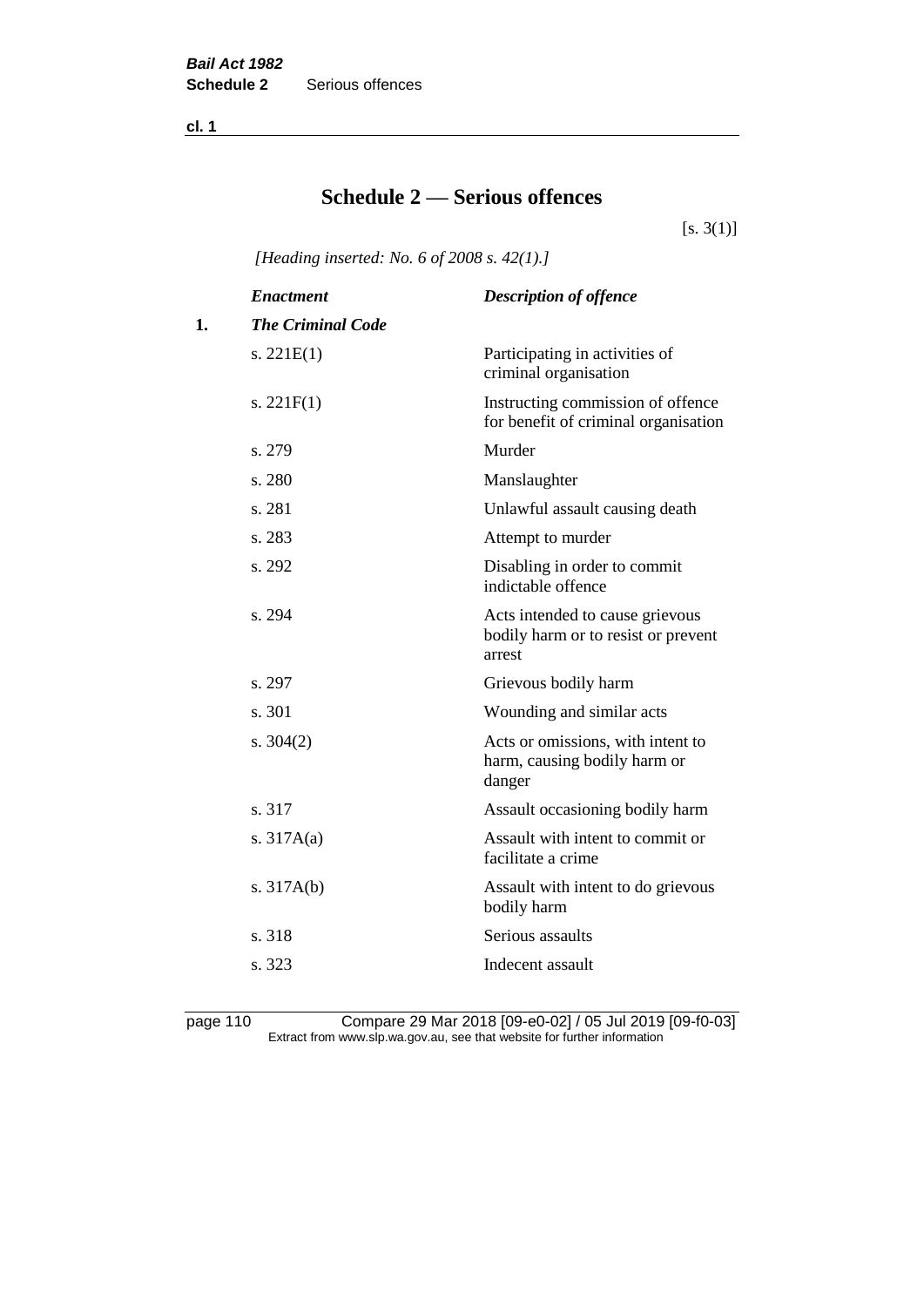|      | <b>Enactment</b>                               | <b>Description of offence</b>                                                                                                                      |
|------|------------------------------------------------|----------------------------------------------------------------------------------------------------------------------------------------------------|
|      | s. 324                                         | Aggravated indecent assault                                                                                                                        |
|      | s. 325                                         | Sexual penetration without consent                                                                                                                 |
|      | s. 326                                         | Aggravated sexual penetration<br>without consent                                                                                                   |
|      | s. 331B                                        | Sexual servitude                                                                                                                                   |
|      | s. 331C                                        | Conducting business involving<br>sexual servitude                                                                                                  |
|      | s. 331D                                        | Deceptive recruiting for<br>commercial sexual services                                                                                             |
|      | s. 332                                         | Kidnapping                                                                                                                                         |
|      | s. 333                                         | Deprivation of liberty                                                                                                                             |
|      | s. 338E                                        | <b>Stalking</b>                                                                                                                                    |
|      | s. 378                                         | Stealing a motor vehicle                                                                                                                           |
|      | s. 392                                         | Robbery                                                                                                                                            |
|      | s. 393                                         | Assault with intent to rob                                                                                                                         |
|      | s. 401                                         | <b>Burglary</b>                                                                                                                                    |
|      | s.444                                          | Criminal damage, if the property is<br>destroyed or damaged by fire                                                                                |
| 2.   | <b>Bush Fires Act 1954</b>                     |                                                                                                                                                    |
|      | s. 32                                          | Wilfully lighting a fire or causing a<br>fire to be lit under such<br>circumstances as to be likely to<br>injure or damage a person or<br>property |
| 2AA. | <b>Criminal Organisations Control Act 2012</b> |                                                                                                                                                    |
|      | s. $99(1)$                                     | Association by controlled person<br>with another controlled person                                                                                 |
|      | s.99(3)                                        | Association by controlled person<br>with another controlled person<br>on 3 or more occasions within<br>3 month period                              |

Compare 29 Mar 2018 [09-e0-02] / 05 Jul 2019 [09-f0-03] page 111 Extract from www.slp.wa.gov.au, see that website for further information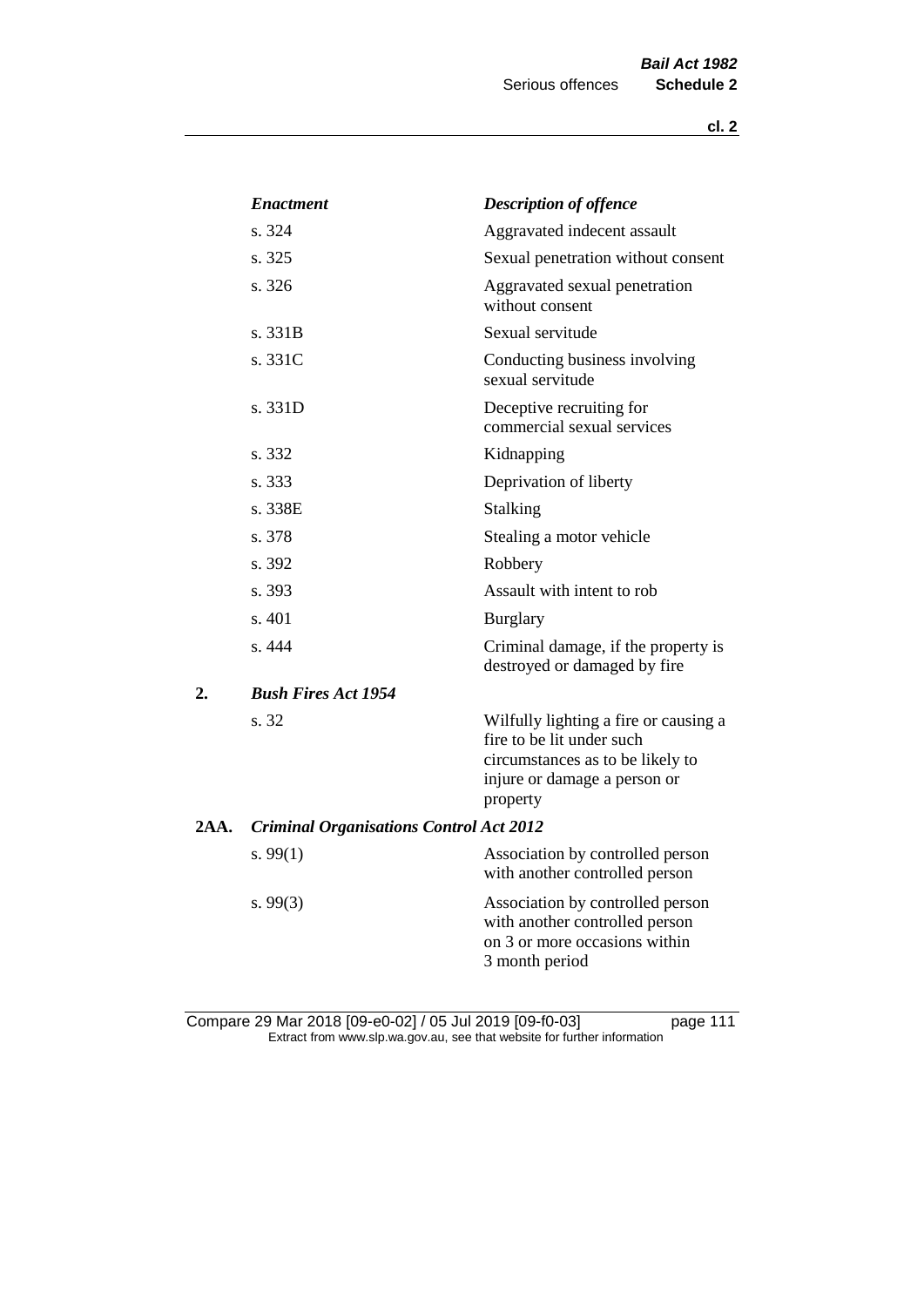|     | <b>Enactment</b>                | <b>Description of offence</b>                                                                                                                                                                                                                                                                                                             |
|-----|---------------------------------|-------------------------------------------------------------------------------------------------------------------------------------------------------------------------------------------------------------------------------------------------------------------------------------------------------------------------------------------|
|     | s. 102                          | Offence for controlled person to<br>get funds to, from or for declared<br>criminal organisation                                                                                                                                                                                                                                           |
|     | s. 103                          | Other contravention of interim<br>control order or control order                                                                                                                                                                                                                                                                          |
|     | s. 106                          | Recruiting members for declared<br>criminal organisation                                                                                                                                                                                                                                                                                  |
|     | s. $107(2)$                     | Permitting premises to be<br>habitually used as place of resort<br>by members of declared criminal<br>organisation                                                                                                                                                                                                                        |
|     | s. $107(3)$                     | Being knowingly concerned in the<br>management of premises<br>habitually used as place of resort<br>by members of declared criminal<br>organisation                                                                                                                                                                                       |
| 2а. | <b>Misuse of Drugs Act 1981</b> |                                                                                                                                                                                                                                                                                                                                           |
|     | s. $6(1)$                       | Offences concerned with<br>prohibited drugs generally                                                                                                                                                                                                                                                                                     |
|     | s. $7(1)$                       | Offences concerned with<br>prohibited plants generally                                                                                                                                                                                                                                                                                    |
|     | s. $14(1)$                      | Possessing a quantity of a<br>category 1 item or a category 2<br>item in circumstances where the<br>life, health or safety of a child<br>under 16 years of age was<br>endangered, or bodily harm (as<br>defined in The Criminal Code<br>section $1(1)$ and $(4)$ ) was caused to<br>such a child, by the acts<br>constituting the offence |
|     | s. $33(1)(a)$                   | Attempting to commit an offence<br>under section $6(1)$ or $7(1)$                                                                                                                                                                                                                                                                         |

page 112 Compare 29 Mar 2018 [09-e0-02] / 05 Jul 2019 [09-f0-03] Extract from www.slp.wa.gov.au, see that website for further information

**cl. 2a**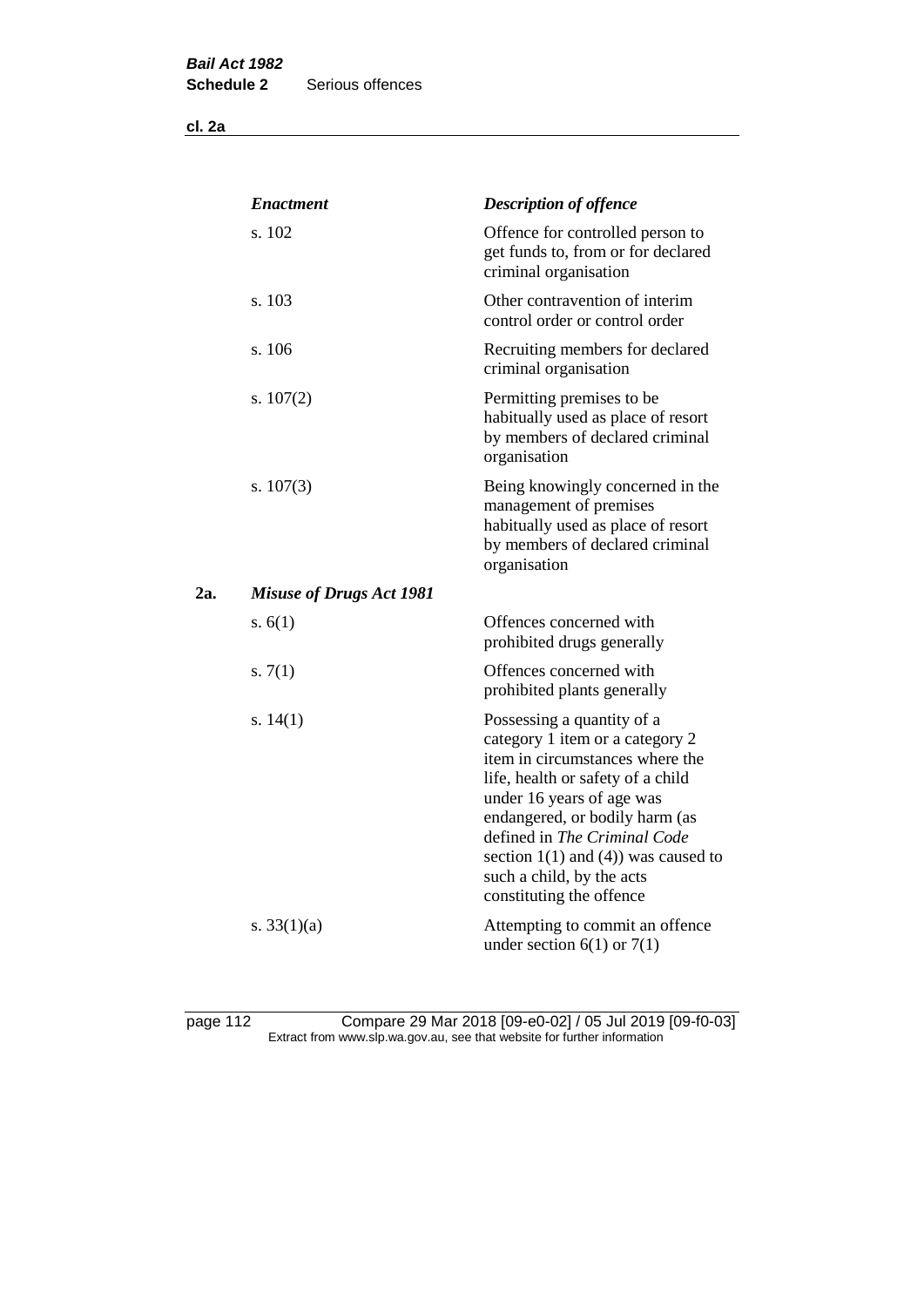|     | <b>Enactment</b>                   |       | <b>Description of offence</b>                                                                                                                                                                                                                                                                                                                                                                         |
|-----|------------------------------------|-------|-------------------------------------------------------------------------------------------------------------------------------------------------------------------------------------------------------------------------------------------------------------------------------------------------------------------------------------------------------------------------------------------------------|
|     | s. $33(2)(a)$                      |       | Conspiracy to commit an offence<br>under s. $6(1)$ or $7(1)$                                                                                                                                                                                                                                                                                                                                          |
| 2b. | <b>Restraining Orders Act 1997</b> |       |                                                                                                                                                                                                                                                                                                                                                                                                       |
|     | s. $61(1)$                         | order | Breach of a violence restraining                                                                                                                                                                                                                                                                                                                                                                      |
|     | s. $61(2a)$                        |       | Breach of a police order                                                                                                                                                                                                                                                                                                                                                                              |
|     | s. $86(2)$                         |       | Breach of a Part VII order under<br>the Justices Act 1902 <sup>3</sup> —                                                                                                                                                                                                                                                                                                                              |
|     |                                    | (a)   | that under section 86 of the<br>Restraining Orders Act 1997<br>is taken to be a misconduct<br>restraining order under that<br>Act; and                                                                                                                                                                                                                                                                |
|     |                                    | (b)   | that shows on the face of the<br>order that the causing or<br>threatening of personal<br>injury by the accused was a<br>ground for the making of the<br>order.                                                                                                                                                                                                                                        |
| 3.  | <b>Road Traffic Act 1974</b>       |       |                                                                                                                                                                                                                                                                                                                                                                                                       |
|     | s. 59                              |       | Dangerous driving causing death,<br>injury, etc.                                                                                                                                                                                                                                                                                                                                                      |
|     | s. 59A                             | harm  | Dangerous driving causing bodily                                                                                                                                                                                                                                                                                                                                                                      |
|     |                                    |       | $\overline{1}$ $\overline{1}$ $\overline{1}$ $\overline{1}$ $\overline{1}$ $\overline{0}$ $\overline{0}$ $\overline{0}$ $\overline{0}$ $\overline{0}$ $\overline{0}$ $\overline{0}$ $\overline{0}$ $\overline{0}$ $\overline{0}$ $\overline{0}$ $\overline{0}$ $\overline{0}$ $\overline{0}$ $\overline{0}$ $\overline{0}$ $\overline{0}$ $\overline{0}$ $\overline{0}$ $\overline{$<br>$0.1002 - 11$ |

*[Schedule 2 inserted: No. 45 of 1993 s. 11; amended: No. 82 of 1994 s. 13; No. 38 of 1998 s. 4(2); No. 54 of 1998 s. 15; No. 23 of 2001 s. 10(1); No. 4 of 2004 s. 24 and 26; No. 38 of 2004 s. 61; No. 62 of 2004 s. 9(1); No. 84 of 2004 s. 82; No. 6 of 2008 s. 42(2); No. 29 of 2008 s. 24(8); No. 47 of 2011 s. 19; No. 56 of 2011 s. 11; No. 49 of 2012 s. 172.]* 

Compare 29 Mar 2018 [09-e0-02] / 05 Jul 2019 [09-f0-03] page 113 Extract from www.slp.wa.gov.au, see that website for further information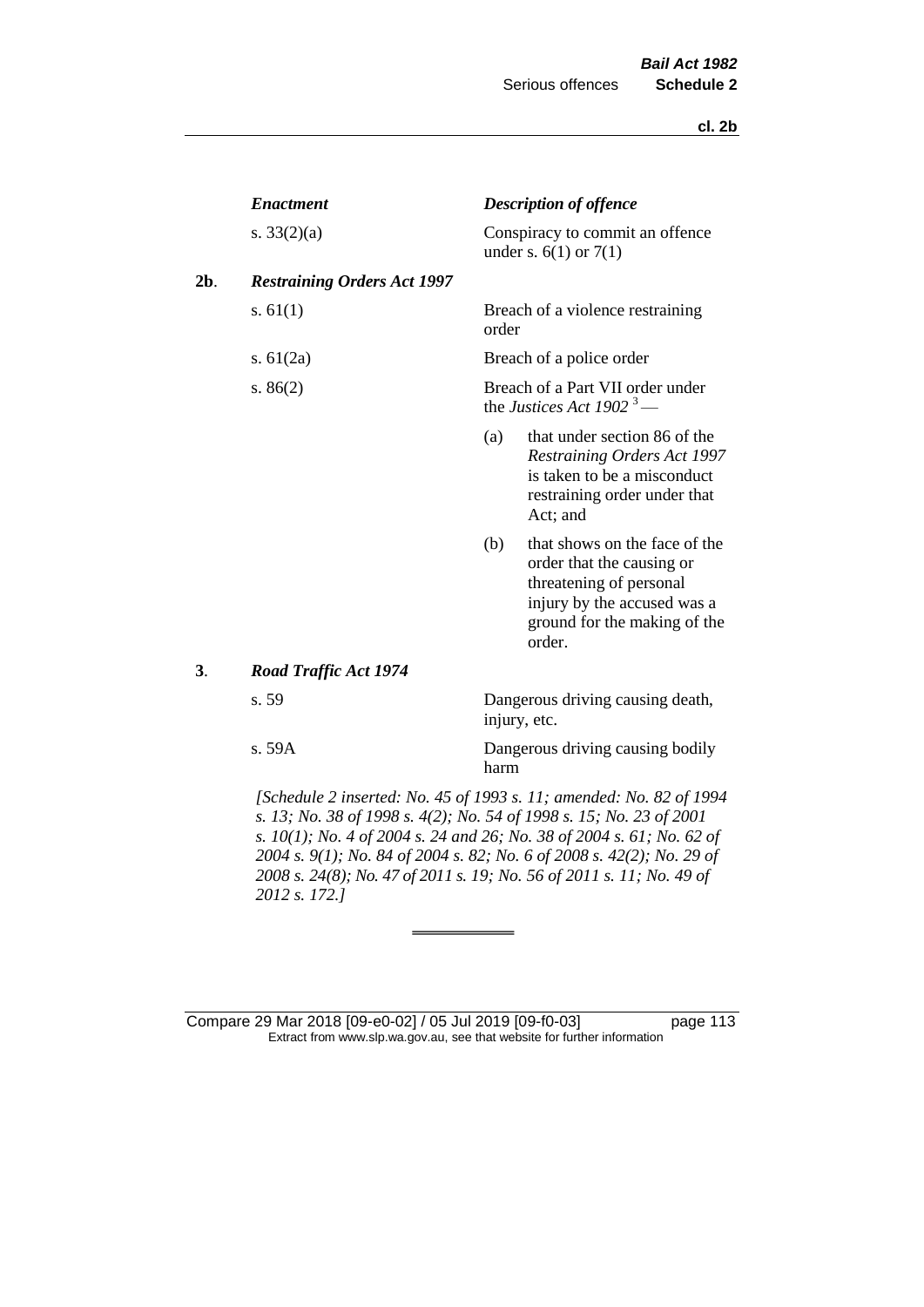### **Notes**

<sup>1</sup> This is a compilation of the *Bail Act 1982* and includes the amendments made by the other written laws referred to in the following table  $\frac{1a}{n}$  IM, 4, 5. The table also contains information about any reprint.

## **Compilation table**

| <b>Short title</b>                                                                                                                                | <b>Number</b><br>and year                              | Assent      | Commencement                                                        |
|---------------------------------------------------------------------------------------------------------------------------------------------------|--------------------------------------------------------|-------------|---------------------------------------------------------------------|
| Bail Act 1982                                                                                                                                     | 86 of 1982                                             | 18 Nov 1982 | 6 Feb 1989 (see s. 2 and<br>Gazette 27 Jan 1989 p. 263)             |
| <b>Acts Amendment</b><br>(Abolition of Capital<br>Punishment) Act 1984<br>Pt. III                                                                 | 52 of 1984                                             | 5 Sep 1984  | 3 Oct 1984                                                          |
| <b>Bail Amendment</b><br>Act 1984 <sup>6</sup>                                                                                                    | 74 of 1984<br>(as amended<br>by $15$ of<br>1988 s. 20) |             | 29 Nov 1984 6 Feb 1989 (see s. 2 and<br>Gazette 27 Jan 1989 p. 263) |
| <b>Bail Amendment</b><br>Act 1988                                                                                                                 | 15 of 1988                                             | 6 Sep 1988  | 6 Feb 1989 (see s. 2 and<br>Gazette 27 Jan 1989 p. 263)             |
| Reprint of the Bail Act 1982 under the Reprints Act 1984 and the Bail Amendment<br>Act 1988 s. 21 <sup>7</sup> (includes amendments listed above) |                                                        |             |                                                                     |
| Criminal Law<br>Amendment Act 1988<br>Pt.4                                                                                                        | 70 of 1988                                             | 15 Dec 1988 | 6 Feb 1989 (see s. 2(2)(b) and<br>Gazette 27 Jan 1989 p. 263)       |
| <b>Acts Amendment</b><br>(Children's Court)<br>Act 1988 Pt. 13                                                                                    | 49 of 1988                                             | 22 Dec 1988 | 1 Dec 1989 (see s. 2 and<br>Gazette 24 Nov 1989 p. 4327)            |
| Justices Amendment<br>Act 1989 s. 18                                                                                                              | 33 of 1989                                             | 22 Dec 1989 | 1 Jun 1991 (see s. 2 and<br>Gazette 17 May 1991 p. 2455)            |
| <b>Community Corrections</b><br><b>Legislation Amendment</b><br>Act 1990 Pt. 2                                                                    | 61 of 1990                                             | 17 Dec 1990 | 3 Apr 1991 (see s. 2 and<br>Gazette 22 Mar 1991 p. 1209)            |
| Child Welfare<br>Amendment Act<br>$(No. 2)$ 1990 s. 15                                                                                            | 83 of 1990                                             | 22 Dec 1990 | 1 Aug 1991 (see s. 2 and<br>Gazette 1 Aug 1991 p. 3983)             |
| Children's Court of<br>Western Australia<br>Amendment Act<br>$(No. 2)$ 1991 s. 21                                                                 | 15 of 1991                                             | 21 Jun 1991 | 9 Aug 1991 (see s. 2(2) and<br>Gazette 9 Aug 1991 p. 4101)          |

page 114 Compare 29 Mar 2018 [09-e0-02] / 05 Jul 2019 [09-f0-03] Extract from www.slp.wa.gov.au, see that website for further information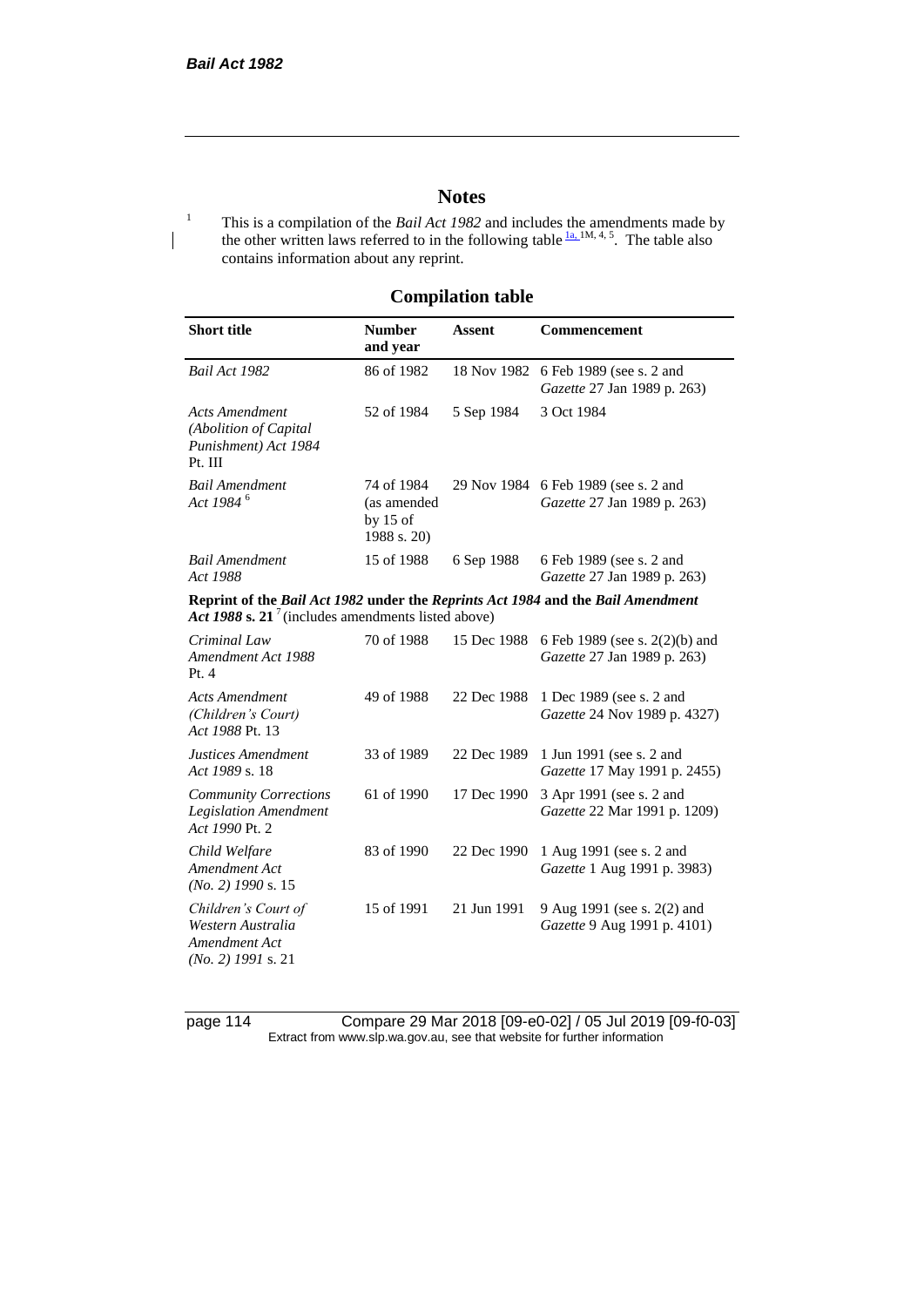| <b>Short title</b>                                                                         | <b>Number</b><br>and year | <b>Assent</b> | <b>Commencement</b>                                                                                                                                                         |  |  |
|--------------------------------------------------------------------------------------------|---------------------------|---------------|-----------------------------------------------------------------------------------------------------------------------------------------------------------------------------|--|--|
| <b>Reprint of the Bail Act 1982 as at 17 Oct 1991</b> (includes amendments listed above)   |                           |               |                                                                                                                                                                             |  |  |
| <b>Acts Amendment (Sexual</b><br>Offences) Act 1992 Pt. 3                                  | 14 of 1992                | 17 Jun 1992   | 1 Aug 1992 (see s. 2 and<br>Gazette 28 Jul 1992 p. 3671)                                                                                                                    |  |  |
| <b>Acts Amendment</b><br>(Ministry of Justice)<br>Act 1993 Pt. 3 <sup>8</sup>              | 31 of 1993                | 15 Dec 1993   | 1 Jul 1993 (see s. 2)                                                                                                                                                       |  |  |
| Criminal Procedure<br>Amendment Act 1993<br>Pt. 2 $9$                                      | 45 of 1993                | 20 Dec 1993   | Act other than s. 7-9 and<br>$10(2)(b)$ : 17 Jan 1994<br>(see s. $2(1)$ );<br>s. 7-9 and $10(2)(b)$ : 4 Mar 1994<br>(see s. $2(2)$ and <i>Gazette</i><br>4 Mar 1994 p. 915) |  |  |
| Criminal Law<br>Amendment Act 1994<br>s. $13(1)$ and $(2)$                                 | 82 of 1994                | 23 Dec 1994   | 20 Jan 1995 (see s. 2(2))                                                                                                                                                   |  |  |
| Acts Amendment (Fines,<br>Penalties and<br><b>Infringement Notices</b> )<br>Act 1994 Pt. 3 | 92 of 1994                | 23 Dec 1994   | 1 Jan 1995 (see s. 2(1) and<br>Gazette 30 Dec 1994 p. 7211)                                                                                                                 |  |  |
| Sentencing<br>(Consequential<br>Provisions) Act 1995 Pt. 5                                 | 78 of 1995                | 16 Jan 1996   | 4 Nov 1996 (see s. 2 and<br>Gazette 25 Oct 1996 p. 5632)                                                                                                                    |  |  |
| Coroners Act 1996 s. 61                                                                    | 2 of 1996                 |               | 24 May 1996 7 Apr 1997 (see s. 2 and<br>Gazette 18 Mar 1997 p. 1529)                                                                                                        |  |  |
| Mental Health<br>(Consequential<br>Provisions) Act 1996 Pt. 2                              | 69 of 1996                |               | 13 Nov 1996 13 Nov 1997 (see s. 2)                                                                                                                                          |  |  |
| <b>Reprint of the Bail Act 1982 as at 13 Mar 1997</b> (includes amendments listed above    |                           |               |                                                                                                                                                                             |  |  |

**Reprint of the** *Bail Act 1982* **as at 13 Mar 1997** (includes amendments listed above except those in the *Coroners Act 1996* and the *Mental Health (Consequential Provisions) Act 1996*) (corrections in *Gazette* 25 Jul 1997 p. 3909 and 14 Nov 1997 p. 6426)

| Statutes (Repeals and<br>Minor Amendments)<br>Act 1997 s. 21 |            |                         | 57 of 1997 15 Dec 1997 15 Dec 1997 (see s. 2(1))                                                                |
|--------------------------------------------------------------|------------|-------------------------|-----------------------------------------------------------------------------------------------------------------|
| Criminal Law<br>Amendment Act<br>$(No. 1)$ 1998 s. 4(2)      | 38 of 1998 | 25 Sep 1998 23 Oct 1998 |                                                                                                                 |
| Bail Amendment<br>Act 1998 <sup>10</sup>                     | 54 of 1998 | 11 Jan 1999             | s. 1 and 2: 11 Jan 1999;<br>Pt. 4 and 7: 15 May 1999<br>(see s. 2 and <i>Gazette</i> )<br>11 May 1999 p. 1905); |

Compare 29 Mar 2018 [09-e0-02] / 05 Jul 2019 [09-f0-03] page 115 Extract from www.slp.wa.gov.au, see that website for further information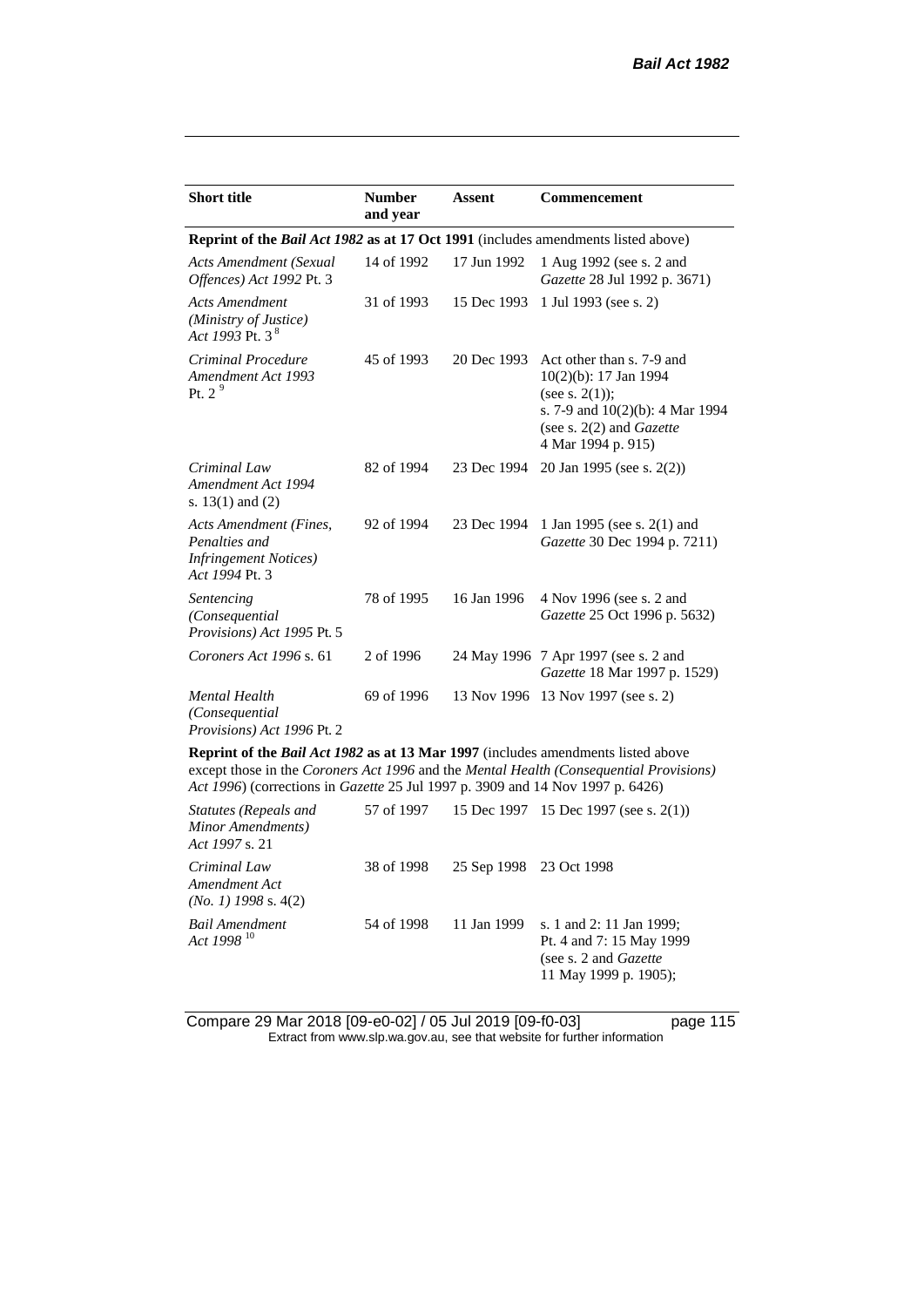| <b>Short title</b>                                                                                                                                        | <b>Number</b><br>and year | Assent                  | Commencement                                                                                                                                                                                                                         |
|-----------------------------------------------------------------------------------------------------------------------------------------------------------|---------------------------|-------------------------|--------------------------------------------------------------------------------------------------------------------------------------------------------------------------------------------------------------------------------------|
|                                                                                                                                                           |                           |                         | Pt. 2, 3 and 5 (other than s. 12):<br>8 Mar 2000 (see s. 2 and<br>Gazette 7 Mar 2000 p. 1039);<br>s. 12: 1 Sep 2000 (see s. 2 and<br>Gazette 29 Aug 2000 p. 4985);<br>Pt. 6: 4 Dec 2000 (see s. 2 and<br>Gazette 4 Dec 2000 p. 6799) |
| <b>Reprint of the Bail Act 1982 as at 27 Aug 1999</b> (includes amendments listed above<br>except those in the Bail Amendment Act 1998 Pt. 2, 3, 5 and 6) |                           |                         |                                                                                                                                                                                                                                      |
| Court Security and<br><b>Custodial Services</b><br>(Consequential)<br>Provisions) Act 1999 Pt. 3                                                          | 47 of 1999                | 8 Dec 1999              | 18 Dec 1999 (see s. 2 and<br>Gazette 17 Dec 1999 p. 6175-6)                                                                                                                                                                          |
| Criminal Law Amendment<br>Act 2001 s. $10(1)$                                                                                                             | 23 of 2001                | 26 Nov 2001 24 Dec 2001 |                                                                                                                                                                                                                                      |
| Criminal Investigation<br>(Identifying People)<br>Act 2002 Sch. 2 cl. 1                                                                                   | 6 of 2002                 | 4 Jun 2002              | 20 Nov 2002 (see s. 2 and<br>Gazette 19 Nov 2002 p. 5505)                                                                                                                                                                            |
| Criminal Law (Procedure)<br>Amendment Act 2002 Pt. 4<br>Div. 1                                                                                            | 27 of 2002                | 25 Sep 2002             | 27 Sep 2002 (see s. 2 and<br>Gazette 27 Sep 2002 p. 4875)                                                                                                                                                                            |
| Sentencing Legislation<br>Amendment and Repeal<br>Act 2003 s. 29(3) and 37                                                                                | 50 of 2003                | 9 Jul 2003              | s. 29(3): 31 Aug 2003 (see s. 2)<br>and Gazette 29 Aug 2003<br>p. 3833);<br>s. 37: 15 May 2004 (see s. 2 and<br>Gazette 14 May 2004 p. 1445)                                                                                         |
| Acts Amendment and<br>Repeal (Courts and Legal<br>Practice) Act 2003 s. 88<br>and 121 <sup>11</sup>                                                       | 65 of 2003                | 4 Dec 2003              | 1 Jan 2004 (see s. 2 and Gazette<br>30 Dec 2003 p. 5722)                                                                                                                                                                             |
| Statutes (Repeals and<br>Minor Amendments)<br>Act 2003 s. 29                                                                                              | 74 of 2003                | 15 Dec 2003             | 15 Dec 2003 (see s. 2)                                                                                                                                                                                                               |
| Criminal Code Amendment<br>Act 2004 s. 24, 26 and 58                                                                                                      | 4 of 2004                 | 23 Apr 2004             | 21 May 2004 (see s. 2)                                                                                                                                                                                                               |
| Sentencing Legislation<br>Amendment Act 2004 s. 13                                                                                                        | 27 of 2004                | 14 Oct 2004             | 31 May 2006 (see s. 2 and<br>Gazette 30 May 2006 p. 1965)                                                                                                                                                                            |
| Children and Community<br>Services Act 2004 Sch. 2<br>cl. 3                                                                                               | 34 of 2004                | 20 Oct 2004             | 1 Mar 2006 (see s. 2 and<br>Gazette 14 Feb 2006 p. 695)                                                                                                                                                                              |

page 116 Compare 29 Mar 2018 [09-e0-02] / 05 Jul 2019 [09-f0-03] Extract from www.slp.wa.gov.au, see that website for further information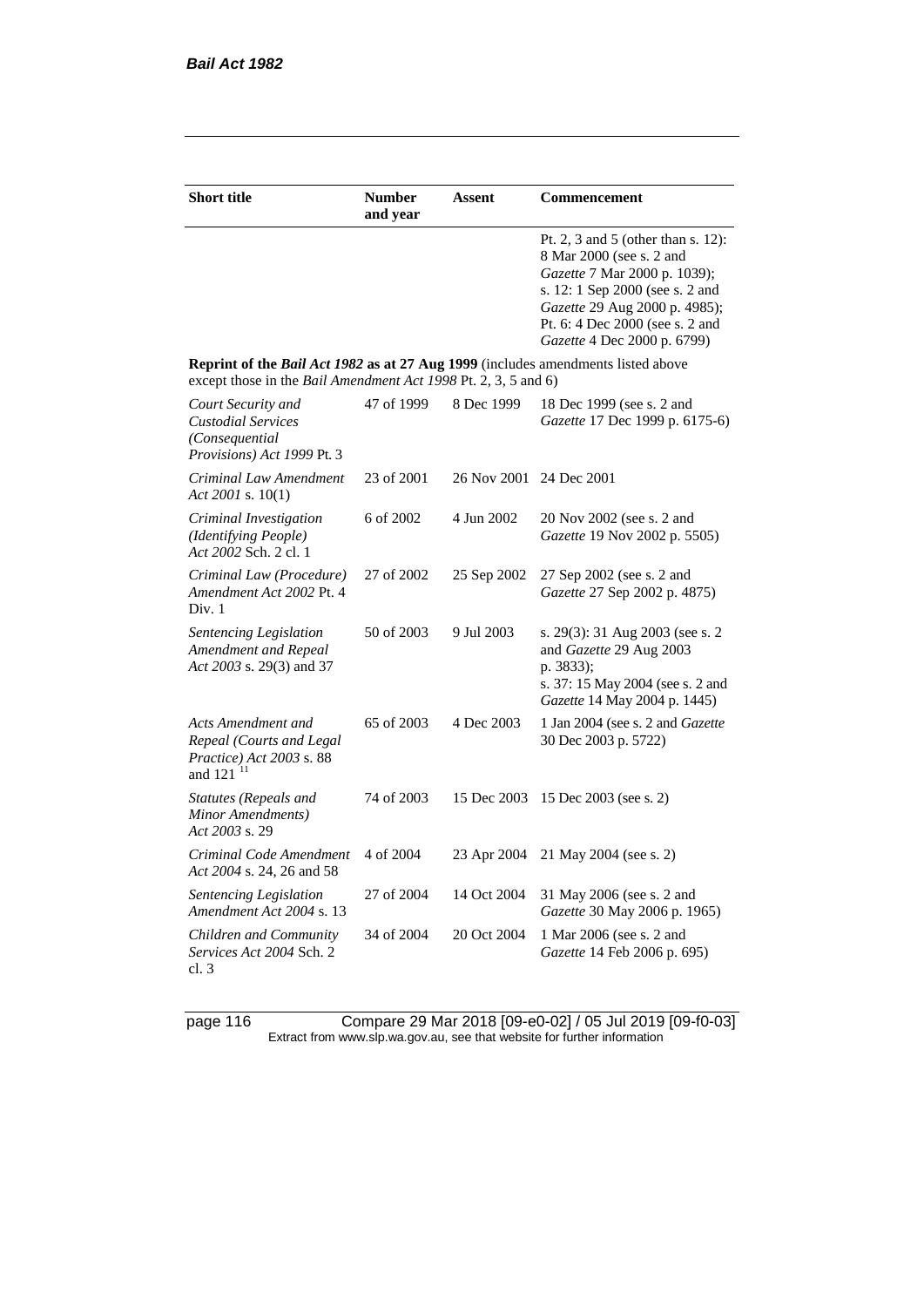| <b>Short title</b>                                                                                           | <b>Number</b><br>and year | Assent      | Commencement                                                                                                                                                                                                                                             |  |
|--------------------------------------------------------------------------------------------------------------|---------------------------|-------------|----------------------------------------------------------------------------------------------------------------------------------------------------------------------------------------------------------------------------------------------------------|--|
| <b>Acts Amendment (Family</b><br>and Domestic Violence)<br>Act 2004 Pt. 3                                    | 38 of 2004                | 9 Nov 2004  | 1 Dec 2004 (see s. 2 and<br><i>Gazette</i> 26 Nov 2004 p. 5309)                                                                                                                                                                                          |  |
| Acts Amendment (Court of<br>Appeal) Act 2004 s. 28                                                           | 45 of 2004                | 9 Nov 2004  | s. $28(1)$ , (2) and (4) (other than<br>the amendment to s. $7A(1)$ :<br>1 Feb 2005 (see. s. 2 and<br>Gazette 14 Jan 2005 p. 163);<br>s. $28(3)$ and $(4)$ (the<br>amendment to s. $7A(1)$ :<br>2 May 2005 (see. s. 2 and<br>Gazette 14 Jan 2005 p. 163) |  |
| Courts Legislation<br>Amendment and Repeal<br>Act 2004 s. 141 <sup>12</sup>                                  | 59 of 2004                | 23 Nov 2004 | 1 May 2005 (see s. 2 and<br>Gazette 31 Dec 2004 p. 7128)                                                                                                                                                                                                 |  |
| Misuse of Drugs<br>Amendment Act 2004 s. 9(1)                                                                | 62 of 2004                | 24 Nov 2004 | 1 Jan 2005 (see s. 2 and <i>Gazette</i><br>10 Dec 2004 p. 5965)                                                                                                                                                                                          |  |
| Criminal Procedure and<br>Appeals (Consequential and<br>Other Provisions) Act 2004<br>Pt. 3 and s. 82 and 83 | 84 of 2004                | 16 Dec 2004 | 2 May 2005 (see s. 2 and<br>Gazette 31 Dec 2004 p. 7129<br>(correction in Gazette<br>7 Jan 2005 p. 53)                                                                                                                                                   |  |
| Dopply 5. The Dail Act 1002 as at 1 Apr 2005 Gualidae amondments listed share avec the                       |                           |             |                                                                                                                                                                                                                                                          |  |

**Reprint 5: The** *Bail Act 1982* **as at 1 Apr 2005** (includes amendments listed above except those in the *Sentencing Legislation Amendment Act 2004*, the *Children and Community Services Act 2004*, the *Acts Amendment (Court of Appeal) Act 2004* s. 28(3) and (4) (the amendment to s. 7A(1)), the *Courts Legislation Amendment and Repeal Act 2004* and the *Criminal Procedure and Appeals (Consequential and Other Provisions) Act 2004*)

| Planning and Development 38 of 2005<br>(Consequential and<br><b>Transitional Provisions</b> )<br>Act 2005 s. 15 |            | 12 Dec 2005 | 9 Apr 2006 (see s. 2 and<br>Gazette 21 Mar 2006 p. 1078)                      |
|-----------------------------------------------------------------------------------------------------------------|------------|-------------|-------------------------------------------------------------------------------|
| Criminal Investigation<br>(Consequential Provisions)<br>Act 2006 Pt. 2                                          | 59 of 2006 |             | 16 Nov 2006 1 Jul 2007 (see s. 2 and <i>Gazette</i><br>22 Jun 2007 p. 2838)   |
| <b>Prisons and Sentencing</b><br><b>Legislation Amendment</b><br>Act 2006 Pt. 5                                 | 65 of 2006 | 8 Dec 2006  | 4 Apr 2007 (see s. 2 and <i>Gazette</i><br>3 Apr 2007 p. 1491)                |
| <b>Reprint 6: The Bail Act 1982 as at 14 Sep 2007</b> (includes amendments listed above)                        |            |             |                                                                               |
| Criminal Law and Evidence 2 of 2008<br>Amendment Act 2008 s. 56                                                 |            |             | 12 Mar 2008 27 Apr 2008 (see s. 2 and<br><i>Gazette</i> 24 Apr 2008 p. 1559)  |
| Bail Amendment Act 2008<br>Pt. $2^{13}$                                                                         | 6 of 2008  |             | 31 Mar 2008 1 Mar 2009 (see s. 2(b) and<br><i>Gazette</i> 27 Feb 2009 p. 511) |

Compare 29 Mar 2018 [09-e0-02] / 05 Jul 2019 [09-f0-03] page 117 Extract from www.slp.wa.gov.au, see that website for further information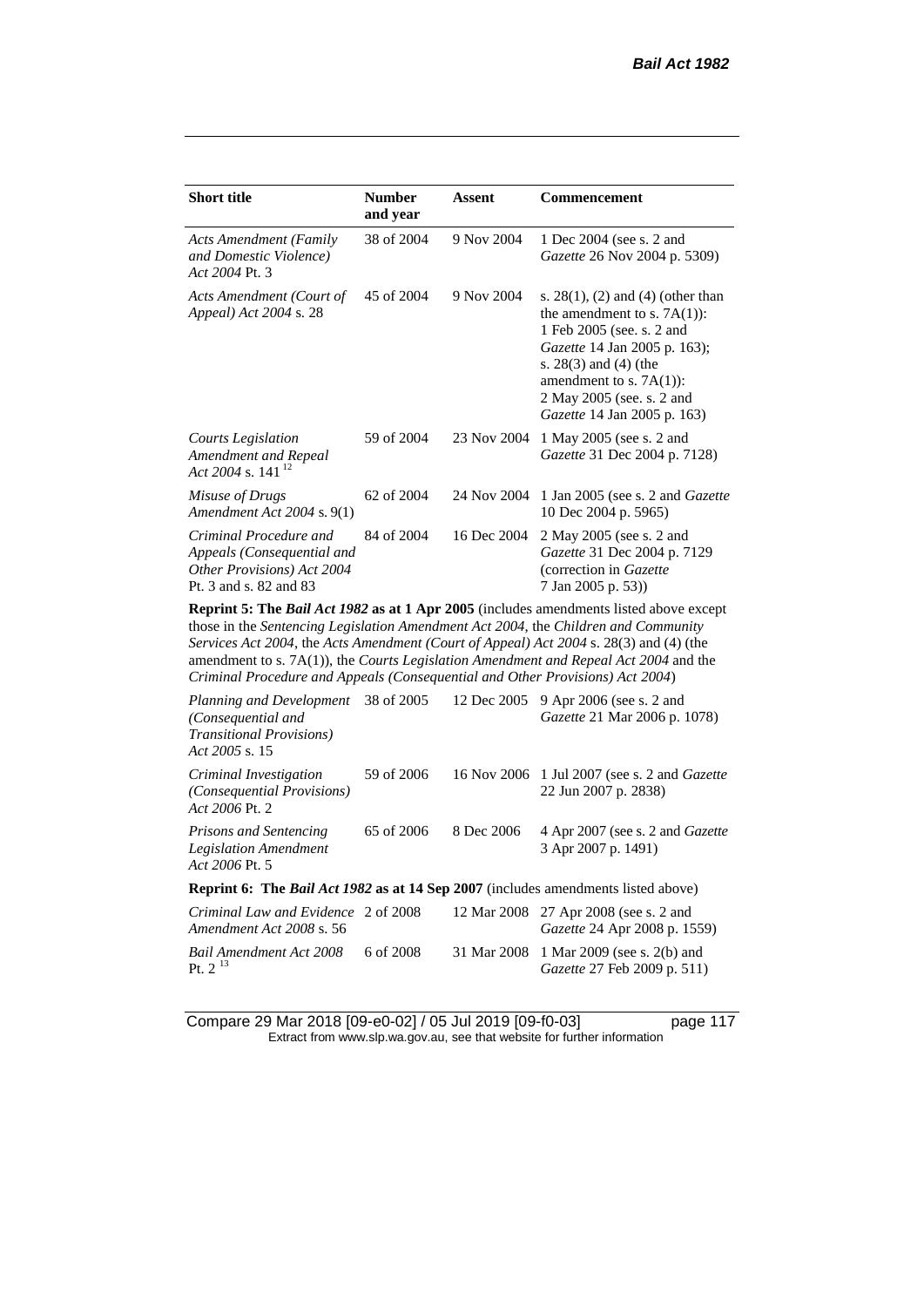| <b>Short title</b>                                                                                              | <b>Number</b><br>and year | Assent      | <b>Commencement</b>                                                                                                                                                                                                   |
|-----------------------------------------------------------------------------------------------------------------|---------------------------|-------------|-----------------------------------------------------------------------------------------------------------------------------------------------------------------------------------------------------------------------|
|                                                                                                                 |                           |             |                                                                                                                                                                                                                       |
| <b>Medical Practitioners</b><br>Act 2008 Sch. 3 cl. 4                                                           | 22 of 2008                | 27 May 2008 | 1 Dec 2008 (see s. 2 and<br>Gazette 25 Nov 2008 p. 4989)                                                                                                                                                              |
| Criminal Law Amendment<br>(Homicide) Act 2008 s. 24                                                             | 29 of 2008                | 27 Jun 2008 | 1 Aug 2008 (see s. 2(d) and<br>Gazette 22 Jul 2008 p. 3353)                                                                                                                                                           |
| Reprint 7: The Bail Act 1982 as at 6 Mar 2009 (includes amendments listed above)                                |                           |             |                                                                                                                                                                                                                       |
| Police Amendment<br>Act 2009 s. 12                                                                              | 42 of 2009                | 3 Dec 2009  | 13 Mar 2010 (see s. 2(b) and<br>Gazette 12 Mar 2010 p. 941)                                                                                                                                                           |
| <b>Health Practitioner</b><br><b>Regulation National Law</b><br>(WA) Act 2010 Pt. 5 Div. 4                      | 35 of 2010                | 30 Aug 2010 | 18 Oct 2010 (see s. 2(b) and<br>Gazette 1 Oct 2010 p. 5075-6)                                                                                                                                                         |
| <b>Electronic Transactions</b><br>Act 2011 s. 25                                                                | 46 of 2011                | 25 Oct 2011 | 1 Aug 2012 (see s. 2(c) and<br>Gazette 31 Jul 2012 p. 3683)                                                                                                                                                           |
| <b>Statutes (Repeals and</b><br>Minor Amendments)<br>Act 2011 s. 19                                             | 47 of 2011                | 25 Oct 2011 | 26 Oct 2011 (see s. 2(b))                                                                                                                                                                                             |
| Misuse of Drugs<br>Amendment Act 2011 Pt. 3                                                                     | 56 of 2011                | 21 Nov 2011 | 24 Mar 2012 (see s. 2(b) and<br>Gazette 23 Mar 2012 p. 1363)                                                                                                                                                          |
| those in the <i>Electronic Transactions Act 2011</i> )                                                          |                           |             | Reprint 8: The Bail Act 1982 as at 6 Jul 2012 (includes amendments listed above except                                                                                                                                |
| Criminal Organisations<br>Control Act 2012 s. 172                                                               | 49 of 2012                | 29 Nov 2012 | 2 Nov 2013 (see s. 2(b) and<br>Gazette 1 Nov 2013 p. 4891)                                                                                                                                                            |
| <b>Courts and Tribunals</b><br>(Electronic Processes<br>Facilitation) Act 2013 Pt. 3<br>Div. $1$ (s. 21-31)     | 20 of 2013                | 4 Nov 2013  | Pt. 3 Div. 1 (other than s. $22$ ,<br>23, 25 and 27-30):<br>25 Nov 2013 (see s. 2(b) and<br>Gazette 22 Nov 2013 p. 5391);<br>s. 22, 23, 25 and 27-30:<br>13 Sep 2014 (see s. 2(b) and<br>Gazette 12 Sep 2014 p. 3279) |
| Reprint 9: The Bail Act 1982 as at 1 May 2015 (includes amendments listed above)                                |                           |             |                                                                                                                                                                                                                       |
| <b>Mental Health Legislation</b><br>Amendment Act 2014 Pt. 4<br>Div. 4 Subdiv. 2                                | 25 of 2014                | 3 Nov 2014  | 30 Nov 2015 (see s. 2(b) and<br>Gazette 13 Nov 2014 p. 4632)                                                                                                                                                          |
| Restraining Orders and<br><b>Related Legislation</b><br>Amendment (Family<br>Violence) Act 2016<br>Pt. 3 Div. 1 | 49 of 2016                | 29 Nov 2016 | 1 Jul 2017 (see s. 2(b) and<br>Gazette 7 Feb 2017 p. 1157)                                                                                                                                                            |

page 118 Compare 29 Mar 2018 [09-e0-02] / 05 Jul 2019 [09-f0-03] Extract from www.slp.wa.gov.au, see that website for further information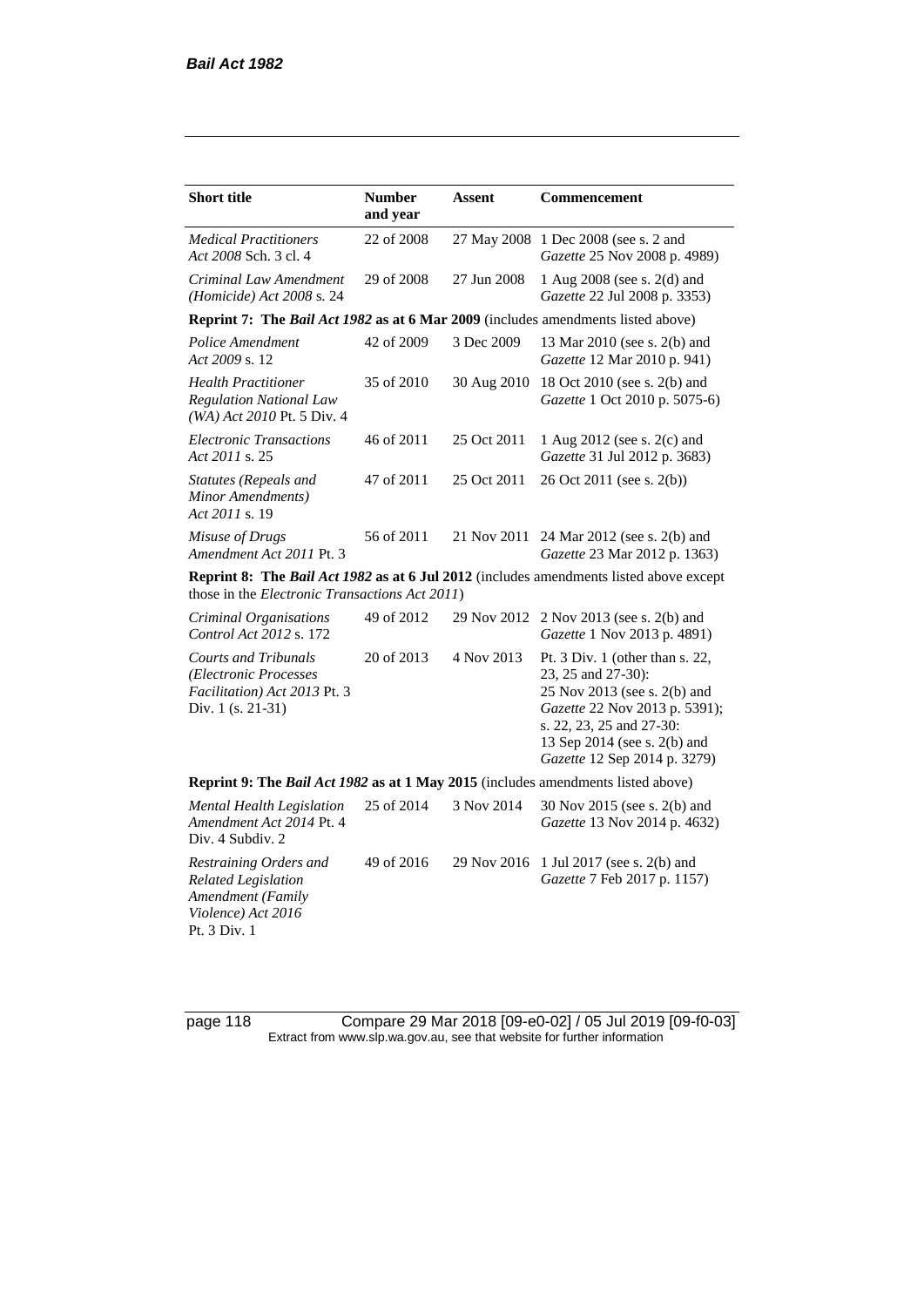| <b>Short title</b>                                                                  | <b>Number</b><br>and vear | Assent | <b>Commencement</b>                                                            |
|-------------------------------------------------------------------------------------|---------------------------|--------|--------------------------------------------------------------------------------|
| Dangerous Sexual<br><i><b>Offenders Legislation</b></i><br>Amendment Act 2017 Pt. 2 | 21 of 2017                |        | 13 Dec 2017 29 Mar 2018 (see s. 2(b) and<br>Gazette 16 Mar 2018<br>p. $916-17$ |

<sup>1a</sup> On the date as at which this compilation was prepared, provisions referred to in the following table had not come into operation and were therefore not included in this compilation. For the text of the provisions see the endnotes referred to in the table.

#### **Provisions that have not come into operation**

| <b>Short title</b>                                                                         | <b>Number</b><br>and vear | <b>Assent</b> | <b>Commencement</b>                                    |
|--------------------------------------------------------------------------------------------|---------------------------|---------------|--------------------------------------------------------|
| <b>Bail Amendment (Persons</b><br>Linked to Terrorism)<br>$Act 2019$ s. 3-13 <sup>14</sup> | 15 of 2019                | 5 Jul 2019    | 1 Jan 2020 (see <i>Gazette</i><br>15 Nov 2019 p. 4029) |

- <sup>1M</sup> Under the *Cross-border Justice Act 2008* section 14, in order to give effect to that Act, this Act must be applied with the modifications prescribed by the *Cross-border Justice Regulations 2009* Part 3 Division 3 as if this Act had been altered in that way. If a modification is to replace or insert a numbered provision, the new provision is identified by the superscript 1M appearing after the provision number. If a modification is to replace or insert a definition, the new definition is identified by the superscript 1M appearing after the defined term.
- <sup>2</sup> Repealed by the *Sentencing Legislation Amendment and Repeal Act 2003*.
- <sup>3</sup> The short title of the *Justices Act 1902* was changed to the *Criminal Procedure (Summary) Act 1902* by the *Courts Legislation Amendment and Repeal Act 2004*  s. 23. The Act was then repealed by the *Criminal Procedure and Appeal (Consequential and Other Provisions) Act 2004* s. 4.
- <sup>4</sup> The amendment in the *Sentencing Legislation Amendment and Repeal Act 1999* s. 26 had not come into operation when it was repealed by the *Sentencing Legislation Amendment and Repeal Act 2003* s. 31.
- <sup>5</sup> The *Machinery of Government (Miscellaneous Amendments) Act 2006* Pt. 3 Div. 1 was repealed by the *Statutes (Repeals and Minor Amendments) Act 2011* s. 23(2) before it purported to come into operation.
- <sup>6</sup> The *Bail Amendment Act 1984* s. 10 and 11 were repealed by the *Bail Amendment Act 1988* s. 20.
- <sup>7</sup> The *Bail Act 1982* was not in operation at the time when the reprint was compiled, but the reprinting was authorised by the *Bail Amendment Act 1988* s. 21.

Compare 29 Mar 2018 [09-e0-02] / 05 Jul 2019 [09-f0-03] page 119 Extract from www.slp.wa.gov.au, see that website for further information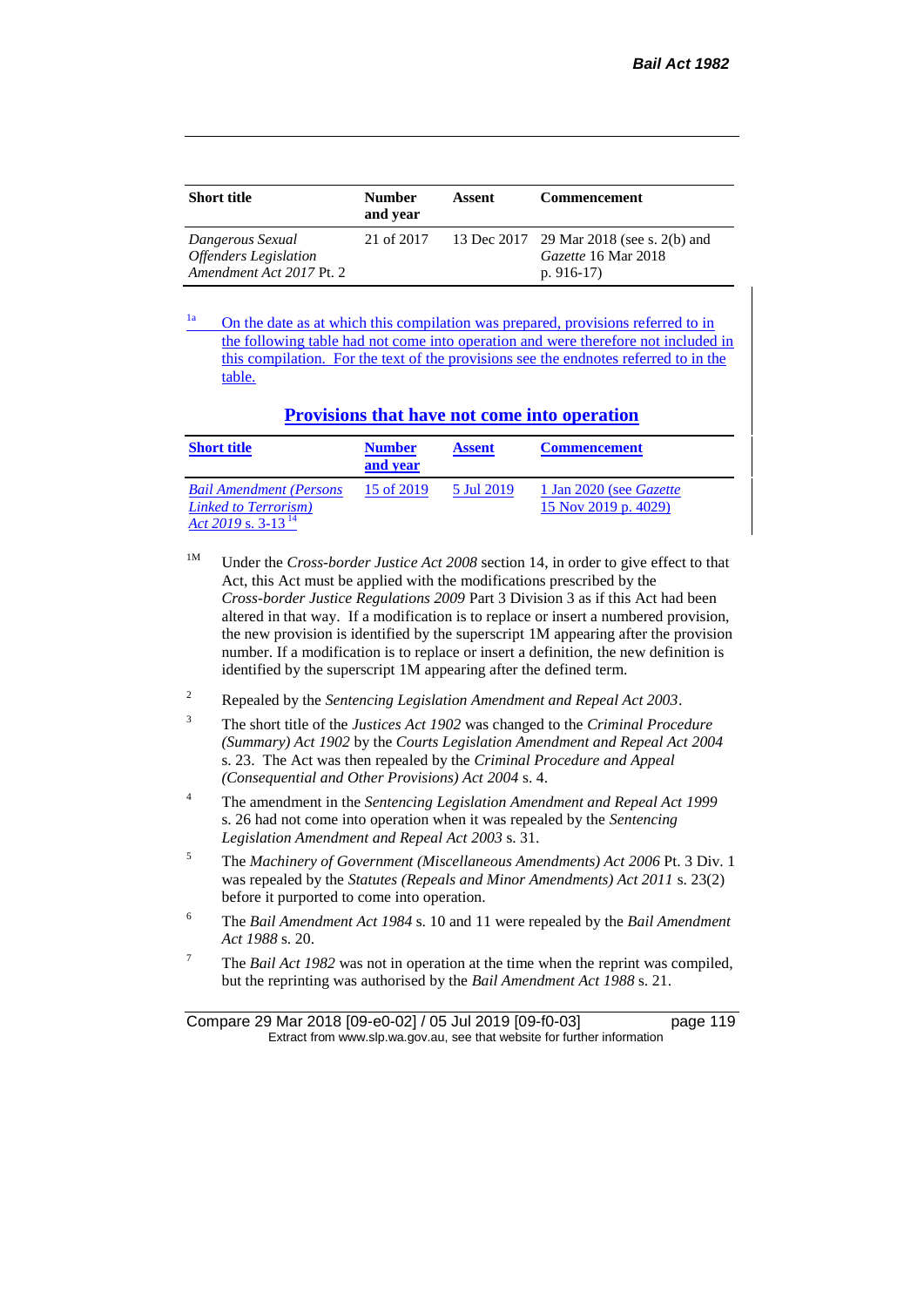- <sup>8</sup> The *Acts Amendment (Ministry of Justice) Act 1993* Pt. 19 is a transitional provision that is of no further effect.
- <sup>9</sup> The *Criminal Procedure Amendment Act 1993* s. 13 is a transitional provision that is of no further effect.
- <sup>10</sup> The *Bail Amendment Act 1998* s. 6(2) is a transitional provision that is of no further effect.
- <sup>11</sup> The *Acts Amendment and Repeal (Courts and Legal Practice) Act 2003* s. 97 reads as follows:

#### **97. References to Crown Solicitor**

If in a written law or other document or instrument there is a reference to the Crown Solicitor that reference may, where the context so requires, be read as if it had been amended to be a reference to the State Solicitor.

- <sup>12</sup> The amendment in the *Courts Legislation Amendment and Repeal Act 2004* s. 141 (amending Sch. 1 Pt. A cl. 4) is not included because the clause it sought to amend had been amended by the *Acts Amendment (Court of Appeal) Act 2004* s. 28(4) before the amendment purported to come into operation.
- <sup>13</sup> The *Bail Amendment Act 2008* s. 6(2), 9(4)-(11), 10(2), 11(3), 15(5)-(8), 16(2), 18(4)-(5), 21(3), 22(2), 23(4), 24(6)-(7), 27(2)-(3), 28(6), 30(4)-(5), 31(2)-(3), 32(3)-(4), 33(6), 40(2), 41(5)-(9), 42(3) and 44 are transitional provisions.
- <sup>14</sup> On the date as at which this compilation was prepared, the *Bail Amendment (Persons Linked to Terrorism) Act 2019* s. 3-13 had not come into operation. They read as follows:
	- **3. Act amended**
		- This Act amends the *Bail Act 1982*.
	- **4. Section 3 amended**
		- In section 3(1) insert in alphabetical order:
	- *Commonwealth Criminal Code* means the Criminal Code set out in the Schedule to the *Criminal Code Act 1995* (Commonwealth); *confirmed control order* has the meaning given in the Commonwealth Criminal Code section 100.1(1); *interim control order* has the meaning given in the Commonwealth Criminal Code section 100.1(1); *person linked to terrorism* means a person who —

page 120 Compare 29 Mar 2018 [09-e0-02] / 05 Jul 2019 [09-f0-03] Extract from www.slp.wa.gov.au, see that website for further information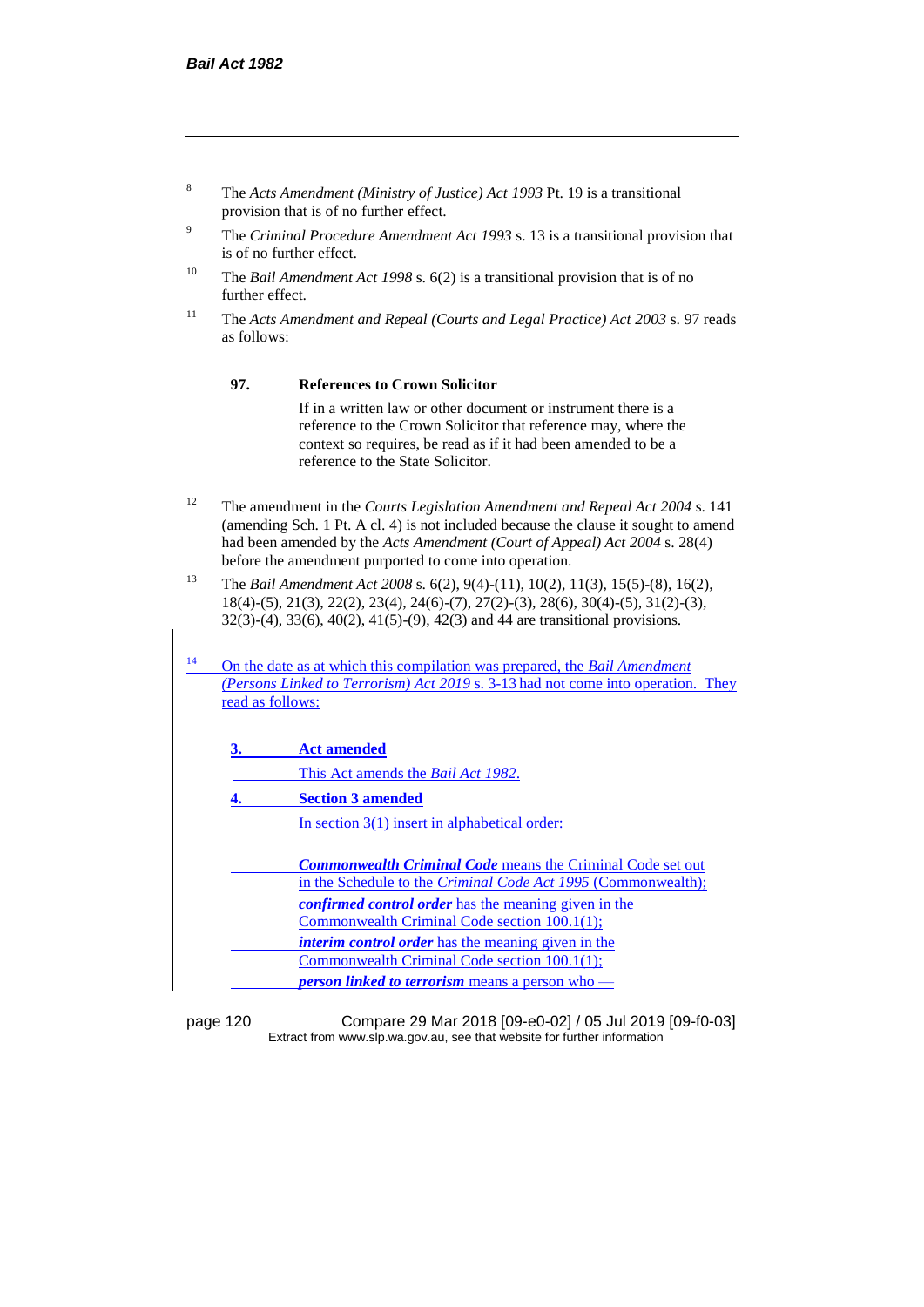| (a)                         | is charged with, or has been convicted of, a terrorism                                                       |
|-----------------------------|--------------------------------------------------------------------------------------------------------------|
|                             | offence; or                                                                                                  |
| (b)                         | is the subject of an interim control order or confirmed                                                      |
|                             | control order, or has been the subject of a confirmed                                                        |
|                             | control order within the last 10 years;                                                                      |
|                             | terrorism offence means -                                                                                    |
| (a)                         | an offence against the Commonwealth Criminal Code                                                            |
|                             | Division 72 Subdivision A; or                                                                                |
| (b)                         | an offence against the Commonwealth Criminal Code                                                            |
|                             | Division 80 Subdivision B; or                                                                                |
| (c)                         | an offence against the Commonwealth Criminal Code                                                            |
|                             | Part 5.3, except an offence against section 104.22,                                                          |
|                             | 104.27, 104.27A, 105.41 or 105.45; or                                                                        |
| (d)                         | an offence against the Commonwealth Criminal Code                                                            |
|                             | Part 5.5; or                                                                                                 |
| (e)                         | an offence against either of the following provisions of                                                     |
|                             | the Charter of the United Nations Act 1945                                                                   |
|                             | $(Common wealth)$ —                                                                                          |
|                             | $(i)$ Part 4; or                                                                                             |
|                             | (ii)<br>Part 5, to the extent that it relates to the Charter                                                 |
|                             | of the United Nations (Sanctions - Al-Qaida)                                                                 |
|                             | <b>Regulations 2008 (Commonwealth);</b>                                                                      |
|                             | or                                                                                                           |
| (f)                         | an offence against the Crimes (Foreign Incursions and<br>Recruitment) Act 1978 (Commonwealth) (repealed); or |
|                             |                                                                                                              |
| $\left( \mathbf{g} \right)$ | an offence against the Crimes (Internationally Protected<br>Persons) Act 1976 (Commonwealth) section 8; or   |
|                             |                                                                                                              |
| (h)                         | an offence under a written law or a law of the<br>Commonwealth, another State, a Territory or another        |
|                             | country, that substantially corresponds to an offence in                                                     |
|                             | paragraphs (a) to (e) and (g); or                                                                            |
| (i)                         | an offence of attempting, inciting or conspiring to                                                          |
|                             | commit an offence referred to in paragraphs (a) to (h);                                                      |
|                             | <b><i>terrorist act</i></b> has the meaning given in the Terrorism                                           |
|                             | (Commonwealth Powers) Act 2002 section 3;                                                                    |
|                             | terrorist intelligence information means information relating to                                             |
|                             | an actual or suspected terrorist act (whether in this State or                                               |
|                             | elsewhere) the disclosure of which could reasonably be                                                       |
| expected                    |                                                                                                              |
| (a)                         | to prejudice national security; or                                                                           |
| (b)                         | to endanger a person's life or physical safety; or                                                           |

Compare 29 Mar 2018 [09-e0-02] / 05 Jul 2019 [09-f0-03] page 121 Extract from www.slp.wa.gov.au, see that website for further information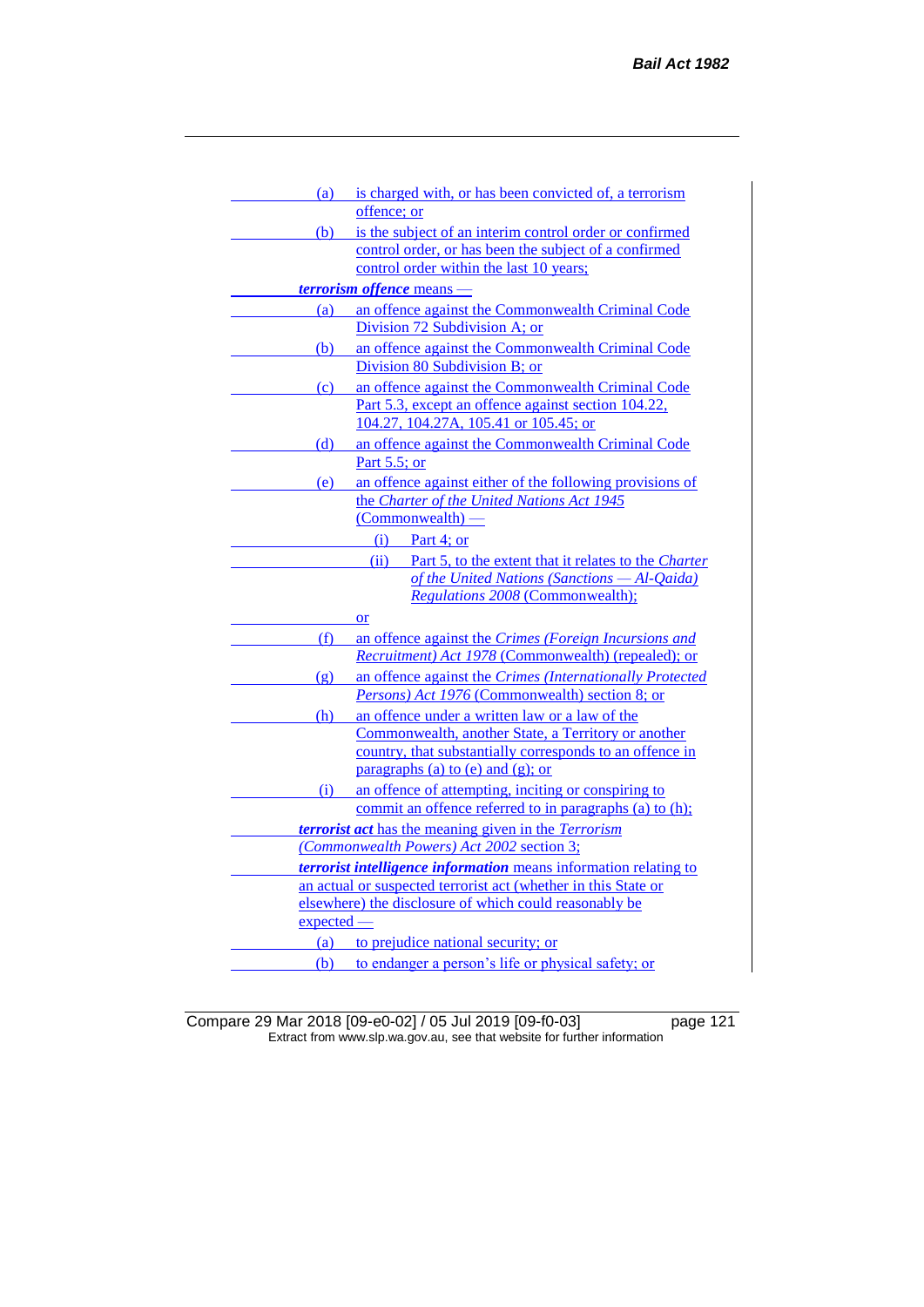|      | to threaten significant damage to infrastructure or<br>(c)                                                      |
|------|-----------------------------------------------------------------------------------------------------------------|
|      | property; or                                                                                                    |
|      | to prejudice a criminal investigation; or<br>(d)                                                                |
|      | to reveal intelligence-gathering methodologies,<br>(e)                                                          |
|      | investigative techniques or technologies or covert<br>practices; or                                             |
|      | (f)                                                                                                             |
|      | to enable the discovery of the existence or identity of a<br>confidential source of information relevant to law |
|      | enforcement;                                                                                                    |
| 5.   | <b>Section 6 amended</b>                                                                                        |
| (1)  | In section $6(6)$ delete " $(9)$ or $(10)$ " and insert:                                                        |
|      | $(9)$ , $(10)$ or $(11)$                                                                                        |
| (2)  | After section $6(10)$ insert:                                                                                   |
| (11) | If section 16B applies, the arrester must bring the accused or cause                                            |
|      | the accused to be brought before a court constituted by a judicial                                              |
|      | officer other than a justice, who must consider the accused's case                                              |
|      | for bail as soon as is practicable.                                                                             |
| 6.   | <b>Section 7 amended</b>                                                                                        |
|      | In section 7(5) delete "3A and 3D." and insert:                                                                 |
|      |                                                                                                                 |
|      | 3A, 3D and 3E.                                                                                                  |
| 7.   | <b>Section 16 amended</b>                                                                                       |
|      | In section $16(1)$ delete "14 and 15" and insert:                                                               |
|      | 14, 15 and 16B                                                                                                  |
| 8.   | <b>Section 16B inserted</b>                                                                                     |
|      | After section 16A insert:                                                                                       |
| 16B. | <b>Person linked to terrorism</b>                                                                               |

page 122 Compare 29 Mar 2018 [09-e0-02] / 05 Jul 2019 [09-f0-03] Extract from www.slp.wa.gov.au, see that website for further information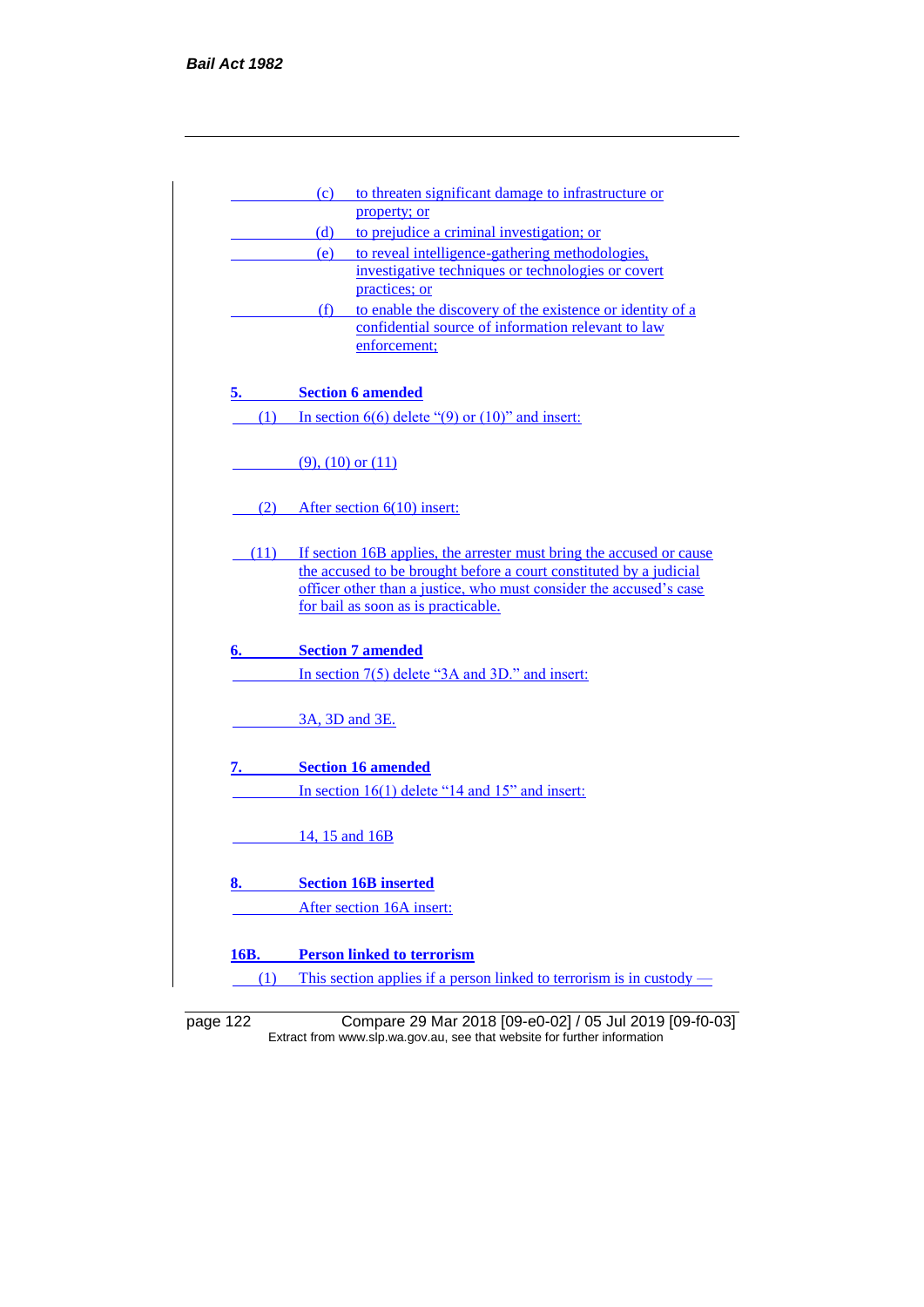|     | awaiting an appearance in court before conviction for an<br>(a)                                  |
|-----|--------------------------------------------------------------------------------------------------|
|     | offence; or                                                                                      |
|     | waiting to be sentenced or otherwise dealt with for an<br>(b)                                    |
|     | offence of which the person has been convicted.                                                  |
| (2) | The power to grant bail to the person can be exercised only by a                                 |
|     | court constituted by a judicial officer other than a justice.                                    |
|     |                                                                                                  |
| 9.  | <b>Section 26 amended</b>                                                                        |
|     |                                                                                                  |
| (1) | In section $26(2)(aa)$ delete "3A or 3D" and insert:                                             |
|     |                                                                                                  |
|     | 3A, 3D or 3E                                                                                     |
|     |                                                                                                  |
| (2) | After section 26(4) insert:                                                                      |
|     |                                                                                                  |
|     |                                                                                                  |
| (5) | A bail record form, or the record of a decision and reasons for it,                              |
|     | must not include information that is terrorist intelligence<br>information.                      |
|     |                                                                                                  |
|     |                                                                                                  |
| 10. | <b>Section 54 amended</b>                                                                        |
|     | In section $54(1)$ :                                                                             |
|     | in paragraph (b)(iii) delete "diligence." and insert<br>(a)                                      |
|     |                                                                                                  |
|     | diligence; or                                                                                    |
|     |                                                                                                  |
|     | (b)<br>after paragraph (b)(iii) insert:                                                          |
|     |                                                                                                  |
|     |                                                                                                  |
|     | new facts have been discovered, new<br>(iv)                                                      |
|     | circumstances have arisen or the circumstances<br>have changed since bail was granted (including |
|     | that the accused is, or has become, a person                                                     |
|     | linked to terrorism).                                                                            |
|     |                                                                                                  |
|     |                                                                                                  |
| 11. | <b>Section 66C inserted</b>                                                                      |

After section 66B insert:

Compare 29 Mar 2018 [09-e0-02] / 05 Jul 2019 [09-f0-03] page 123 Extract from www.slp.wa.gov.au, see that website for further information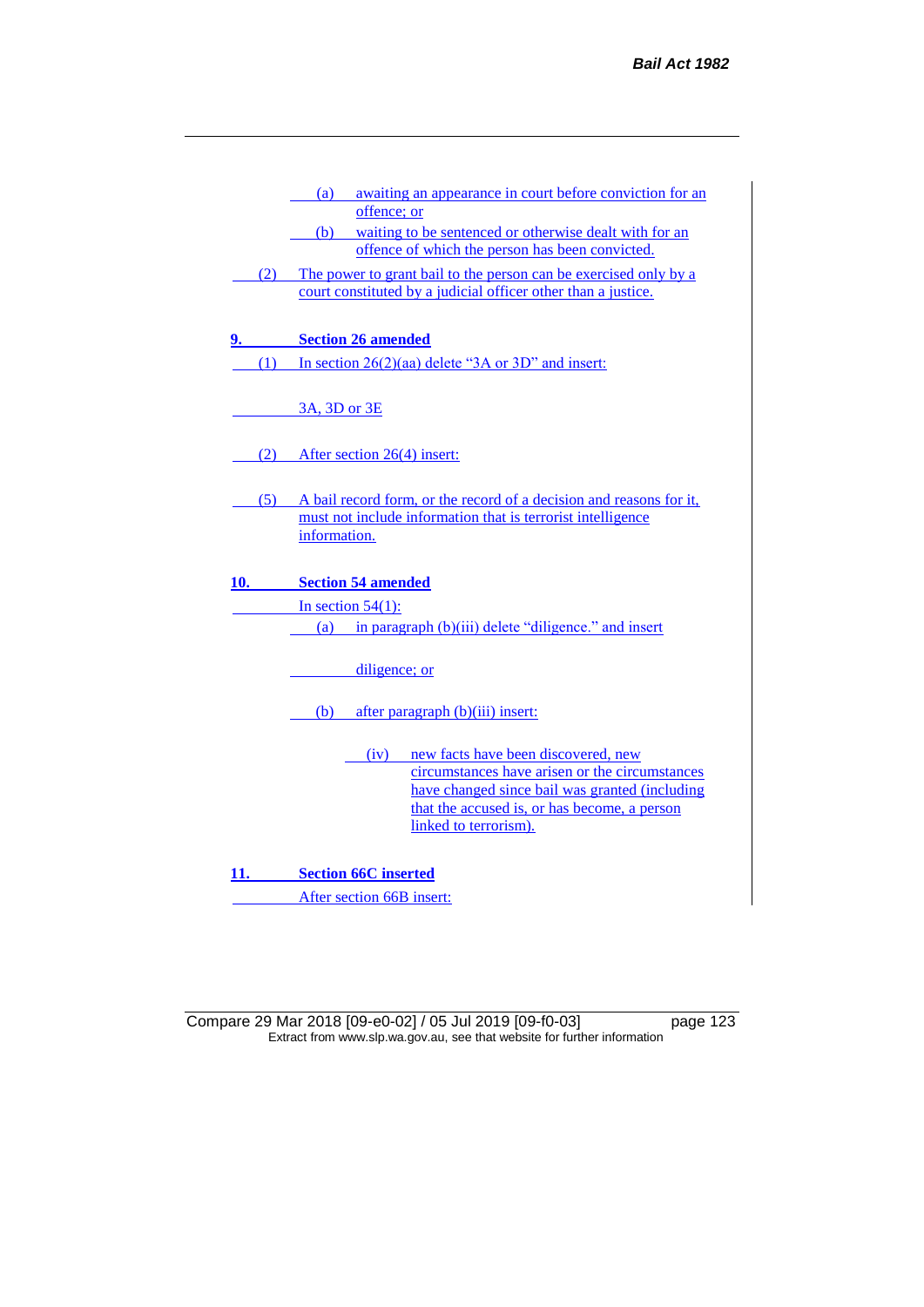| 66C. <b>Santa</b> | Protection of terrorist intelligence information in bail                                                                           |
|-------------------|------------------------------------------------------------------------------------------------------------------------------------|
|                   | proceedings                                                                                                                        |
| (1)               | In proceedings on a case for bail, the judicial officer must take all                                                              |
|                   | reasonable steps to maintain the confidentiality of information that                                                               |
|                   | the judicial officer considers is terrorist intelligence information,                                                              |
|                   | including steps —                                                                                                                  |
|                   | to receive evidence and hear argument about the<br>(a)                                                                             |
|                   | information in private and in the absence of any person                                                                            |
|                   | other than the prosecutor and any other person to whose                                                                            |
|                   | presence the prosecutor consents; and                                                                                              |
|                   | (b) to prohibit the publication of, or a reference to, terrorist                                                                   |
|                   | intelligence information; and                                                                                                      |
|                   | (c) to order that the following documents must be provided                                                                         |
|                   | in a redacted form -                                                                                                               |
|                   | an approved form given under section 8;<br>(i)                                                                                     |
|                   | a report made in accordance with section 24 or<br>(ii)                                                                             |
|                   | 24A.                                                                                                                               |
| (2)               | If the judicial officer considers that the information is not terrorist                                                            |
|                   | intelligence information, the judicial officer must –                                                                              |
|                   | give the prosecutor the opportunity to withdraw the<br>(a)                                                                         |
|                   | information from consideration; and                                                                                                |
|                   | if the information is withdrawn, prohibit the publication<br>(b)                                                                   |
|                   | of, or a reference to, the information.                                                                                            |
|                   | (3) Despite subsections (1) and (2), the judicial officer may disclose                                                             |
|                   | terrorist intelligence information or information withdrawn under                                                                  |
|                   | subsection $(2)$ to any of the following —                                                                                         |
|                   | (a) the Attorney General;                                                                                                          |
|                   | (b)<br>a court;                                                                                                                    |
|                   | (c) a person to whom the prosecutor authorises disclosure.                                                                         |
| 66D.              | Annual report to include information about application of                                                                          |
|                   | s. 66C                                                                                                                             |
|                   | $(1)$ In this section —                                                                                                            |
|                   |                                                                                                                                    |
|                   | <i>accountable authority</i> means the accountable authority, as defined<br>in the Financial Management Act 2006 section 3, of the |
|                   | department of the Public Service principally assisting in the                                                                      |
|                   | administration of this Act;                                                                                                        |
|                   | protected information means information the disclosure of which                                                                    |
|                   | would contravene a written law or an order of a court;                                                                             |
|                   |                                                                                                                                    |

page 124 Compare 29 Mar 2018 [09-e0-02] / 05 Jul 2019 [09-f0-03] Extract from www.slp.wa.gov.au, see that website for further information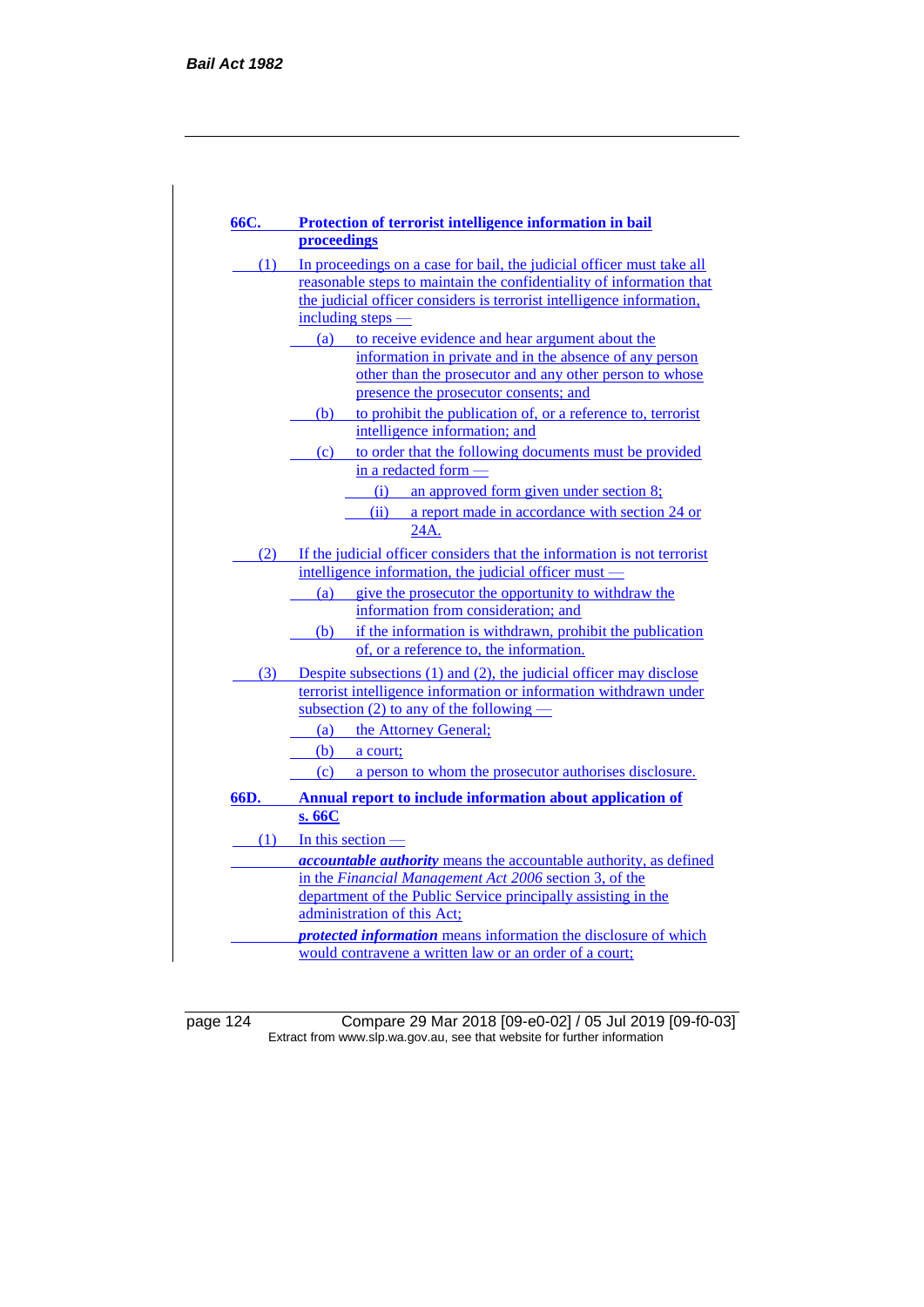|     | sensitive information means information the disclosure of which                                                                   |
|-----|-----------------------------------------------------------------------------------------------------------------------------------|
|     | could reasonably be expected —                                                                                                    |
|     | (a) to prejudice national security; or                                                                                            |
|     | to endanger a person's life or physical safety; or<br>(b)                                                                         |
|     | to threaten significant damage to infrastructure or<br>(c)                                                                        |
|     | property; or                                                                                                                      |
|     | to prejudice a criminal investigation; or<br>(d)                                                                                  |
|     | to reveal intelligence gathering methodologies,<br>(e)                                                                            |
|     | investigative techniques or technologies or covert                                                                                |
|     | practices; or                                                                                                                     |
|     | to enable the discovery of the existence or identity of a<br>(f)                                                                  |
|     | confidential source of information relevant to law                                                                                |
|     | enforcement.                                                                                                                      |
| (2) | Subject to subsections (7) and (8), the accountable authority must,                                                               |
|     | in each annual report submitted under the Financial Management                                                                    |
|     | Act 2006 Part 5 Division 2, include information relating to action                                                                |
|     | taken under section $66C(1)$ in proceedings on a case for bail in the                                                             |
|     | financial year to which the annual report relates (reportable                                                                     |
|     | <i>information</i> ).                                                                                                             |
| (3) | Reportable information must, without disclosing terrorist                                                                         |
|     | intelligence information, specify -                                                                                               |
|     | the number of proceedings in which action was taken<br>(a)                                                                        |
|     | under section $66C(1)$ ; and                                                                                                      |
|     | in each of those proceedings whether the accused had<br>(b)                                                                       |
|     | access to the terrorist intelligence information received<br>by the judicial officer and whether -                                |
|     | evidence by or on behalf of the accused was<br>(i)                                                                                |
|     | received; and                                                                                                                     |
|     | argument by or on behalf of the accused was<br>(ii)                                                                               |
|     | heard.                                                                                                                            |
| (4) |                                                                                                                                   |
|     | Prior to submitting an annual report, the accountable authority<br>must give a copy of the reportable information they propose to |
|     | include in the annual report to the Attorney General and the                                                                      |
|     | <b>Commissioner of Police.</b>                                                                                                    |
| (5) | The Commissioner of Police must advise the Attorney General                                                                       |
|     | whether any of the reportable information, in the Commissioner's                                                                  |
|     | opinion, is or is likely to be sensitive information.                                                                             |
| (6) | A judicial officer may advise the Attorney General of any                                                                         |
|     | reportable information that, in the judicial officer's opinion, is or                                                             |
|     | is likely to be protected information.                                                                                            |
|     |                                                                                                                                   |

Compare 29 Mar 2018 [09-e0-02] / 05 Jul 2019 [09-f0-03] page 125 Extract from www.slp.wa.gov.au, see that website for further information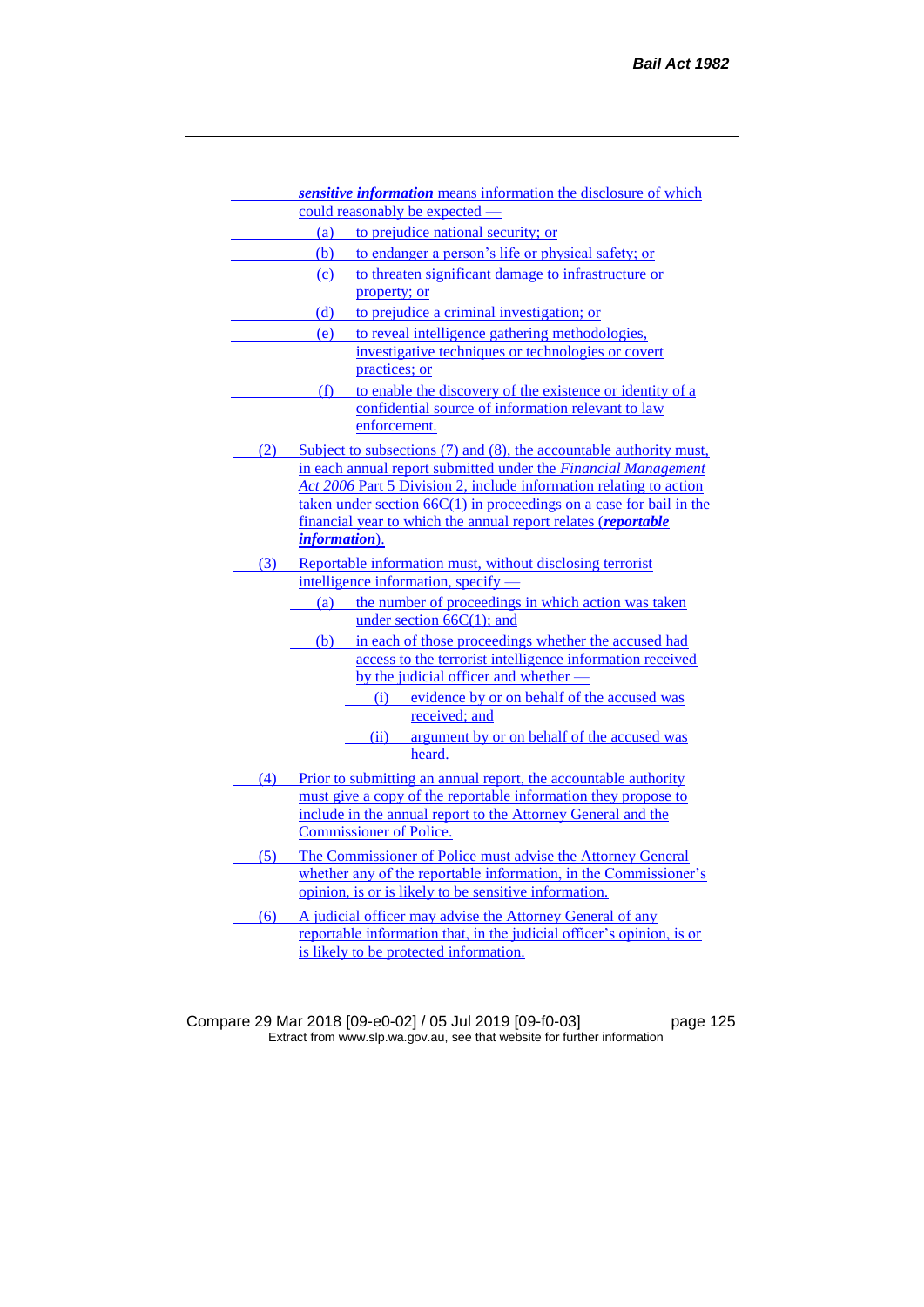| (7)        | If the Attorney General is, on advice provided under                           |
|------------|--------------------------------------------------------------------------------|
|            | subsection $(5)$ or $(6)$ , satisfied that some or all of the reportable       |
|            | information is sensitive information or protected information, the             |
|            | Attorney General must direct the accountable authority to -                    |
|            | exclude the information from the annual report; and<br>(a)                     |
|            | insert a statement in the annual report to the effect that<br>(b)              |
|            | information has been excluded from the report under this                       |
|            | section.                                                                       |
| (8)        | The accountable authority must comply with a direction under                   |
|            | subsection (7).                                                                |
| <u>12.</u> | <b>Section 67A inserted</b>                                                    |
|            | After section 67 insert:                                                       |
|            |                                                                                |
| 67A.       | <b>Review of amendments made by Bail Amendment (Persons</b>                    |
|            | <b>Linked to Terrorism) Act 2019</b>                                           |
| (1)        | The Minister must review the operation and effectiveness of the                |
|            | amendments made to this Act by the Bail Amendment (Persons                     |
|            | Linked to Terrorism) Act 2019 and prepare a report based on the                |
|            | $review -$                                                                     |
|            | as soon as practicable after the 3 <sup>rd</sup> anniversary of the day<br>(a) |
|            | on which the Bail Amendment (Persons Linked to                                 |
|            | Terrorism) Act 2019 section 12 comes into operation;                           |
|            | and                                                                            |
|            | after that, at intervals of not more than 3 years.<br>(b)                      |
| (2)        | The Minister must cause the report to be laid before each House of             |
|            | Parliament as soon as practicable after it is prepared, but not later          |
|            | than 90 days after the $3rd$ anniversary or the expiry of the period of        |
|            | 3 years, as the case may be.                                                   |
| 13.        | <b>Schedule 1 Part C amended</b>                                               |
| (1)        | In Schedule 1 Part C clause 1 delete "3C and 3D," and insert:                  |
|            | 3C, 3D and 3E,                                                                 |
|            |                                                                                |
| (2)        | Delete Schedule 1 Part C clause 2(3)(a) and insert:                            |
|            |                                                                                |
|            | clauses 3A, 3C, 3D and 3E; and<br>(a)                                          |

page 126 Compare 29 Mar 2018 [09-e0-02] / 05 Jul 2019 [09-f0-03] Extract from www.slp.wa.gov.au, see that website for further information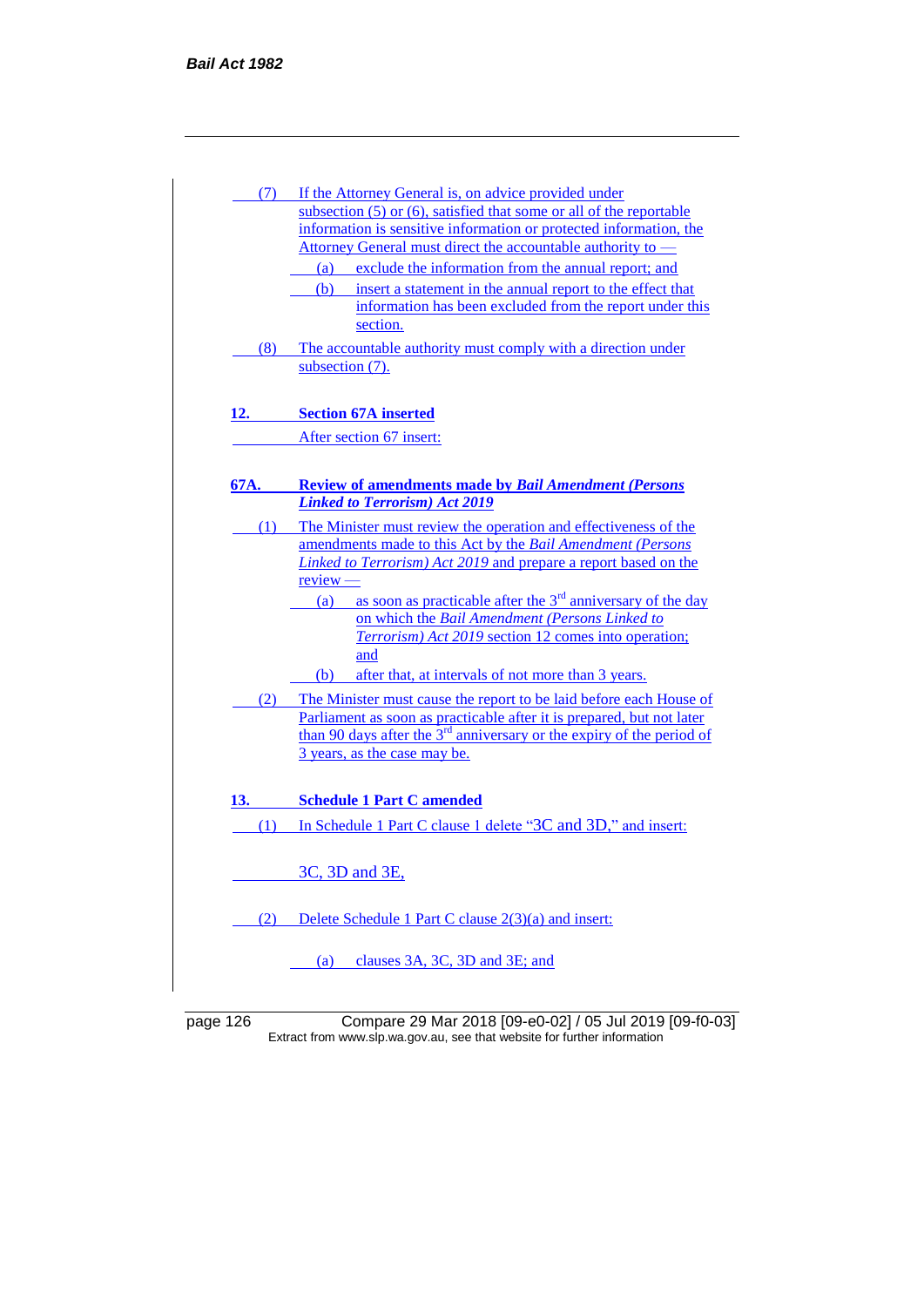| 3E.<br><b>Bail in cases of person linked to terrorism</b><br>This clause applies where an accused who is a person linked to<br>(1)<br>$\frac{1}{2}$ terrorism is in custody -<br>(a) awaiting an appearance in court before conviction for an<br>offence; or<br>(b) waiting to be sentenced or otherwise dealt with for an<br>offence of which the accused has been convicted.<br>(2) Despite clause 1, 2 or 4 or any other provision of this Act, and in<br>addition to clauses 3A to 3D, where this clause applies the judicial<br>officer in whom jurisdiction is vested must refuse to grant bail for<br>the offence unless the judicial officer is satisfied that —<br>there are exceptional reasons why the accused should not<br>(a)<br>be kept in custody; and<br>bail may properly be granted having regard to the<br>(b)<br>provisions of clauses 1 and 3 or, in the case of a child,<br>clauses 2 and 3.<br>(3)<br>The judicial officer must, in making any decision for the purposes<br>of subclause $(2)(a)$ — |
|-----------------------------------------------------------------------------------------------------------------------------------------------------------------------------------------------------------------------------------------------------------------------------------------------------------------------------------------------------------------------------------------------------------------------------------------------------------------------------------------------------------------------------------------------------------------------------------------------------------------------------------------------------------------------------------------------------------------------------------------------------------------------------------------------------------------------------------------------------------------------------------------------------------------------------------------------------------------------------------------------------------------------------|
|                                                                                                                                                                                                                                                                                                                                                                                                                                                                                                                                                                                                                                                                                                                                                                                                                                                                                                                                                                                                                             |
|                                                                                                                                                                                                                                                                                                                                                                                                                                                                                                                                                                                                                                                                                                                                                                                                                                                                                                                                                                                                                             |
|                                                                                                                                                                                                                                                                                                                                                                                                                                                                                                                                                                                                                                                                                                                                                                                                                                                                                                                                                                                                                             |
|                                                                                                                                                                                                                                                                                                                                                                                                                                                                                                                                                                                                                                                                                                                                                                                                                                                                                                                                                                                                                             |
|                                                                                                                                                                                                                                                                                                                                                                                                                                                                                                                                                                                                                                                                                                                                                                                                                                                                                                                                                                                                                             |
|                                                                                                                                                                                                                                                                                                                                                                                                                                                                                                                                                                                                                                                                                                                                                                                                                                                                                                                                                                                                                             |
|                                                                                                                                                                                                                                                                                                                                                                                                                                                                                                                                                                                                                                                                                                                                                                                                                                                                                                                                                                                                                             |
|                                                                                                                                                                                                                                                                                                                                                                                                                                                                                                                                                                                                                                                                                                                                                                                                                                                                                                                                                                                                                             |
|                                                                                                                                                                                                                                                                                                                                                                                                                                                                                                                                                                                                                                                                                                                                                                                                                                                                                                                                                                                                                             |
|                                                                                                                                                                                                                                                                                                                                                                                                                                                                                                                                                                                                                                                                                                                                                                                                                                                                                                                                                                                                                             |
|                                                                                                                                                                                                                                                                                                                                                                                                                                                                                                                                                                                                                                                                                                                                                                                                                                                                                                                                                                                                                             |
|                                                                                                                                                                                                                                                                                                                                                                                                                                                                                                                                                                                                                                                                                                                                                                                                                                                                                                                                                                                                                             |
|                                                                                                                                                                                                                                                                                                                                                                                                                                                                                                                                                                                                                                                                                                                                                                                                                                                                                                                                                                                                                             |
|                                                                                                                                                                                                                                                                                                                                                                                                                                                                                                                                                                                                                                                                                                                                                                                                                                                                                                                                                                                                                             |
|                                                                                                                                                                                                                                                                                                                                                                                                                                                                                                                                                                                                                                                                                                                                                                                                                                                                                                                                                                                                                             |
|                                                                                                                                                                                                                                                                                                                                                                                                                                                                                                                                                                                                                                                                                                                                                                                                                                                                                                                                                                                                                             |
|                                                                                                                                                                                                                                                                                                                                                                                                                                                                                                                                                                                                                                                                                                                                                                                                                                                                                                                                                                                                                             |
|                                                                                                                                                                                                                                                                                                                                                                                                                                                                                                                                                                                                                                                                                                                                                                                                                                                                                                                                                                                                                             |
|                                                                                                                                                                                                                                                                                                                                                                                                                                                                                                                                                                                                                                                                                                                                                                                                                                                                                                                                                                                                                             |
| have regard to the nature and seriousness of the offence<br>(a)                                                                                                                                                                                                                                                                                                                                                                                                                                                                                                                                                                                                                                                                                                                                                                                                                                                                                                                                                             |
| or offences (including any other offence or offences for                                                                                                                                                                                                                                                                                                                                                                                                                                                                                                                                                                                                                                                                                                                                                                                                                                                                                                                                                                    |
| which the accused is awaiting trial) and the probable                                                                                                                                                                                                                                                                                                                                                                                                                                                                                                                                                                                                                                                                                                                                                                                                                                                                                                                                                                       |
| method of dealing with the accused for it or them, if the                                                                                                                                                                                                                                                                                                                                                                                                                                                                                                                                                                                                                                                                                                                                                                                                                                                                                                                                                                   |
| accused is convicted; and                                                                                                                                                                                                                                                                                                                                                                                                                                                                                                                                                                                                                                                                                                                                                                                                                                                                                                                                                                                                   |
| (b) have regard to the conduct of the accused since the                                                                                                                                                                                                                                                                                                                                                                                                                                                                                                                                                                                                                                                                                                                                                                                                                                                                                                                                                                     |
| $accused$ was —                                                                                                                                                                                                                                                                                                                                                                                                                                                                                                                                                                                                                                                                                                                                                                                                                                                                                                                                                                                                             |
| charged with or convicted of a terrorism<br>(i)<br>offence; or                                                                                                                                                                                                                                                                                                                                                                                                                                                                                                                                                                                                                                                                                                                                                                                                                                                                                                                                                              |
| made the subject of the relevant interim control<br>(ii)                                                                                                                                                                                                                                                                                                                                                                                                                                                                                                                                                                                                                                                                                                                                                                                                                                                                                                                                                                    |
| order or confirmed control order;                                                                                                                                                                                                                                                                                                                                                                                                                                                                                                                                                                                                                                                                                                                                                                                                                                                                                                                                                                                           |
| and                                                                                                                                                                                                                                                                                                                                                                                                                                                                                                                                                                                                                                                                                                                                                                                                                                                                                                                                                                                                                         |
| $\left( \text{c} \right)$<br>consider whether it would be appropriate to refuse bail                                                                                                                                                                                                                                                                                                                                                                                                                                                                                                                                                                                                                                                                                                                                                                                                                                                                                                                                        |
| and make a hospital order under the Criminal Law                                                                                                                                                                                                                                                                                                                                                                                                                                                                                                                                                                                                                                                                                                                                                                                                                                                                                                                                                                            |
| (Mentally Impaired Accused) Act 1996 section 5; and                                                                                                                                                                                                                                                                                                                                                                                                                                                                                                                                                                                                                                                                                                                                                                                                                                                                                                                                                                         |
| in the case of a child, consider the Young Offenders<br>(d)                                                                                                                                                                                                                                                                                                                                                                                                                                                                                                                                                                                                                                                                                                                                                                                                                                                                                                                                                                 |
| Act 1994 section 6(d) as an objective of this Act with the                                                                                                                                                                                                                                                                                                                                                                                                                                                                                                                                                                                                                                                                                                                                                                                                                                                                                                                                                                  |
| safety of the community being an overriding objective.                                                                                                                                                                                                                                                                                                                                                                                                                                                                                                                                                                                                                                                                                                                                                                                                                                                                                                                                                                      |
| Subclause (3) does not limit the matters that the judicial officer<br>(4)                                                                                                                                                                                                                                                                                                                                                                                                                                                                                                                                                                                                                                                                                                                                                                                                                                                                                                                                                   |
| may take into account for the purposes of subclause $(2)(a)$ .                                                                                                                                                                                                                                                                                                                                                                                                                                                                                                                                                                                                                                                                                                                                                                                                                                                                                                                                                              |

Compare 29 Mar 2018 [09-e0-02] / 05 Jul 2019 [09-f0-03] page 127 Extract from www.slp.wa.gov.au, see that website for further information